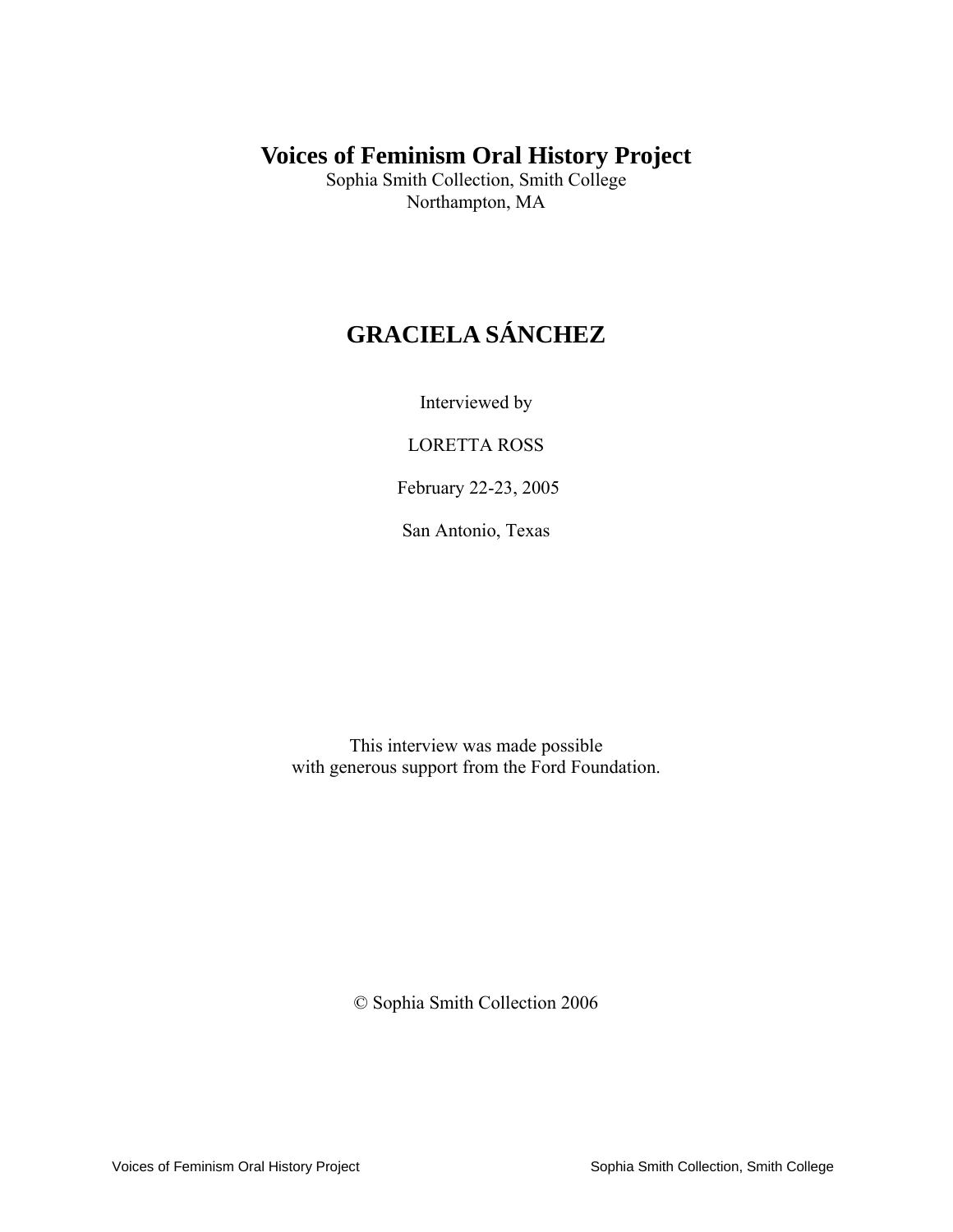### Narrator

Graciela Sánchez was born April 24, 1960, in San Antonio, Texas, the fifth of six children of Enrique and Isabel Sánchez. She was influenced by her parents' involvement in the Chicano pride movement that began in San Antonio in the late 1960s. After graduating from Yale University in 1982, Sánchez returned to her childhood neighborhood on the near west side of San Antonio, where she remains a dedicated community organizer.

In the 1980s, Sánchez worked with the Southwest Voter Registration Project, the Mexican American Legal Defense and Education Fund (MALDEF), and Chicana Health Policy Development. She participated in Central American solidarity work and studied filmmaking at the Escuela Internacionale de Cine y Television in Cuba. She has produced several films, including *Testimonios de Nicaragua* on the Sandinista Revolution and *No porque lo dice Fidel Castro* on lesbian and gay politics in Cuba. As an organizer in the queer community, she became a founding board member of the San Antonio Lesbian Gay assembly, the San Antonio Lesbian/Gay Media Project, and ELLAS, a state and local Latina lesbian organization.

In 1987 Sánchez joined other women in founding the Esperanza Peace and Justice Center, which she still directs. A cultural arts and education center, Esperanza is led by lesbians of color committed to bringing grassroots and internationalist Chicana, gender, and working class perspectives together in social justice activism. The Center nurtures the arts as cultural activism and supports MujerArtes, a clay collective that has reestablished pottery-making among lowincome Mexican American women as an expression of culturally-grounded empowerment. Esperanza also integrates the collecting of Chicana history into its popular education programs and serves as a repository of artifacts and resources on Mexican American women's history, including the works of Sandra Cisneros and Gloria Anzaldúa. Esperanza regularly publishes *La Voz de Esperanza,* which celebrates the achievements of the Chicano community with an emphasis on women. Sánchez received the Stonewall Award in 1992 in national recognition of her work in promoting lesbian rights.

Note: The SSC holds a full run of *La Voz de Esperanza* in its periodicals collection.

#### Interviewer

Loretta Ross (b. 1953) became involved in black nationalist politics while attending Howard University, 1970–73. A leader in the antirape and antiracism movements in the 1970s and 1980s, she co-founded the International Council of African Women and served as director of women of color programs for the National Organization for Women and program director for the National Black Women's Health Project. After managing the research and program departments for the Center for Democratic Renewal, an anti-Klan organization, Ross established the National Center for Human Rights Education in 1996, which she directed through 2004. Also in 2004, she was the co-director of the March for Women's Lives. In 2005 she became national coordinator of the SisterSong Women of Color Reproductive Health Collective. The Loretta Ross papers are at the Sophia Smith Collection; the Voices of Feminism Project also includes an oral history with Ross.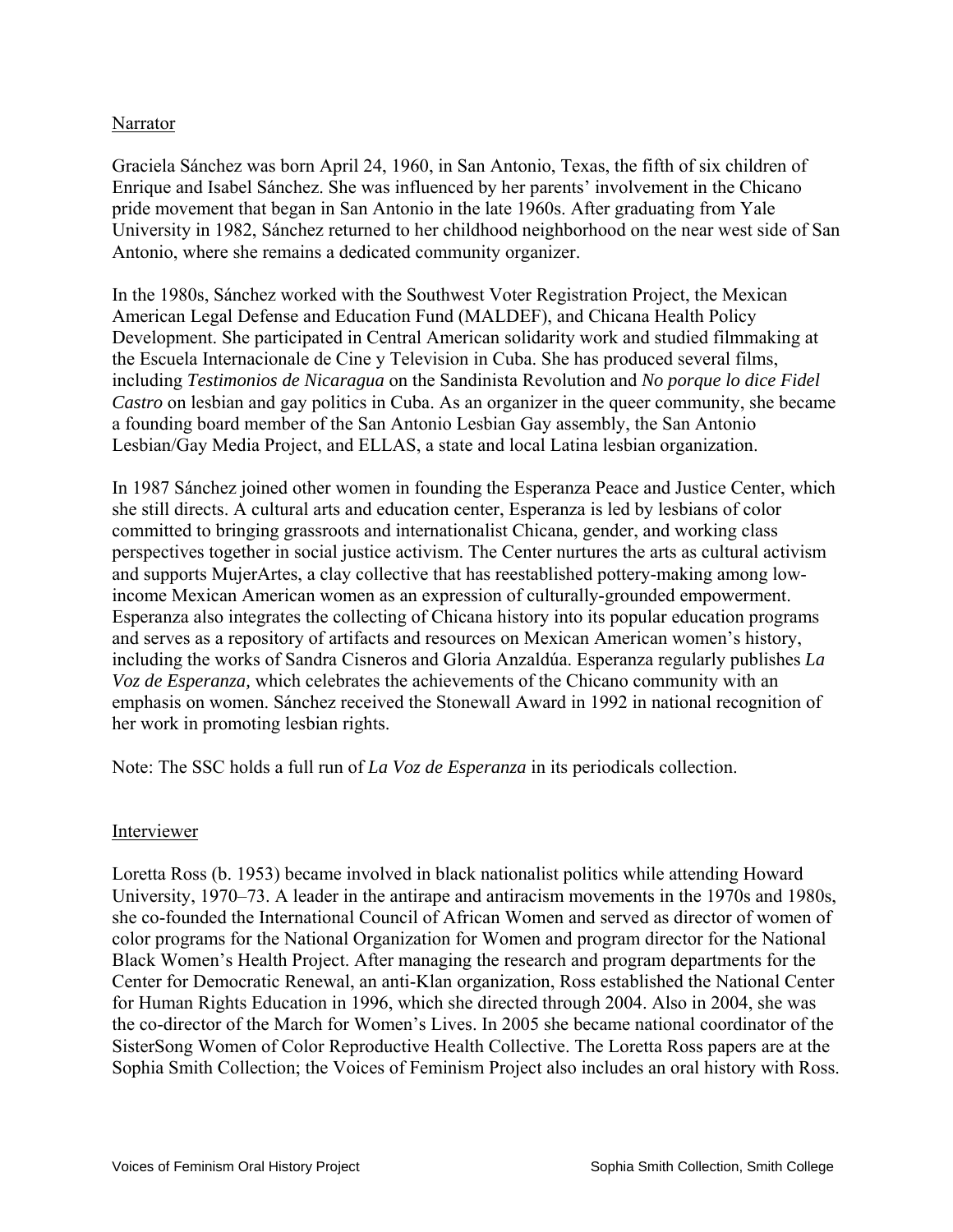### Abstract

In this oral history, Sánchez describes her childhood in a close-knit extended, egalitarian working-class family, noting especially her mother's influence on her core values. She recounts her political development and activity at Yale, the difficulty of her coming out process, and her involvement in Chicano organizing projects and filmmaking. Sánchez details the development of the Esperanza Center, including the political and funding challenges of sustaining a multi-issue organization led by lesbians of color. She offers a vivid account of Esperanza's grassroots "Todos Somos Esperanza" campaign against right-wing attacks, including the Center's successful lawsuit against the city's efforts to defund it in the late 1990s. Her account of the centrality of the arts and community history to Esperanza's goals and organizing strategies is especially strong.

### Restrictions

Portions (pages 52-54) restricted until Sept 1, 2015

#### Format

Interview recorded on miniDV using Sony Digital Camcorder DSR-PDX10. Six 63-minute tapes.

#### Transcript

Transcribed by Luann Jette. Audited for accuracy and edited for clarity by Revan Schendler. Transcript has been reviewed and approved by Graciela Sanchez and Loretta Ross.

#### Bibliography and Footnote Citation Forms

#### Video Recording

**Bibliography:** Sanchez, Graciela. Interview by Loretta Ross. Video recording, July 21 and 22, 2005. Voices of Feminism Oral History Project, Sophia Smith Collection. **Footnote example:** Graciela Sanchez interview by Loretta Ross, video recording, February 22-23, 2005, Voices of Feminism Oral History Project, Sophia Smith Collection, tape 3.

#### Transcript

**Bibliography:** Sanchez, Graciela. Interview by Loretta Ross. Transcript of video recording, July 21 and 22, 2005. Voices of Feminism Oral History Project, Sophia Smith Collection. **Footnote example:** Graciela Sanchez, interview by Loretta Ross, transcript of video recording, February 22-23, 2005, Voices of Feminism Oral History Project, Sophia Smith Collection, pp. 43.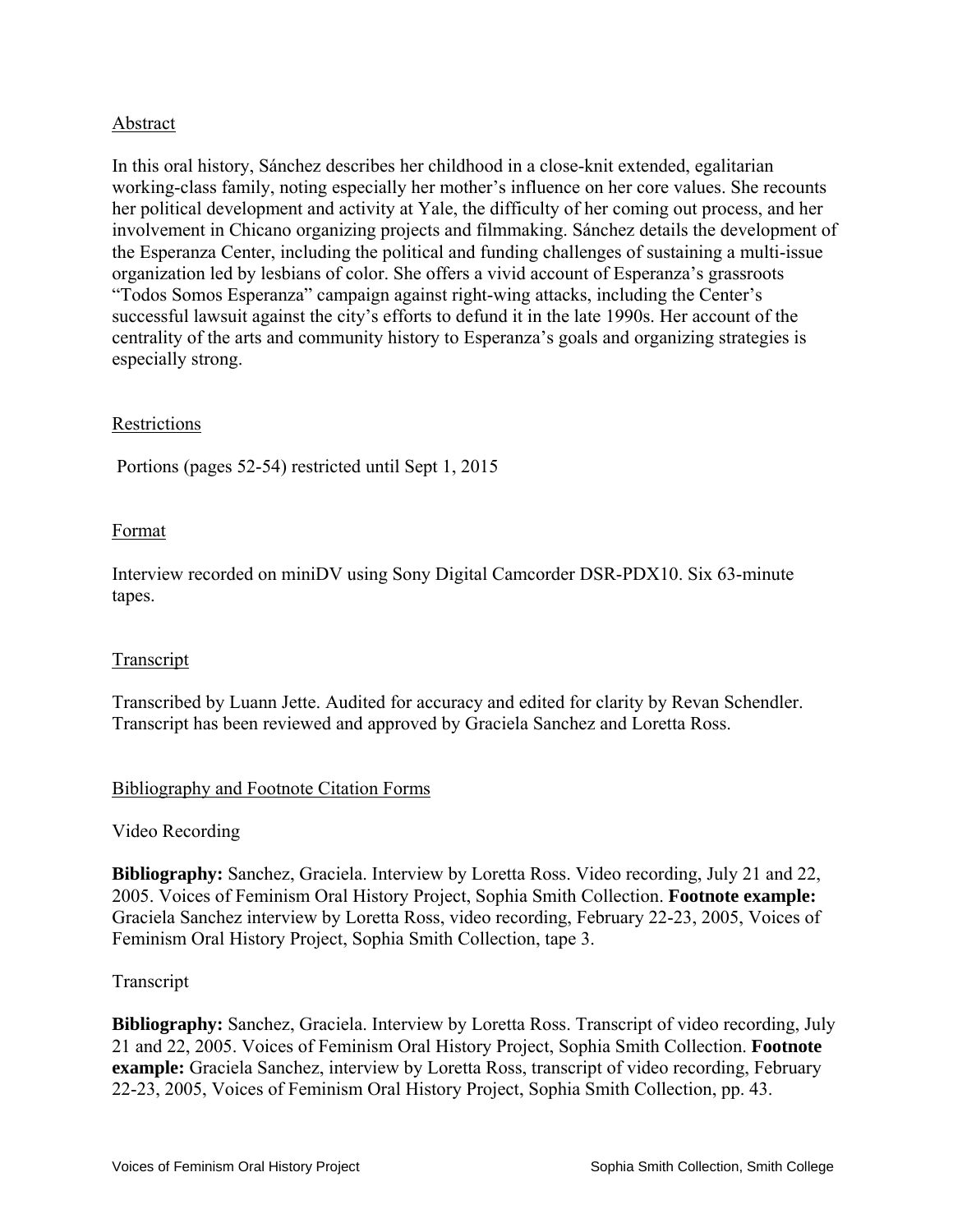Voices of Feminism Oral History Project Sophia Smith Collection Smith College Northampton, MA

Transcript of interview conducted FEBRUARY 22, 2005, with:

### GRACIELA SÁNCHEZ San Antonio, Texas

by: LORETTA ROSS

- ROSS: Today is February 22nd, and I'm in San Antonio, Texas. My name is Loretta Ross and I'm interviewing Graciela Sánchez –
- SÁNCHEZ: That would be me.
- ROSS: founder of the Esperanza Peace and Justice Center here in San Antonio, Texas. Thank you, Graciela, for agreeing to do this Voices of Feminism Oral History interview on behalf of Smith College and the Sophia Smith Collection. How are you doing today?
- SÁNCHEZ: Fine, and thank you, Loretta for including me on your list of women of color to highlight — activists, yeah.
- ROSS: It's my honor, it's my privilege. I want to first start understanding about your personal life. Where does Graciela come from? So, could you tell me where you were born, when you were born, a little bit about your siblings and your family?
- SÁNCHEZ: Sure. We're currently at the Casa de Cuentos, which is about half a mile north of where I grew up. [I was born] in this neighborhood on April 24, 1960, in San Antonio, Texas. I'm a homegirl from this city as well as this neighborhood. I was born the fifth child of six children. My parents are Enrique Sánchez and Isabel Sánchez. And, historically, both of my parents also have roots in this same neighborhood. My grandfather on my dad's side went to school catty corner to where we're now at, and we have a picture of him circa 1907, going to this school. He probably only went to the third or fourth grade, but there he was as a seven-year-old in 1907. And on my mom's side, we also know, at least since 1920s — because they used to live downtown and there was a flood, the big 1921 flood of San Antonio, and so she was in the downtown area and people moved and so she moved into this area in the 1920s.

And what's interesting is not only are we from this neighborhood, we're also from that same little block. So, Santiago and Vera Cruz off of Sabinas Street is where my family still lives, and I'm trying to get back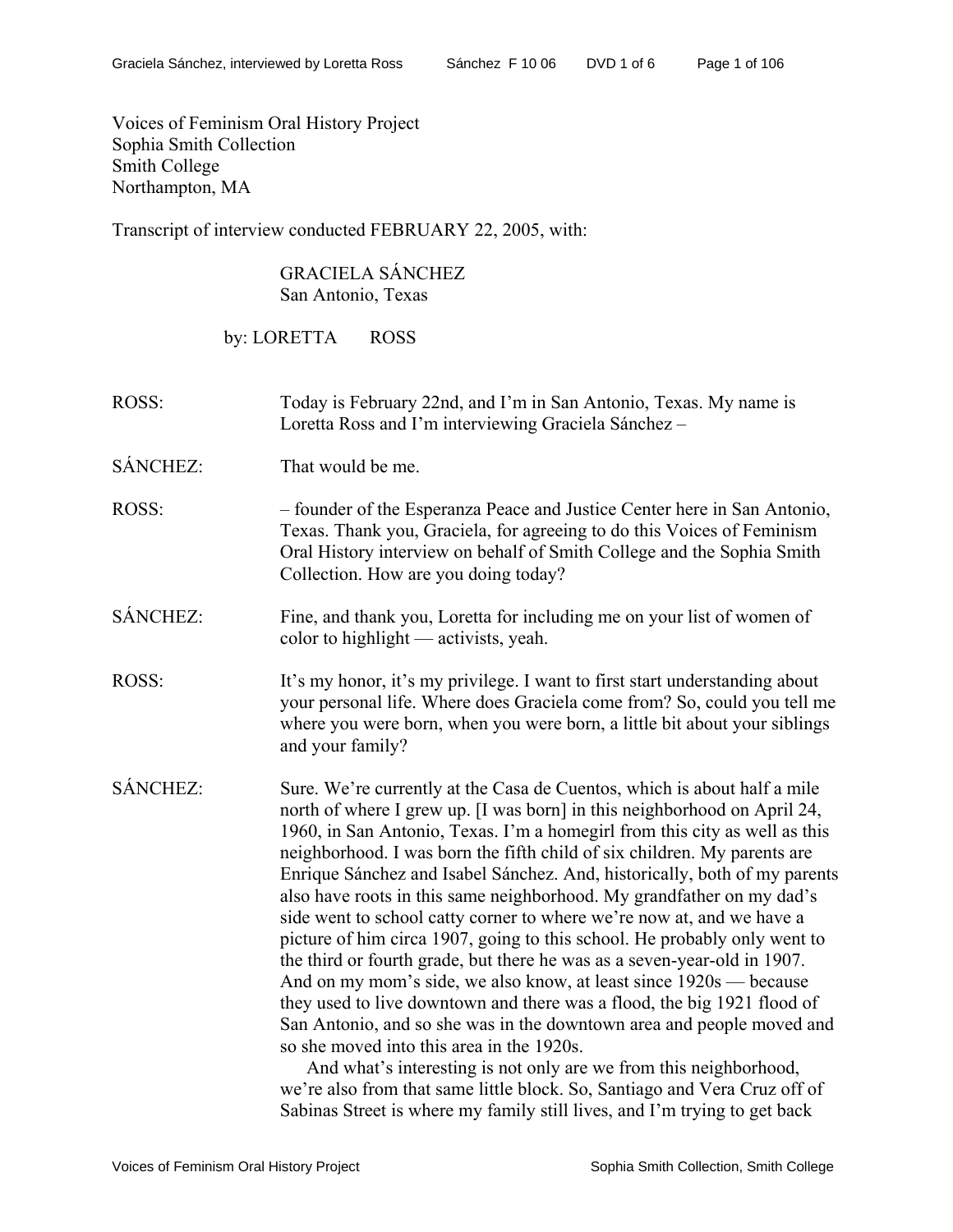into this neighborhood. Unfortunately, there aren't too many homes that are available for people just to come back into the neighborhood. One of my wishes is, if everything goes well, as I grow older, I get to come back home.

ROSS: Well, who would you consider major influences on the person that's Graciela now?

SÁNCHEZ: Um, I mean, I have to credit my parents, definitely — both of them. I mean, I tend to want to say "we" — I come from a matriarchy, so that my mother and her mother and her mother — so, up to my great-grandmother — my mom always told the stories and shared those stories and basically taught, you know, ways of being good people and taking care of people in the community and taking care of family. And what we call social justice, you know, they were doing as just regular folks, caring for one another. So I think on that level, the women in my family are the people who helped to create and to help me think of who I am and what I do today.

> But I also have to give credit to my father, because I do know that he could have been the typical man and just kind of kept his wife and his daughters subjugated to his rule, and he was raised by women, so. And kind of gathering his story is knowing that he was able to respect and learn and basically be bossed around also by his grandmother and older sister and being told that he had to respect the women in his life. And he's five years younger than my mother, and so they met when, I guess, he was 19 and she was 24, and they married when he was 21 and she was 26. And so, an older woman was kind of (laughs) — I mean, it allowed her, I think, to be just that more knowledgeable and strong and opinionated about how she was and what she wanted. So him being much younger maybe allowed for that. They had more of an equal partnership as partnerships can go during the 1940s to the present.

They've now been married 55 years, 55 and a half years as of yesterday, because I went by the house yesterday and my mom said that they were celebrating their 55-and-a-half-year anniversary, because they married on August 21 and yesterday was February 21. So they are people that still love each other, which I think is rare also, but they were lucky to have found each other.

My mom's a dark-skinned Latina woman and my father is a lightskinned Latino man but he was born in Mexico. But I learned about racial differences right from the beginning because as a little girl, you know, I was very, very white and my mom very, very dark, so people assumed that she was my caretaker. And so, they always asked her, Whose child is she? And it's like, She's mine. And they were always surprised and saying, of course, she can't be. She's too pretty and you're brown and ugly. And my mom's always been a beautiful woman to me. That's, of course, my first love. One is always attracted to their mom.

And through her stories, I always heard the hurt within [her], you know, being castigated, being set aside, being treated differently because  $\begin{bmatrix} 6.00 \\ 6.00 \end{bmatrix}$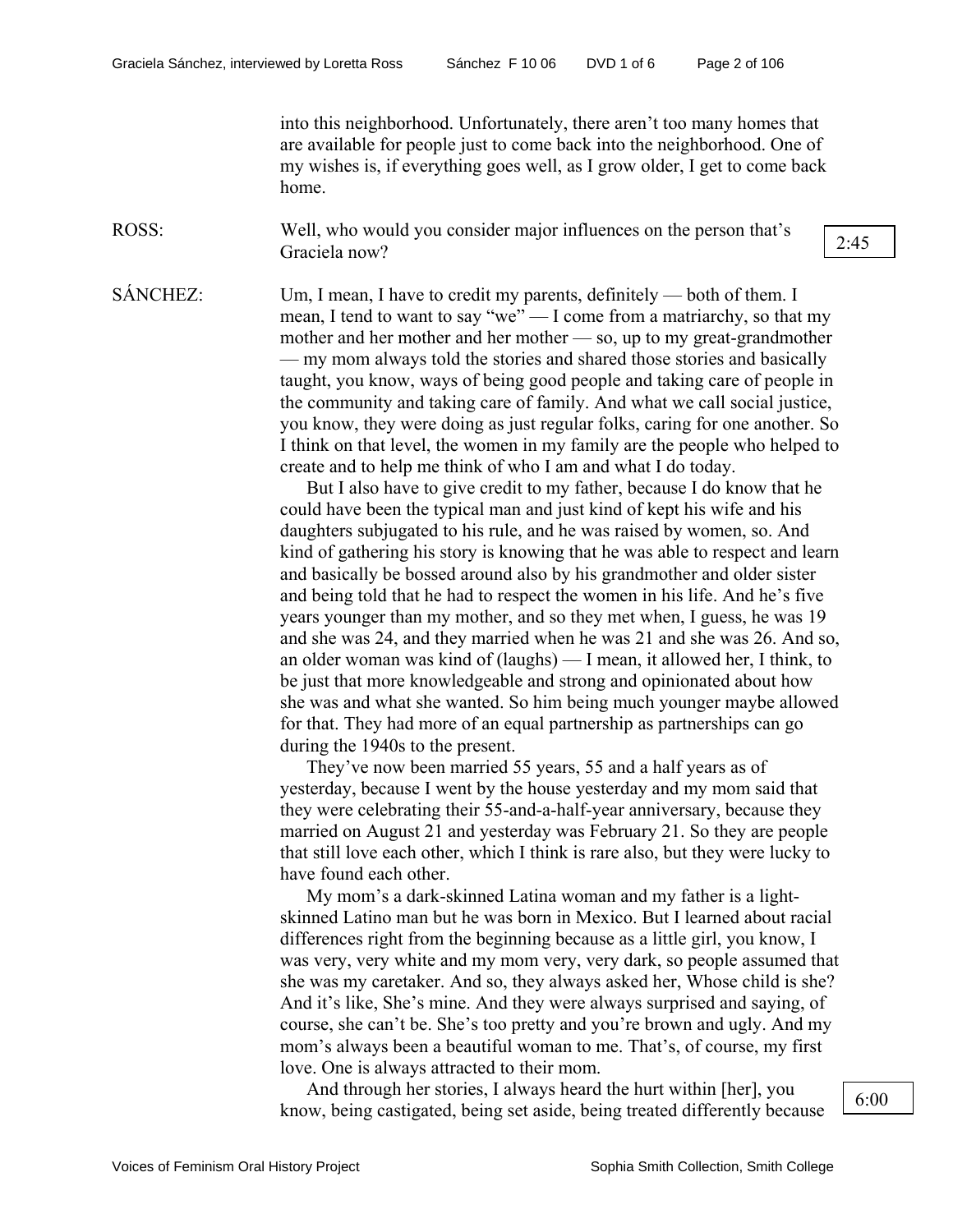she was dark-skinned, being put down, being called "black," being told not to wear red because black people wear red and she doesn't want to you know, and all those things that were about — also being *india*, you know, being black or being *india*, indigenous Native American culture, which is what she is.

But, you know, fortunately, she didn't just push away from that and assimilate and try to be very white. Instead, she just kind of dealt with the pain. And I think now, as an 81-year-old woman, she probably talks more about the hurting of that racism in a more profound way, and, I guess because she has children that she can speak to as her equals, whereas when we were kids growing up, she — it was just little stories and little snippets.

Half of my siblings are dark-skinned and half of us are lighter-skinned, and I think because I have an office job, I tend to have the least amount of sun on my body, so I'm the lightest one of all. And half of us have curly hair and half of us have very straight hair. Some of the dark-skinned people have the curly hair as well. Anyway, so I got to get a sense of those differences, because my younger sister — there are four brothers and myself and my sister, so she and I basically did all the playing and you know, conniving, and you know, playing around this neighborhood as children and so we were always together. So I saw, again, how people treated her in a way. And I always — to this day, [I am] challenged whenever I sit on panels or I'm sitting in a group of people who say, you know, Most of the Latinos of Mexican descent that I know are darkskinned. So why aren't we representing our indigenous dark-skinned sisters and brothers, you know, when we come together? And so I speak to my white-skin privilege and challenge people about that. And I don't hear too many people talk about that. I know within the black community, I've heard a lot more, I guess, discussion about it. I think within the Latino community, they try to quiet that down.

But anyway, so part of what my parents taught me was being grounded in our Mexican culture, knowing how to speak Spanish, because they knew we would learn English. My father taught us many songs, taught us how to dance salsa and meringues and everything he grew up with. He's from the eastern coast of Mexico, from Tampico. My paternal grandmother is from Veracruz, so that's the Caribbean coast, so what we know of Mexico — again, it's as diverse as the United States is diverse, as any country is, but that was a clash growing up here, because a lot of the kids grew up and came from the northern part of Mexico. So, coming from the east coast and having those differences, I was able to see the complexities, even within Mexican culture.

But my father did a lot of the singing, which again, culture usually gets passed down through women and in this case, I was able to have both parents — because my mom was able to teach me the northern Mexico music, dance, and stories, [and] my father was able to do the same. And together, you know, they both thought it was important to do that sort of teaching and to say, This neighborhood is a poor neighborhood, but it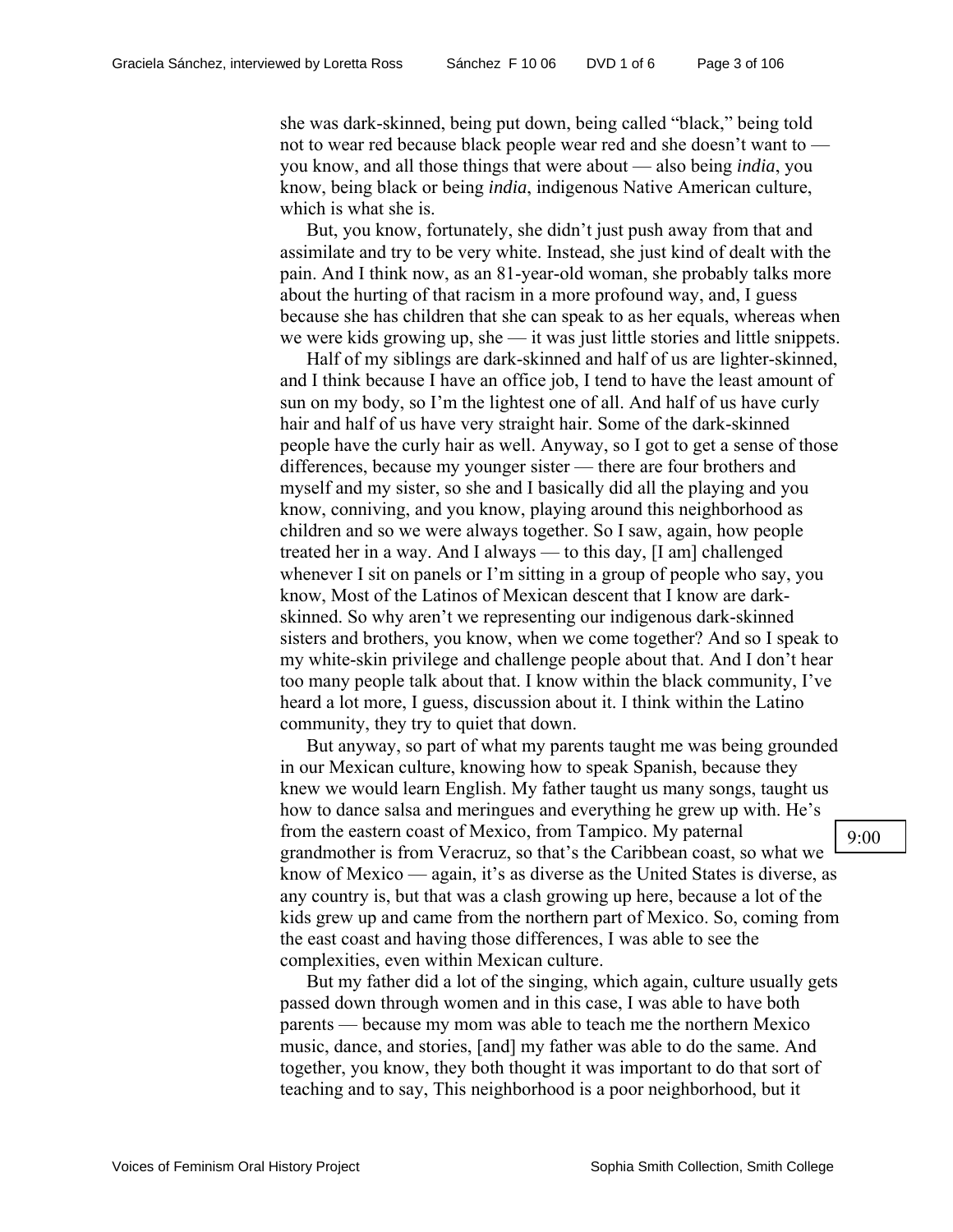doesn't mean that poor people don't have their own self-respect, that poor people aren't good people.

We are very good people, because a lot of the people in this community — like, I guess, in more communities in this country, world, you make it a little bit better, you flee your home base. And they were saying, Why? That means that you have *verguenza*, or shame, and there should be no shame for living here because we're respectable people and so are your neighbors and so are the family members that you grew up with, and so — because all my uncles and aunts moved north, you know, and we were the only ones that stayed. And we also stayed because my grandmother, my momma's momma, and her father, lived next door, and so my mom and our family basically also became the caretakers, which is really good because then we had the extended family still around. And so, if mom wasn't just around, we'd go to school and come back and go to my grandma and my grandfather's house and hang around and watch TV and eat food, and then go back and forth. My grandparents had the television. We didn't have a television. My father didn't like television. He didn't like the phone, and so my grandmother also had the phone. And the same telephone number is still being used by my parents that my grandmother had, so this is an old telephone number.

So, again, it's this kind of getting a sense of the people, however poor one is, you know, you can see that they're struggling, that they're hard workers and they're just trying to make a good living, and being of Mexican descent or of any color doesn't matter as long as you're just trying to do good for your family and the rest of your community. And I think that sense of the extended family or extended community also comes from, I think, many communities of color.

And so, my parents — again, my mom being almost 82 and my father being five years younger than that, 77 — are still taking care of the elders, right? I'm like, But you're old. But they are of good health, so my father still drives people who are maybe younger than him but who are diabetic or who have had heart problems or some other sort of surgery that doesn't allow them — so, my mom says, "Okay, this lady needs a ride over here, so let's go and give 'em a ride." And so they take them around all over. They'll take them to vote. They'll take them just wherever, to buy groceries or to go to the doctors a lot.

And that's what I've seen my mother do always. It was my grandmother when I was young that she was taking care of, who was arthritic and just unhealthy, but then it became the next-door neighbor, and then it became the woman five blocks away, and then it became the woman that moved in to live across the street. Right now, there's a 30 something-year-old young woman who has some disabilities and a nextdoor neighbor on the other side who is mute — and all of them come to my family's home, because they're very loving people.

And so, I think those were the examples that I had. So it's no surprise, again, of what I do now. You might ask another question.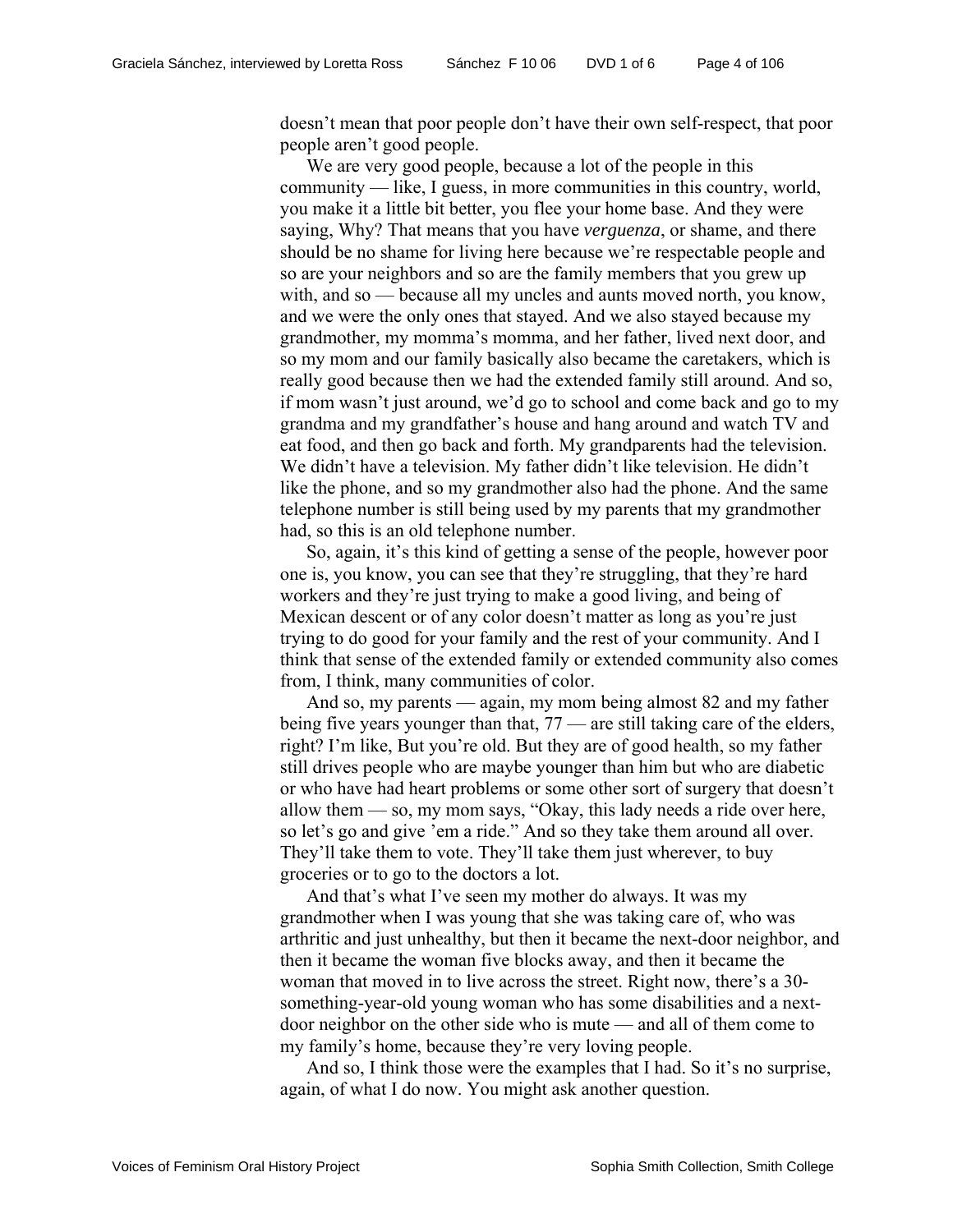ROSS: You're doing great. In my research on you, the value of returning to the community comes up over and over again for you. So, what does it mean that you had so many choices in life and that you chose to return and do your political work in San Antonio?

SÁNCHEZ: Well, in the '70s and the '80s, obviously, affirmative action was probably at its peak — that whole ten years of, you know, from '68 to '82 or something like that, it seemed like it was up and running, and then it just kind of died. But what happened was — again, I have older brothers, and so all of their friends ended up going away to school, and what my parents noticed was that they weren't coming back home. And so they kind of, in their indirect or very direct way, said, It's really good for people to come back, because they have to come back home and they have to do things for this neighborhood and for this community.

> And so I guess it registered at some place, and yes, I went away to college and I went away to film school in Cuba and I mean, I think, especially when I was in Cuba — and by that time, I was very much a gay activist. People say, Well, why didn't you stay there and why didn't you start organizing the gay community? But it wasn't my community, and I have to be — I mean, what I was recognizing is, again, there's homophobia in Cuba, but it wasn't any different than the homophobia happening in San Antonio. What we know though, is that, under a U.S. imperialist understanding, Cuba must be the worst homophobic dictatorship in the world, but I was feeling the same sort of homophobia in San Antonio, a very much U.S.-based, democratic — so-called democratic — society. So why was I going to organize people over there when I had to do it at home?

> So it was those moments that, you know, something has to happen here. I was in an abusive relationship in my 20s and there was nothing here as a lesbian for me to go to, some community service agency to be able to reach out to them so that they could help me. I mean, I had to go back to New Haven to visit with friends to escape the horrible relationship here and then recognize and say, Well, why don't we have what they have over here in New Haven, 2000 miles away? That should be happening in San Antonio. So again, how do I come back and create it for other people in San Antonio?

> So it was always — going away allowed me to have just a larger, national and international perspective of the world and how it works. I was reading theoretically, finally, in college, but to be able to see it in practice was the ability to move away. But, you know, it's important for me, I think, to come back home and to  $-$  I mean, this is where I feel like I can challenge everybody and they might say, Well, go back home. And it's like, This is home.

> And so much of my life, especially these last few years, is people don't believe I'm from here. They don't, definitely, believe I'm from San Antonio, much less from the West Side of San Antionio, because they have a stereotype of what someone from the West Side is supposed to be.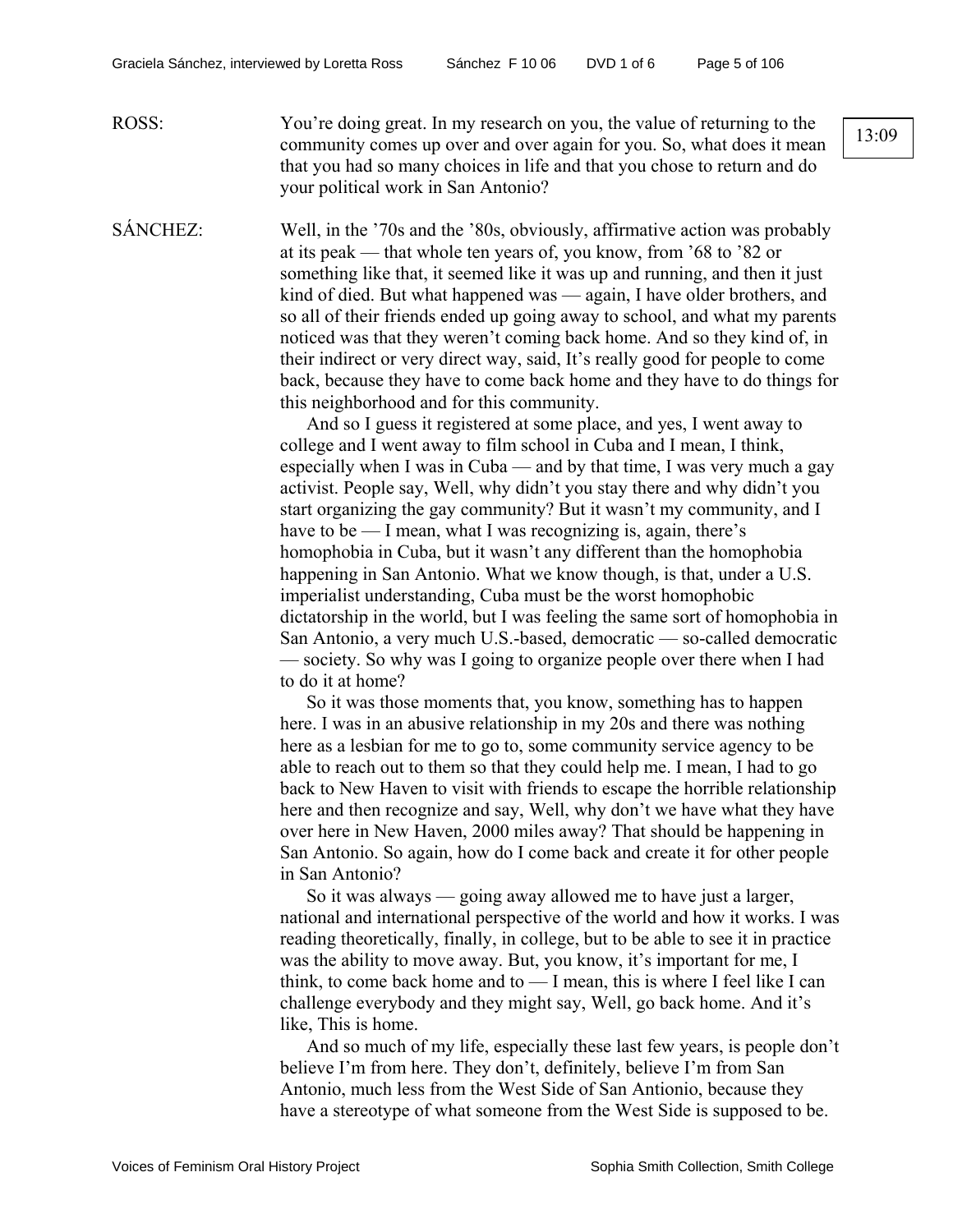#### ROSS: What is that stereotype? 16:40

SÁNCHEZ: Well, again, this neighborhood is one of the poorest census blocks in the country, I think. San Antonio, and Detroit, D.C., those sorts of communities are very, very poor. They've done a lot of renovations and urban renewal has come in and torn down a lot of homes, but the poverty and the bad education, the bad health care and all the needs for this community have been neglected, and in other parts of San Antonio as well. But I think historically, the near West Side was where they put the Mexicans, as they did for the East Side for the black community — a very segregated society. So all the schools that I went to, being public schools, were 99.9 percent of Mexican descent, but you know, again, not too many teachers wanted to come and teach in this neighborhood. Poverty just brings on all the problems that it brings in. So you have, nowadays, a lot of people that are transients, and this whole neighborhood is very transient.

> The largest housing projects in the city are right in here, the Alazan Apache Courts. They were built in the 1940s when Eleanor Roosevelt came, and so they talk about them being the first housing projects in the country. I think there were other things that were going on in New York and elsewhere, but the way they developed them here was unique and of that moment. And that was — the projects, as big as they were — was an improvement in the lives of people. So, everybody wanted to live in the projects, because they were pretty and they were new.

> And if you look at images in the 1920s and '30s by Alan Lomax and other people who were doing oral histories of San Antonio during that time period, you see a lot of shacks, wooden structures with a lot of aluminum — very small structures, no floor, just a dirt floor. And so that just begets other — just lack of education, kids didn't — there were a lot of migrants, students just coming and going.

I was lucky enough that my father worked as an auto painter, so his job was just painting and we didn't move around, and he and my mom made a pact that she would stay at home and raise the kids. But again, in his work and his ability, he allowed her to be an activist and an organizer and so she was — to this day, again, she is still raising moneys to give scholarships to the kids in the local high school.

But, growing up, they advocated for their children, but what I saw was really their children meant the larger context, because most of the parents — like, I grew up and I knew that what I had that was different than all my schoolmates was that I had two parents. Many of them had lost their parents, either through disease — like I had my friend Fidencia, whose daddy died of diabetes and so she only knew her mother; and Ricky, whose mother died also of some other health ailment; Amelia and her family, they were — the father was an alcoholic, and so they were struggling a lot. So those friends of mine used to come to my family to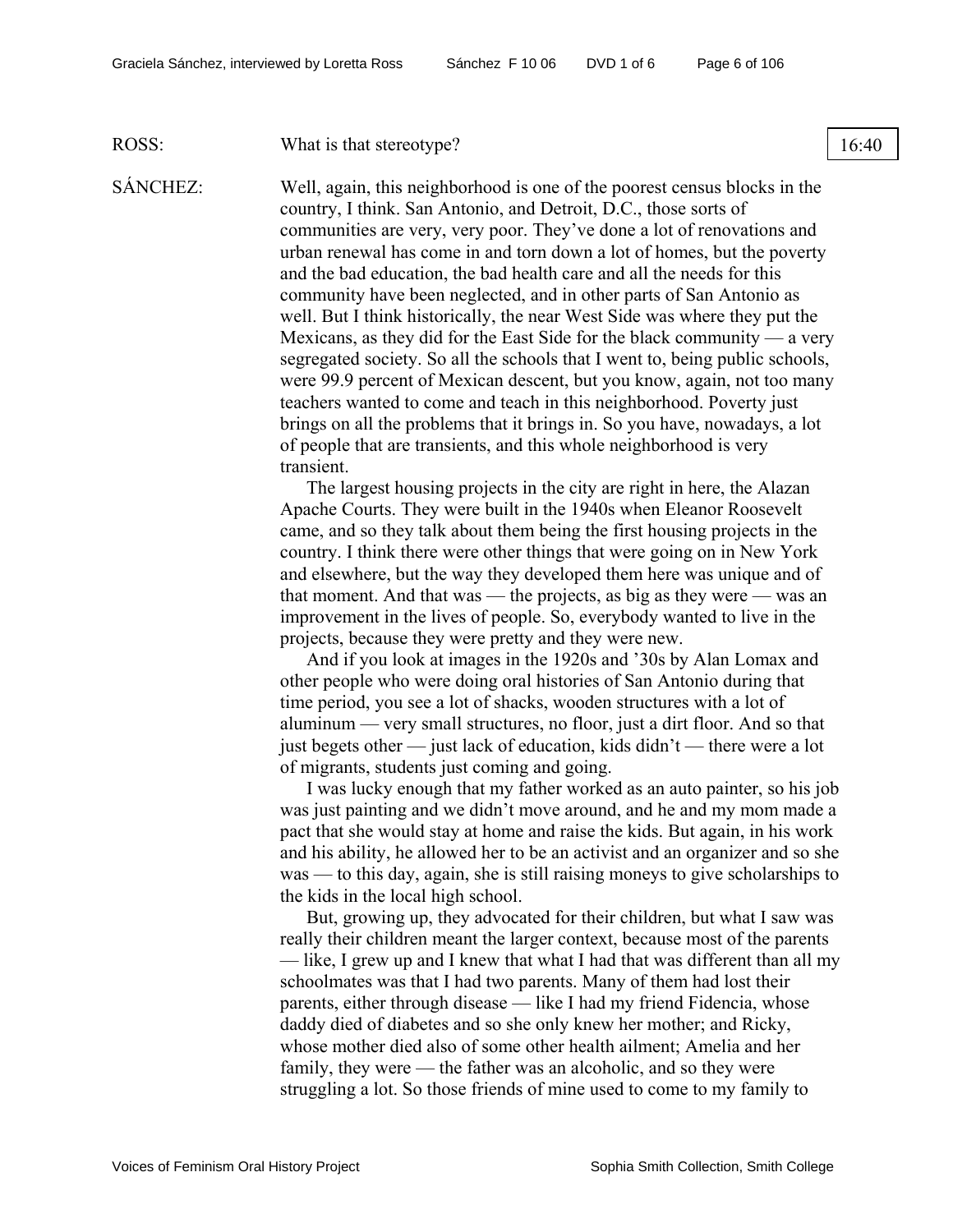find the structure that they needed and having a second family. So, again, their inability to hold enough of a job to make ends meet.

My father wasn't — you know, he was a working-class man, I mean, had money, but I know that when I finally started working right out of college, I started making \$16,000, in 1982, and I think I was making more money than my father was at that time. And he was kicked out of his job a few years later because of early retirement, just pushed out, but I think he might have been making \$12,000 or \$13,000 in 1982. So he never made a lot of money even for — just thinking of having to raise six kids and then every body else in the extended family — but it was enough. My parents learned how to just maintain enough food on the table.

My father was a starving child in Mexico, so he always wanted to have good meals and he made sure that we all came home at five o'clock to have dinner and so that all the children would come in and we would share stories of what had gone on and, you know, we would talk about the struggles we were having at school or with friends and they would offer us suggestions of how to resolve the problem and document it if there were any problems, and then be able to go back to the principal or whoever. So, you know, we were learning our strategies that way. But it was a good way of just kind of connecting us together.

But then again, my friends would join us. What I saw there was just the differences that most of the kids that surrounded me didn't have a lot of what, you know, some of what I would have taken for granted. And again, because my mom wanted to make sure that we accepted all the kids.

I know my good friend in junior high school was Amelia and she cursed like crazy and I was raised not to curse and I was raised to be a good little Christian, you know, so you don't cuss, you don't think bad thoughts or fight. And that was Amelia. She was the bully, she cursed, but because she was a bad student, like a D and F student, I was in the classroom with her in math and so they kept on sending her to my little table so she would — you know, we sat at tables and so she was always shoved over to me. And so, before I knew it, she had to be my friend. She would follow me home and I didn't want to be around her and my mom said, "You are going to be her friend and you invite her over." And so what happened was the development of a good friendship that lasts to this day. And she became my protector because they wanted to beat me up because I probably came across as a little snotty kid because I liked school and I wasn't supposed to like school. You don't like school if you come to these schools. You're not supposed to make like you like school, and so they used to call me *maestra*, which means teacher.

And so it seems — like in seventh grade, I was in gym and they have a game where they put a parachute and they put the lightweights, or they put different people in the middle of the parachute and it's a game to teach group activity, you know, working together as a group, so the PE teacher would teach us how to pull together and pull that person from the middle of the parachute up to the top, you know, going up 30 feet up into sky and then to bring that person back down very carefully. So other people got to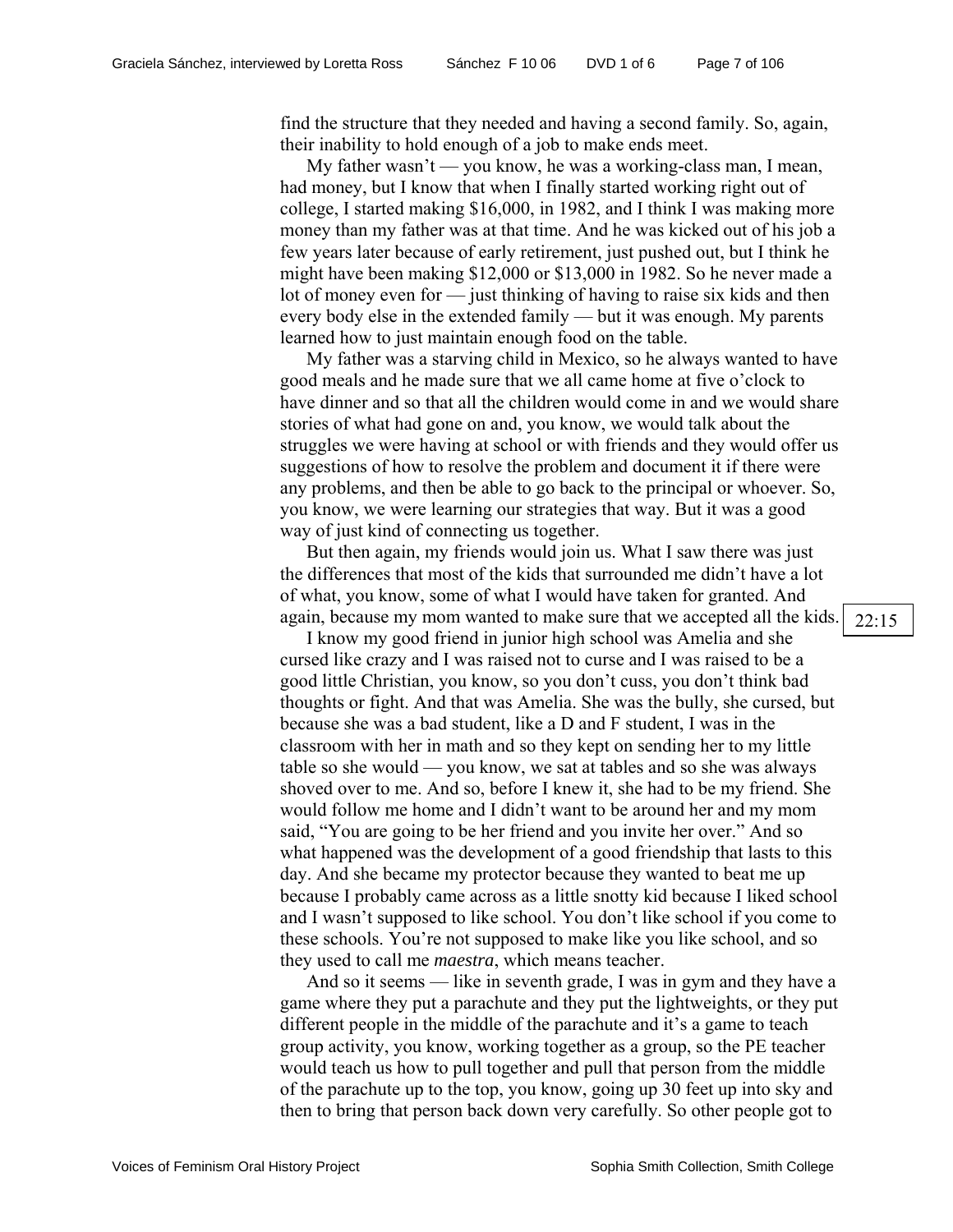go. When they put me in there, the eighth grade girls let go of their side so I came slamming onto the concrete PE floor. And come to find out, the eighth grade girls wanted to beat me up and didn't like who I was. And so, from that point on, I think Amelia understood that they meant to really hurt me. And that was it.

I just remember in junior high school, kids would have lots of — there was a lot of fighting going on in Cooper Junior High School. And so there was a certain way you had to be and you had to just resent school and not like it. It's not that there's a culture of it. I think there's just a small group of people who probably had that. But there was some pressure. I mean, I feel like my vocabulary was limited because I was, you know, because of those pressures. So, I probably stopped myself from articulating and using those words, even though the teachers might have said, Here's vocabulary words, but I didn't want to get beat up anymore, so I kind of resisted putting that out there. So I learned to accommodate to their needs while still doing the stuff that I wanted to do, growing up here.

- ROSS: Like an underground scholar?
- SÁNCHEZ: Yeah, I guess so.
- ROSS: Tell me about your siblings.

SÁNCHEZ: OK. My oldest brother is Xavier Sánchez, and he is eight years older than I am, so — I am 44 so he is 52 — and he has seven children and he works at the local HEB grocery store. I guess he's been doing that since he was in high school and he just kind of — he went on to St. Mary's University for a couple of years, but left that to raise his family and has had a steady job with HEB. He's just a very loving man. I think of my older brother and my youngest brother as the ones who kind of have the sweetest and most loving hearts, you know. I strive to be like them and my mother. I tend to be harsher.

> My second oldest brother is named Bernard Sánchez, and he currently works for a courier service, and he's been doing that for a while. He just moved himself out to another courier because they were competing for him, so he was basically second in command in the other place and just got moved over. What's been exciting for me is — and he's six years older than I am — but of the siblings that currently live in San Antonio, he's the one that's been most involved with the Esperanza in the last two or three years.

> He's also a gay man, and I think we both found out about each other probably when I was in college, and I came out to my family before he did. Both of us, I believe, were in abusive relationships, too, so when he left his abusive relationship about five or six years ago, that's probably when he freed himself up in a way that we were able to see him a little bit more. And within that timeframe, he's just gotten more involved with the Esperanza, and so, he's part of the Casa de Cuentos Oral History Project.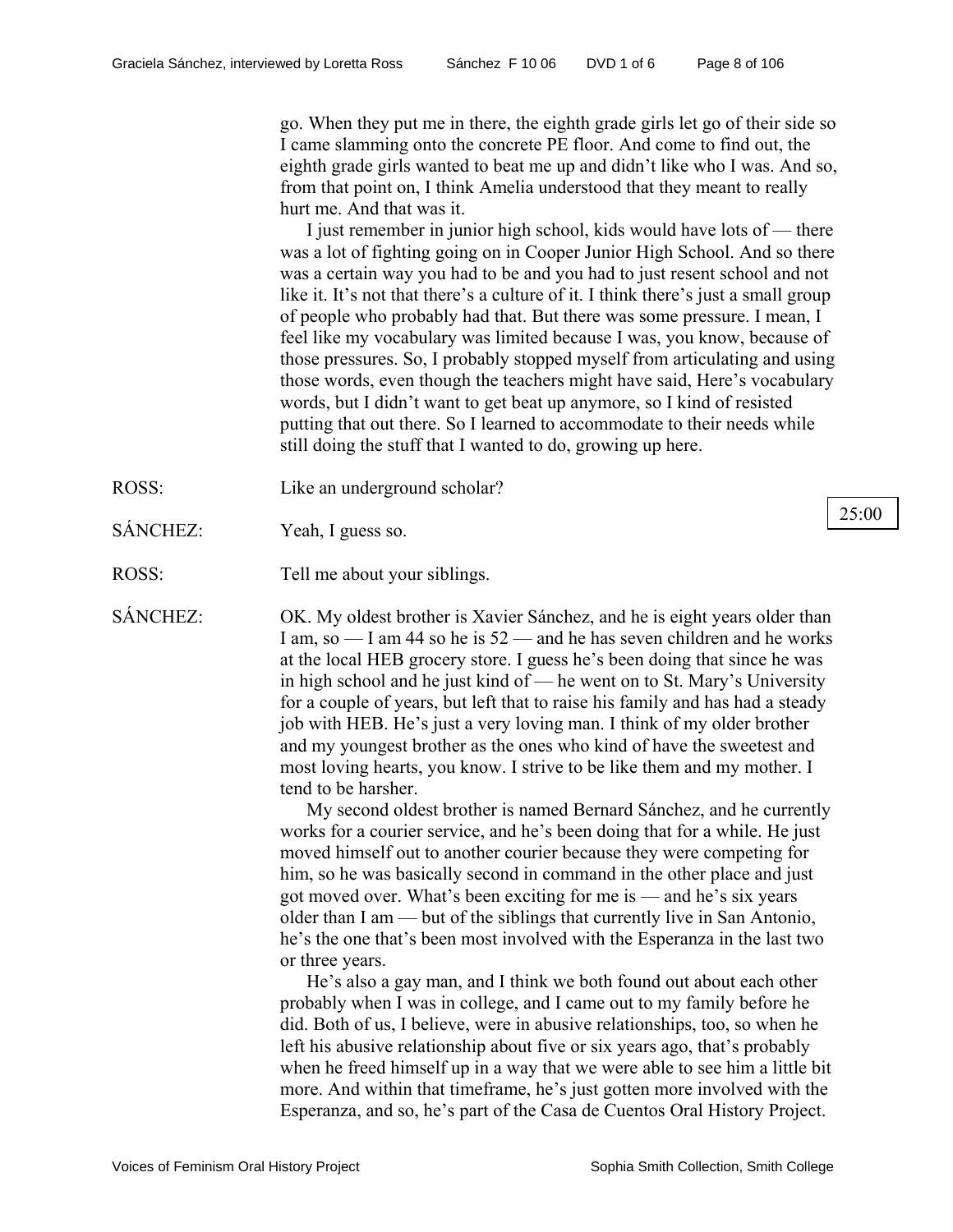And it's interesting to see him get excited and to, on his own, participate as another *buena gente*, not as my brother but as someone who's just interested in that. Before working there, he also used to run an antique clothing store, which was a really cool place everybody used to go to, and he just kind of got tired after about ten years with that.

I have a third brother, Fernando Sánchez, and he's the only one that doesn't live in San Antonio. He lives in Denver, Colorado, right now, and he's the one I used to fight with growing up. I always wanted to be able to keep up with him and do everything he did, and he didn't want no girl although he was really connected to my sister as my sister's protector, he kind of always shoved me to the side. And so, of course, that just made me want to do things more. If he was playing with little toy soldiers, then I wanted to play soldiers with him, but he's like, no, you know. If he was playing with — war — and it's interesting the type of games he played and I wanted to join in — you know, it was just kind of pushing me to the side.

And what's interesting is, both he and I ended up going to Yale, and  $\begin{array}{c|c} \begin{array}{c} 28:30 \end{array} \end{array}$ when I went to school there, he said, "Well, you're just following me." No, I made the decision on my own to go there. You had nothing to do with it. I mean, we now have a different relationship, you know. He's one of my — very progressive mindset. He ended up going to Yale, then to graduate school at Cornell and studied archeology, and his wife is at the University — she works at the museum in Denver, Colorado, so that's why they're there, and he's kind of half house-father and also helping to do a lot of research on the side.

And then, my brother Gustavo, who lives at home, who has, I guess we finally figured out that he has probably, what's it called? —obsessivecompulsive behavior, that wasn't diagnosed until probably his 30s. And so, he went to school up till high school, probably eleventh grade, where he was beaten up when he was in the ROTC program and almost gang raped, I would say, and from that point on, really just became very secluded and scared of living in the world. But he's been part of — lives with my parents still. And you know, by the time, really, they figured out what he had, he was too old to then get any sort of free healthcare treatment. And so they kept on putting him in all these different programs.

So, a good man, he just turned 47 on the 19th of this month and knowing that he's a historian, he's a history buff, I went and took him to see the movie *The Aviator* on Sunday, because it was about Howard Hughes, and he liked all that sort of story. And so, he lives at home and he helps around the house. Again, he, like my older brother, just has a good spirit and a good sense of who they are.

And then, my younger sister, Leticia, works at the junior college, one of the junior colleges here called Palo Alto, and it's predominantly Latinos in the South Side. It was built probably in the early '80s or mid '80s, because they didn't have anything in the South Side of San Antonio. She also went to the University of Pennsylvania, so the fourth child — no, the third child, the fifth child, and the sixth child went up to the East Coast for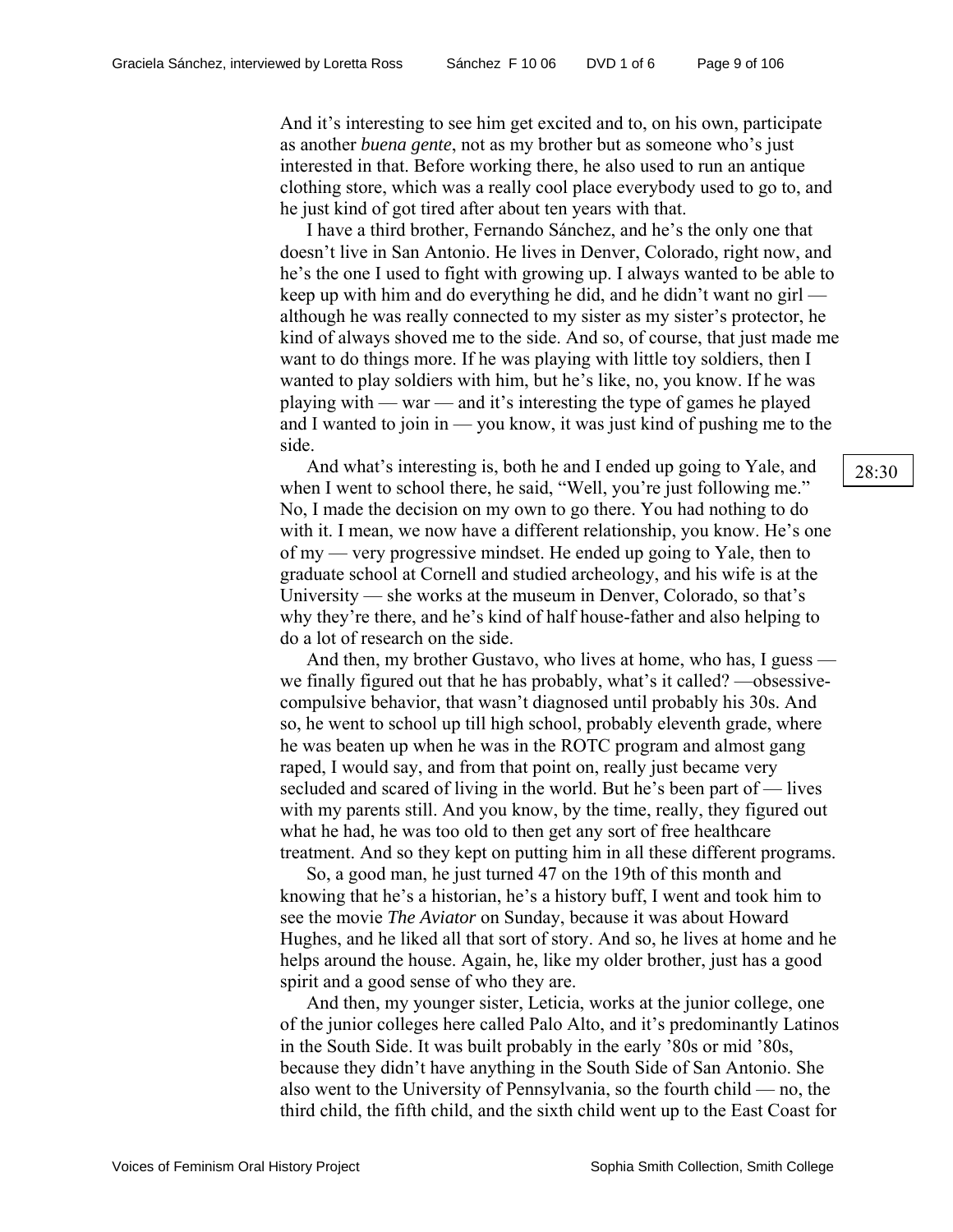school. And so, when she came back, again, looking for different things to do, and so she just kind of has helped within the admissions department and also develop projects for the junior college kids, [who] were accepted into a four-year program in Wisconsin, and things like that. So, she's very much been involved in higher ed for the last 15 years.

She's married and her husband lives in Houston right now, so she's been doing a lot of commuting. And so that's always difficult because, again, she was like my little twin — looks totally opposite of me but because we didn't look alike, she used to be my little spy as a kid growing up. So they'd be talking about me and she'd be listening in and she'd come back and say — just kind of filling me in.

So I have seven nephews and nieces from my older brother and then from the brother that lives in Denver, Colorado, there are two nieces there. And then, the rest of us don't have children.

ROSS: Were you aware of any gender differences growing up in how you were raised? Did the men have privileges that the women didn't have? 32:10

SÁNCHEZ: I think those are the fights that  $I - I$  mean, it was there, but it probably wasn't as bad as in other families. My mom had a brother who she hung with all the time and probably was a little tom girl growing up and just tried to keep up with her brother as well, and so I think she wanted to have her daughters have this much reign of the streets and the neighborhood as much as the boys, but we didn't. And of course, my older brothers had been raised before, so they might have even been tougher on the boys in terms of discipline, and so by the time that the younger three came through, they were more flexible in allowing it. I know that I climbed trees. I know I played football and baseball with the neighborhood boys. I was allowed to be out.

> My mom didn't want her girls to go and be like the rest of the girls, you know, having to go home at three o'clock to start setting out and making the food. She wanted all her children to be able to be well educated, and so school came before everything else, and play also — they wanted us to enjoy our childhood. But I know that as we grew older, I didn't have access to the streets like my brothers did. So yes, we were allowed to be in the neighborhood, but really it was just two blocks in any direction. If we went beyond a certain street, it wasn't a good thing. We were probably punished when we told them we had stepped over certain areas in the neighborhood. Because, again, the projects being tough that they were, they didn't want us to go past San Jacinto Street, because that's where the projects started. And so, they just didn't know that. So there were definitely limitations.

> I know that I didn't get to drive a car like my brothers got to drive, you know, [they] were taught by my father to drive cars. And so for me, I was always, again, trying to keep up with my brothers. And I think I was allowed, on so many levels, to do that.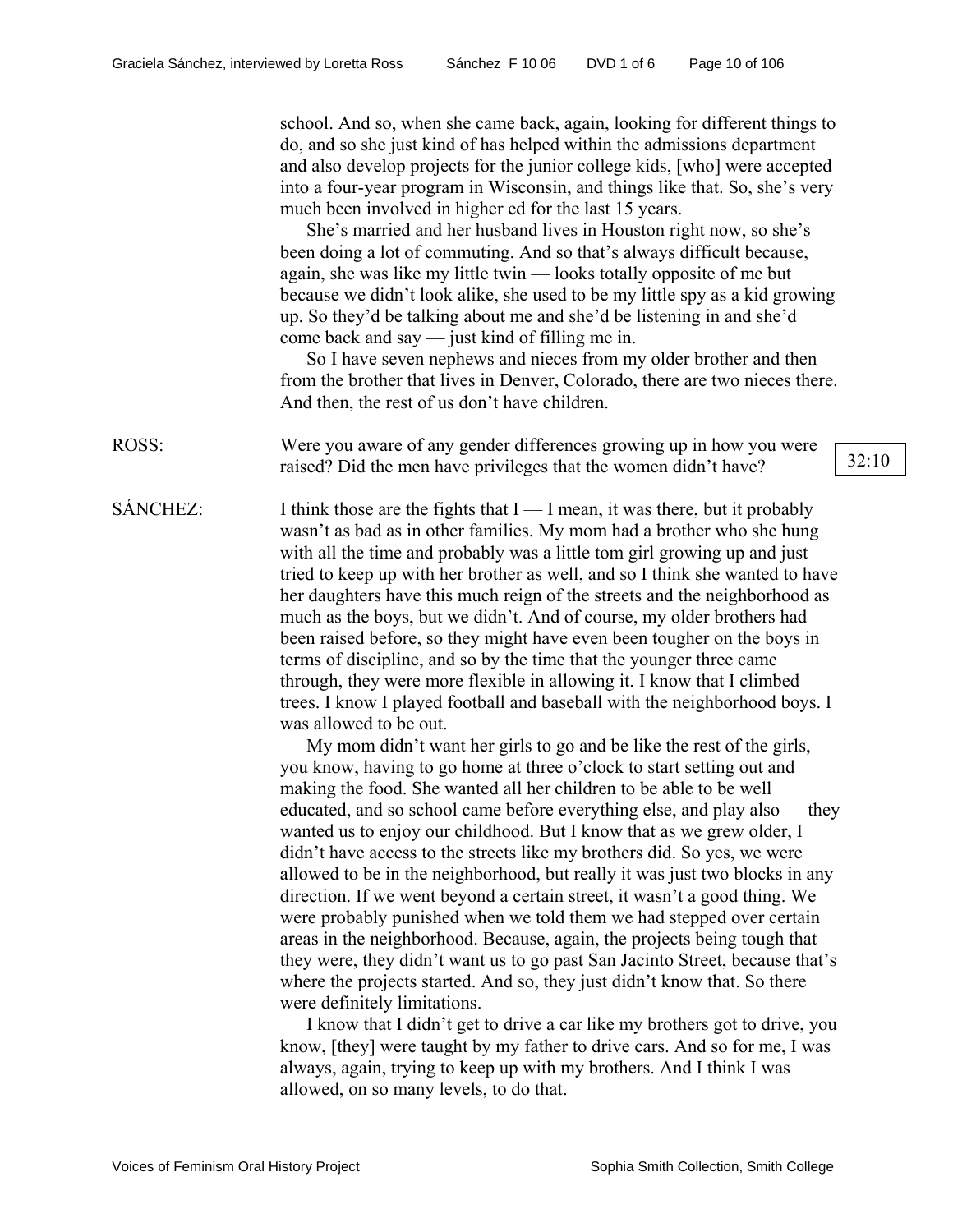And I think my biggest struggle with patriarchy and sexism has been as I've grown older, because I expect to be treated by men in a more equal way, with respect as a human being, and I find myself blown away because they're not used to doing that with women, because that's not the way they treated their sisters or their daughters or whatever. And so, it's like, Wait a minute, this is how my father raised us. This is how my brothers treated me. Again, even though there was struggle, there was still more than I expected, and the way I talk to men is the way I talk to my brothers, and they hate the way I am with them. So it's as an adult that I've seen the wrath and the hatred that has come to me in a real profound way, because I didn't expect it.

So there were differences but I don't think in the way that I saw, again, a lot of the girls growing up around me who, you know, we would play baseball or football and at a certain hour, they all disappeared and my sister and I were the only ones that stuck around until it got dark or until Daddy came and then we went home.

Dad was the disciplinarian, but again, Mom was in charge of the money. So he brought the money, but she made decisions. And I know in so many other households, they bring the money and they spend the money and they give their wife and the kids whatever's left over. In this case, their partnership was pretty equal. And again, I wonder if they had been different ages, would that have been different, or if my father had been raised by men, not by women. So –

ROSS: What was their educational background? 36:19

SÁNCHEZ: My father only went up to the seventh grade, because when he came from Mexico, they pretty much put him, as a seventh grader, a 13-year-old, they brought him to second grade, you know, and so he was there with little kids going to elementary school. And then he just kept on moving up, but it wasn't fast enough for him and he was 17 and it was 1944, '45, I think, and so he wanted to join the war effort, and so he signed himself up as a 17-year-old and joined the Navy and so, I think, you know, he got to get to know the rest of the world. Again, Tampico is a port town in Mexico, so his family being Navy boys, or children of the sea, and travelers, adventurers, you know, so he was very much about running off and doing that and getting to see the world that way.

> And he's always — but he's self-taught a lot. So, if he didn't know and the people in the neighborhood will call him El Professor, because they just think he's well educated, but it's all been self-taught. You always see him with a book in his hand, and especially around music, you know, I'll see him side to side with anybody that has a Ph.D. in music at any moment, but most people don't think of my parents as people who know much more. And so, a lot of what I want people to do is just — here's an expert in this genre of music, you know, talk to him. He knows more than anyone. But they wouldn't expect that. But the people in the community do.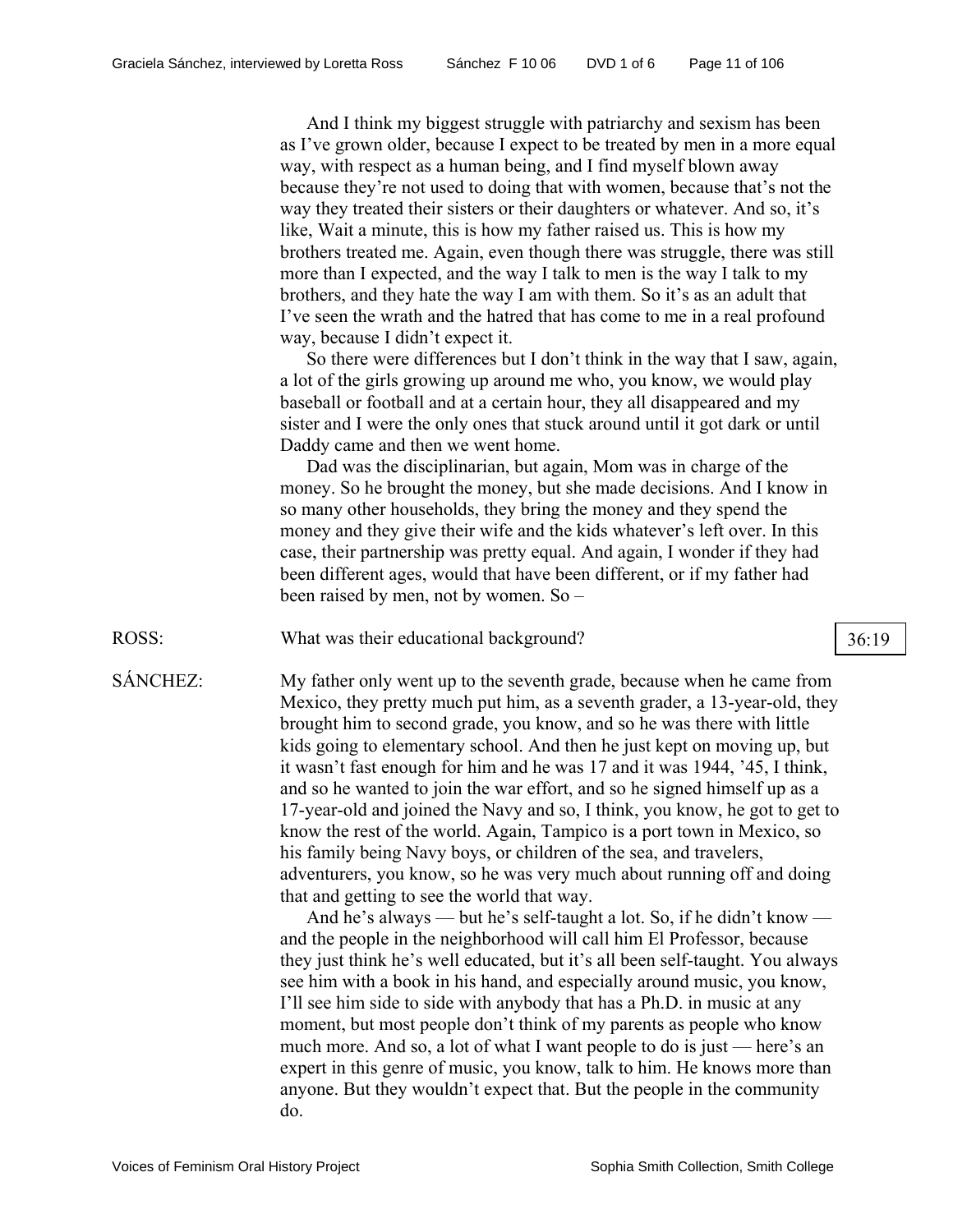My mom finished high school in 1942. I wear my mom's graduation ring, made by her brother, who was an apprentice jeweler and who didn't get to finish school because I guess, at that time, people just moved on and were apprentices for different jobs. But my mom finished at Lanier High School which, again, we just drove by and that was when it was a very small school and probably didn't graduate more than 20 or 30 kids a year or something like that, but she was one of those. And then she worked at Kelly Air Force Base during the wartime period, from '42 to '45, I guess, or even beyond that, and again, just what she's learned is what she's taught herself as well. But it was good that she was one of the few that finished high school. So many people of my generation are the first generation of people graduating from high school. And actually, as time goes on, there are less and less of us graduating from high school now.

- ROSS: I'm intrigued by your parents' decision that your mother would be a stayat-home mother, a housewife. That had to be fairly unusual given the economic pressures of the day. Do you know about how that decision came about?
- SÁNCHEZ: No, I don't. I don't know, but I know that they just I mean, they always talk about those conversations. I guess both of them came from being poor, not having too much, and so, just learning how to live on a budget and just kind of — all I know is that, you're right, there was just the one parent, but I don't remember, like, going shopping to buy clothes. My mom made clothes. My mom made the food, and we just didn't spend a lot of money. And there was a lot of conversation about materialism and how bad that was, and consumerism, and how having money was not necessarily a good thing. So I know that money was saved just to live on a day-to-day basis, but there wasn't this desire to have a lot more money.

I know one of my partners, her family is similar in terms of working class, and her father worked as an auto-body man but the mother did work and they also had six children. So for me, just having the second [parent] — the mother working definitely made a difference and they were able to move to a different part of town, just to get away from the struggles they were having in East Austin. But in our case, I guess, I don't know. Again, it was just their understanding that they needed somebody just to be constantly at home and just to be there to be protectors of the family or whatever. But again, it was just a matter of my mom, you know — again, I grew up seeing my mom, you know, writing checks and putting away money, and all the children would go once or twice with my mom to the bank, so we saw how she banked and we saw her balance her checkbook, all that sort of stuff. Just, you know, there was never money just to spend. And so, I think they just learned to do with what they had.

When the urban renewal knocked down our home, we had the opportunity to move to another side of town, or as we were looking to buy a new house, they gave us, I think, \$20,000 for our old house, so my sister and I, of course, were like, We want a house that looks like that one! We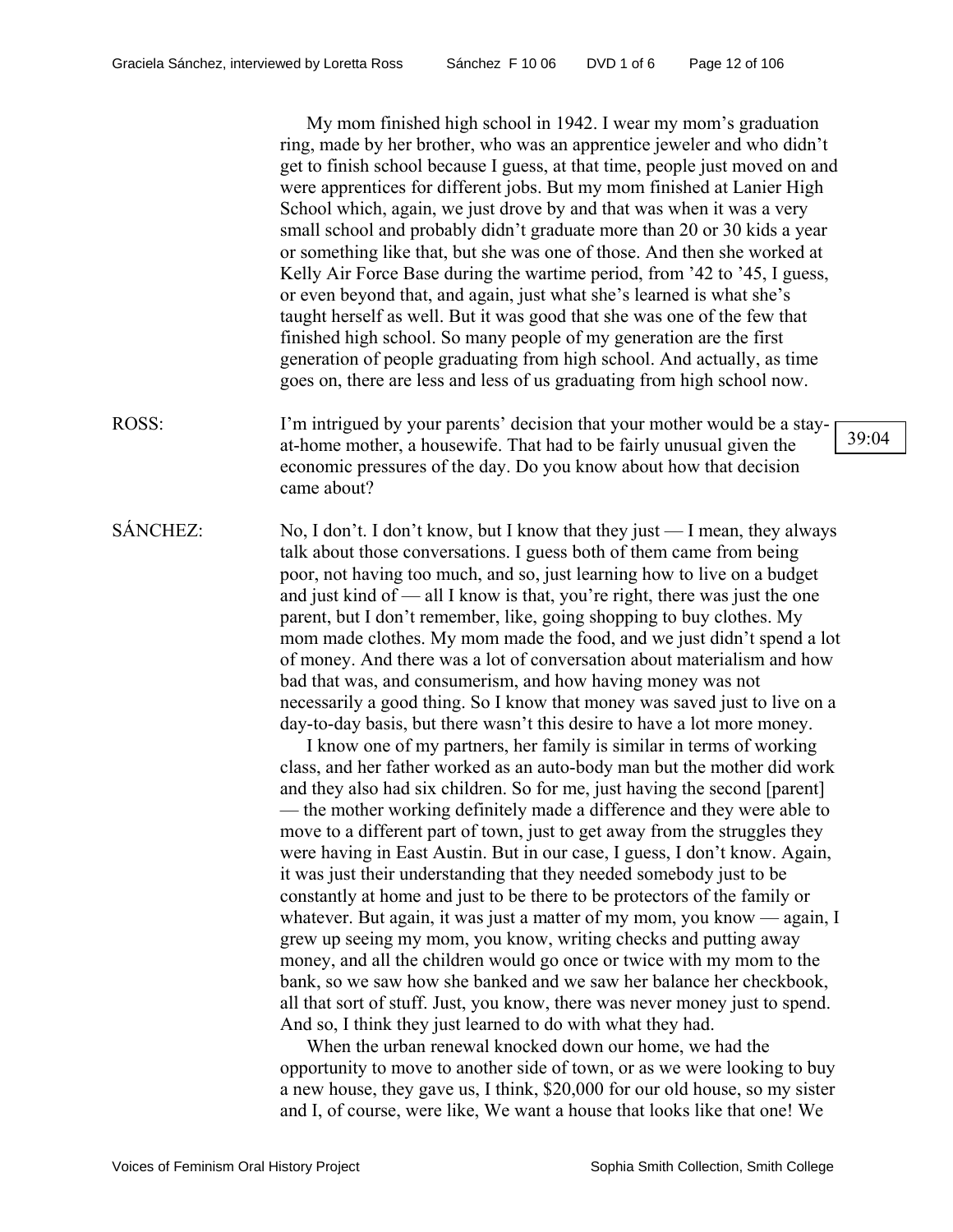want a house that looks — we didn't have a sense of money and so they finally narrowed it down to a couple of homes and then my sister and I were like, Well, this one has more room. Let's buy that house. And my parents said, No, we have \$20,000. We can get this house for \$25,000. We will be in debt for \$5,000, and that's all we're going to go because this other house will cost 10,000 or 15,000 [more]. And so their sense of not wanting to be in debt was a constant. They knew that it would take them X number of years to pay off those \$5,000, rather than taking on more. So –

- ROSS: So those values must come from somewhere. So tell me what you know about your grandparents, and we'll make this the last question before we take a break.
- SÁNCHEZ: OK. The ones that I know the best are the ones that I grew up with, and those are my mom's parents. And my grandfather was actually stepgrandfather. My grandmother, Francisca Gonzalez — or what we know as Panchita, which is short for Francisca, or Francisco — she had three husbands. And she married at age 15, and I think that, according to the story, that was her true love but at some point, he gave her some sort of ultimatum of some decision and she — that was a big conflict, so she said goodbye. And then — or maybe he was — I'm not really sure what happened there. But then, there was a second one that she met while having to look for a job, and she found herself in Oklahoma and this man fell in love with her and said, "I'm going to marry you. You are going to marry me." And she went, yeah, yeah, yeah. But she said yes, so when the time came, he came all the way from Oklahoma to San Antonio to ask for her hand and my grandma did not want to marry him but ended having to marry him.

And so my mom comes from that second husband, Martinez, from Oklahoma, whom my mom describes as a very tall dark man. And so I wonder again how much he was a Martinez and how much he was a Native American from Oklahoma, and I still don't know. He owned a small little restaurant, I think, in Oklahoma. And so, it seemed like, for my mother, her father would have had money, because she just remembers that there were cans in the restaurant and they were overflowing with pennies and nickels and whatever. But that relationship probably lasted no more than five or six years and my grandmother left him also, just came back to San Antonio. Left him in Oklahoma.

And then the third one, I guess by that time, she had five children, so this man, the step-grandfather that I know well, whom we nicknamed our Tata, he fell in love with her and just kind of courted her and took on he was a jack of all trades, you know, he just did every sort of odd job. He was a laborer, so he — I know that he helped to do the WPA program. He was able to get some jobs in construction building the San Antonio River, so I can say my grandfather helped to build that through the WPA. Or the downtown post office, apparently he helped to do that. I know he also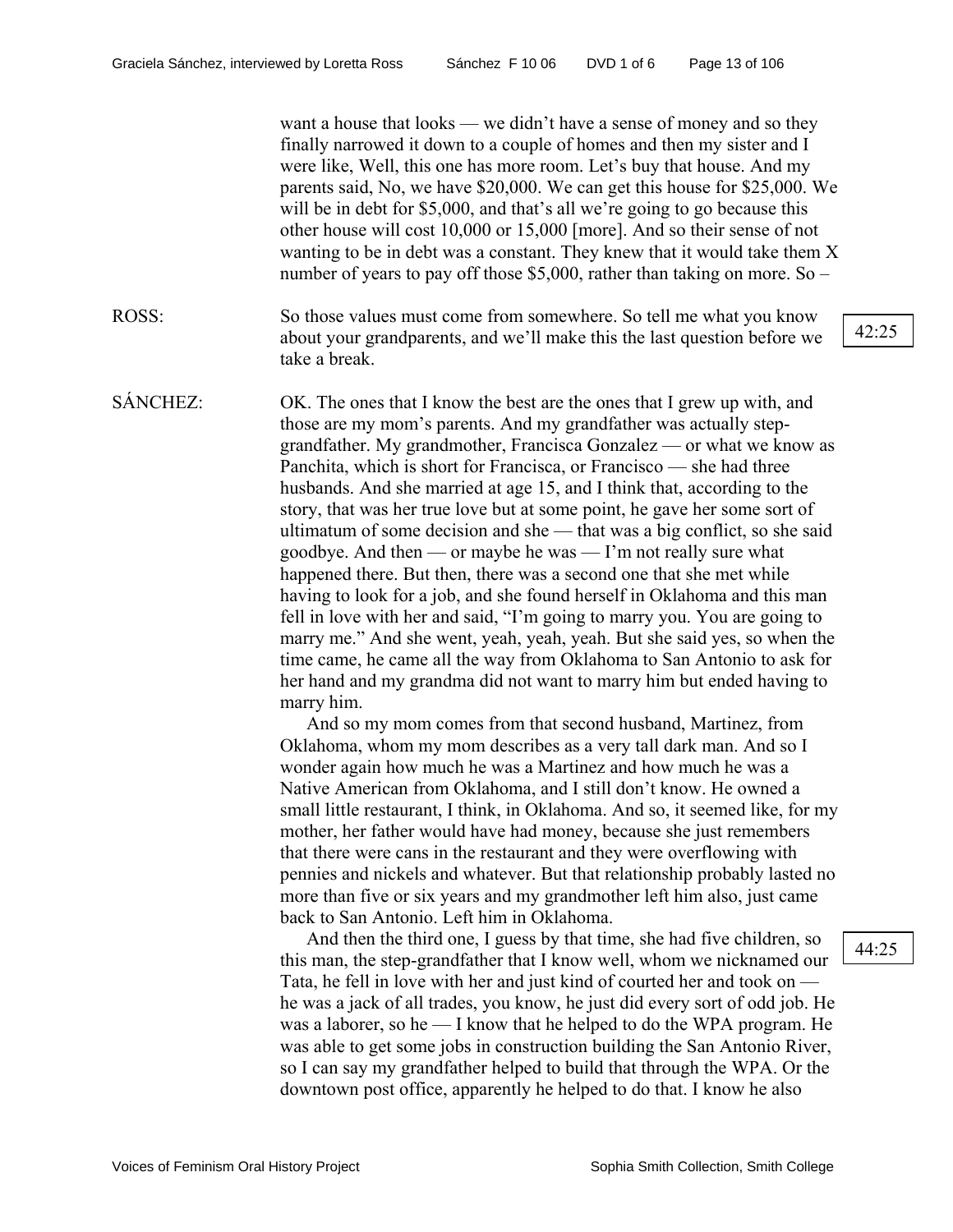picked cotton. I know he also picked watermelons. I know he would jump on trains and go and catch jobs.

I know he broke his back, because by the time I knew him, he was hunched over and that was what we called *jorobado*, which is hunch[back]. Not super, but enough that you saw it, so by the time I remember him, my only memories are of a very kind man but just hunched. So he was a casualty. He also got burned in one of his jobs, you know. There was a big explosion, probably. He would just get a job outside, like in Floresville or wherever there were jobs and one of those cases there was some explosion and he burned himself and — amongst other people. So it was — but always having a job and always being busy. So, even though, again, I knew him as probably a 60- and 70-year-old man, he was always working, always working away. And yet, when we were growing up, he was probably taking care of the children as much as he was — so, he was sawing and building and yet watching over the kids. He's the one that would make us our cereal and stuff, because my grandmother was arthritic so it was harder for her to move around.

And my grandmother, again, Panchita, seemed to be a very smart woman. Only third-grade educated, which is more than my grandfather. He seemed to always — I remember him signing exes when he had to sign, when she at least could sign her name. She was born in Mexico and she was orphaned, and so my great-grandmother couldn't bear children, and so one of her husbands, I guess, in a visit to Monterrey, saw a little girl that was about a year old and she was just kind of neglected and so he went to the door and said, Do you want that child, because I'm willing to take her on. And they just gave away the child. When it was easier, I guess, to adopt kids that way at that time. So she moved from Monterrey to San Antonio, and basically was raised by my great-grandmother. And I think maybe it was — I mean, if there were other children, I don't remember hearing about them, so it might have been the only child that my great-grandmother raised.

And my great-grandmother was a business woman. It seems like, again, she was — if you've read any of this stuff, it's like she was a chile queen, which were women who created little *puestecitos*, little stalls, and sold Mexican foods, tacos and enchiladas — I guess tacos weren't the big thing, but enchiladas and chile con carne and other foods to the business people there. And she also rented a home, rented a space and apparently she sublet spaces and I guess that was allowed at that time, so she made a little extra money that way until, again, the big flood came and then she moved over here to this part of town. But then she started buying a house and she lost it apparently during the Depression. Whereas my grandmother was also buying her house at the same time and didn't lose it during the Depression. And so, according to my mother, when people came to look for their pay, my grandmother was struggling, they would threaten to kick her out and she would kick them out of the house, you know, and so she never fell for it. She just kind of struggled a lot with it, and saved the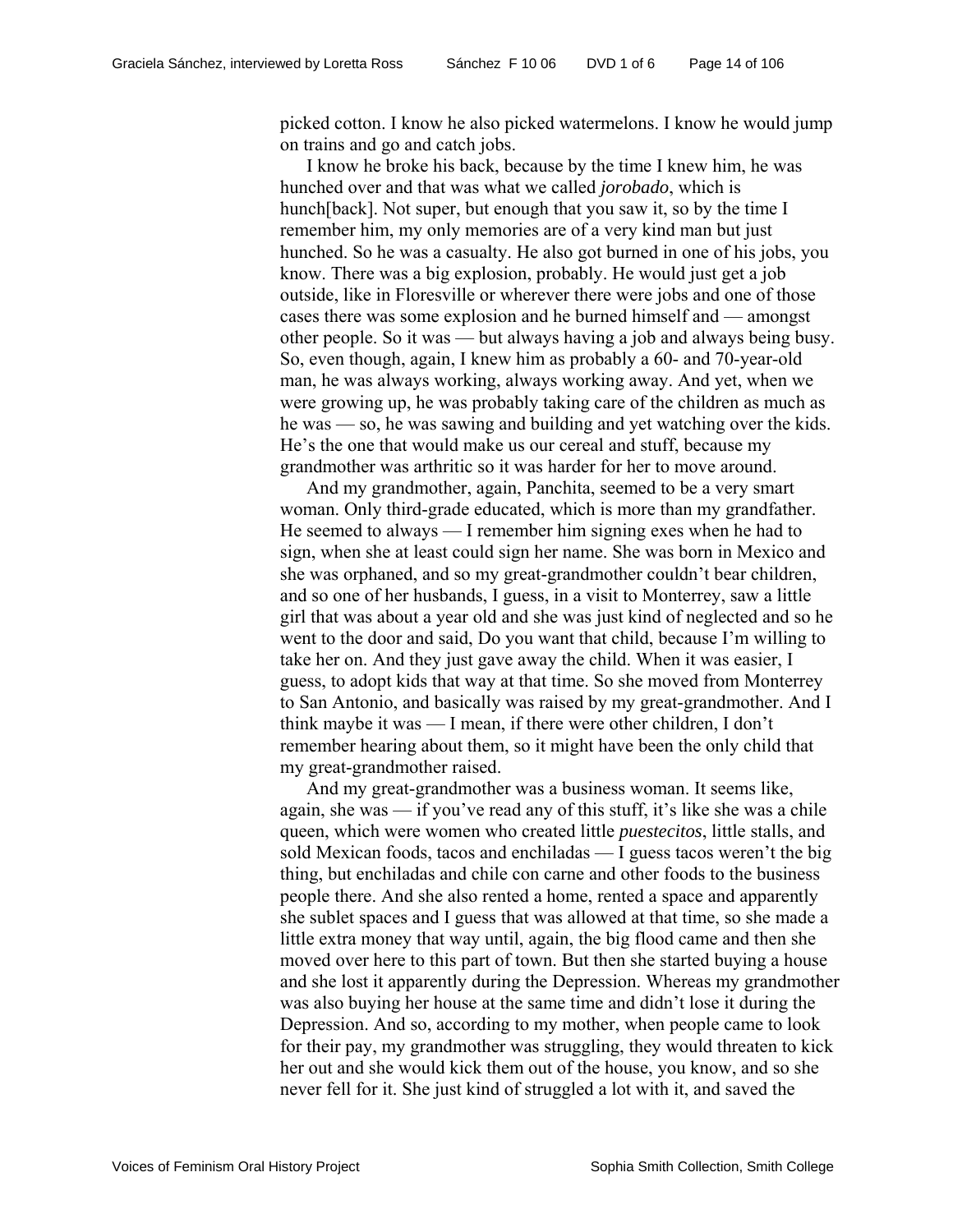house. So, I knew that house that my grandmother helped to buy and build.

And [what] I know from my mom's stories is that my grandmother would go knocking door to door when there was no water and electricity in the neighborhood and so she was having people sign a petition or something to say that they needed water, they needed electricity, they needed these sorts of needs for the neighborhood, just to set it up. And so it was going door to door, knocking to ask other people to sign on so that they could get those facilities into this neighborhood. So, there are other stories.

ROSS: That's a really good understanding of where your roots are and also where your parents' values come from, that long history. And I think what's so amazing is that you know that history. And I think being in embedded in your community affords that for you. We're going to take a break now, OK?

SÁNCHEZ: OK. 49:45

END DVD 1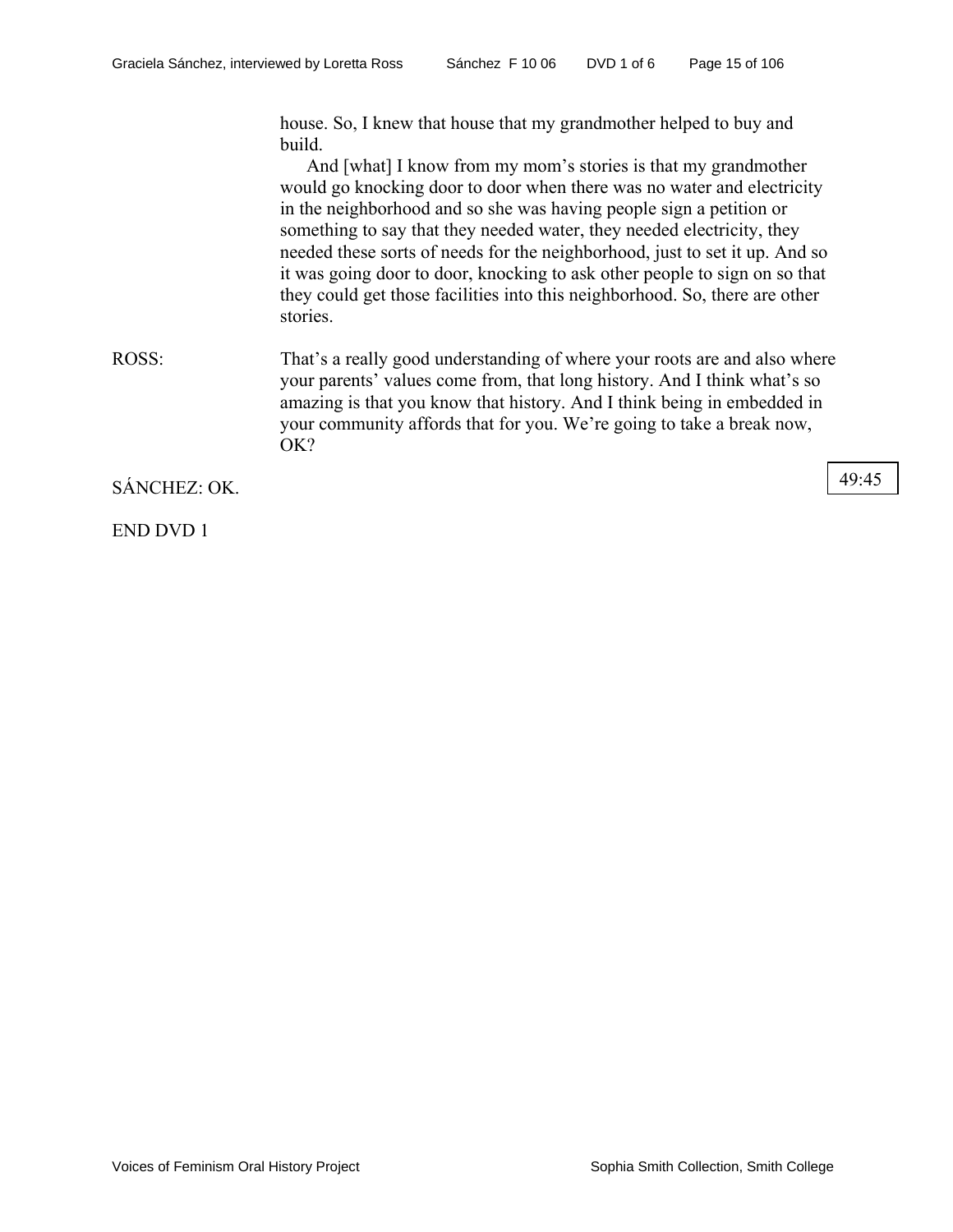DVD 2

#### ROSS: So, Graciela, tell me about other significant or influential adults or relatives in your life.

SÁNCHEZ: Gosh, I mean, I think, for the most part, the significance was that the close-knit family was definitely there, and so, as I started talking a little bit more about my grandparents or even the stories of my great-grandparents, I think those were major influences. I think teachers probably then played another role. My parents, again, being people who were invested in education for their kids, believed in public school education, maybe because although raised Catholic — and we would go to Catholic mass every Sunday and I went to catechism up until I guess I was 12, so did some learning that way — my parents, my mom, I guess, also saw the kind of looking down of kids that went to Catholic school, to private schools, onto kids that went to public schools, and she didn't like the attitude people had, and the kind of elitism that was taking place by people who went to those schools and by their parents who sent their kids that way. And so she wanted her kids to go to public schools. So, I know many people talk about also being six to eight family members and all their kids going to private schools and how their parents struggled, but my parents just didn't want some sort of phoo-phoo attitude coming out of their children.

> So, again, although grounded in Catholic teachings, you know, they really — the influence was, I can't say that the priests or the nuns were part of my influence, although, you know, there was the one priest when I was 12, 13, 14 that was a good old radical, Father Bill Davis, who is still part of my parent's family, although he's — because he was such a little radical, and he's a white Irish guy but he spoke Spanish and got really involved in –

ROSS: Liberation [theology] – 2:30

SÁNCHEZ: Liberation, yeah. He got kicked out of San Antonio after a while, at least that neighborhood, and I know he was pushed out to Houston and then was pushed out to some country in Africa, just to get him away. He ultimately, when we were looking to find a place for the Esperanza, he told us about this building that ended up being our first space of the old Esperanza that we got for a dollar a year from the Oblate, because he is an Oblate priest. And I know when I went to Cuba and places like that, and Nicaragua, just to travel on my own, just to travel on my own and to learn and to run my activism, my mom would go to him and say, Is this OK? Do you think she's safe? And he would always say, Don't worry.

> So, he, again, influenced my parents more and just tried to help them around a little bit, but he was somebody that was a fun priest to kind of listen to, who taught me even about the hypocrisy within our community,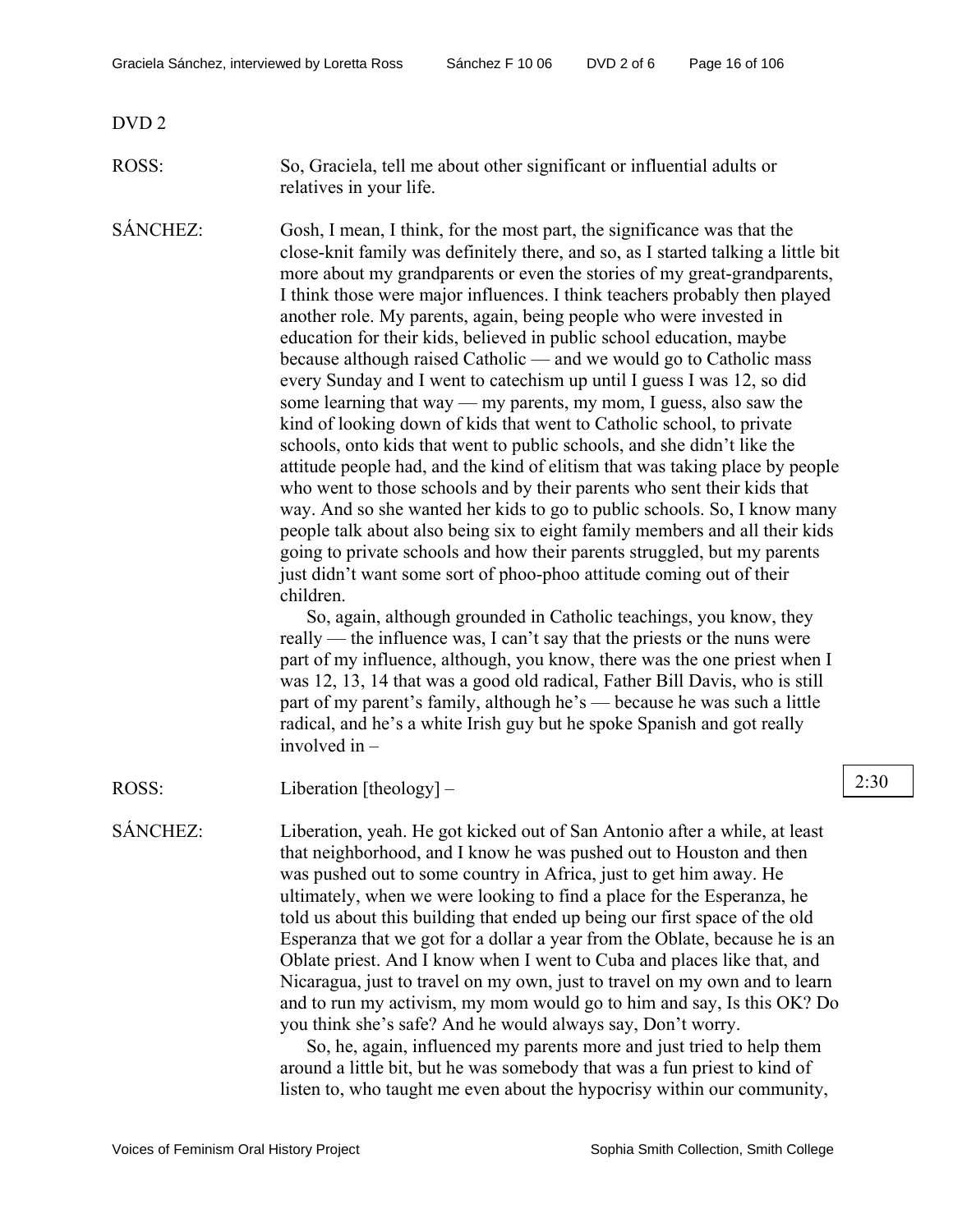people who go to church all the time and therefore think they are better than everybody else. And so I would start, as I got older, I would challenge my mom and say, "Why do I have to go to church? They're a whole bunch of hypocrites. I don't have to go to Mass and do this when, you know, I'm going to try to be a good person afterwards." Or seeing other people that kind of claimed it and turned around and were abusive to their children or to their wives. So I kind of offered a lot of criticism as a kid growing up and my mom remembers that and kind of thinks that.

I know my sister and my brother and I, the three youngest, we would always play Mass and I was always the priest. I didn't want to play any other — I always was concerned, again, how young girls couldn't be the altar girls but it was always altar boys, and I saw the sexism without having a name for it within that hierarchy of that church. I didn't like it much.

Whereas school, I think, teachers were just offering a lot of books, books they were going to throw away, they would offer them to parents in the neighborhood and they always looked to my parents and my parents definitely took books, and so we read through them. And I hung out at school as much as I could, rather than coming home and just watching TV, I would just stay as long as I could along with my friends and my sister and just, you know, be engaged or be more involved in extracurricular activities. So, was influenced, I think, by some of those teachers, especially as I got older, in junior high and high school, and got involved in band and got involved with theater and just anything, you know, so I wouldn't be bored to death. And so, some of those teachers were really good.

A lot of them were white because, even to this day, most of those teachers that teach in these schools are still white. I mean, it's unfortunate that black and Latino, Latina men and women still aren't at the schools. I think what happens is people like myself, like yourself, you know, we get to go to high school, we go and maybe get some college or whatever, and then we have to decide where we're going to be. And so many of the most educated and well educated kids end up being doctors and lawyers, and teaching isn't an option, because it's less paid and you tend to go in those directions. So the cream of the crop isn't teaching.

And there are very few of us that get to finish college, or just even go to college, much less finish. I think in my high school, it's still the top ten kids that go on to college, but no one's to say that they're going to finish up. Maybe, maybe, with 40 years, you know, 30 of them might finish two years, or even four years. But for the most part, they're not finishing up. So, there are very few to go on to [teach in] schools.

And so, a lot of my teachers were white, and fortunately, they were teachers who wanted to teach in the neighborhood and really loved the kids in the neighborhood, so at least for someone like myself who loved school, they probably enjoyed teaching kids that wanted to [learn] and enjoyed school. So, I mean, some of those people influenced me.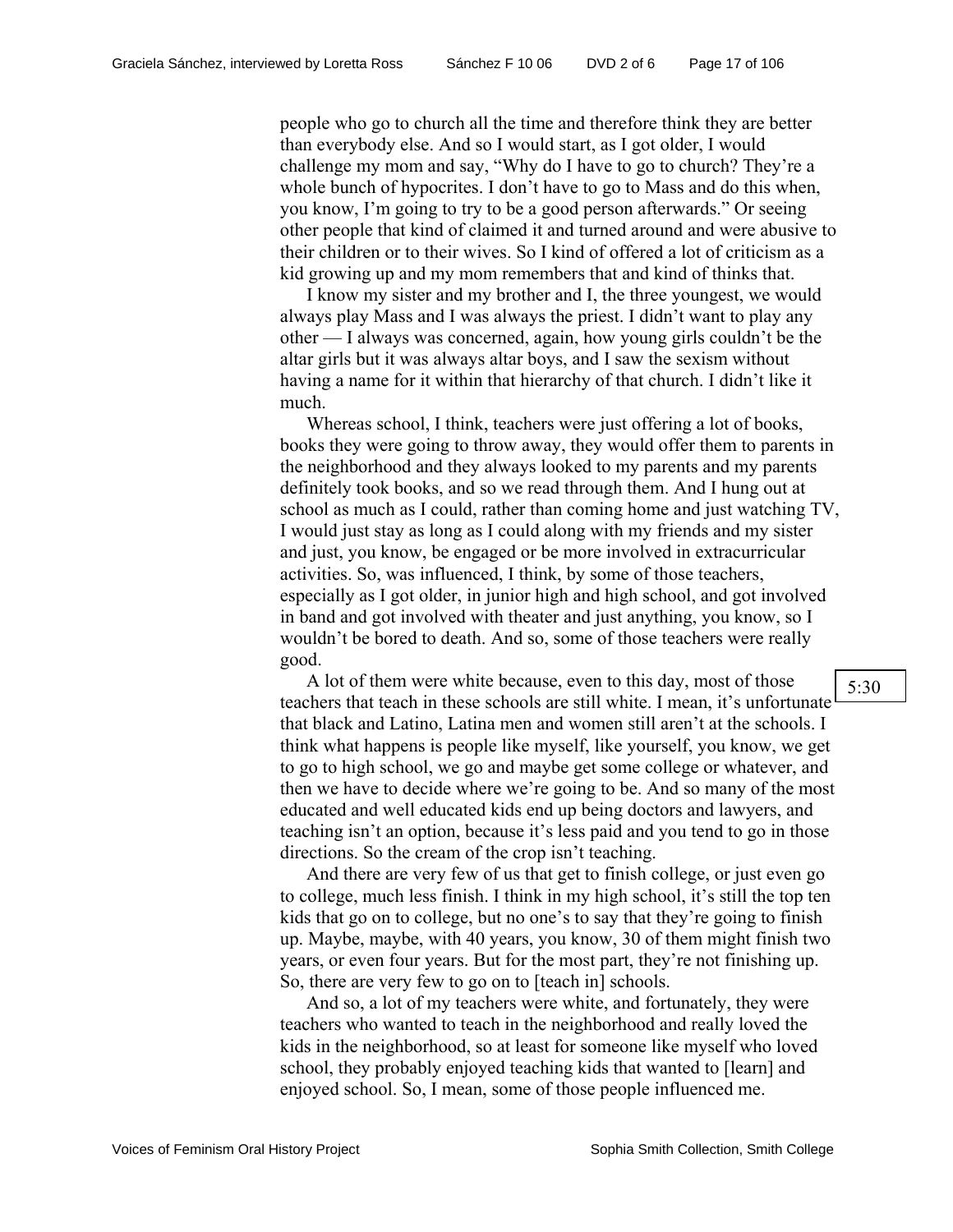Um, I'm to think of other people, just in the neighborhood. I can't, off the top  $-$ 

ROSS: Were there national figures that you were aware of as you were growing which is a signed that you were awarded as you were growing  $7:20$ 

- SÁNCHEZ: That's a good question.
- ROSS: that had influence on you?

SÁNCHEZ: Well, it's interesting, I just saw the film *Chisholm '72: Unbought and Unbossed* [dir. Shola Lynch, 2004] — in '72 I was 12 and then I know that was the same year Nixon got elected and I know that was also when Sissy Farenthold ran for governor of the state of Texas. And those three people, somehow, I had something to do with their — at the local level, in the seventh grade class, you know, I had to be in a debate and nobody wanted to represent Nixon and so I had to be the person that got stuck having to debate on behalf of Nixon. And so, to this day, my father makes fun of me and says, "Oh, Nixon," and trying to claim me as a Republican. And I said, "No, no, no."

> Because what was good about that memory, was like, Chisholm — I remember being excited that she was running for office. I don't remember, like, her specific platform, I don't remember — I mean, I had to see this film to kind of really put everything in context, because no one teaches her history at all. But I just remember saying, I like her. I would vote for her. And the same thing with Sissy Farenthold. It was another — but she was a white woman running for governor and I thought, you know, this is a good thing.

So, kind of looking to women and seeing this, you know, late '60s, early '70s, as an eight, nine, ten, 12-year-old, on my own, just kind of looking for women role models of some sort, and so those kind of pop up. But again, it's not like I knew much more, but on my own just knew that that was something that was good for women, or good for me — to know about them or to support them.

I know that there was the Chicano/a *movimiento* was happening here and I didn't — I knew that kids were walking out of schools at Lanier during the '70s and my brothers were kind of involved, but I didn't really know about it much and there were no names associated with it. I knew there were theater groups doing stuff, like, Joske's and — like, what's happening at Joske's? — and it was theatre from the Chicano/a movement at Joske's and it was like, OK, that's street theater and I just thought that was cool. But again, no names associated, just kind of Raza Unida, those names, those organizations, those institutions that were kind of creating alternatives, were stuff that I heard about.

I knew about the riots going on in Chicago. I had a cousin that lived in Chicago that came and visited and told us about it and I was excited about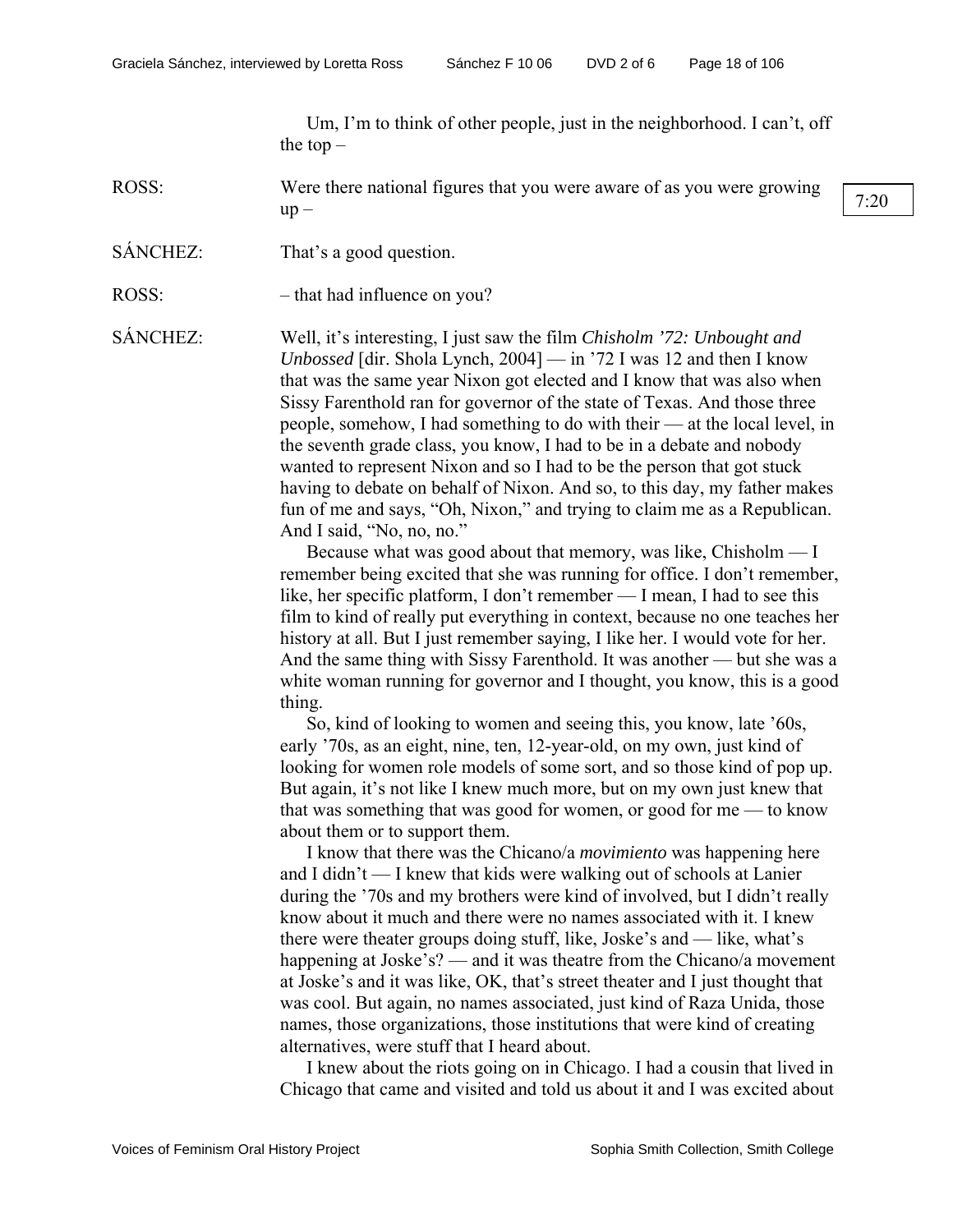what was going on, but, you know, I don't have names that were associated at that point.

I know growing up, from elementary, especially elementary and early junior high, I read biographies. I read biographies all the time and I always looked for women, again, on my own. And what was very frustrating was that there were not many women in those biographies, but I read every single one of them, and I looked for women of color, again, on my own. And I don't think I ever found a Latino woman but I did find black women, maybe one or two. So I was just kind of always searching for that within the context of my own personal desires.

ROSS: What would you say that came from — because obviously you had a different kick in your gallop.

SÁNCHEZ: Yeah, I don't know. And then, again, maybe it's the stories of my mom telling me about the women in her family. It must be something like that, because — as I was going to say, another story I didn't tell was about my great-grandmother who, again, this businesswoman but who ends up, you know, not living with much more than just, you know, living with her daughter, living and growing blind also, so I wonder if she was diabetic or something like that.

> But she — my mom talks about where my grandmother Panchita was walking towards a job, I guess, downtown, and was walking through the red-light district, because, you know, a few blocks away from here was a red light district on Frio Street, which is now where the university, downtown university is, and so my grandmother came home and told my great-grandmother, Teresita, there's this little girl that I'm running into and she's calling out for help and she's crying and she seems very sickly and we need to do something, and I want to do something for her. And my great-grandmother said, Don't go back there, just leave her alone. And my grandmother would still defy her and go back and probably try to give her something to eat. But on [her] own, my great-grandmother packed, you know, a basket and filled it with a lot of food and filled it up with just things and went to that little girl's home and went there over and over until what she found out was the little girl died. But my great-grandmother, even though she told my grandmother to stop, was still taking care of her.

> So somehow that story gets told to me, you know, when I'm a little girl growing up. So, I think there's this sense of, you do good and you do for them. So those are my role models, I guess, profoundly. I can't really think of too many other people. I guess when I was older, I had to look to the Cesar Chavezes and the Martin Luther Kings, but they weren't as profound to me, I think, as these women are.

And to this day, you know, when they say, Well, what is the theory behind Esperanza? It's like, it's in those mothers and those grandmothers, you know. So, I don't know. But I think — I want to honor my mom for just telling the stories and who continues to tell stories.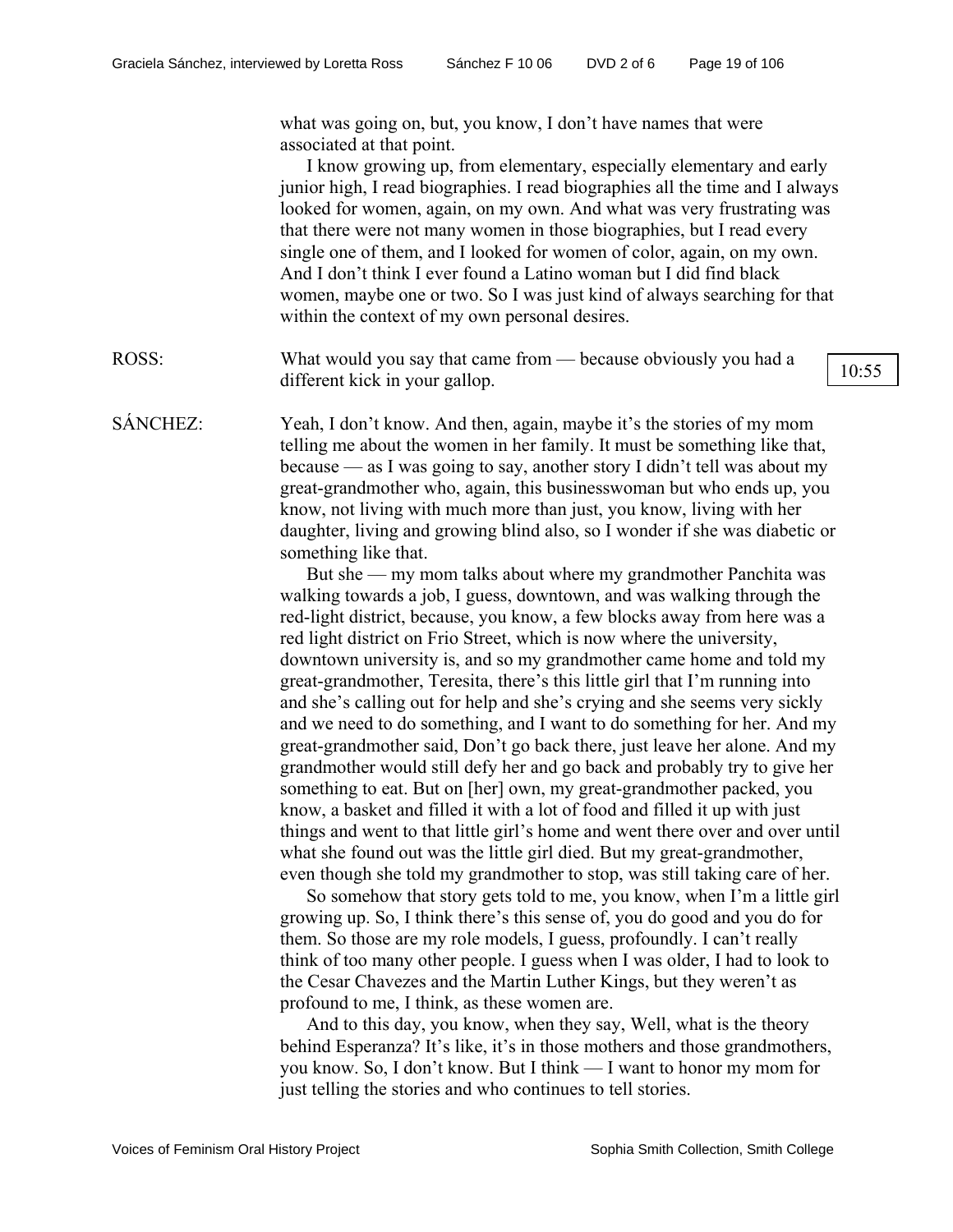#### ROSS: Have you ever thought about doing an oral history with your mom? 13:40

- SÁNCHEZ: I've been actually grabbing a camera  $-$  I just try to  $-$  and I was, even earlier in the month, I was just saying, What if I just spent every Thursday morning with my mom, just to grab a little bit more? But, you know, job changes, and I can't get there on a Thursday or I sometimes go home on a Sunday and take a camera with me and see what I can catch. But it's just hard for both of us to kind of do that, and she likes, you know — so we're capturing a little few hours here and there. So I'm trying. Thank you, though.
- ROSS: I strongly recommend it, because I tried to do so with my mom a few months ago and I waited too late, because of the Alzheimer's.
- SÁNCHEZ: Yeah, no, I appreciate it, thank you.
- ROSS: I urge you to do that. Now, back to education. You were a good student. You were apparently on the debate team. Wasn't it still a little bit easier to give in to those pressures not to be a good student, to kind of melt into –
- SÁNCHEZ: I was a good student, but I was a defiant student, too. I mean, I did well in class. And my first six years of schooling were the best six years, also. It was a smaller school and it was a block away from home and everybody knew everybody and we were just very engaged. As I went on to junior high, I realized that I was having to relearn — basically, it was repetitive for me, I wasn't learning any more and that made me angry. And I challenged my teachers. It's like, I'm bored. Why aren't you teaching me more? Why aren't you teaching us more? You need to challenge us. You're not challenging us enough. I was complaining to the principal, you know.

I found myself — we didn't like the school food. We started criticizing, you know, how could we get better food for the kids? Because, fortunately, again, I would come home for lunch because I lived close enough and I would rather eat my mom's food, but a lot of kids were on free lunch and they were complaining, they said the food was bad. So, I mean, we had — I helped to organize lunch fights and we were sent to the principal's office where we were able to complain, because we didn't know how to get the attention, even though we were complaining. So as we had this school fight, we were able to say — Why are you doing this? You all are good students — well, it's like, You're all giving us bad food so you need to make it better. And so, I don't know if there was much of an improvement, but we at least had access to the principal.

Bad band directors, things like that, we would challenge them and we were at the principal's office. Not just myself. I would always organize other people. I can claim probably that I helped to organize the students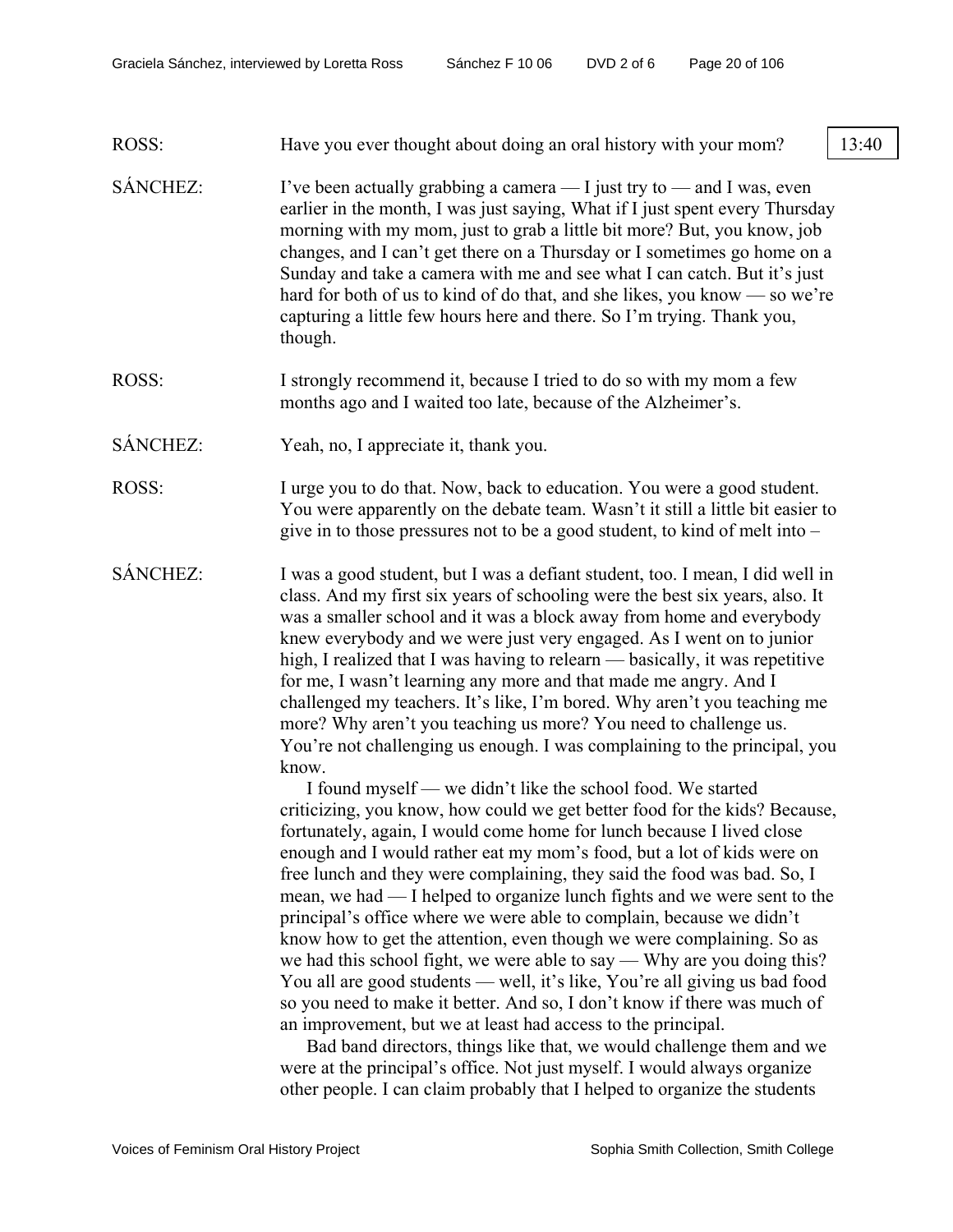and they looked to me to kind of take them along, but they weren't just going to watch me do it by myself. They were joining in with me.

By high school, you know, we had a really great high school principal and we were excited that we were going to have him for my senior year. The year before I graduated, the high school graduating class had — I can't remember any more, but millions of dollars, because he got his counselors to get kids into schools and get lots of scholarships for them. I remember him going from classroom to classroom and saying, "I want you all to learn. I'm opening up a class in Russian so I need all you kids to take that class. I'm going to open up a class in calculus. I need you all to take calculus." So he was — you know, he'd go from class [to class]. He was a small little man but very excited about school, and so everybody loved Mr. Mendez.

And so, when we became seniors, they pulled him out, and it was all a political maneuvering going on between the school board and the principals, so a lot of people got switched off. And so we created a protest and went before school board and went and spoke at the school board meetings. I remember reading my own speech and people saying, Who wrote it for her? I'm like, What do you think, we can't write our own stuff? And my parents supported it but we were the ones doing the organizing, and they also spoke on their own but it was a lot of students kind of complaining.

Again, a good student but not satisfied with the education — I remember going in 1976 or '77 with my mom, because I was complaining, I guess, so she said, Well, let's meet with Henry Cisneros, who was then city councilman, and we met with him and he basically said, Well, I can't do anything about it. I'm a city council member. We have nothing to do with school boards. We have nothing to do with education. So, I'm sorry. And that was it.

And being very frustrated, because nowadays, all these city council people are concerned about the education of their people. And so, politically, they cannot demand of the school board to do anything but they could influence policies around the city about the type of schools they want and the types of projects they want. And so, in this case, my first connection with Henry Cisneros was not a good one, and it's never been.

| ROSS:    | For the record, he's a former mayor. | 19:18 |
|----------|--------------------------------------|-------|
| SÁNCHEZ: | For the record, he's a former mayor. |       |
| ROSS:    | The first Latino mayor $-$           |       |
| SÁNCHEZ: | Is he?                               |       |
| ROSS:    | $-$ of the city of San Antonio.      |       |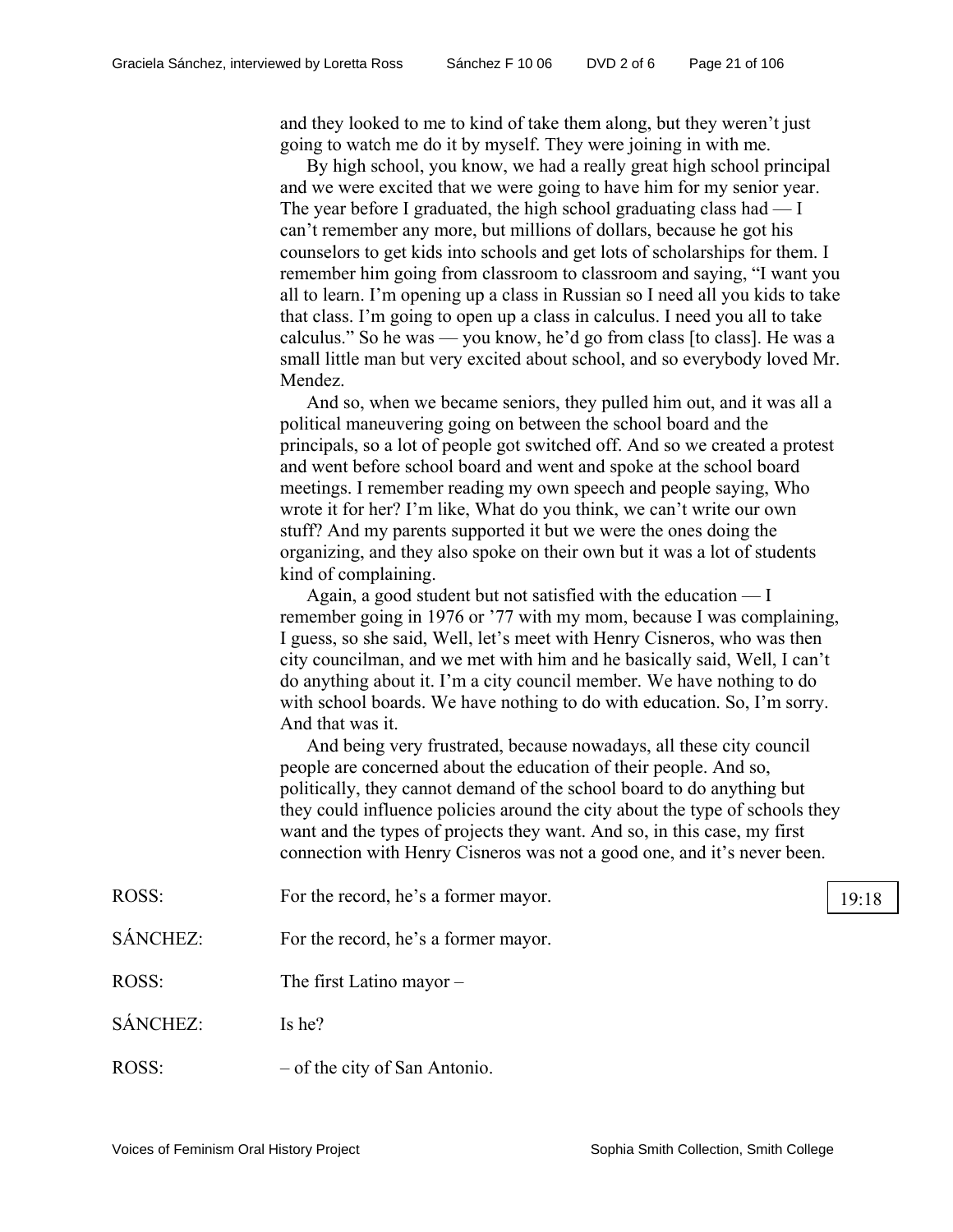SÁNCHEZ: Of the city of San Antonio. Well, they say that there was one back in the 1800s but nobody remembers him, and so of the contemporary time, in the last, you know, since 1900, yeah, he's been the only one. He was the first one. But again, he would not be a role model of mine, and so I was in my teens when I first got to know of him, and that was a clash. And politically, he has always been quite the opposite of my political vision and my desires and has been a challenge because, again, so many of the businesspeople look to him as the good Latino that also came from poverty and got to go to the good schools and became the mayor and now this very important person, the millionaire now, you know, and so we want everybody to be like him.

It's like, No, he's not at all — the way I was raised, he's not at all what I think of as a good advocate, leader, for poor communities and communities of color. I mean, again, it's just a big clash that we've had politically and morally and ethically on every thing that he represents, because he represents the powers that be, and I think many Latinos in this city have found themselves in positions of power ultimately to support the status quo, support the 17 white men that run the city. I mean, this is like our version of South Africa, the white men run the city even though it's a city with communities of color. You know, there's apartheid here (laughs), in its way. It's totally different, but you know, you can see. I guess people are trying to say, Well, is there an oligarchy or, I mean — because it's a town that's been colonized.

- ROSS: Still a colonized town, yeah. Forgive me for interjecting some subjectivity here, but I also grew up in San Antonio, and I seem to recall that the Chicano revolution began in this town, that the whole struggle against the apartheid-like conditions of the Mexicans — because I was too young to grow up with "blacks only" signs or "colored only" signs, but I remember "no Mexicans allowed" signs in San Antonio. So tell me about how maybe that political context bubbling up had an impact on you.
- SÁNCHEZ: Sure. Again, I don't know specific [names] either, but I compare San Antonio to Atlanta in terms of, you know, when people think of the South, and Atlanta, and organizing around — I mean, not that it was just Atlanta, but it's a big city and a lot of action and activity and people, like, get elected and a lot of organizations in the nonprofit world come out of Atlanta. San Antonio was the same sort of, yeah, bustling from the 1920s, with LULAC — the League of United Latin American Citizens kind of started in Corpus but really, really blossoming in San Antonio with a more middle-class Mexican, Mexican-American, or Spanish-American community, more assimilationist, but still also wanting to maintain their Mexican roots — to the 1950s, where there was *Brown* v*. Board of Education,* over here it was *Rodriguez* v*. San Antonio Independent School District*.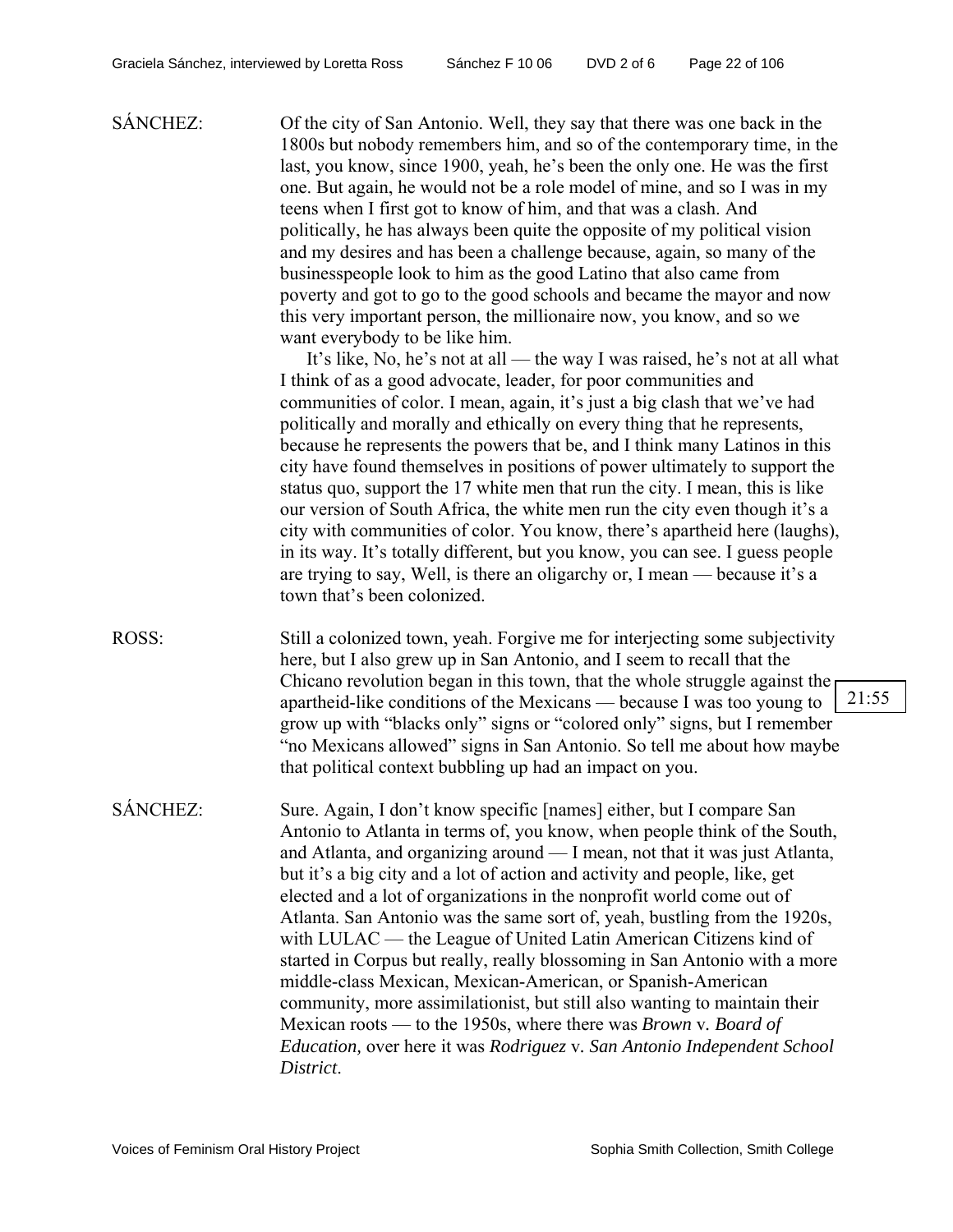And also talking about just, again, the conditions of the schools and that the *Rodriguez* case won and then later on, there was this whole thing about how money's being spent — to this day we're still struggling with that in terms of neighborhoods, you know, I mean, there are what, 17 school districts in the city of San Antonio. And again, what's that history about. You have New York and they have one big school district and they have San Antonio that that's much smaller, with 17 school districts. Because San Antonio was good as long as it was white and then, as it continued to be multiple colors, then you created Alamo Heights and the City of Alamo Heights, so that all the white kids would go there and you have Balcones and you have East Central, you just have — Edgewood. You just have so many different school districts, and the poor ones are where the brown and the black people are, and so, I think, you know, they tax the brown and the black school districts at higher levels than they do Alamo Heights. So the people who live in Alamo Heights get thousands and thousands of dollars worth of taxes for each child compared to the brown and black neighborhoods. And so, I mean, they've been struggling around that legally, through organizations like MALDEF, Mexican American Legal Defense and Education Fund, which finds — was headquartered here in 1968.

So again, from the '50s, you move on to a lot of organizations in the '60s. And they were seen as a radical organization, as communist. Henry B. Gonzalez called them radicals and communists and, in the end, he ends up liking them, but in their initial stages, he thinks that they're too radical. The Raza Unida Party also starts out here in San Antonio, and many people, you know, who are now in their late 50s and 60s and older who have also deceased, you know, had a lot to do with creating that organization.

Again, that's why I only know of the demonstrations and the student walkouts when I was in elementary or early junior high, but those were the movements that were kind of helping the kids do the walkouts. And they had started a Chicano University in the neighborhood, so it was a university without being at the university, where they were teaching kids in the neighborhood about their history as Chicanas. So, the Raza Unida, Southwest Voter Registration Education Project that was run by Willie Velasquez, who ends up being my first boss, who, politically, I thought, was still too centrist for my interests by the time he got in that position but all these institutions also were created in San Antonio.

And the Esperanza becomes, you know, part of that history. And the next generation, looking at women leadership, women-of-color leadership, queer leadership, feminist leadership — because I worked at Willie Velasquez's place, I worked at MALDEF, and I saw how men were in charge and how men didn't pay attention to women and how, you know, there were all these problems. There were civil rights activists, but they had also, by the '80s, conformed and were much part of the, just  $-$  it's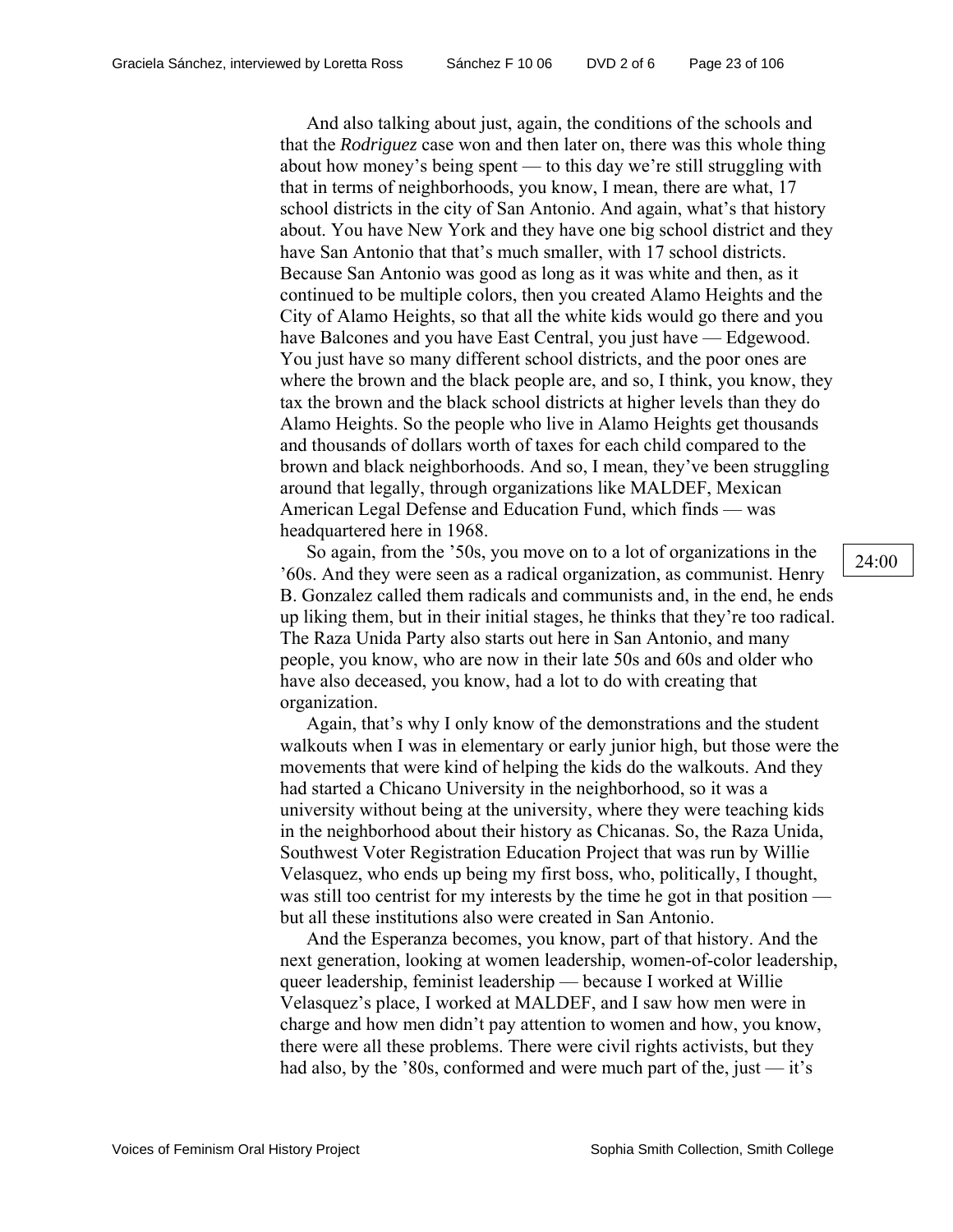like, Well, we've done it. We've reached the highest that we can reach and so this is where it is.

Where I was, How do you organize around international issues? I was concerned about the wars in Central America, and it was our taxpayer dollars going to kill people that looked like us, sounded like us, acted like us, and we were even sending our soldiers that were brown and spoke the language to support the CIA. And so instead of taxpayer dollars being used for education and health care and culture and all these things, we were using it to kill people. And yet I couldn't seem to organize anybody, as a 20-something-year-old, to be involved and interested in the struggles and the wars in Central America or what was going on in South Africa. And you know, politically, I was totally engaged in all of those struggles as my struggles and saw the connections, and none of the leadership who had come out of the '60s and '70s was engaged or interested. It was all domestic issues and they were very conformist by the time I was in my 20s.

So, the Esperanza comes out of having to say, Well, we've got to do something better. And we've learned. It's not to say that they didn't bring us here. We honor what they gave us but we also say, What can we learn from and improve on?

ROSS: We're going to get to that story of Esperanza, because [now] I really want. to talk about how was it to be a young Chicana coming from San Antonio, 28:10 going to an Ivy League school like Yale. First, how did you choose Yale, or how did Yale choose you, and what was that like?

SÁNCHEZ: Well, I think that those biographies that I read when I was a little girl influenced me more. Because, I mean, how do kids even find out about colleges and universities — one, to go, and then to which one, right? So the only types of names of the schools that I knew were those that I had read about as a kid. If you read about presidents and important historical male white men, dead white men, they all went to certain schools, Harvard, Yale, Princeton, and those places. So I must have read those names. So I knew them somehow. I didn't know much about them but I knew. The only other ones I knew were the ones that were the football teams, so Notre Dame, Tulane, Purdue, those names that — I didn't know the difference.

> And when I applied, I essentially applied to those sorts of entities, from the Ivy League schools to those big-name universities that were connected to the football teams. And I applied everywhere. I mean, I applied to probably 20 schools. I was interested in going to Yale for whatever reason. And my brother was there but again, I did not want to have anything to say or do with him and he was four years older, so I was basically going to miss him when I went through. But, I think, again, it was just kind of knowing of those schools that I applied. And I applied to the University of Texas here in Austin, just in case I didn't get accepted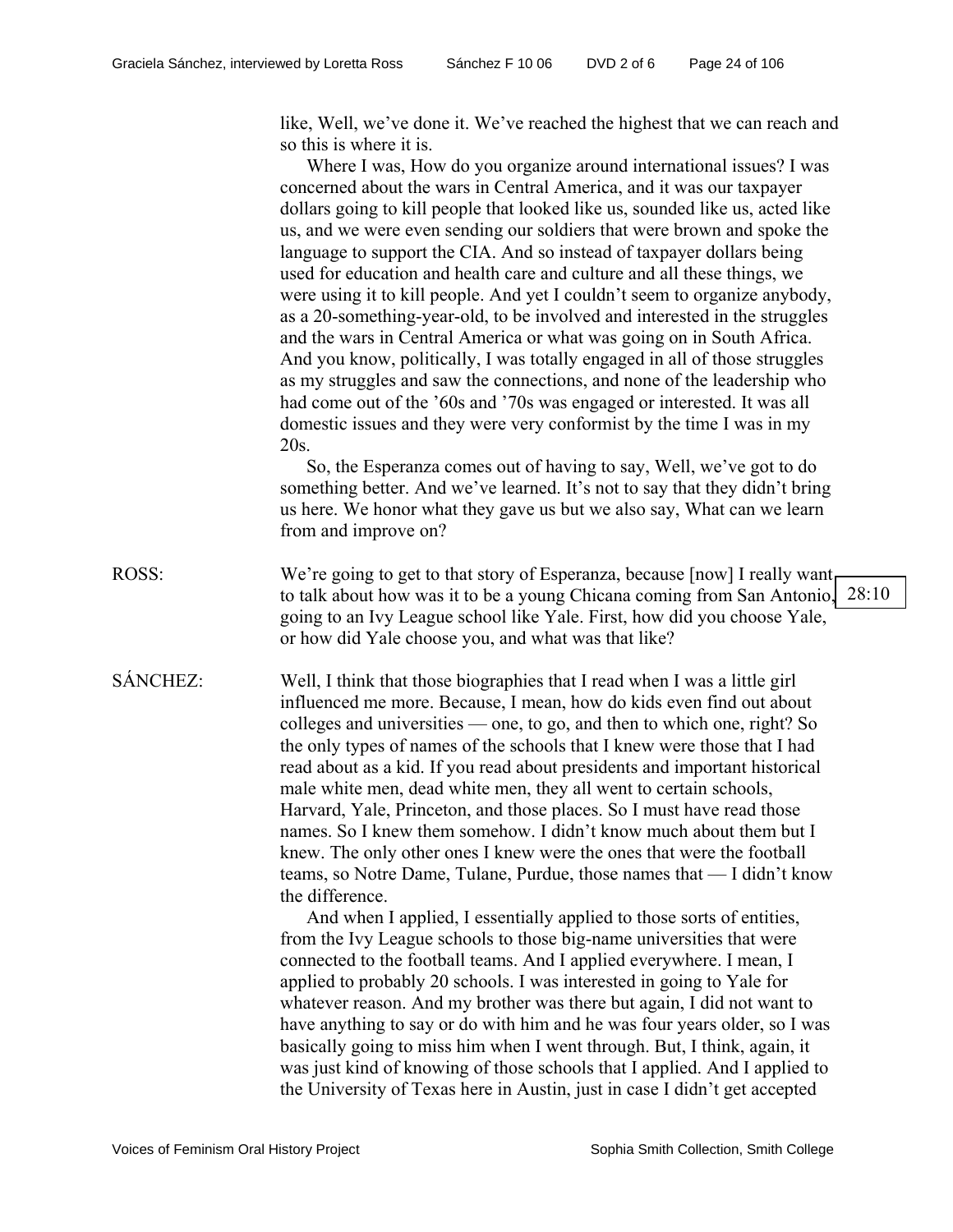anywhere else, but just to be away. I also applied to Trinity, but didn't want to stay in San Antonio, and I don't think I applied to anywhere else in San Antonio.

And I didn't apply in California, because that was the only place my mom kind of said she didn't want me to go, because she just had heard stories about California, maybe through my dad's stories of being a Navy boy in California, so she didn't like it.

And actually, one thing I didn't talk about, as we were kids growing up, the way we were educated through my parents was in the travels. So we traveled to Mexico as a little girl — when my dad and my mom had a little bit of money to, my dad would take two weeks off and he would take us to Mexico, because he wanted us to get to know his side of the family, so my great-grandmother, his grandmother, while she was still alive. So, up till the age of — probably it's not more than four or five years, but, like, from age six to age ten, we went to Mexico and we traveled to different parts, but always to Tampico.

And then, when my brother, the third one, he actually got to go to a prep school, because there was a program that came out in the '70s here, where some Chicano students got to be tested and then they got selected to go to summer program at Choate, and so my brother was one of those. And I had an opportunity to go that way in high school and I decided I didn't want to do that in high school. But, anyway, there was that whole connection. So when I was 12, we went to pick him up.

So instead of Mexico we went north and we went east, so my mom got to see New York and those places, so she felt comfortable in letting — so when it was time for me to go to college, she felt safe for me to apply to those schools and to let me go to those schools. And in her opinion, if any of her children went to school, even for one week, and dared to take the adventure, the risk, to go away for one week, then we would've — and come back after one week because we couldn't deal with it — for her, that would have been a success, because we dared to just take the challenge to get out there. So there was no pressure for us to do well, to survive. It was just a matter of, you know, just getting out and exploring.

And so, I'm sure she was scared for her kids to go and I'm sure she was scared for her daughters to go as well, but unlike a lot of other parents, when I was growing up — the top ten kids, you know, most of those were young girls, most of us, most of them didn't go, right? — I was the one that went up there and stayed there. And the girl that was ranked third and fifth or whatever, they all came back after one semester or two semesters. But again, my mom would've said that's a success story, because at least they got out there.

And again, why I went there. I think I liked the school name, but that was before they actually would send kids off over there and we could see the campus. And so I had no sense of the campus at all. I didn't understand about small schools versus large schools, so again, I was applying to the University of Texas in Austin, which has, you know,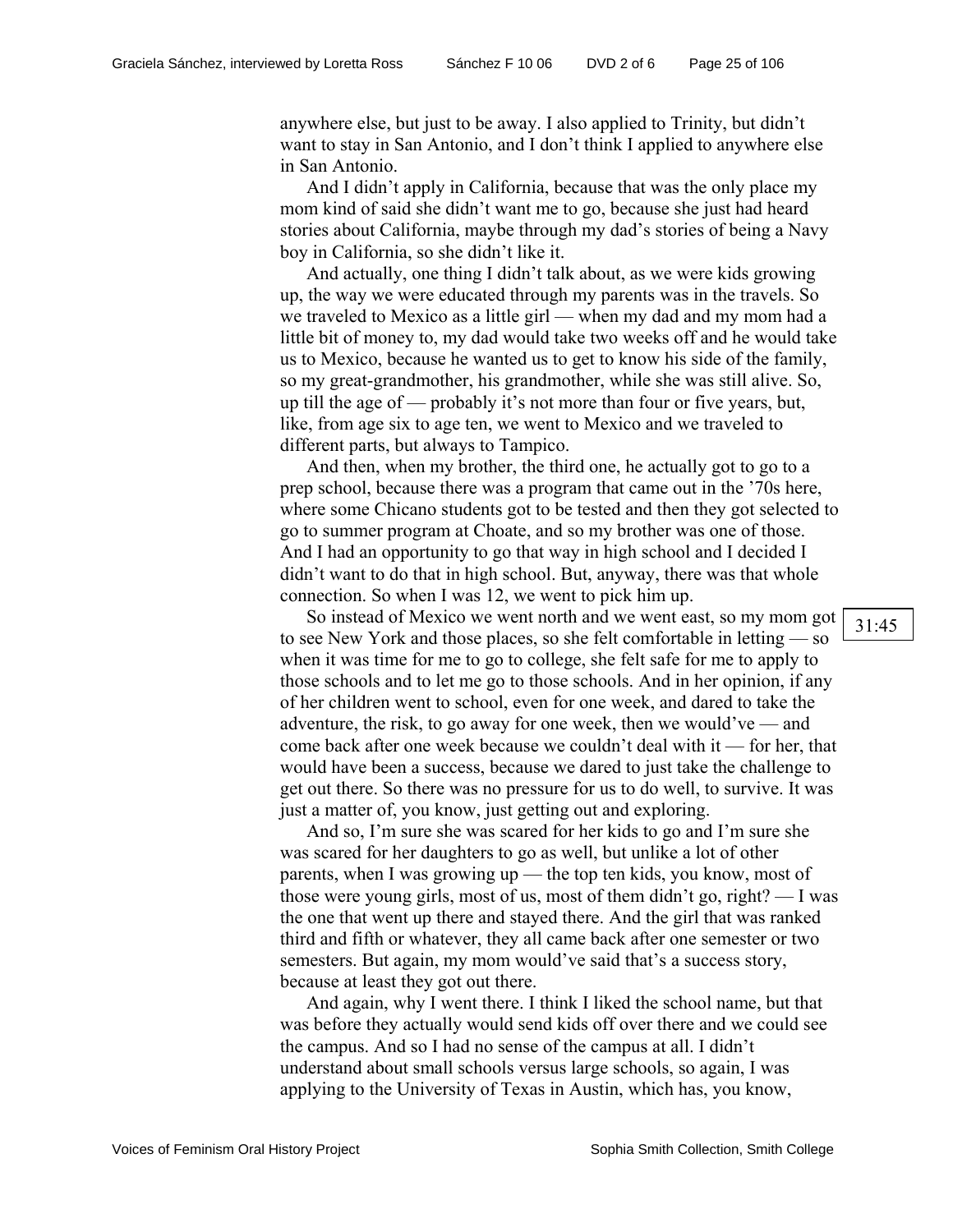thousands of people, and ended up going not to a super-small school but a small school per se. And so I think that was really — I was just lucky. When I compared it to Harvard and how much bigger it is and how much more of a graduate school it is than an undergraduate school, and Yale was more of an undergraduate school, I was just lucky to have picked it.

I also applied to some women's schools. I think I applied to Vassar and I think I would have gone to Vassar if I hadn't gotten into Yale. There was just this pull to go to a women's school. Again, nobody told me. But in the end, you know, I guess probably I had heard more about Yale than I had about Vassar, so I ended up selecting that one over, but I got into that school, to several of them. And I know that Princeton and Harvard gave me, you know, the worst type of entries(?).

Yale actually had a Chicana woman interview me. I actually went to two interviews, but one of them was just — actually, a cousin of Henry Cisneros was at Yale so she ended up — she was a teacher, teaching at Burbank High School, so that's what she did from Yale, she went and taught at Burbank. And so she gave me a second interview.

Because the first interview, it was a man, a Chicano man that came unannounced, and he was interviewing me and a couple of other young women from Lanier and I was in slacks and they were all dressed up and he said, "Well, how come you're not dressed up like the rest of the young women?" and I'm like, Well, first of all, [it] shouldn't be about what one looks like, you know, it's how we think and what we — you know. And so I challenged his question. And maybe, as I understand later on, maybe he was just kind of trying to see how I would respond, and I responded in the way he liked, so he actually felt that the interview went well. For me, I thought I had, you know, I was being limited, you know, to being the perfect little dressed-up girl and, you know, I didn't even wear dresses anyway, because I had skinny legs and by the time — in seventh grade, people, little boys were making fun of my skinny legs, so by high school, I was probably just wearing a lot of slacks anyway. So, um, so anyway, she interviewed me and I liked it and so I wanted to go there.

Going there: fortunately they had the prep program, which is where the people of color, the kids of color got to go up two or three weeks ahead of time to kind of ground them and teach us, like, where things were and to get to know each other. So it was — what was fabulous about that was it wasn't just for Latinos. It was for people of color, so I immediately got connected to people of color, immediately started being engaged in that community-of-color community at Yale, and the East Coast. And I just got to know so much about other communities of color and just kind of — I knew they were my allies, but it was in a profound way. I mean, just being with *puertorriqueños* and other Latinos of the U.S. — because once the Latin Americans, you know, those were upper class who we didn't necessarily associate with at all, because they were just class-wise so different and their experiencing living as minorities in the United States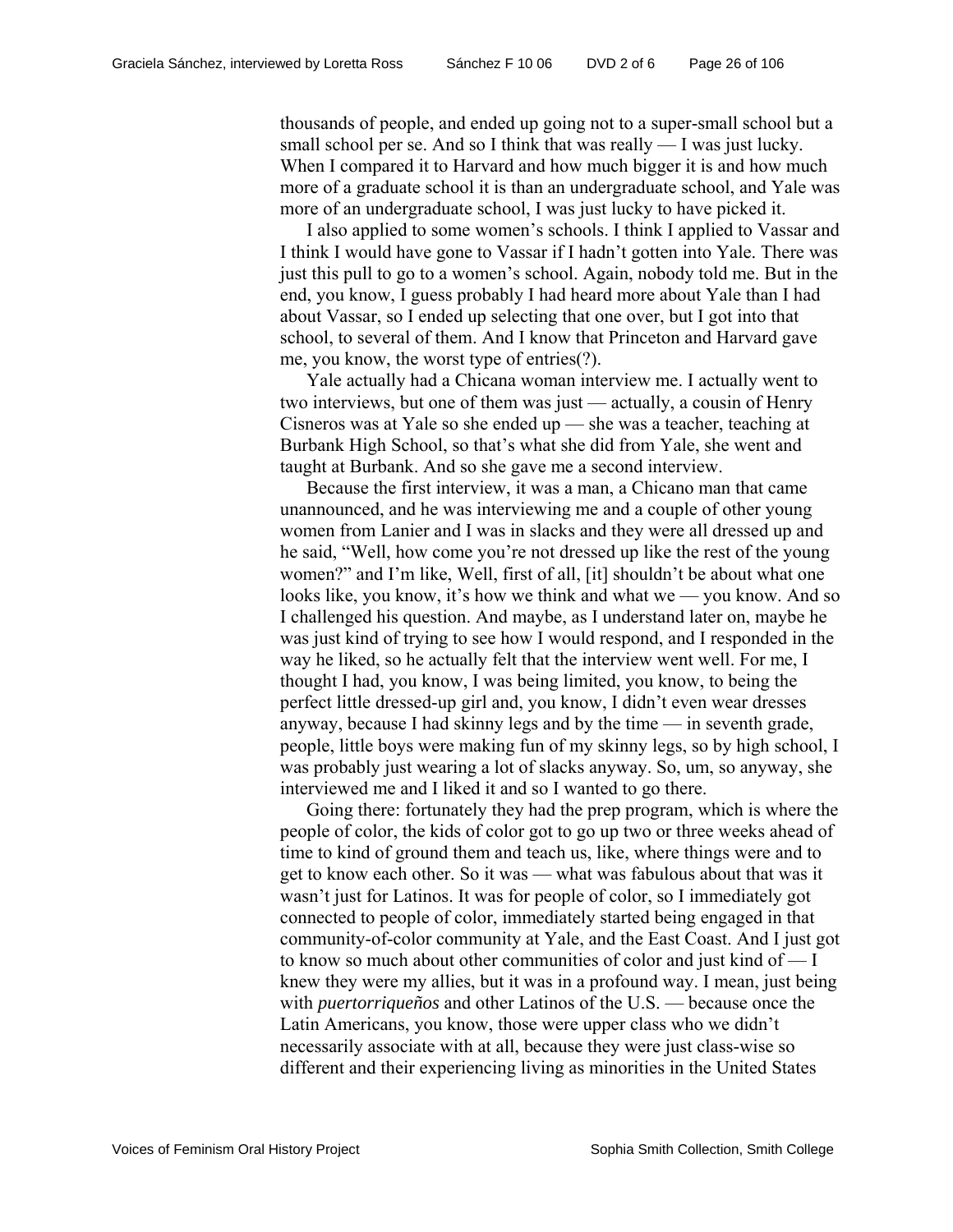were different than growing up and being grounded in your own community. So, having that grounding was really important.

And again, these were programs that were set up by other kids of color, you know, who were there ten years before me. I don't even know if those programs still exist but I know that that was really important. So, by the time that all the white kids came in, we were the good old — we knew everything. We knew where everything was and that just helped me a lot.

But it was — again, it was scary. From flying by myself — you know, my parents did not take me. I just took two big pieces of luggage but with probably just really limited clothing and then bought all my winter clothes there, although I didn't really know — I mean, I remember buying a down jacket that was bigger than I should have probably bought it, but I just knew I had to cover all parts of me. And I remember everything my mom ever taught me about making sure not to get sick. So, cover your head, cover your feet, those are really important. So, while other people kind of slacked off and were getting sick and getting mono and all of these other things, I never got sick.

I couldn't run the risk of being sick because I had to catch up, because, even though I was a smart kind in this neighborhood, I wasn't prepared to go against kids who had been going to private prep schools all their lives, you know. And for them, going to Yale or any of the other Ivy Leagues was almost things that they had already learned in high school, things they had been learning in seventh, eighth, and ninth grade. They had traveled around the world. They had learned to write 20- and 30-page papers and take all these top-notch classes. They were the ones that had perfect scores on their SATs, you know. Obviously, we were affirmative-action kids who, at least at the admissions level, there were finally people of color who understood that we didn't have to just be scored by our test scores alone.

- ROSS: Well, I heard in an oral history that I did with Lillie Allen of the Black Women's Health Project, that as the child of migrant [farmworker] parents, her parents didn't know how to send a child to college, because there had been no history of that in her family. So how did your parents know how to send you to college?
- SÁNCHEZ: They didn't know any of that sort of stuff. I think, again, even to apply, they didn't help in the application of the grants. I mean, what I was lucky was that when I was a junior in high school, I hung out with seniors, just a couple of them, and I saw them applying and I saw who the counselors were that they were talking to and I saw another nonprofit within the community that they also reached out to that was helping to pay for tests so that we wouldn't have to [pay to] take tests, so I knew of them. Then again there was that principal I told you that got kicked out. So we didn't have the same support system that the kids just before me who had graduated [had], but I had learned at least, just in that interaction with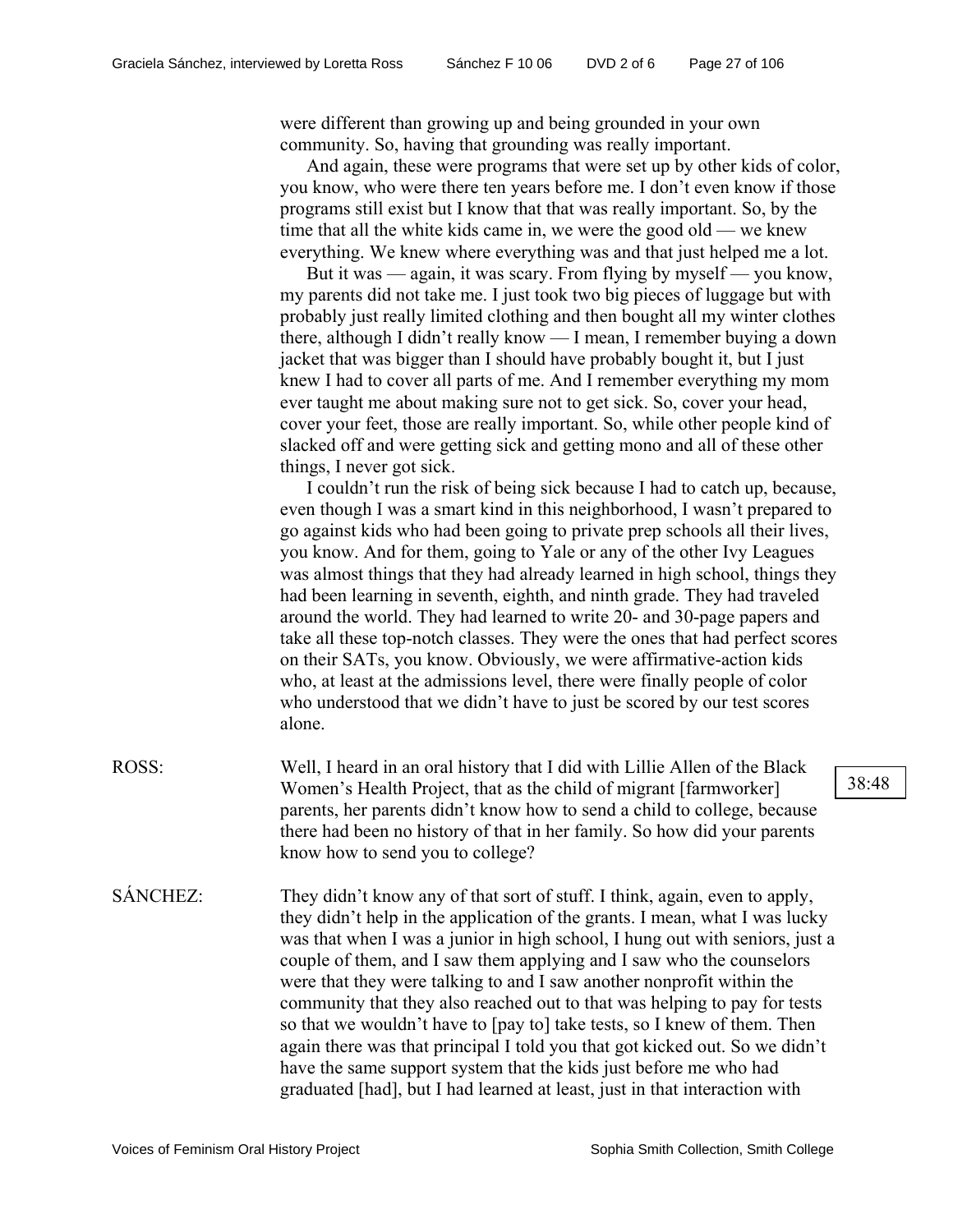these people — and I had them because I took band and because I was in theater and debate and stuff like that, so that's why I had a chance to be with upper classmen — so at least I learned how to ask for the applications. And then the applications came in and then, it's like, I mean, I laugh now because I would have done everything differently, because I wrote everything in pen, I printed everything. I mean, people would have probably typed up an application, and you're supposed to write about what you're going to be, and nobody read through — I didn't have any high school teachers read over my application. I didn't have my parents. I think I was embarrassed to have anybody see what I was probably going to write, but I just answered the questions and I guess they probably could see that somebody was trying to, you know, who was doing well in school and probably with very limited support, just did it.

So I got through that part. I think my parents just knew that they would just help pay for the trip over there and that was it, the trip to school and one back. And everything in between, you know — I didn't know about how to study, how much to study. I knew I had to take to work — it was the first time I was really going to work — how to balance work and study and play, and I know the first semester I got Bs and Cs. I had never gotten Cs in my life, and that traumatized me.

But again, I could see that all the privilege of every single one of my roommates, there was just so much more privilege, and all of them had either — Nina's parents who were both professors at Haverford College and wherever, and the other one whose parents lived on Park Avenue in New York and so they were wealthy people. And another one whose parents, you know, the father worked in the Johnson Administration, and mine were working-class parents with one high school degree and one seventh-grade degree.

So it was scary to kind of keep up, and again, my parents just trusted that we knew, just reading the applications or reading the paperwork, but I never saw them picking up the books and reading and saying, You should to this, or You should do that. I'm sure if I had had a cousin or some sort of relative, they would've said, Why don't you go and talk to them? but I didn't have that, either.

And the older brother that did go, Fernando, he had left home when he was 14 and so, at that time, I was ten, so he didn't — he went to the prep schools, he applied from the prep-school level. And he didn't share that experience with me or my sister. I think my sister had me, on some level, to guide her a little bit more. And my parents just, like — I guess the other person, it's like they just don't hold you back on some level or even if they hold you back — I think some people were definitely held back, but in my case, I wasn't held back but it was just like, Well, it's the way you've survived the first 12 years. Because they didn't take algebra and they didn't take all these other classes, and we just had to kind of learn it on our own and go wherever we needed for help. So in the same way, going on to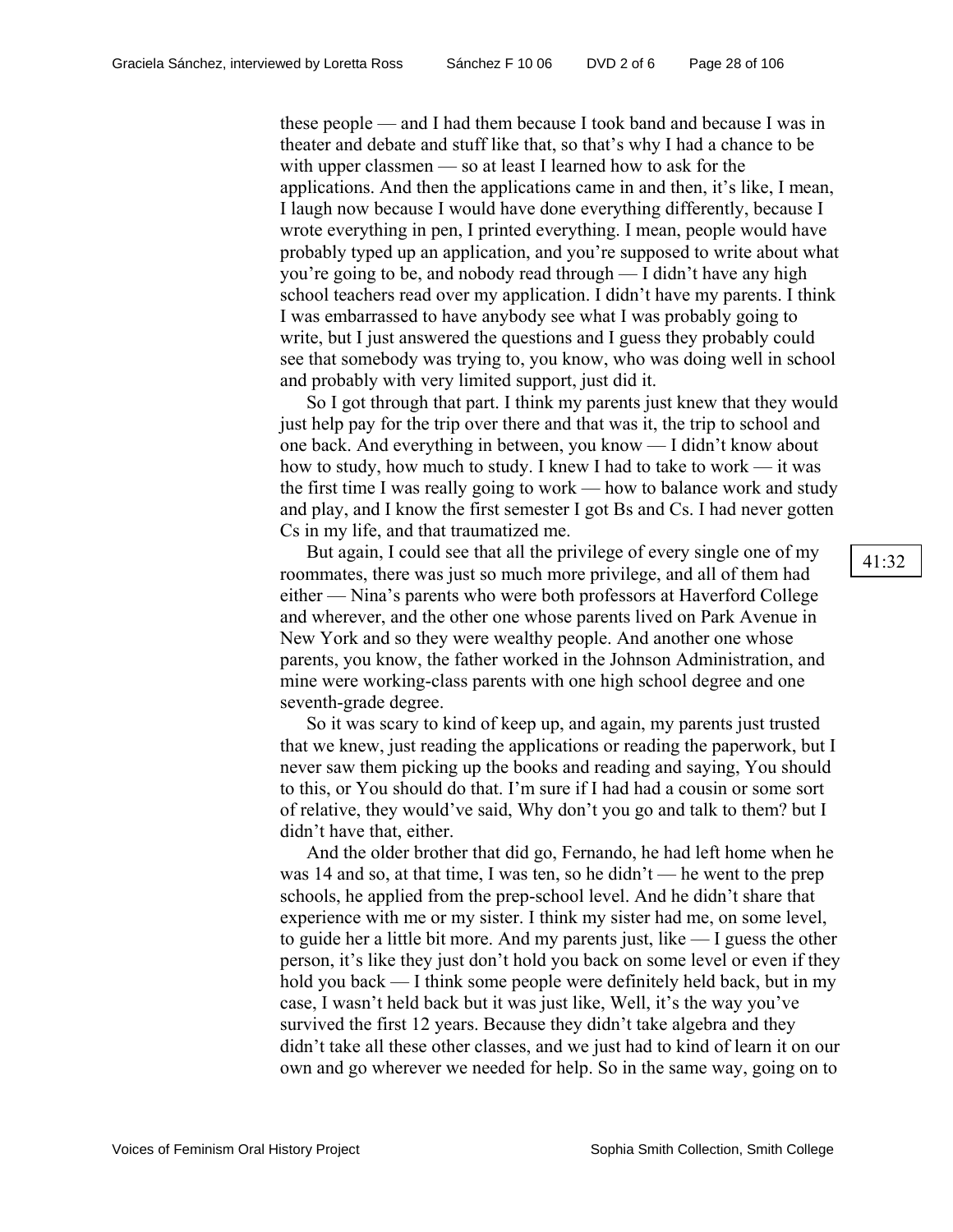college was — they would be there as supporters but they couldn't help much more than that.

And I think that was also, again, helpful, because all my roommates in college were being pressured by their parents to take the right type of classes and why weren't they taking economics and they wanted to take a class in Afro-American studies but they were white. How dare they waste their time doing that? And my parents let me take whatever I wanted, and to do whatever I wanted to do during that time period. So I didn't feel that pressure that a lot of my roommates' parents — I mean, my roommates had to struggle with their parents because they were given full fledge, but on the other hand, didn't have that sort of support.

So by the second semester, I had learned to say, OK, I can't work that much. I figured I should work more so that way I could help my parents. I was working many hours, but then it's like, well, I wasn't spending enough time studying. And again, I had to catch up. I had to catch up because all these other students — again, I was having to study eight hours for their one hour's worth of class, because for them it might have just been repetitive stuff that they had learned or just knew, but they had the skills. They knew how to write papers in a way that I had only practiced once or twice as a junior or senior, to write a 20-page report. For them, they had been doing it all along.

I stayed up later. I barely slept throughout my whole college career. People make fun of the fact that I learned — that they would see me sleeping on these chairs. You know, I would put three chairs [together] and be very uncomfortable, but it allowed me to sleep one hour or two hours and then wake up and continue to study.

ROSS: During your time at Yale, did you experience anything you would describe as racism or sexism or homophobia or any of the -isms? Did they have an impact on your education at Yale?

SÁNCHEZ: Um, it's interesting. I think around gender and sexuality, an understanding of the international struggle, all those things were things that I learned. Because I think I was there when queer activism was just beginning. So, even though I wasn't out, even though I wasn't having any relationships with men or women, I knew that when — the first gay/lesbian days at Yale were, like, the first in the nation, is what I understand, in, like, 1982 or '81 — I knew that I had to be a supporter of gay rights, because I was, after all, a supporter of all struggles that I had been growing up with. I remember as a high school senior fighting, when I had heard about Anita Bryant, and sitting there as a French horn player, you know, fighting my Baptist French horn player who was damning of the gay community, I said, "No, it's about being oppressed. It's about discrimination." So I was having that struggle but I didn't have language, really.

> When I was at Yale, people were starting to come out and so I was there supporting that, but I wasn't a lesbian. I wasn't declared, but I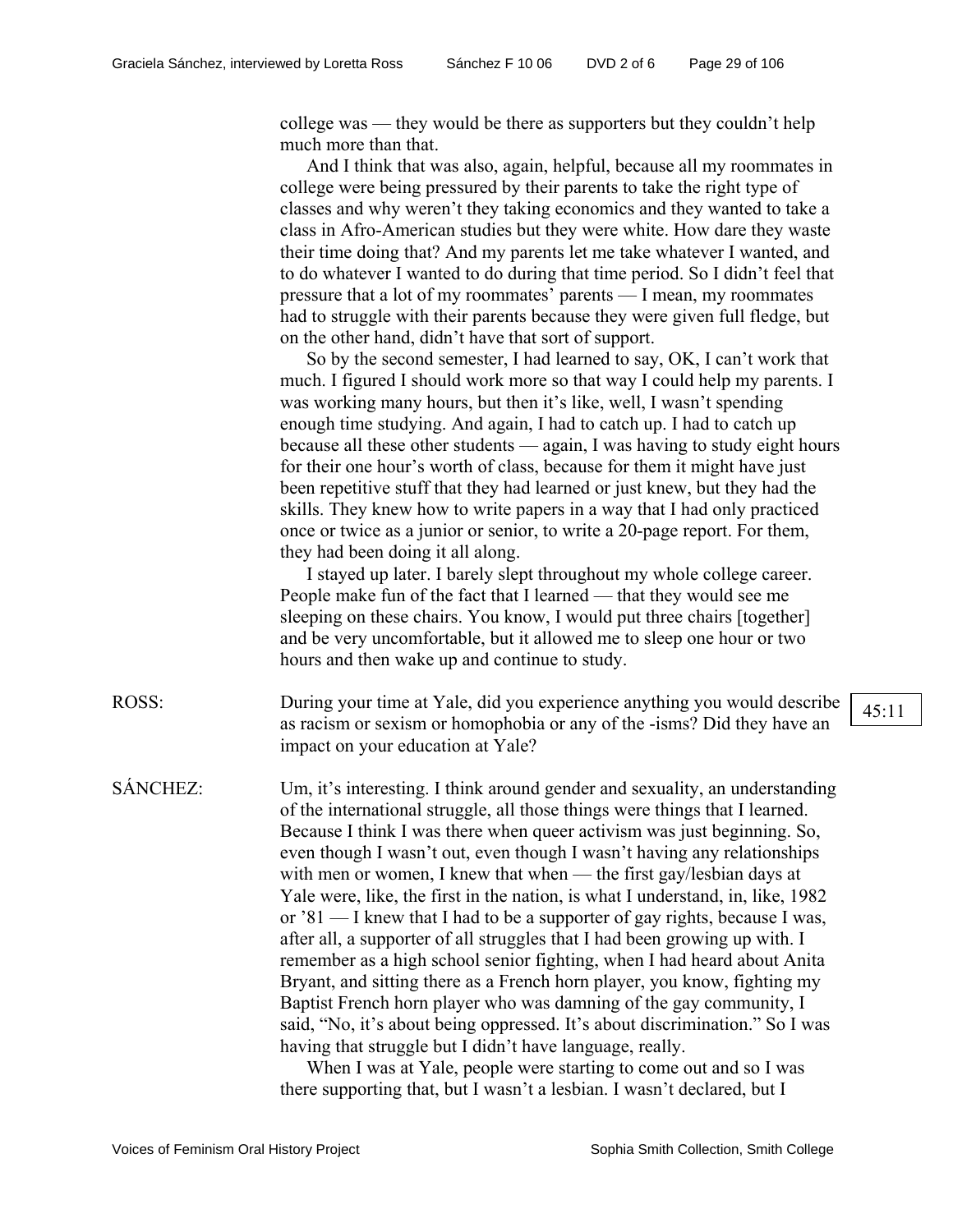starting having friends that were lesbian and gay, so I saw how they were closeted and had to live very much a closeted life. On the other hand, it was more open than anything else I had seen up to that point.

I knew they had a lot of extracurricular activities for, you know, feminist women. There was a small women's studies program. I didn't go to any classes. It was very white, so I just didn't want to do it, because it was white, you know, they were white women, and I guess it's a challenge that I have to do because the people-of-color organizations are very male centered, too, so — and I feel very frustrated.

Like, when *This Bridge Called My Back* came out, they came to Yale in 1981, so that's how I met Gloria Anzaldúa in 1981. But I remember the pressure of having to choose between going to hear these women read from this book or going to hear — gosh, what's the name of the black activist who then became a conservative? I can't think of his name right now. Anyway, it was one of those guys who was very involved —

ROSS: Shelby Steele?

SÁNCHEZ: No. I'll remember and I'll tell you tomorrow. But, you know, and all the people of color were going to go and hear him and all the white women were going to catch the women of color read *This Bridge Called My Back*, and so I went with where all the people of color was going, and then I was — but that pushing and pulling, that tug, and feeling very frustrated that I ended up going because then he was conservative. It was like, Why did I come here? How come I got pushed to come to hear this man who I don't even agree with? Unfortunately, with good fortune, they had had this moment where Anzaldúa got to hang out with a small group of Latina women afterwards, you know, at breakfast the next day, so I got to meet her in a small group of ten women, so, but, you know, how profound that moment was for me to have met her, to have met that book just as I was almost going to graduate, because that book became my bible for a long time.

> So again, those opportunities to see more of how sexism played out — I think I was just having to learn a lot about it. I think, again, I had been sheltered in this home life, too, and so, again, I think there was shame that was probably going through me more than anything else, rather than seeing the racism at me, or towards the community of — me, me, personally. I don't think I was wanting to deal with anything coming towards me. It was more about my fear to put out that I was a Chicana from the West Side and all that sort of stuff. It took me four years to kind of get that strength to do it, and at least within the white community, I didn't come out and deal with them.

> It's like, I went to the community of color and that's where I felt strong. And with them I exchange, but that's not how they knew me as a little 18- and 19-year-old. When they met me again as a 22-year-old, when I didn't live with them anymore and they were like, What happened to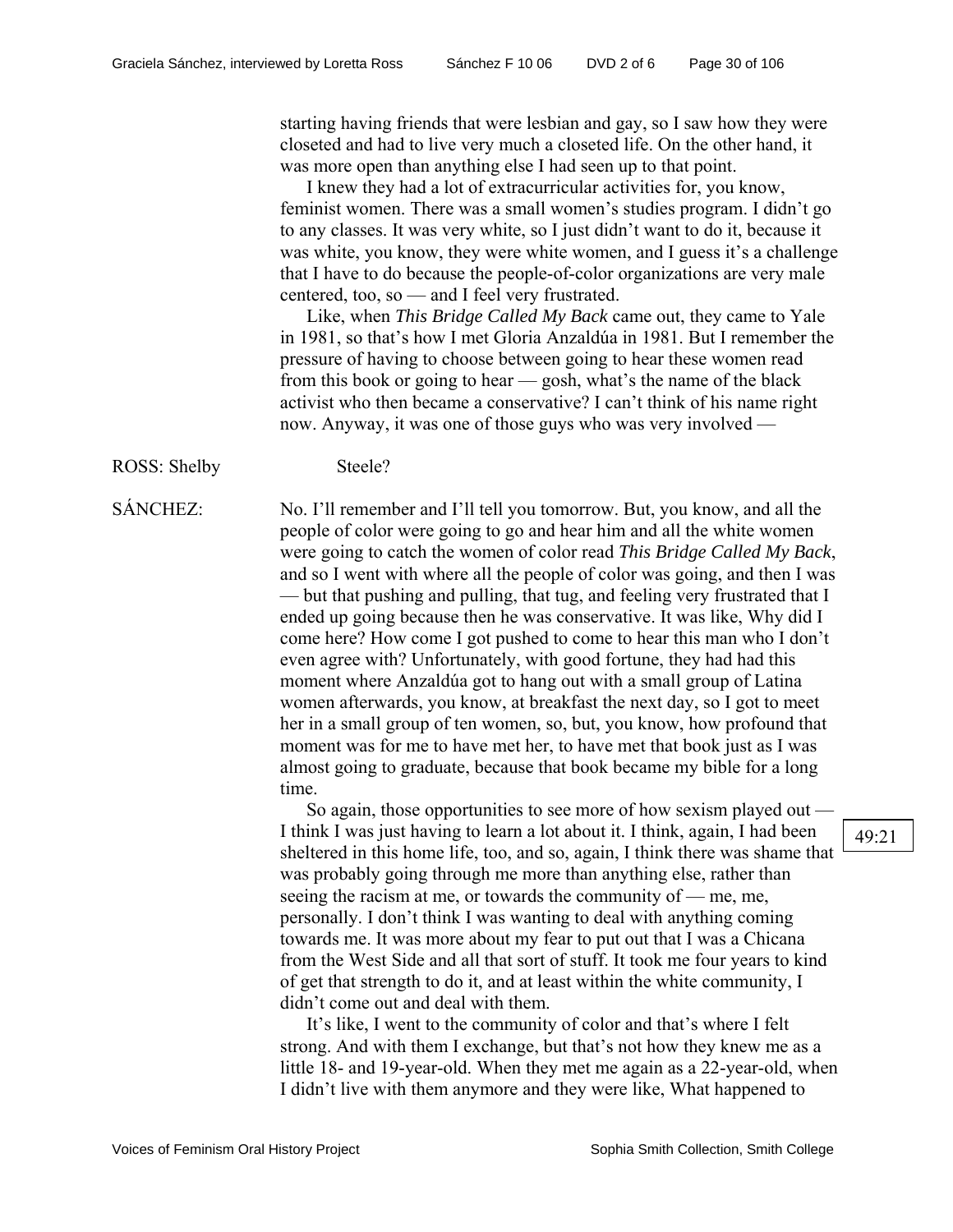you? That's not the little — you know, that's not who we met as a freshman roommate. It's like, Well, yeah, because I've grown up and you have yet to learn about who I am. And how come you didn't learn about who I am and what I've done? And I don't hang out with any of those white roommates, nor most of the people at Yale, because we all got kind of spread out, but if I did have relationships, it is with the people of color that went to school at Yale.

And, I mean, yes, there was racism. I remember struggling with going before the president and taking over the president's office and — as a sophomore or junior, and, again, concerned about how they were spending, or not spending, money towards black studies, Chicano studies. There was Afro-American studies with a house and all that sort of stuff and they were trying to support the rest of the communities of color to get their own houses, where we could at least be connected that way. And of course they wouldn't give us that and they didn't have any of these programs. So we fought and challenged and got a little bit of something and then would lose other things. So, we struggled in that direction more institutionally than, I think, one on one.

Again, since I was a work-study person, I got to hang out with — and I worked within the cafeterias and the residential colleges so I had a job that was a union job — and so I hung out with all the people from the black and Puerto Rican communities of New Haven and got to know them and when they went on strike, we were there on strike with them. So I again tended to hang with that community and tried to, especially as a freshman or sophomore, kind of connect with the white roommates, who were nice people, but you know, I mean, if I ran into them now, they'd be the people I'd probably be challenging. Good liberals, but just not antiracist, you know, and not getting the white supremacy part of them. But they were good people and they opened up their doors. They just probably just haven't moved on, and I would be struggling with them. I run into them all the time nowadays.

- ROSS: Well, one of the things that strikes me in hearing your narrative, as we close, is that beginning with your encounter at an early age with Henry Cisneros and taking on the president's office at Yale, that you were not intimidated by powerful people or powerful institutions when it comes to standing up for your rights. Does that sound a fair assessment of you? Because I'm impressed, if that's what I seem to be hearing.
- SÁNCHEZ: Well, actually, when we went before the president, whose name is [Bart] Giamatti, and he died already, and I just happened to — you know, long table and the heads of the table, and there was room only at the head of the table, so I sat there and then he came over and he's like, That's my chair. I said, "No it's not." (laughs) So, you're right. Sometimes I think I don't know I'm supposed to be scared of or not do certain things. Maybe again, it's like most of those people — I mean, Henry or the president — they're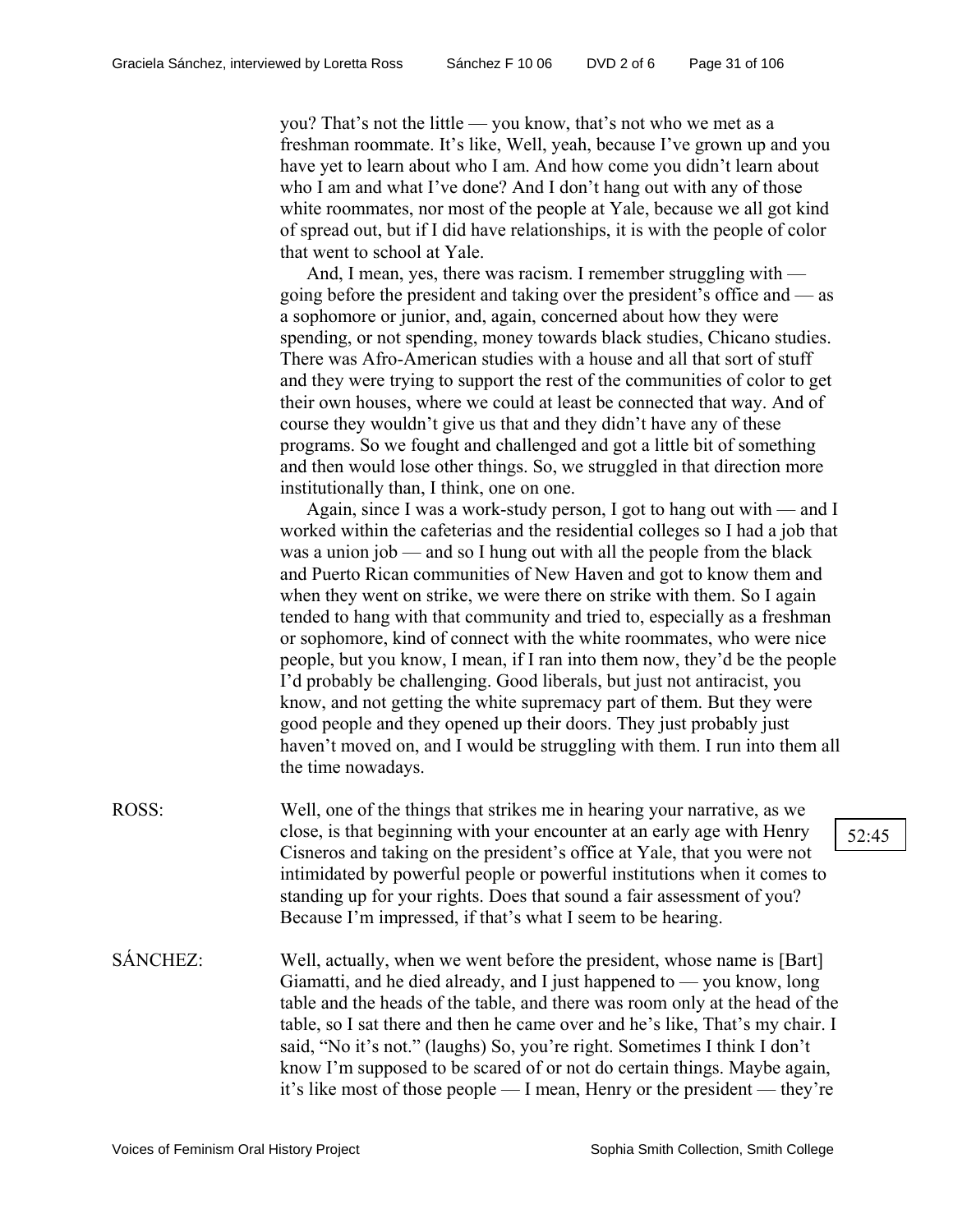all men and again, I expect them to respect me in the way my father respected me as a woman or my brothers respected me and so, they are powerful people but I guess I expect, you know, that somehow we were more equal. I don't know.

And I think, ultimately, again, it's this little brown woman that's my mother, and I saw her doing that. She's small and she's very soft, but she knows what's right and what's wrong, and I just heard her consistently look up to someone and call them on their behavior, and hold me as accountable, too, if I'm acting up or being silly or whatever. It's like, No, you can't do that. So, she's just consistent. So I think I saw her doing that all my life and I still see her doing that, and I never saw her be afraid, and I never — I mean, I think I tell people I'm scared, and I guess I've gotten more and more scared. I've been demonized a lot and I think that hurts a lot nowadays, but I'm glad I didn't have a sense of going there and saying, I'm going to be demonized, therefore I shouldn't  $-$  it's just knowing that it's the right thing to do, knowing that you have to do it.

Because it's not for me. It's always about thinking about the rest of the community, so I go there, again, on behalf of the larger community, on behalf of the people who came before me, and just to keep the struggle moving forward. And so, maybe it's with my ancestors. They're the ones pushing me there.

ROSS: Well, thank you and this will conclude part two of the interview.

SÁNCHEZ: Great. 55:32

END DVD 2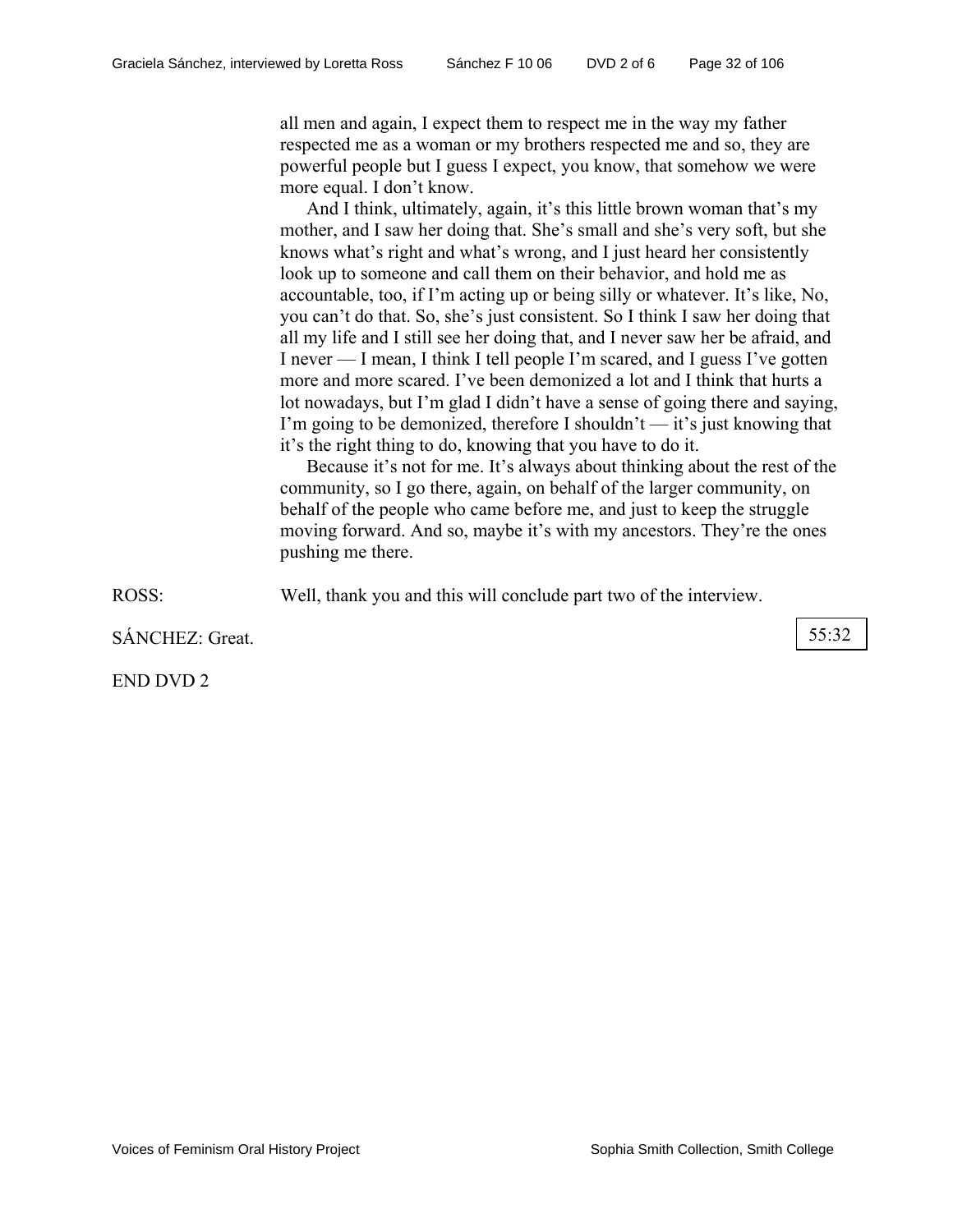#### DVD 3

ROSS: We're rolling. It's February 23, 2005. I'm in San Antonio, Texas. My name is Loretta Ross. I'm interviewing Graciela Sánchez, the cofounder and director of the Esperanza Peace and Justice Center. How are you doing?

#### SÁNCHEZ: Fine.

ROSS: Well, when we left off yesterday, you were talking about your experiences going to Yale and your experiences in college. But I didn't ask you, what did you major in in college?

SÁNCHEZ: I ended up studying what was interesting to me, so I took a lot of classes in sociology and history. That's where I think I was interested, and so the combination of those two is what I majored in. Again, where could I read and learn about the theories that explain to me the haves and the havenots? Poverty, where that kind of comes from and how — you know, the economic understanding, so rather than taking an economics class, which sounded very boring to me and pretty much was the capitalist form of economics, you know, throughout the classes in sociology, I was able to kind of get a better understanding of what socioeconomic status means and, you know, how people are placed in that position and how they survive.

History — there was a Chicano history class taught by a Cuban woman, but it gave me that sense [of] labor history to understand, again, what had been happening in the U.S. for a long time. So, Latin American history and things like that. It was, again, before women's history was very strong, although there was women's history, but I didn't take it because I think there was just a couple of classes and they were very white-centered women's studies classes. None of my allies took those classes, so I guess I steered away from them.

I think a lot of my formation also — well, there were classes, like, in education, where again, I took that. I ended up studying to be certified to teach, and I just kind of made the decision my junior year, so that meant by my senior year, I was having to take extra classes that I shouldn't have done as a senior but I wanted to be certified to come back, and I wanted to be able to teach in San Antonio — which never happened, but I was certified to teach.

And I know yesterday you asked about places of racism at Yale and I wasn't clear, but kind of thinking about it, it was within the classroom also where you don't have — when I compare students that are Chicano students going to classes here and at the university where, you know, a generation later, there are a whole bunch of professors that are Chicanos in San Antonio who are very much allies to their students and helping to guide them. And I think, for myself, and for many other students of color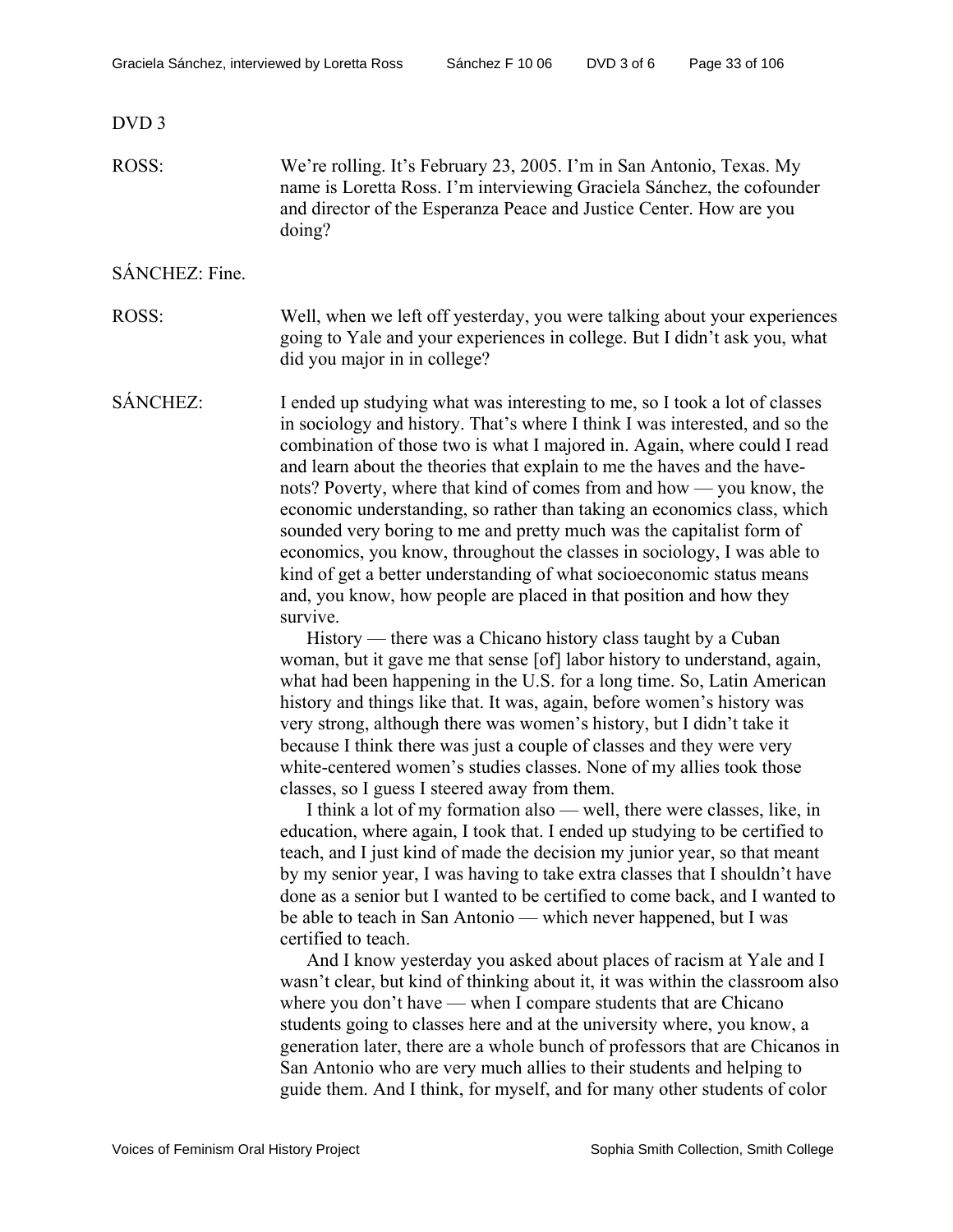at Yale 25 years ago, there were very few professors who were black, brown, Asian, you know, and so we didn't have support there in many, many ways. We were just on our own. And so, I think the lack of sensitivity on the professors' part was damaging.

I mean, I know that I came back from college not feeling I was a writer anymore. I had left as an 18-year-old to go to college thinking that one of my skills was to be able to write, and I came back feeling I couldn't write. And it took me many years and a lot of support from people around me, especially my partners, who said, You can write. You know how to write. You're a great writer. But to this day, I don't feel like I'm the little 18 year-old who had more confidence, and so, what was that process? That's the racism within the institution, again, but the lack also of any of those professors or graduate students or other allies to be able to support that, and it was pretty severe. I mean, thank goodness I have had the opportunity to write lots of grants and speeches that people, when they read them, they say, You can write.

But that's kind of been a struggle, just how four years within that institution helped to cause a lot of pain. And I've seen that in other young people who have gone to some of those schools, have come back and tried to intern with me, and they won't even write a couple of sentences for me. They're that traumatized by that experience. Again, it's the institution. It's also comparing yourself to young people who had all the privileges in the world to go to the best schools as high school students, you know, from elementary to high school, private schools, that were expensive, but it's their legacy to send their kids to those types of schools and they just do well. So while I struggled and stayed up till two and three and four in the morning with very little sleep, you know, they were partying and having lots of fun and enjoying other elements of college experience. And I couldn't.

When I think that I was having to work as work study and most of my roommates weren't having to work, because they had that all paid for by their parents, you know, that was not only a stigma, but it just limited the time that I had to continue to keep up with my studies, where they just, again, they got to be in intramural sports or they got to be in theater and all the things that I had done prior to that time, where I just kind of stuck to the studies and had to do that work.

Again, by the time I'm an older student is when I'm doing MEChA [Movimiento Estudantil Chicano de Aztlán], the Chicano organizing and working with people-of-color organizing, and it's also a moment where intellectually and politically I'm more defined, so that when I start getting Bs and Cs as a senior, it's on purpose. Politically, I've learned from some of the professors and I understand theory and my left-wing thinking starts popping up, based on some books that I'm reading and other stimulating factors. And as I write those papers now, my grades aren't based on the quality of writing as much as what I'm writing about.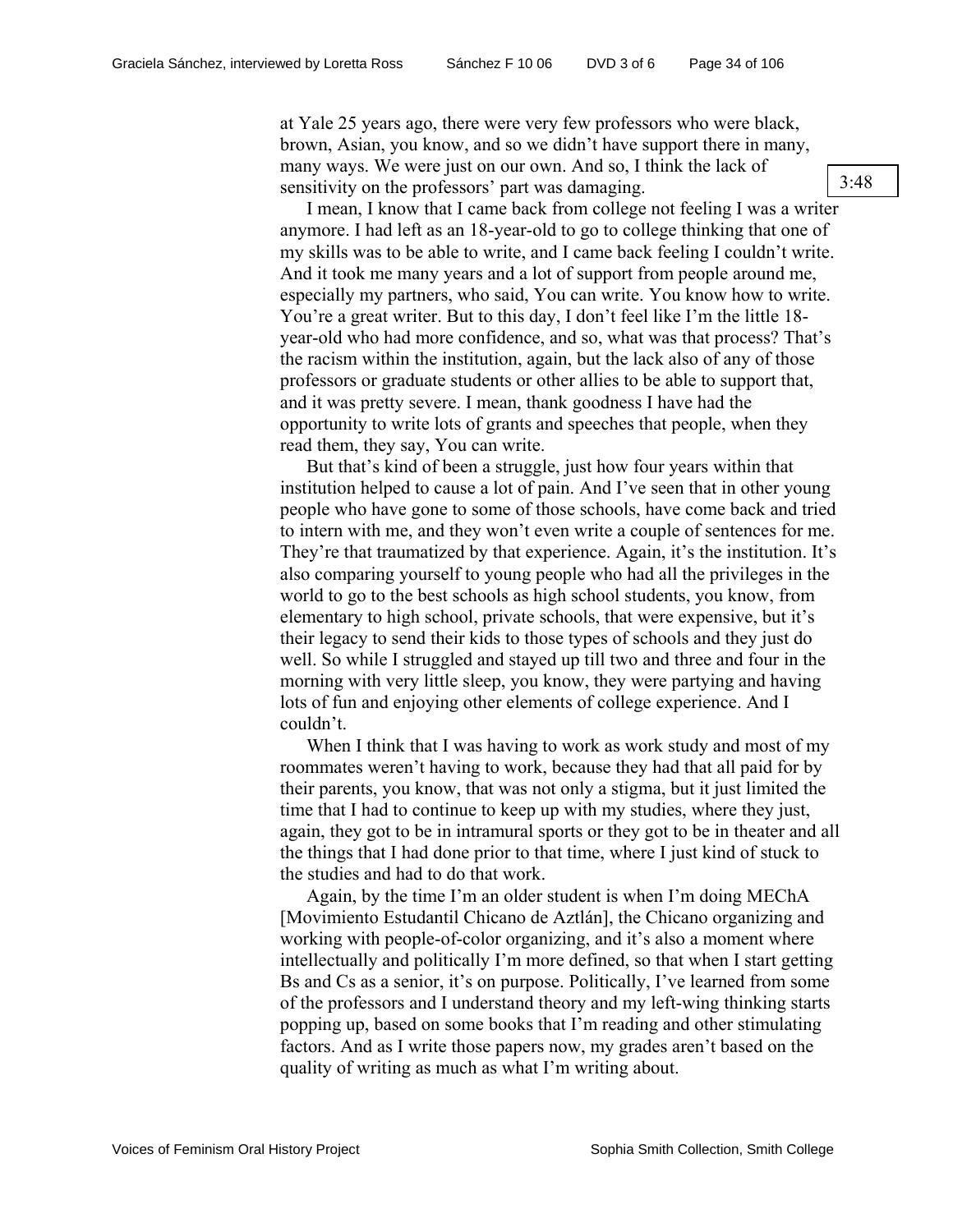So, then I'm politically putting out my what would have been liberal progressive voice then, and knowing consciously that I might get a bad grade from the professor because they didn't necessarily support my point of view. And knowing that, still saying, OK, I don't care what my grade is any more, it's important what I say. So you could see my scores went from Bs and Cs to As and Bs and then back down to a couple of Bs and Cs again as a senior. It didn't affect me at all. I came back to San Antonio and nobody even cared about what — you know, just going to that school opened up doors, obviously.

ROSS: It's pretty remarkable that you did go straight through and did all four years, pretty much straight, and that is pretty exceptional for students of color lacking the support that you talked about. What do you think was in your character, in your stubbornness, that made you stick the course, and were there moments when you were discouraged?

SÁNCHEZ: I think I didn't know any better. I think that's what I just knew I was supposed to do. I mean, I didn't know about taking time off just to reflect. I didn't think about traveling abroad. I thought that I was supposed to just do that. And I know that as I've worked with younger with students coming through, I ask them to kind of reflect a lot more, that they become better students by being able to do that.

> But there was, I guess, a pressure maybe within the university also, that you just finish up in four years. And I know that there was — one of my roommates had took a year off and people were pretty traumatized by her leaving and that she wasn't going to finish up with the rest of us. And then, we just lost touch with her because, you know, you're a year behind and you're not doing the same thing. And so, it was just that sort of pressure just to do that. Again, the pressure was to be able to finish up. I mean, we're talking about five or six 20-page papers, in addition to five or six ten-page papers, all within a semester, and for each class, having to read six, seven, eight books, times four or five classes — it's just a lot of work and a lot of catching up. So, there was just that pressure.

> Again, I didn't know any better and I didn't know who to seek out for help. I think, compared to all the other Ivy League schools, Yale had more of a support system there. I mean, there was a dean for Chicanos and I think each, you know, the people of color had representation in some sort of person with a master's degree who was called a dean for their respective people-of-color identity or ethnic racial identity. But that person was just there for hundreds of — you know, to support everybody that was there, so it wasn't like I had somebody one on one that I could go to. Again, I just feared asking more questions, because you're supposed to just know, and so that's where I kind of just went forward without really knowing any better, I think.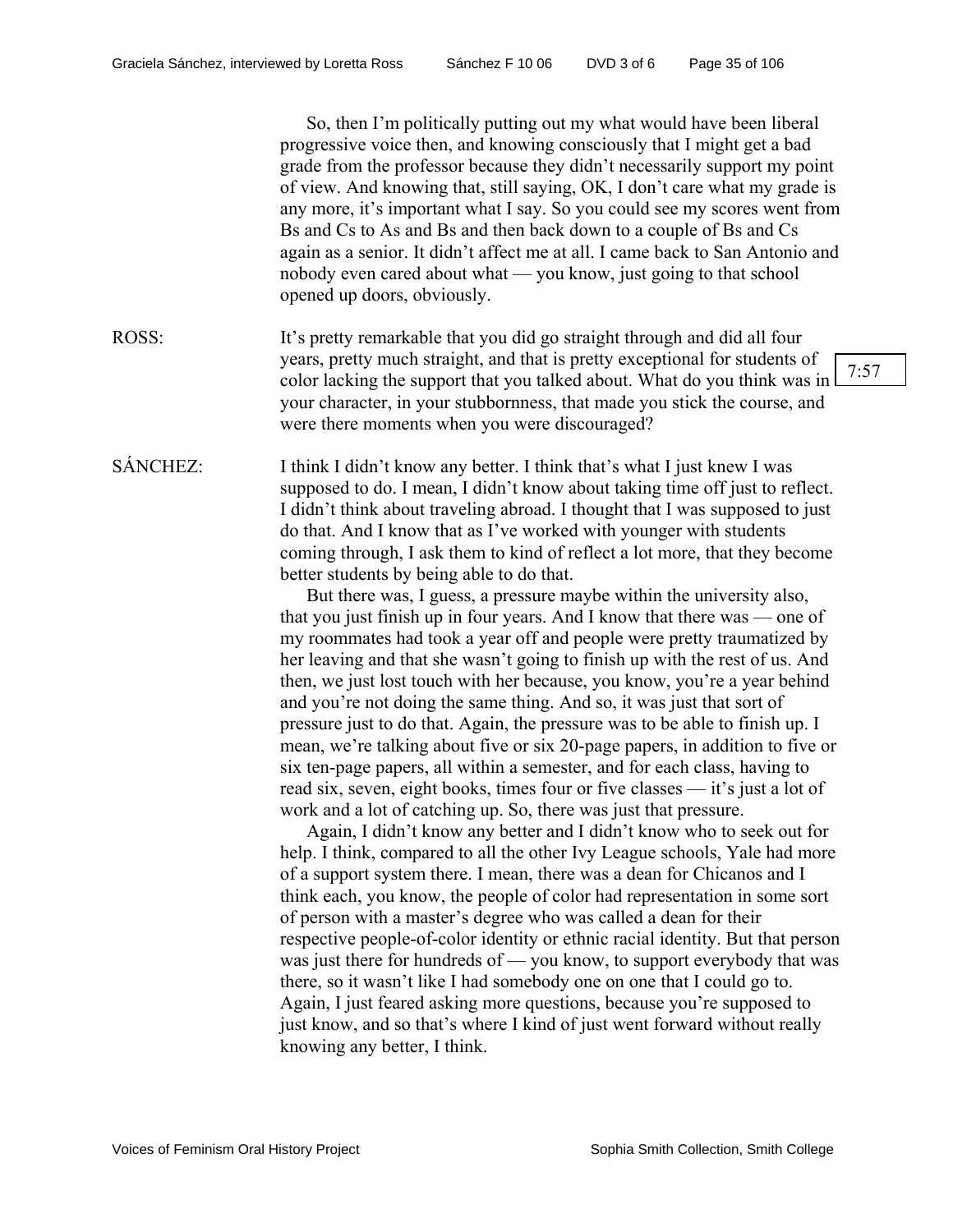| ROSS: | I think you're being incredibly modest, because what you describe is a $\vert$ 10: |  |
|-------|------------------------------------------------------------------------------------|--|
|       | situation that would've daunted many other people. How did your interest           |  |
|       | in film develop, and when?                                                         |  |

SÁNCHEZ: Um, when I came back. While I was in college, again, there was a lot of organizing around Central America and South Africa. And so, they were basically asking at that time of the university to divest themselves of all you know, they had investments in South Africa, so I know that you would walk up and down the mall area at the school and you saw students just kind of taking over and creating small little cities and acting out what it would be like to live in South Africa and –

ROSS: The shanty towns.

SÁNCHEZ: – the shanty towns, exactly. And so, I kind of hung out and read and learned about that, and took over, supported any organizing around that. And then around Latin America, the same thing — what was happening in Central America, Nicaragua, Guatemala, El Salvador specifically, and a lot of Latin American students — even though, initially, I hadn't been connected to Latin American students because of their class differences, around Central America organizing, kind of learned a little bit more. I wasn't as involved with it as other students, but definitely learned a lot. Again, because it's Yale University, everybody that wants to speak wants to speak at one of these Ivy League schools, so we had so many people from all over, nationally and internationally, really important speakers, writers, activists that came through the university, so I got to hear the stories of a lot of the activists coming in from Central America or listen to music [of people] that were musicians dealing with struggles in the world.

And so, I learned a lot and I, again, took some history classes about what was going on, and I learned language like oligarchies and colonialism and all those sorts of things that helped ground me and make me understand how the world really works. And so, again, even though it's supposed to be a university that doesn't teach any sort of radicalism or whatever. I think the ability to have enough thinking going on and questioning — that helped me develop that sort of process.

So, when I come back to San Antonio — I mean, this is 1982, it's in the midst of the wars in Central America, the Sandinistas have suddenly triumphed in 1979 and so, there was just a lot of commotion. And a lot of people in San Antonio who were organizing around Central America were white, and I was one of the very few Latinas in this town that was interested in struggles in Central America and I thought that that was very odd, because, you know, they're our people essentially and so why weren't more people conscious about that.

And so as I tried to get more Chicanos involved in Central America activism, it made me kind of think of how to organize, you know, what are tools that I will need to get more people interested. Because it seemed, 14:15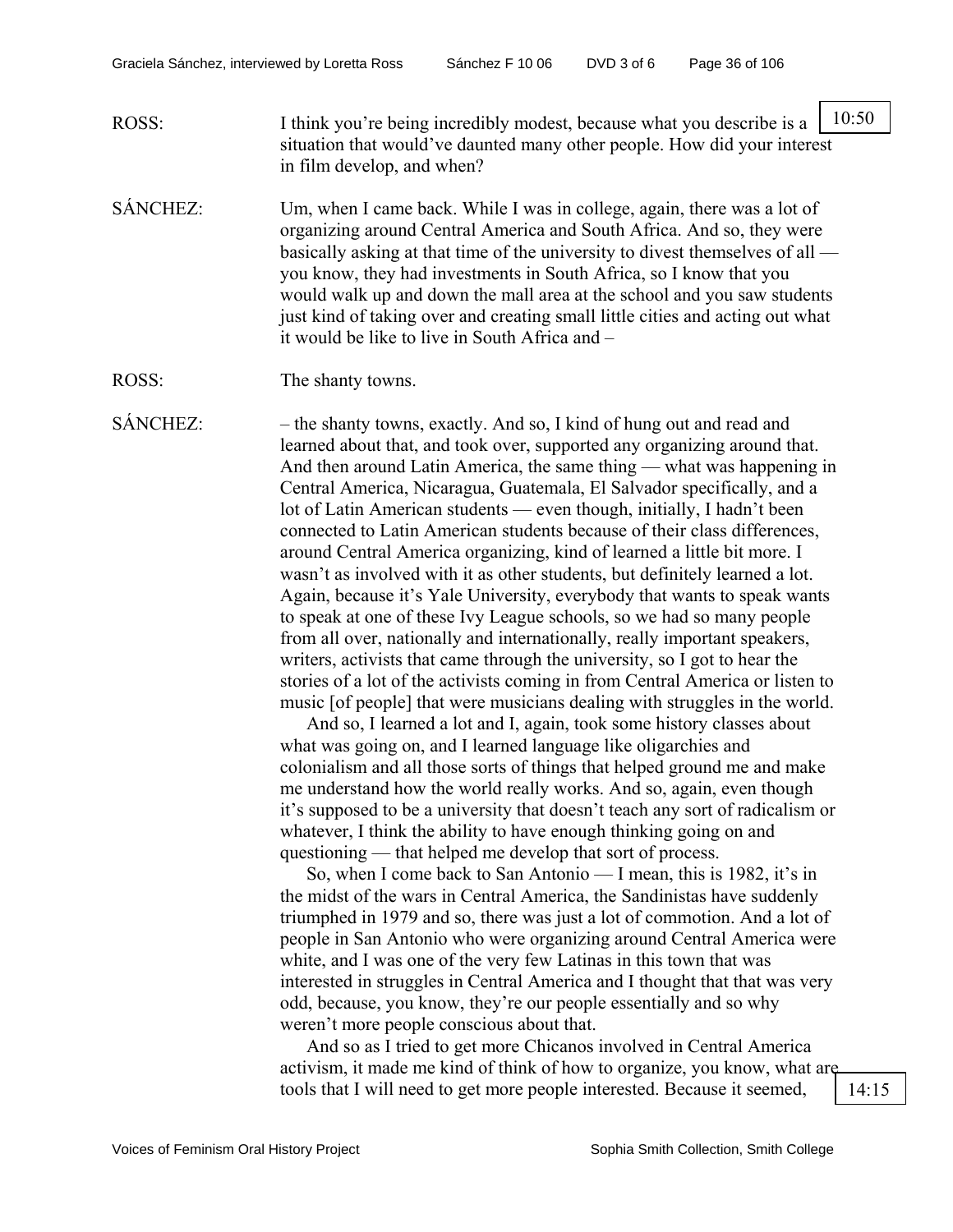again, that a lot of people who were in their 40s and their 50s who had been in the struggle of the Chicano movement in the '60s and '70s weren't interested in this piece of, this discussion around Central America. They were, again, as I mentioned before, very much connected to the domestic issues at hand, and how the Reagan Administration was undermining the working-class people of color all over. And even of all classes, you know, just the total tearing down of affirmative action and such. But it was, for me, important to make the local-global connection at that point.

So one of the things that I noticed was that a lot of the activists, these white activists, were coming back with slide shows of, you know, Well, here's Maria in Nicaragua and here's José in El Salvador and this is what they're telling me. So, I was hearing the stories from the point of view of an interpreter who had been there, a white middle-class person interpreting the story of the people of Central America. And I thought to myself, I'm bored of this way to see it, so if I have a chance, I want to be able to travel to Central America. I want to be able to go. But there's this new technology called video and if I can just stay at work and raise enough money to buy myself a ticket to go to Nicaragua and to buy myself a camera, that's what I'm going to do.

And so, within the two years of my first job, I was able to save up enough money, and at the end of my two-year stint at the Southwest Voter Registration Project, I ended up saying goodbye, and hello, Nicaragua, and I went on a tour with some people. It was a national group that just went and somebody was traveling around trying to solicit people that might be interested. And so, it was a majority women's group that was going to travel for the fifth anniversary of the Sandinista Revolution in 1984. Most of those women were women of color, and so I just jumped on that trip and was there with them for — I guess they were there for one week only, or ten days, but then I stayed on with my partner at that time for another five or six weeks.

Again, with camera in tow, just started interviewing a lot of people about what it meant, with the idea that that video I made would be used as an organizing tool to talk to people in San Antonio, principally. What happened was, when I came back, I didn't know anything about what it meant to make a film, and so many people who had made videos before said, Well, the reason you were able to make that film was because you didn't know you couldn't make a film. So, I just had the drive to use whatever, this documentary. And so, it took me a year to finish it up.

ROSS: What was its title?

SÁNCHEZ: *Testimonios de Nicaragua*, *Testimonies from Nicaragua*. And it was kind of a group effort. I mean, I went and I taped but then in the editing component, the people I was organizing with, these Chicanos Against Intervention in Central America, IAC, I think, we decided we needed this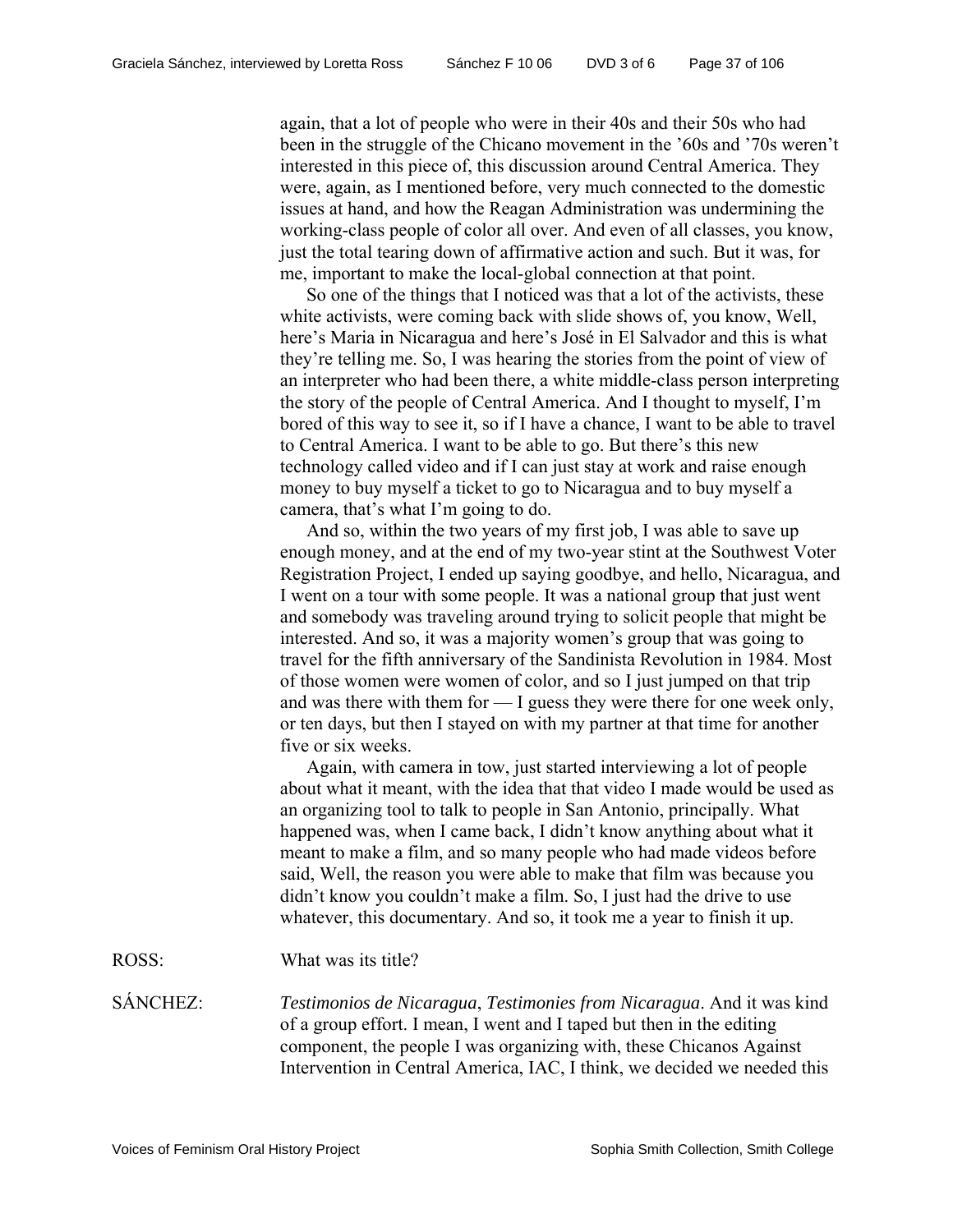video, and so they helped me sit down and transcribe the work and they typed stuff up.

I was showing excerpts of it around and people from El Paso heard about it and then they told me about — you know, this was when I made contact with the Funding Exchange, which I never knew about. But there was a state-wide group that funded in Texas and they don't exist any more and they haven't existed since 1992, but in 1984, '85, they were around in Texas, so I was able to go to them and get \$5,000 to help me edit the video. And you know, found friends, again, it was just talking a lot about the project, so people in Houston found out and they helped find an editor who, over two days, just sat with me and edited really quickly and got paid that money to do that work.

And then, from that point on, then other friends who I knew started saying, Well, come to El Paso and show this video. Come to South Texas and show this video. Come to East Texas and show the video. And so I started just taking the video around all over the place. And we showed it right here about two blocks away at the Guadalupe Cultural Arts Center, as its premiere. And so people locally saw it and there was one person who was working at the Guadalupe Cultural Arts Center and he said, "Look, you're interested in video. There's this new film school opening up in Cuba and it's called the Escuela Internacionale del Cine y Television." So it was an international film school that was supposed to be for the Americas, for Africa, and for Asia, and it was opening up in 1987. And so it was interesting, because the ability, the opportunity to go to the film school came at the same time as we were organizing the Esperanza.

And so I went to Nicaragua in '84 and '85, I finished up the film, but I was doing organizing around Central America, you know, started doing organizing around — I had a job, the third job in 1985 I got kicked out, because we were organizing at the work place and they didn't like that, so they fired like nine of us from that job.

I had been in an abusive relationship with that partner that went with me to Nicaragua, so I was going through all this battering going on in that place. I had also split up and kind of was trying to figure out how to organize within the queer community and looking for something, so I was helping to organize that.

And so, all of my interests — you know, my identities as a Chicana, as an internationalist organizer, as a woman, as somebody growing up in a working-class background — all these things started formulating. And so the interest to create an Esperanza, which still didn't — but those were the — '86 was a lot of the moments that I was working and talking to a lot of other women in San Antonio about creating this organization. Why were the men who were older than us — they had created all these institutions in the '60s and the '70s — why couldn't we just take the plunge and do it and create this other organization that would bring in peace, you know, social justice activists?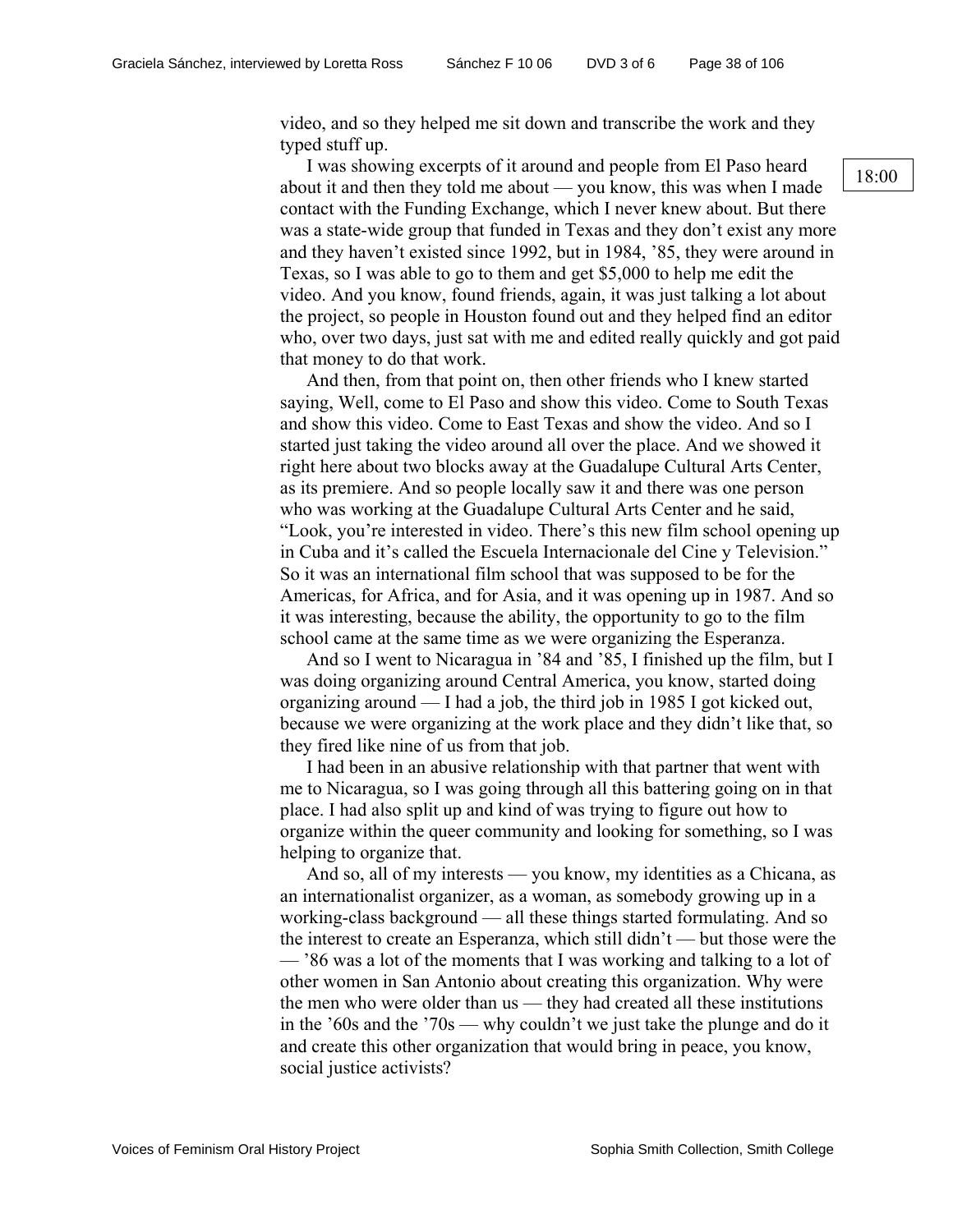And so, while I was helping to think through the Esperanza, then this opportunity to go to film school happened, all at that the same time. So we found the building for the Esperanza in this fall of '86, but I was also taking an exam to apply to this film school. And then I got accepted to the film school, so I had to make a decision in December, essentially either go to the film school or stay home and help start the Esperanza.

And I ultimately decided, Well, there wasn't going to be another moment to be able to just go away to Cuba, so I said, OK, goodbye Esperanza. There are other people that can help move it along, I figured, and then I would just take time off to follow through some ideas around film and see where that took me. Again, I think it was just the excitement of also being in this formulation of this new school with new ideas, and that was a lot more exciting, so I'm glad I did it.

ROSS: You made a film while you were in Cuba.  $\sqrt{22:27}$ 

- SÁNCHEZ: I made a couple of films, yeah.
- ROSS: Tell me about those
- SÁNCHEZ: Um, well, I directed a couple of pieces as part of the project, and then I also participated in everybody else's films as a film editor, as a sound person, as a producer. So in total, I might have done ten films, you know, but two that I personally — they were my ideas.

The first one was a three-minute video called *Esperanza*, which was excerpts from the book *The House on Mango Street*, written by Sandra Cisneros, and it was done in 16-millimeter, so it was in film. And the idea of the piece was that it could only be three minutes, so every student only had three minutes. And we had nine minutes of film to tape, to record, and then it had to be brought down to three minutes. And what was exciting about that is that we collaborated, you know, we were put together. We had to create little groups of crews of five people, and the crew that I was in, we self-selected, were all women. And so, there was a woman from India, there was a woman from Mozambique, there was a woman from El Salvador, there was a woman from Columbia, and there was myself, the Chicana. So we also embraced all Latin America, Africa, and the U.S. There were no, unfortunately, Vietnamese at that time, because they had only selected students from Vietnam at that point, but they were still going through the process of learning the language. So, where the woman from Mozambique at least spoke Portuguese and so the Spanish-Portuguese was close enough.

What was exciting was, you know, I ended up having to  $-1$  was an older student, too. I was 26 when I went, and most of the other students were in their early twenties or even in their teens, like 19 or 20, 18, 19. And so, as an older student, I had more experience and I guess I was more of the feminist there. I mean, these young women were also interested in it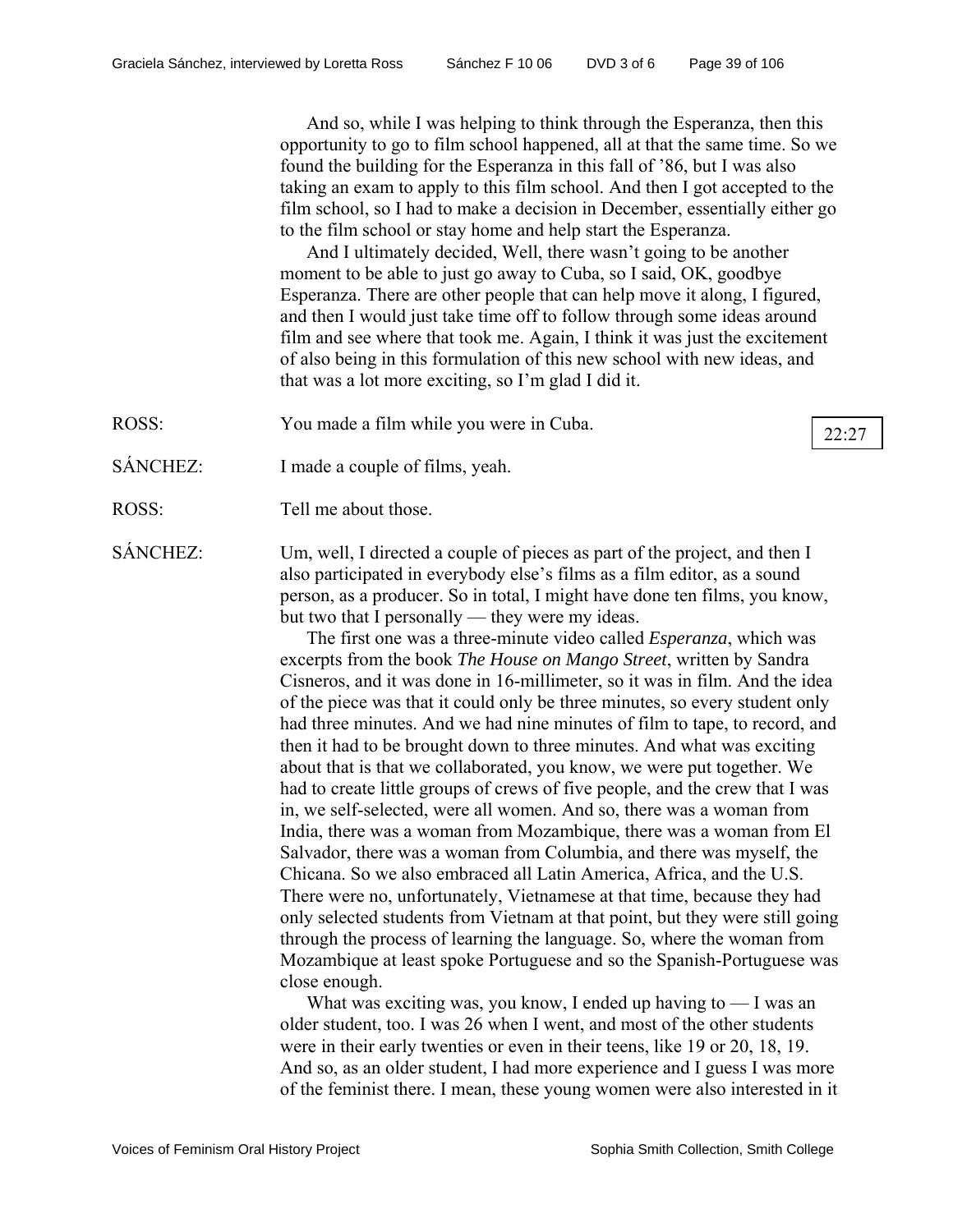and I saw just the change when they worked with the men, the male students, they were definitely not as strong and assertive, and what was good about working with this group of women is, Come on, we can pick up these cameras. Come on, you know how to do this.

And ultimately, what we realized was, OK, we're the only group in this whole school that's all women, so why don't we make films about the women in our communities in three minutes. So, I kind of thought about it and that's where I kind of said, Well, there's this nice story called *The House on Mango Street* and let me excerpt some things. So it just talks about being a Chicana growing up in the U.S. and it talks about racism and, but it's all poetic, so all I had to do was, I screen wrote the piece of — I adapted some work and did that.

And so that was the first six months. The program was — you could take the program in six months and finish up, and the idea was that there were people going back to revolutions in El Salvador or in Africa or wherever, so in six months they could teach you enough for people to go back home in six months to do the basic sort of stuff. So, I could have finished up the program in six months and come back home, or I could go back for another year or another two years or another three years. I ultimately just did the first year-and-a-half program. So the first six months was to come up with a three-minute video and then work on everybody else's piece.

Then the second year, you had to do a 15-minute piece and that's when I did the one on gays in Cuba called *No porque lo dice Fidel Castro*. It's a line from one of the people I interviewed, who was a Cuban of African descent also, and [I asked her,] Is there homophobia in Cuba, and her answer was, "Well, yeah, but it's not because Fidel Castro says so, it's the culture. It's been like this for many, many years and it's based on the Catholicism, it's based on just all these other sorts of concerns."

And so, it was interesting for me to select that issue. But part of it, again, was my own identity and trying to figure out what I was feeling and doing, and the struggles that I was having in San Antonio with the homophobia in San Antonio and, again, living in a relationship where I was being a battered lesbian and, again, no support and in San Antonio. To this day, twenty years later, I'm still probably the most outwardly open lesbian in the city doing the organizing that I do and so, the homophobia's still here. There's never been an elected official, you know, at the city, county, state level coming out of San Antonio and there's not much respect for it within that community.

So, I think that's what I was feeling back in 1986 and '87 and when I made the film, that was kind of interest[ing]. There was also a film done by Néstor Almendros, who was anti-Castro and he had — and I can't remember the name of the piece right now, and I hadn't seen it as a protest in 1986 when it first came out because it was basically just to tear down the Cuban revolution, in my opinion. So when I was in Cuba, I thought, let's see how truthful that piece is, and so then I had to search all over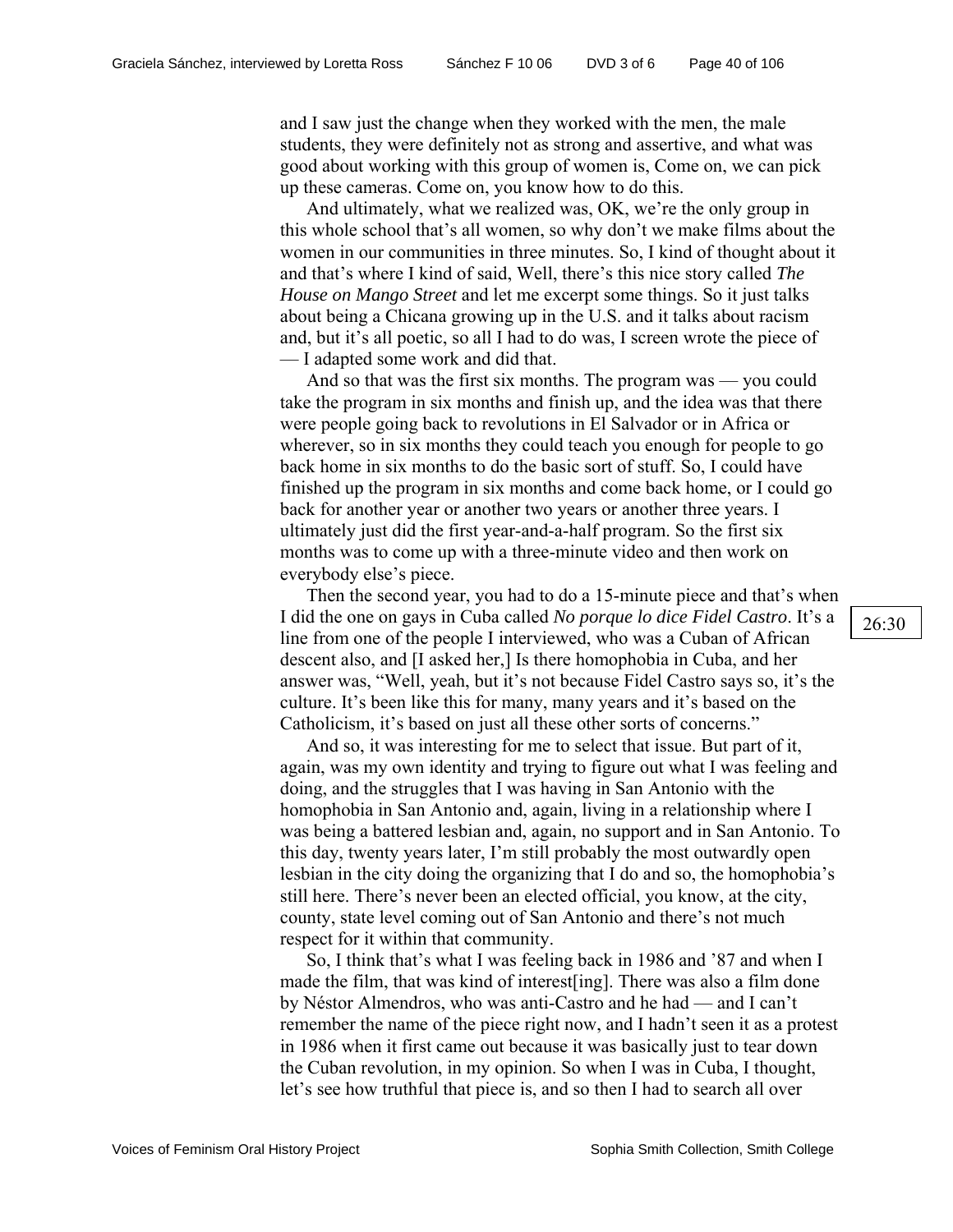Cuba to find that film, to be able to watch it and then to say, OK, let me see if I can do a counter to that, because Néstor Almendros was responding to stuff he had struggled with, or stories that he heard of his friends who had stayed and lived in Cuba. And it's not to say –

ROSS: He was gay?

SÁNCHEZ: Yeah, and he was actually a filmmaker. He actually won an Academy Award as a cinematographer when he was living in the U.S. His was maybe a 30-minute or an hour-long documentary that he did on his own in the early to mid-80s, so my piece was trying to say, Well, here's what I can tell you circa present-day Cuba in 1988, and this is what I'm seeing and feeling and reflecting on.

> And they let me do it. I didn't get stopped by the film school. I didn't get stopped by the Cuban government to do that piece, and I think people were talking about [it] within the Cuban circles. I found out that from the very high level, officials in the film industry of Cuba to lots of filmmakers and just people in positions of power were, you know, were gay people in the community. Again, there was no one organizing within the gay community, but there wasn't anybody in San Antonio as far as I could see. So I got to meet a lot of people, got to talk, you know — people did get nervous, so a lot of interviews that I was hoping to have gotten done kind of fell apart at the last minute. But I'm not sure that was the phobia you were talking about.

> I remember going to the film school in Cuba, wearing my little pink triangle, and people from like Peru saying, Take — what's that? Well, I said, It's a pink triangle. I was doing that to kind of come out without having to publicly come out but figuring that if people might recognize, that they would come and approach me. And so, sure enough — I mean, like this woman from Peru, [was] like, You don't understand, in Latin America, that's just — just drop talking about it, don't do it. I'm a lesbian, this is what they do in Peru. They beat you up. And then she would tell me her stories. And just other people. I found young students from Nicaragua and other places as well who became really good allies of mine during that next year of the film schooling. So there was a lot of interest in supporting what I was trying to do.

> One interesting story is that each year, in December, the biggest Latin American film festival happens in Cuba. It's the Havana Film Festival or something like that. It's connected to that whole — I mean, the film school started off — again, because in Latin America, there aren't any film schools and also the Latin American filmmakers who had made films in the '60s and '70s all got kidnapped and murdered because they were putting out a progressive radical point of view and so, those people that took those risks ultimately also lost their lives or were always in fear of their lives.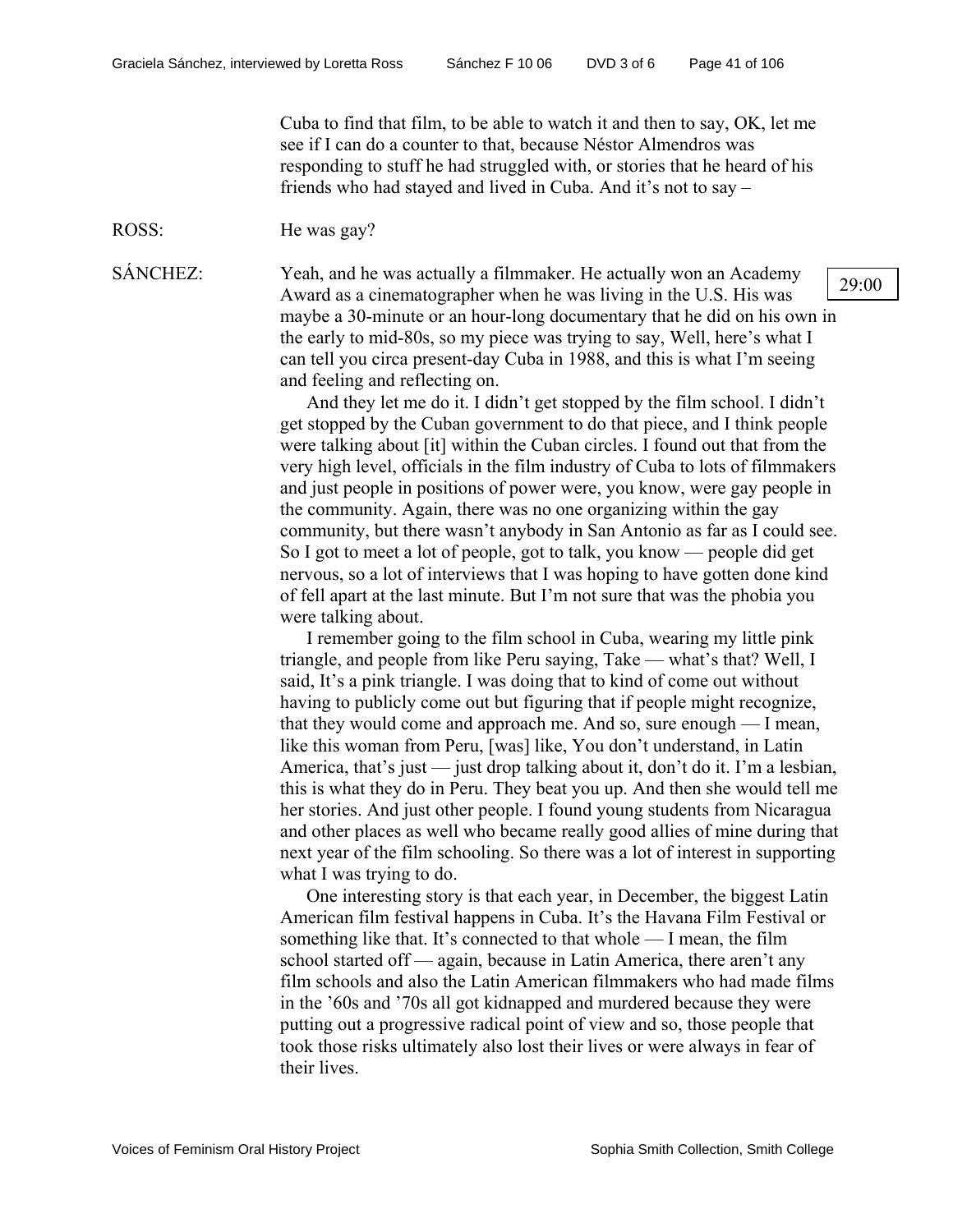And so, it was Fidel Castro working with all these Latin American filmmakers who were interested in trying to build a cadre of many other filmmakers to be able to go back. And so, Gabriel Garcia Márquez, the writer, was the president of the board of directors of the film school and because he is good friends with Fidel Castro, he was able to talk to Fidel and say, Look, can you offer up something within your island. And so, Fidel basically took a high school that had been closed down and just reconverted it and made it into a film school. And then, again, because it had such international prominence, people like Robert Redford and Francis Ford Coppola and people like that who, I guess, were liberal enough, heard about the school and gave material goods and gave sound equipment and went and visited the film school.

People — again, it felt like another Ivy League within the Ivy League, only six representatives from each country were accepted into the film school, so six people from Argentina, Venezuela, Peru, Bolivia, and places like that, and even six students from Africa, but only one person from the U.S. came, and that was me, that first year. And then the next year, only one other, and it was a Chicana student, because they figure the Puerto Ricans would come from Puerto Rico, which was problematic, but that's how they selected them.

So, going back to that film festival in December, what I saw was, you know, hundreds of films, and I was disappointed by many of the films I was seeing, because what I was seeing was the reproduction of, in my opinion, racist, sexist, and homophobic images by a group of people that talked about revolution, you know, for all people. And it was called El Nuevo Cine Latino Americana, the New Latin American Cinema, so there was a two-week film festival, and I kept on being frustrated and I found myself allying with — there were people that came in from New York that were these progressive filmmakers, also in their late 20s, maybe early 30s, and somehow we became good friends during those two weeks and I kept on saying, I'm really frustrated with the films they're making and I have to do critique. And while showing the films during the days, they were also having all these big panels, you know, in very much a sort of United Nations forum, with two thousand people sitting down and lots of people translating, there were discussions on films.

And finally, almost towards the end of the two weeks, I finally raised my hand and kind of said, I'm very disappointed with the films I've been seeing. I challenge us — we talk about being the New Latin American Films, so why are we reproducing racist, sexist, homophobic films? I understand that the film that's going to be the best film of the year from Latin America, *La Pelicula del Rey*, *The Film of the King*, is going to win and it's from Argentina, and I find it real problematic because it is racist, sexist, homophobic.

And so I spoke for about ten minutes, and I came out as a lesbian to two thousand people, you know, and again, I got very positive support from many people there and a lot of people who didn't talk to me for a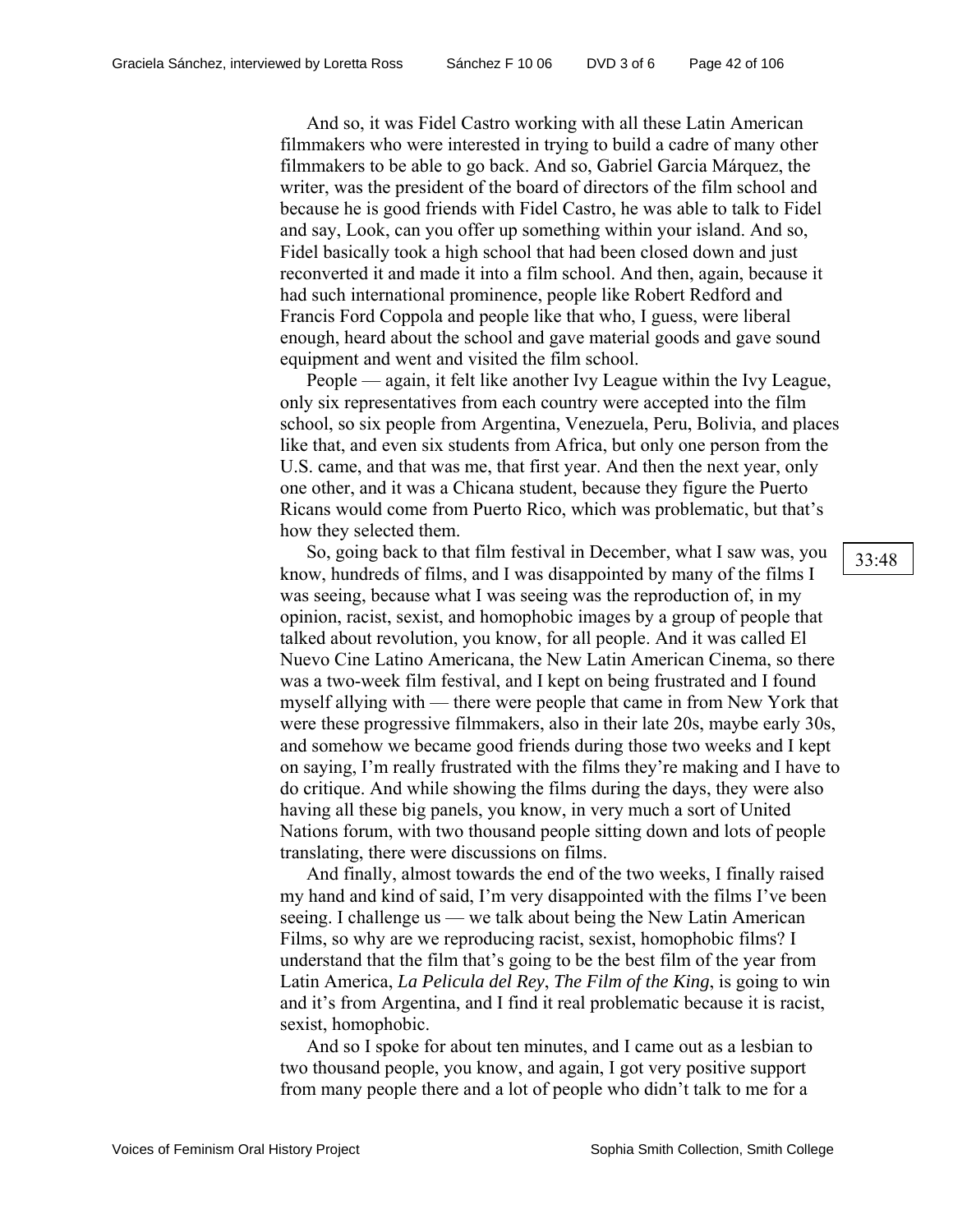long time after that, including film students who said, How dare you come out? How dare you challenge the — you know, you were in a position to, I mean, you're representing the film school, you shouldn't have done that.

But then, all of a sudden, again, many more people — I mean, like, that became my fame, that I came out, that I challenged, and so when new students came in, they kind of all searched for me. They were young queer men and women and just kind of talked about that moment, even though they hadn't been there, they had heard about it, and that was the same year I ended up doing the film on gays in Cuba.

- ROSS: You pack so much in.
- SÁNCHEZ: I know. I'm sorry.
- ROSS: No, no, that's very good. It's very tempting to go back and look at some of your previous answers and unpack stuff, so I think I'm going to switch gears for a minute, because — how did you develop your sexual identity? It's so interwoven into your narrative that it feels seamless, not like an event, but more like a process. So tell me about the developing of your sexuality. How did that come about?
- SÁNCHEZ: I think all throughout my history as a young girl, again, my parents talked about education, and so they pushed my sister and I and maybe even my brothers away from, not necessarily having boyfriends or girlfriends or such, and so, you know, that's what they highlighted. They didn't think it was good for girls to wear makeup because, you know, the beauty was within one's self. And so I think they saw around this neighborhood that a lot of — especially when we were growing up was the first time, in the '70s, that we were starting to have young teen girls, pregnant girls. Right now, in the last ten years, San Antonio has claimed to the highest teen pregnancy rate for 13-year-old girls and younger in the country, right? So, and you know, where they were getting pregnant was at my junior high school and at my high school.

So I think they [my parents] understood that there was this possibility, so it was just kind of like, push them away and let them study and let them get focused that way. Which is a good thing, because then I didn't have the pressure to have a boyfriend, but I realized that  $I$  — and I was very happy about that because I think in the back of my head, I was like, Well, I'm not interested in any boyfriend. And again, only until high school when I had to — if I was going to go to the junior-senior prom, it became an issue because I had to have somebody go with me to the prom and it had to be a boy and that was just a hard thing, because I didn't have boyfriends.

And I think on some level, I mean, the high school friends that I had, we all hung out together and we all turned out to be gay. All my high school friends turned out to be gay. We didn't talk about it, but what we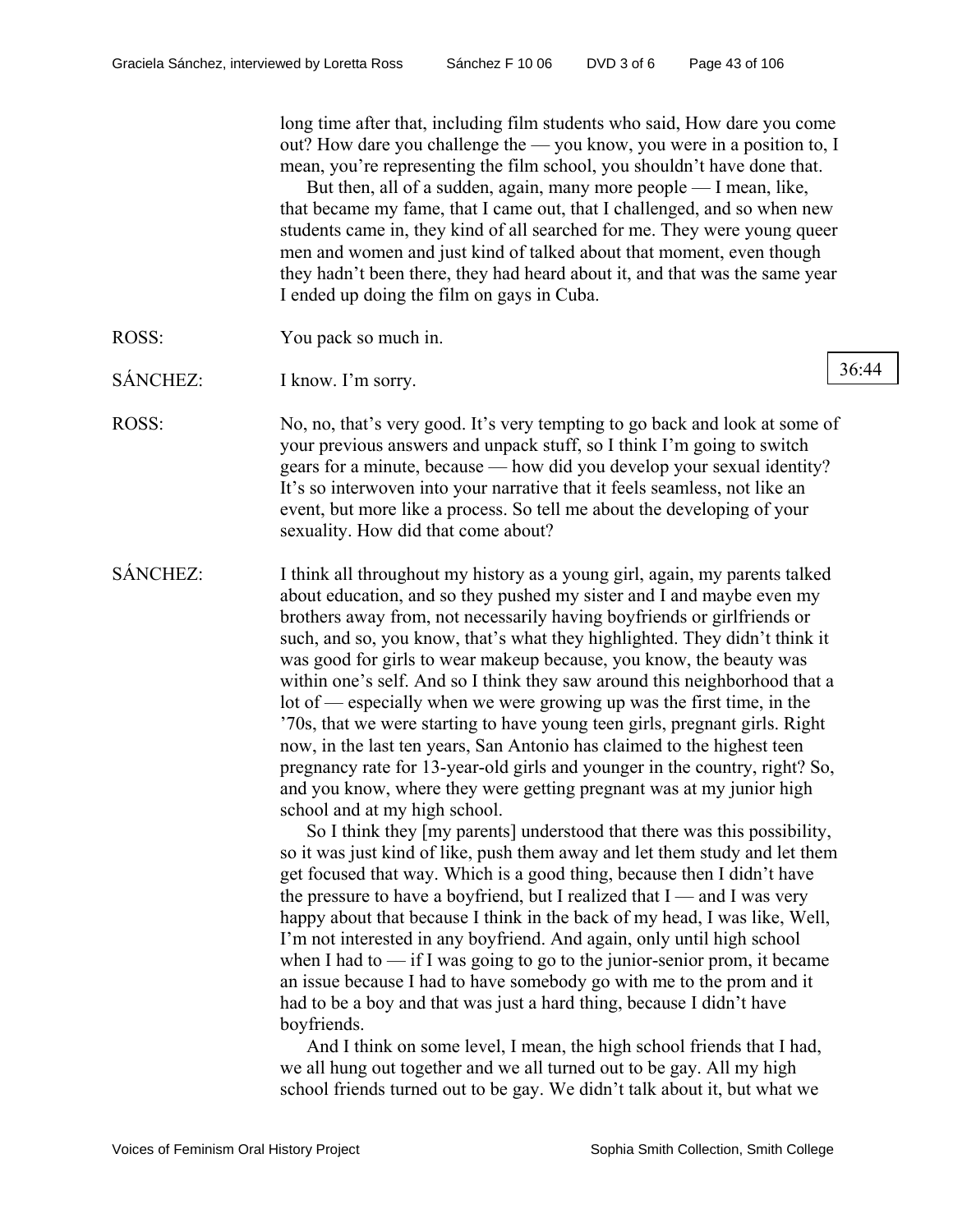did allow ourselves to talk to each other about was the crushes that we had, and we tended to have crushes on women or — I mean, there were, like, five young women and a couple of young male friends. And Ricky, who was really short, you know, we all thought he was gay, but we didn't really put any pressure on him, but people made fun of him for being gay and he could hang out with us and we would never make fun of him.

On the other hand, Fidencia had a locker and if you opened it up, you know, all the pictures on the locker were all movie stars that were women, you know, from the *Charlie's Angels* women, they were all her — you know, she was idolizing them, and we didn't make fun. We didn't say that it was something strange or wrong, you know, we just thought that was cool and we all had crushes on high school teachers and we didn't make fun of each other. We just thought, Yeah, of course, and we found ourselves giving flowers and things like that.

And so, I think there was — at least we were allowing ourselves to say yes to same sex-crushes and not be critical of it, and so we just kind of hung together. My father also, since we were children, had said, "Being different is good. Be different. That's OK. You have to be different. Don't be like the sheep. Don't be like everybody else." So this was kind of challenging those notions, just hanging out together.

That group of people that I hung with also weren't the top students. Again, it was my friend Amelia, who I told you was a bad kid who had improved her grades because of her relationship with me and I kind of worked with her. So, from being a flunky in the seventh grade, by the ninth grade, she was doing really well. In high school, she started struggling a little bit again. I again later found out that it was problems at home.

Again, the connection was the sexuality or the identity, but we never talked about it directly. I mean, my friend Amelia was also on the basketball team so she talked about the lesbians in the basketball team, but kind of joked about it nervously and kind of made fun of them and we would giggle, but we didn't go out of our way to antagonize her, do something like that. And as I mentioned, you know, this was also the time when Anita Bryant was up and loud and strong and so I know that I spoke out against her pontificating of a very hateful rhetoric. So that was kind of where I was when I went off to college, you know, I was kind of going in that direction of at least being understanding of any oppressed communities, so even though I wasn't identifying, I knew I supported, or was against, any anti-gay rhetoric.

In college, I ended up having to room with a lesbian in my junior year. And it was funny, because she was a Chicana and she was a person I was closest to as a friend. I was going to live off-campus, and I had actually the reason I was going to live off-campus was I had actually applied to be a resident counselor, something like that, in my junior year but didn't get selected, and one of the questions that I apparently didn't do well in was the question around, What would you do if you had a lesbian or gay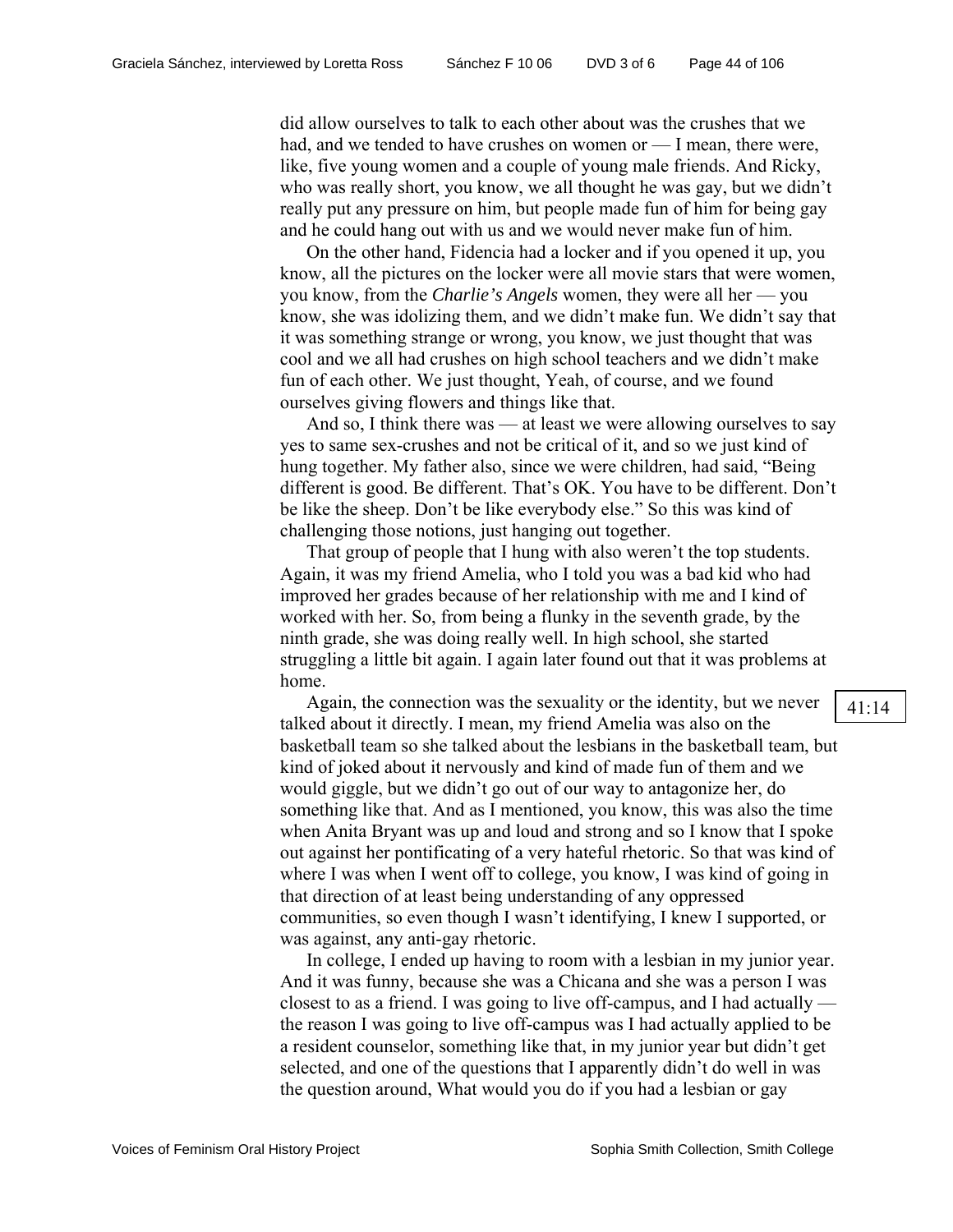student, how would you respond? And so, I probably responded in a very liberal way, you know, but without any good formulation, and the woman that won, that ultimately got the position, was a lesbian, but none of us knew that she was a Chicana lesbian. And so she got the position and I was really traumatized because I thought, Well, I didn't answer it that badly, but I guess it was just the lack of experience, or this young woman might have said, Well, I'm a lesbian, so I would know how to deal with young queer kids. Whereas I just kind of gave a good, general positive answer.

What happened then was I ended up living off-campus, and then I approached the friend Teresa and I said, "Can I live with you?" and she kind of hemmed and hawed and wanted to and finally she said, "Well, the reason I'm struggling is because I'm a lesbian and I need you to know that, and was that going to be cool?" And I'm like, Of course, that's not going to be a problem. And she was in a relationship with a woman from Argentina and they're still together 25 years later.

But I think that kind of then brought me that much closer to knowing the lesbians in the world. Up to that point, they were at a distance and so she was able to kind of — there was a whole community within Yale of kids of color who were queer but very closeted and part of that was their fear to come out and be damned by the straight Chicano, the straight people-of-color communities and they were probably not out.

So, what that made me at least do is think about, What does that mean, sexuality? And then I kind of started questioning, you know, OK, what's desire? It's like, Well, that's right, in the first grade I had a crush on a girl. Well, I had a crush on a boy, too. Well, in fourth grade, I had a crush on a boy but, you know — so I'm kind of saying, Well, I've had crushes with both genders, but I never kind of thought about it much more. And then, as a senior, I had a major crush on one of the students and she had a major crush on me as well but we never acted on it and as a matter of fact, when, you know, she was a couple of years younger than me but she hung with me the entire time, so anybody, again, my friends said, Well, this is your partner. I'm like, No she's not. We never acted on it. And when this younger woman, you know, kind of went to that place, she got scared and slept with, like, 20 men in two weeks or something like that and kind of proved her straightness and kind of made sure she knew that I knew that she was sleeping around. And so, it was disappointing because, again, I wasn't going to act and put — but on the other hand, it was like, Why did she run away? She and I probably really did like and maybe love each other. We're still friends. We've never actually talked about that bonding that happened between us, and it was really good friendship, you know, but I think, again, it was a little more than that and she just kind of ran away from it.

So I graduated and then came back and said, OK, I had to finish school. I couldn't get sidetracked by a love interest, so I'm going to finish that up and come over here. But when I came here, it's like, OK, now I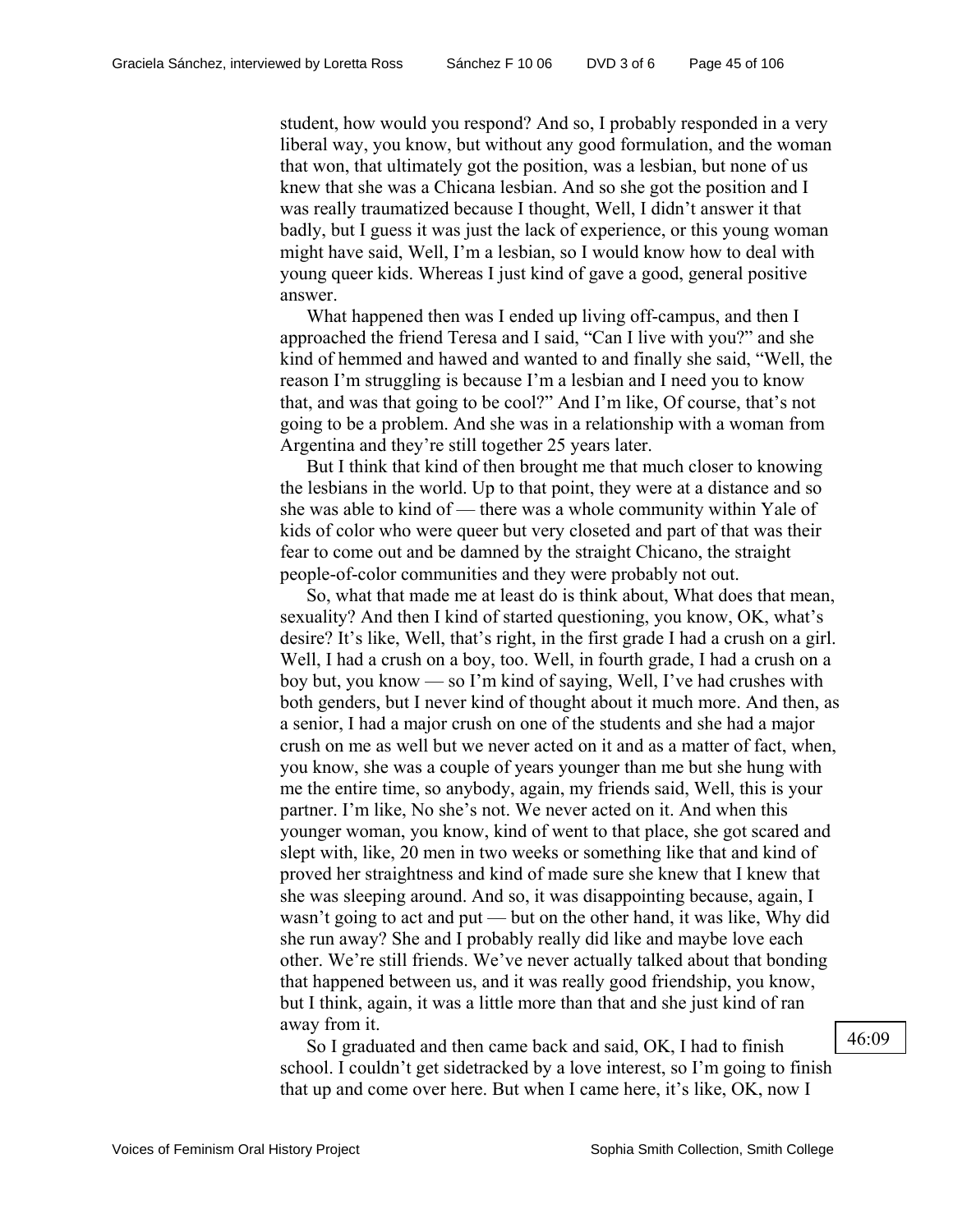can deal and start figuring out what those crushes were all about. And then, coming home, that's when I found out that all my high school friends were gay and had been going to the bars all this time so they knew everything. And so, as I was taking on my first job and working there, I found myself going to the gay bars with all my high school friends. You know, just dancing away, not involved with anybody. But again, feeling much [more] comfortable, where I had been nervous and anxious in college and then feeling comfortable about it.

Again, in college, I went to my first lesbian dance and freaked out. I was real nervous because I was, you know, I'm not one, I'm not one. And again, maybe because a lot of them were white when I went to that dance, and it's like, well, I wasn't feeling close to any of them. But then, you know, ended up going to gay bars in New Haven and just dancing away.

But graduating, coming here, you know, I was just able to explore. Again, just talking to my friends but not being able to talk to my family much about it or anything like that, and going to the bars. My mom started questioning, like, Where are you going? What are you doing? How come you come home so late? Mom, I'm already an adult. I was still living at home, though.

And then I ran into — at some point, I came into contact with my first lesbian relationship, who's a woman a couple of years younger than myself and very charismatic young woman, very smart, Chicana, but what I had not ever had — not only had I not been in a lesbian relationship, I had never been in a relationship with anybody, besides, you know, my relationships with family and friends, but not an intimate relationship. So I had no skills, no experience being with anybody, so when I was in the relationship with her, I had no clue to read what was obviously going to be an abusive relationship. And that's what ultimately happened. In hindsight, I would've been able to say, Oh, she's very jealous, she's just all these different things. I only learned about the happy, charismatic, wonderful, intelligent person and then there was the monster side that I later met, once I had been pressured to move out of my house, once I had been pressured to find an apartment for both of us to live in, and once I had, you know — and then I was in that relationship for about a year and a half, from '84 to '85, midway through '85.

ROSS: She went to Nicaragua? 19 and 19:19

SÁNCHEZ: Yeah, and I was actually hoping to actually get away by myself. It was for me, like, OK, I'm going to go and I'm not going to go with her. This will be a good way to just kind of do something on my own. And so she wasn't planning to go but at the last — and she was a student of ROTC, she was a nursing school student, but she was getting her scholarships through being an ROTC student, so everything was being paid by the government. So I thought politically she wouldn't want to go because this is the Communist Nicaragua, but somehow she negotiated and worked it out.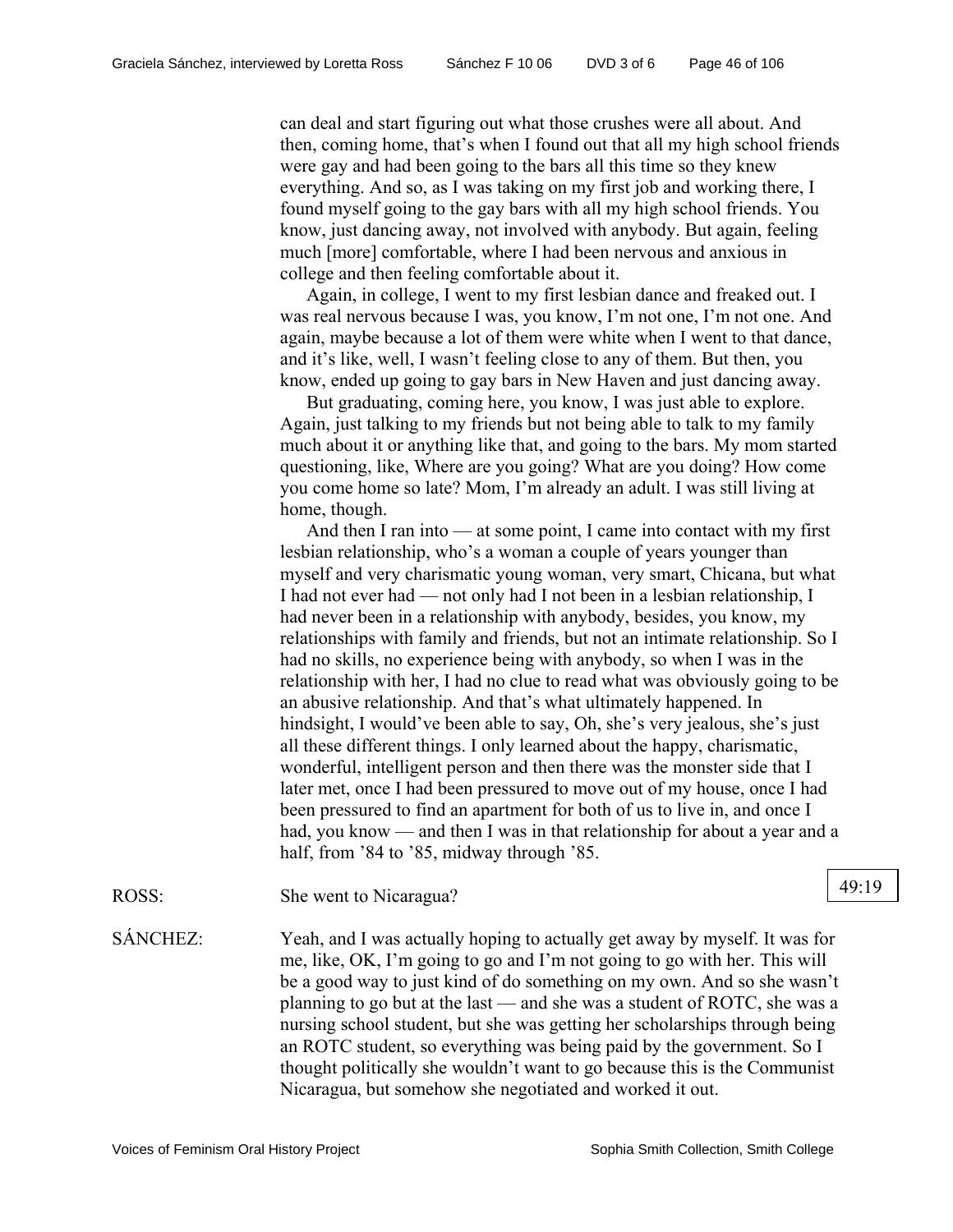Again, I was working and she was a student at Incarnate Word, and so I put up my savings to go ahead and bring her along because she really wanted to, but while we were in Nicaragua, as well as living in San Antonio, even in Nicaragua, I was being battered in those six weeks that we were there together. She ultimately helped do a lot of the videotaping of that film that I first made and where I did a lot of the interviews, so she was there for that support, and in those moments that we were all good and happy, just kind of worked really well. But unfortunately, there was always the anxiety, the hate, the fears that she had that always caused the beatings, and the, you know, psychological and mental abuse that went on.

And that relationship finally ended because of my friendship with another woman who I was helping to organize around to create the Esperanza. Again, another relationship, really strong, but she's a straight woman. Of course she, I think, again, loved me, but we never acted on that relationship. I didn't want to be in love with someone who had a husband and two children, or one coming up or whatever. So, I just decided that wasn't the thing to do.

But what it did allow me to do was to say, "OK, look, I love somebody really here and this is somebody that I" — whereas my first partner was somebody I kind of met through friends and through the bars and there were definitely — you know, I don't know that I fell in love with her or anything like that. It was just, like, well, friendship that then blossomed to be a lovers' relationship, where this other person, you know, we just fell in love politically, intellectually and all that sort of stuff, but I just didn't act on that. But that allowed me to move on and she actually helped me escape that destructive, abusive relationship.

ROSS: Were there services then or now for lesbians who were experiencing battering?  $52:10$ 

SÁNCHEZ: There weren't any then. We looked around. This friend of mine, you know, checked with people she knew. I checked with some other folks and looked through the gay press to see what there was. I ended up having to — I went and visited with a gay male counselor who then ultimately said, "I don't have any idea. You need to see a woman." And he finally connected me with a lesbian who, at least, as a woman, was working with abusive relationships, mainly within the straight women's community where they were male-female abusive relationships, so at least she had enough information to kind of share with me, and we became friends.

But I know that somebody else sent me to, I think, St. Mary's University, where they have a counseling service and, you know, I met with a *puertorriqueña* who challenged why I was even a lesbian and maybe I should be with men, and all that sort of stuff. So, you know, that was not a good experience there, either. So there was nothing. Again, when I went away to New Haven and went to a counseling service there, they were definitely — there was something there for lesbians in abusive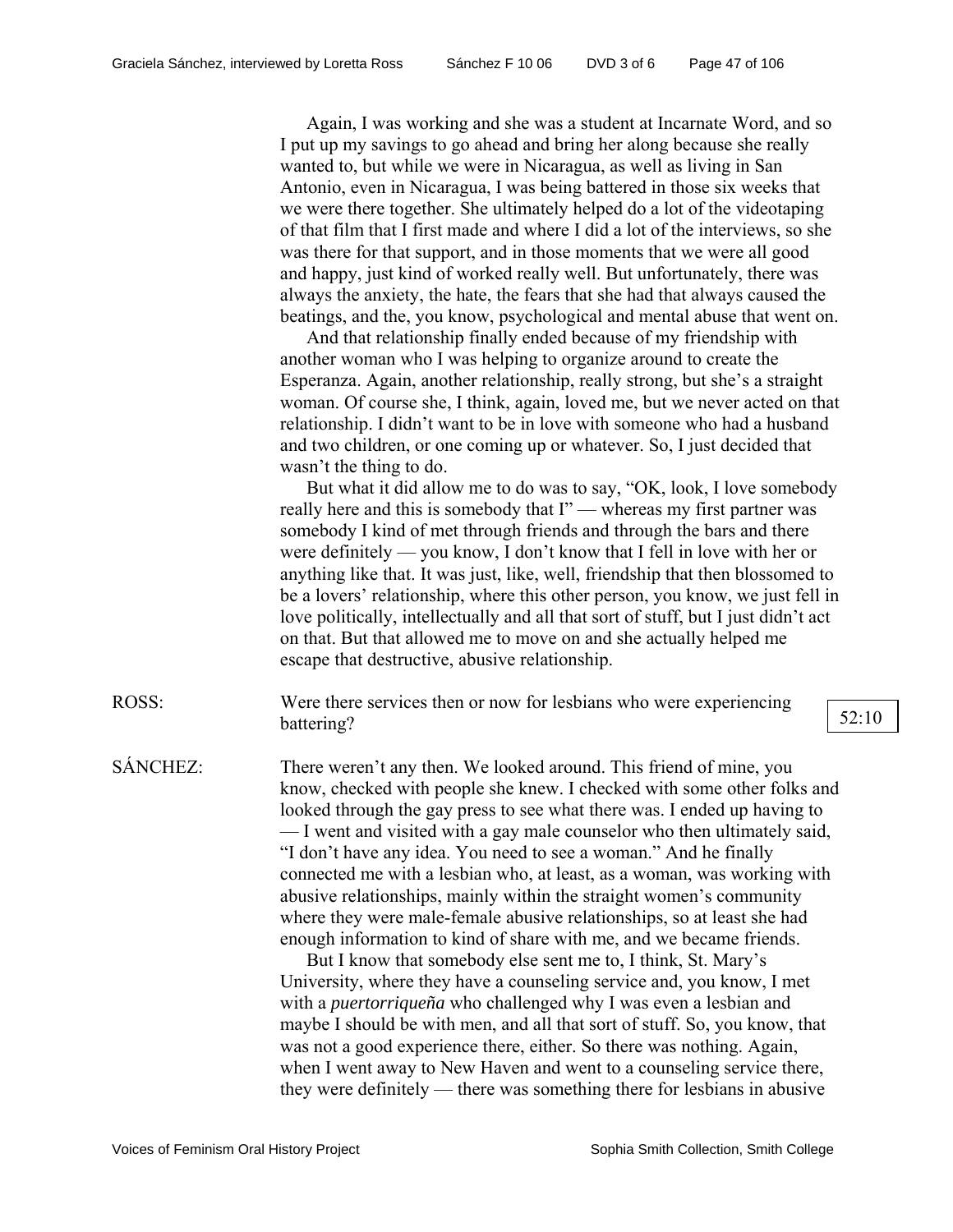relationships. Again, that was two thousand miles away, so there was nothing here, and [that] kind of, again, gave me reason to figure out how to organize within the queer community in San Antonio.

ROSS: When you came out, what was your parents' reaction, and how did you come out to your parents, and how did you make the decision to? 53:40

SÁNCHEZ: Well, it was through pressure by my lesbian lover that I had to come out to my mom. And so, she positioned it in such a way that we were driving somewhere and my mom was in the car with me and so was my partner at that time, and I guess there was just a conversation that started to occur about, again, late nights or a night I just went out, you know. My parents have always taught me to be honest and truthful and so there was the pressure from the girlfriend to come out and there was pressure from my mom to say what's happening here. So, I think it happened — if I could've done it again, I would have done it differently. I would have been one on one with my mother. I would have been in her house or I would have been just somewhere where I was facing her, but instead, it was my girlfriend, my mom in the front seats, and I was in the back seat and we were having a conversation with my mom having her back to me. And I was just trying to explain what the situation was like, and then my mom — you know, so then I came out to her. The car stopped. My mom started crying and again — but it wasn't my decision or my time. It was just kind of, you have to do it and I knew being honest to my mom, I had to do it, but I could've done it in a different way.

> So my mom was pretty traumatized. And I thought of the two parents that telling my mom would be easier, just because she was my mom and my dad might be a little more homophobic or something like that. And so, ultimately, at the end of that interaction, which was not good, my mom said, "Do not tell your father. Do not tell your father. This would hurt him a lot. Just don't tell him." So it caused some rift between me and my mom, you know, it was just hard. And in the meantime, I was being abused by this person, so it was hard for me to then ever even consider telling my mom that I was being battered. So that totally became a secret between me and my mom and the rest of the family.

> It hurt  $-$  Oh, my sister, I had come out to my sister before. My sister and I, you know, because she was also on the East Coast, we would kind of run into each other and I remember coming back maybe from one of the summers in college, you know — we went to New York together. We went to see a film. It was a film by John Sayles, called *Lianna*. It was about a lesbian. This was 1983, so in 1983 I was coming out — well, she was still in college, I was visiting her, and so I just came out to her. My sister's like, That's fine, I knew that. So  $I -$ you knew that? So when she found out about being in the lesbian relationship, that was a battering relationship, she was very disappointed that I hadn't told her and that I couldn't have come to her for comfort and support and what was that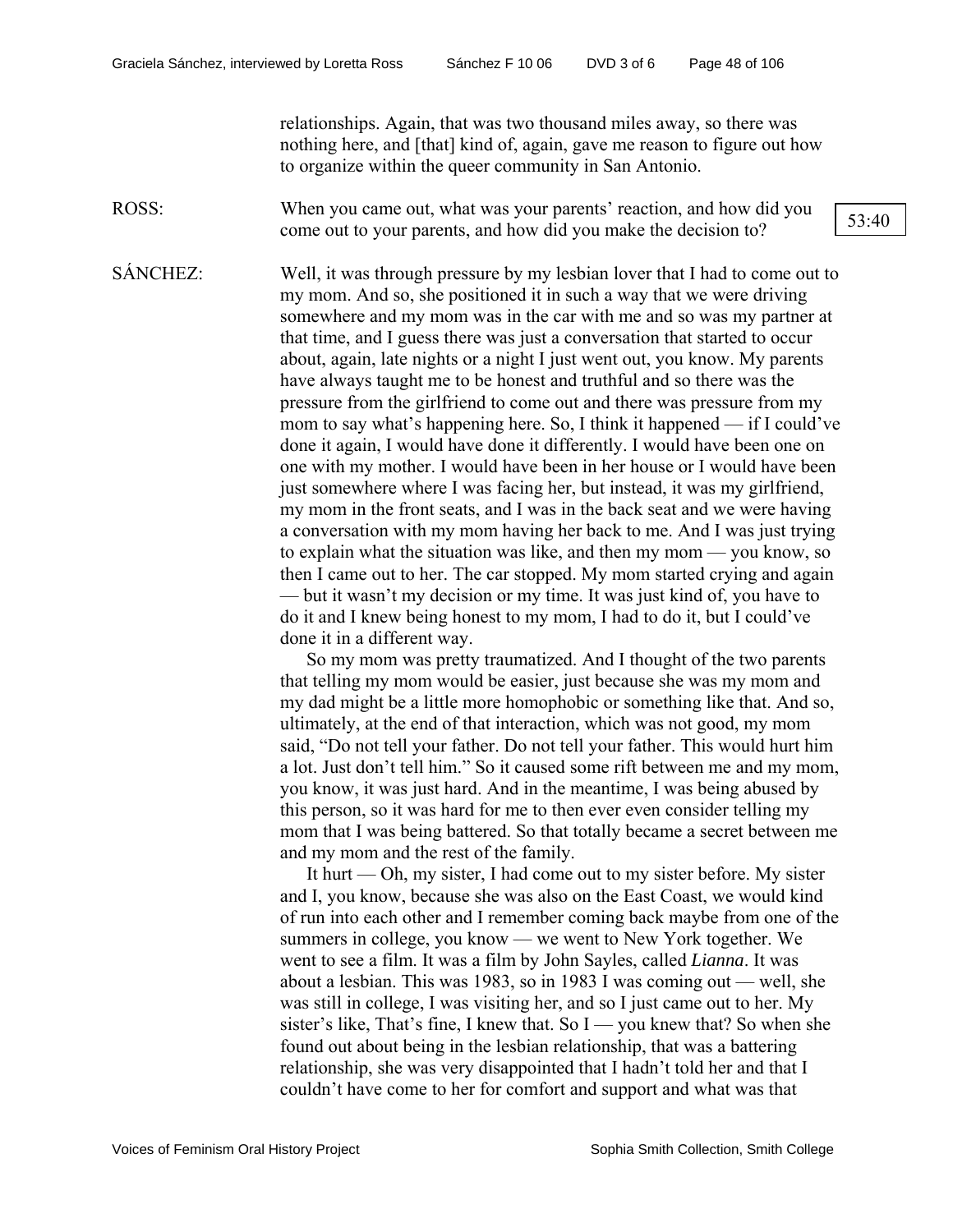about and why didn't I do that? So she was disappointed and that was good to know, that she was concerned but disappointed in me.

And then, my gay brother also participated in helping me get out of  $\left[56:56\right]$ that battering relationship. When I ran away and left the relationship, I mean, literally, I had to figure out the plan, you know, where I was taken to another house and then somehow, when I went — you know, I was living with this other friend of mine for about a week, and then another week I went to New Haven to escape. But when I came back, I wanted to pick up stuff from the house.

And so, because also my film from Nicaragua, all my video cameras and stuff like that were still in the house, I wanted to get all of that and so, what happened was, you know, this ex-partner of mine kind of hid herself. She parked her car in the back and she hid, so when I walked into the house, thinking she wasn't there, she was there. And so, the abuse I had, you know, physically, happened after I had officially left the relationship, and so I got slammed around enough, you know, between probably trying to run off — and found myself in a doorway and got slammed against the door and I couldn't hear for many weeks, and just, you know — and she forced me to go with her because she was going to take an exam so she forced me to go to the university and wait for her outside as she took the exam and it was at that moment that, you know, while she was taking the exam and I was out in the hallway that I raced out and said, OK, I don't have to wait here for an hour. And so I raced into Earl Abel's — the restaurant on Hildebrand and Broadway and then from there called my friends and my brother and they all kind of helped me escape another time.

So, all of that was happening, and I had come out to my mom. So, again, no support there. It wasn't until years later that  $I - \gamma$  ou know, working at the Esperanza in 1988, '89, '90, all that work that I was doing at the Esperanza three years later, supporting queer causes and doing all that sort of stuff, I basically came out to the world, you know, that way, including my parents. And so, I didn't officially do that again. But in 1992, I was given this award, this Stonewall Award, and so I figured, OK, this is another opportunity that I can do it my way, the right way. And this is — are you running out of tape?

ROSS: Yes, it is. Thank you.

SÁNCHEZ: I saw a blinking.

END DVD 3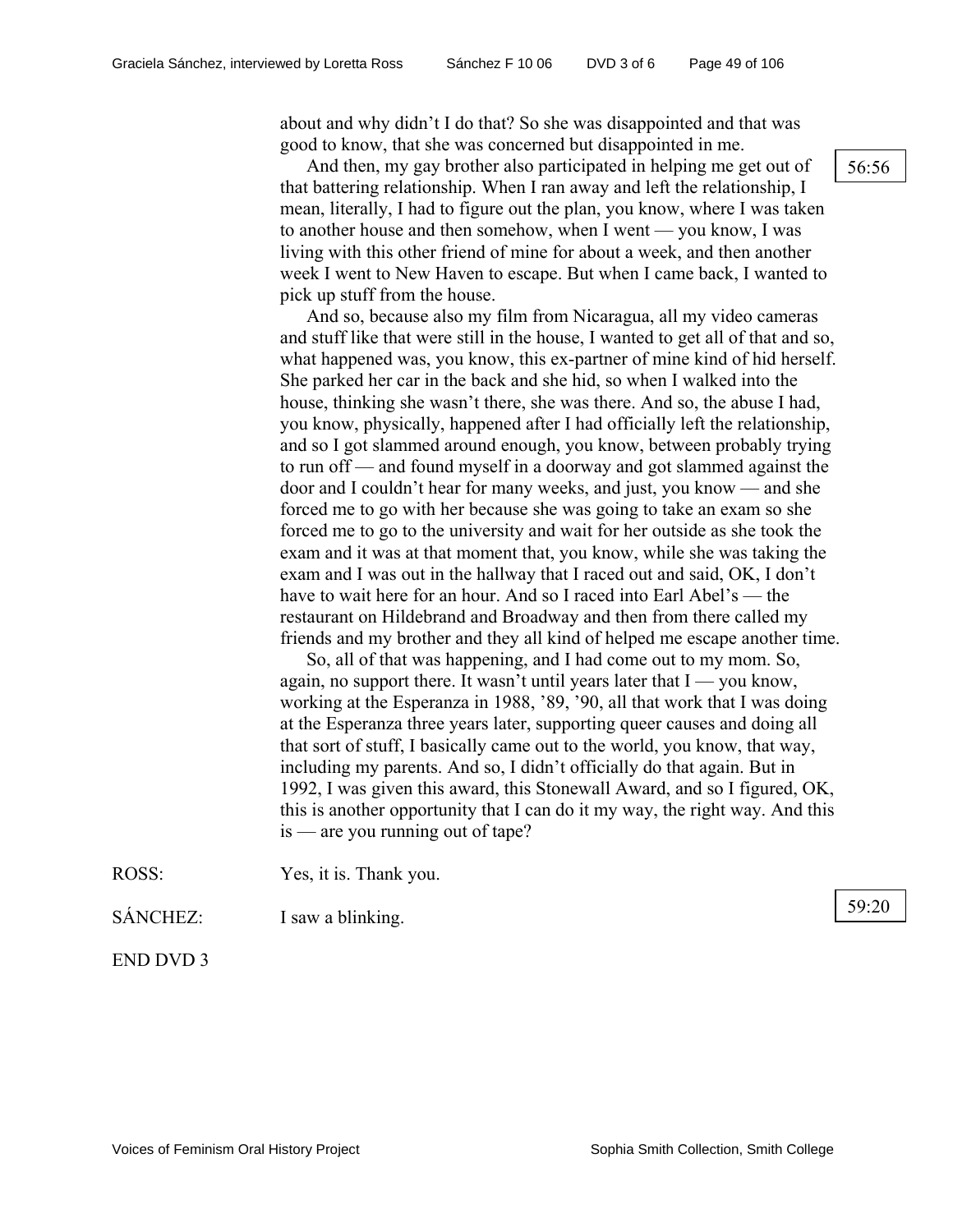DVD 4

ROSS: As we were leaving the last tape, you started talking about the Stonewall Award that you received. Tell me about that.

SÁNCHEZ: The Stonewall Award is given, or was given — I think it's still being given — to two or three individuals within the LGBT community in recognition for the work that they are doing to promote a positive portrayal of the LGBT community. And so, it's an anonymous sort of decision-making. I don't know who nominated me and what the process was to get selected, but that honor was given to me in 1992. And it came with money, so it was \$25,000. And you can do whatever you want with that money, so I just put it away and ultimately, with some savings that came along with it, was able to put a down payment on the house that I currently live in and still have a little bit left over, because I didn't spend it all.

> But it was at that moment that, since I knew they were trying to be as public [as possible] with the award, they also wanted us to participate in trying to help promote ourselves in this award. And so I wanted to make sure, since I hadn't come out publicly and formally to my father, that I would take this opportunity to sit him down. So I sat both him and my mother and my partner at that time, at a breakfast one day (laughs) before this happened. And it was just a wonderful little breakfast conversation.

By that time, I guess the Esperanza had been around — I had been working with the Esperanza for about four years and so, again, even if it wasn't direct, indirectly my father knew the work that we were doing at the Esperanza and I had probably come out in many of those interviews on TV or in the newspaper. But this was just kind of, you know, Mom and Dad, I have this opportunity. I'm getting this award. Oh, great, congratulations. And this is why, and I want you to know. It was just the greatest exchange that happened between both my parents and myself and my partner at that time.

And you know, my dad started telling stories of the lesbians from where he used to work and who they were and how great they were and see, my father was definitely more worldly than my mother, so even though my mom was a little nervous that he would have responded negatively, he was quite the opposite. And so, again, I was really surprised that, again, [given] what I had expected from both of them, the way they both responded.

And years later, or maybe within the next year or two, I know I received an award locally from the local HRC, the Human Rights Campaign fund. And I politically have always had problems with them, but since they wanted to honor me, I ended up going away and leaving my parents to receive the award on my behalf. And they had agreed to do it and I thought it would be my father who would get up and speak, but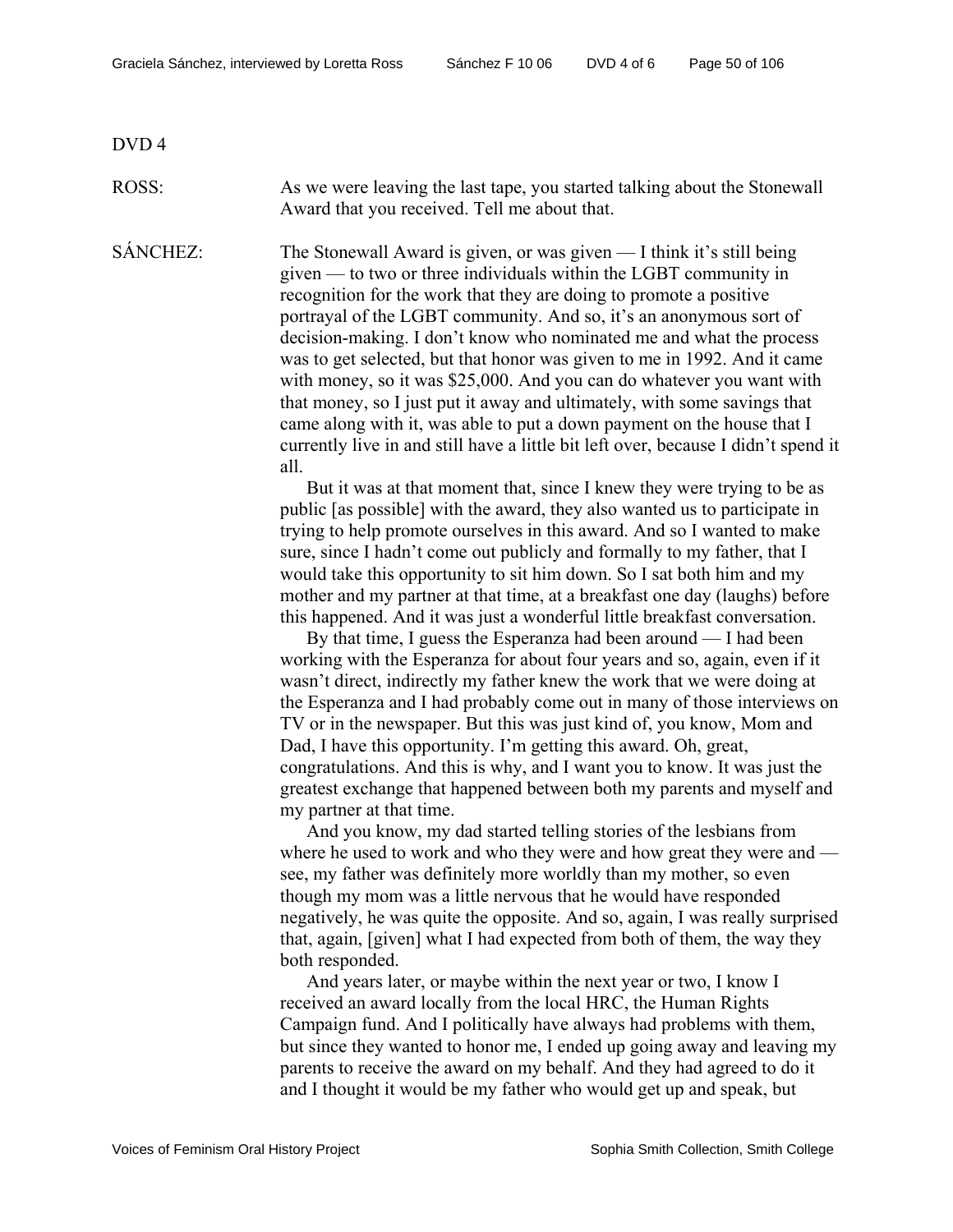apparently, he spoke for a little bit and my mom shoved him to the side and then started telling her story. And when I came back from being out of town that weekend, everybody talked about my mother and how great she was. Unfortunately, nobody taped the moment, because I just assumed that it would be taped, so I never have had any footage of that. But it didn't surprise me.

That was the mother that I thought, you know, would have been responsive that way. In many moments, she's kind of had to do that over and over again. Not in something as public as that moment was, but in smaller settings or in challenging homophobic conversations with her friends. And I've seen her do it, just two or three weeks ago, amongst a bunch of 80-year-old women who found out about somebody being gay and kind of giggle-giggle and my mom said, "And what's wrong with that?" Oh, no, nothing's wrong with that. It's like, OK. My mom's biggest concern, I think, about me being a lesbian has been not that I'm a lesbian as much as how people could hurt me with that information or could just — because she knows the viciousness and the hatred towards LGBT people, and so, that's always been her concern.

I've been disappointed more with, like, the extended family knowing who I am but not really ever asking me or, you know, just respecting my partners in the way that would be more appropriate if I were married and had a man at my side and children and such. So, their relationship to me is just more — you know, they're friendly, they're cousins, they're aunts and uncles, but they don't ask much more, and I'm always surprised. It's like, I live here. Don't you know what work I do? Sometimes they'll just respond by not going to the Esperanza. My parents work real hard to figure out ways to get them to the Esperanza. We have some program that they think they're going to like, you know, they'll try to get them over there. And that's not everybody, that's not everybody, that's just a few of them. But that's the disappointment there.

- ROSS: Have you heard your mother ever say, "Oh, I was planning a wedding for you?" or "I wanted you to have grandchildren?"
- SÁNCHEZ: No, never, never.
- ROSS: Some of my lesbian friends have said their parents or, their mothers had the disappointed rite conversation and then got over it.
- SÁNCHEZ: Yeah. No, fortunately for me, again, my parents never put any sort of pressure on us to do anything, from going to college or — I mean, education was important but my parents just figured, you know, if you're decent people, if your job is collecting trash, as long as you're decent people, it doesn't matter what sort of — they would love us and adore us and respect us for whatever it was. And so, again, that's — and their sense of being honest and truthful and doing your work at home. Essentially,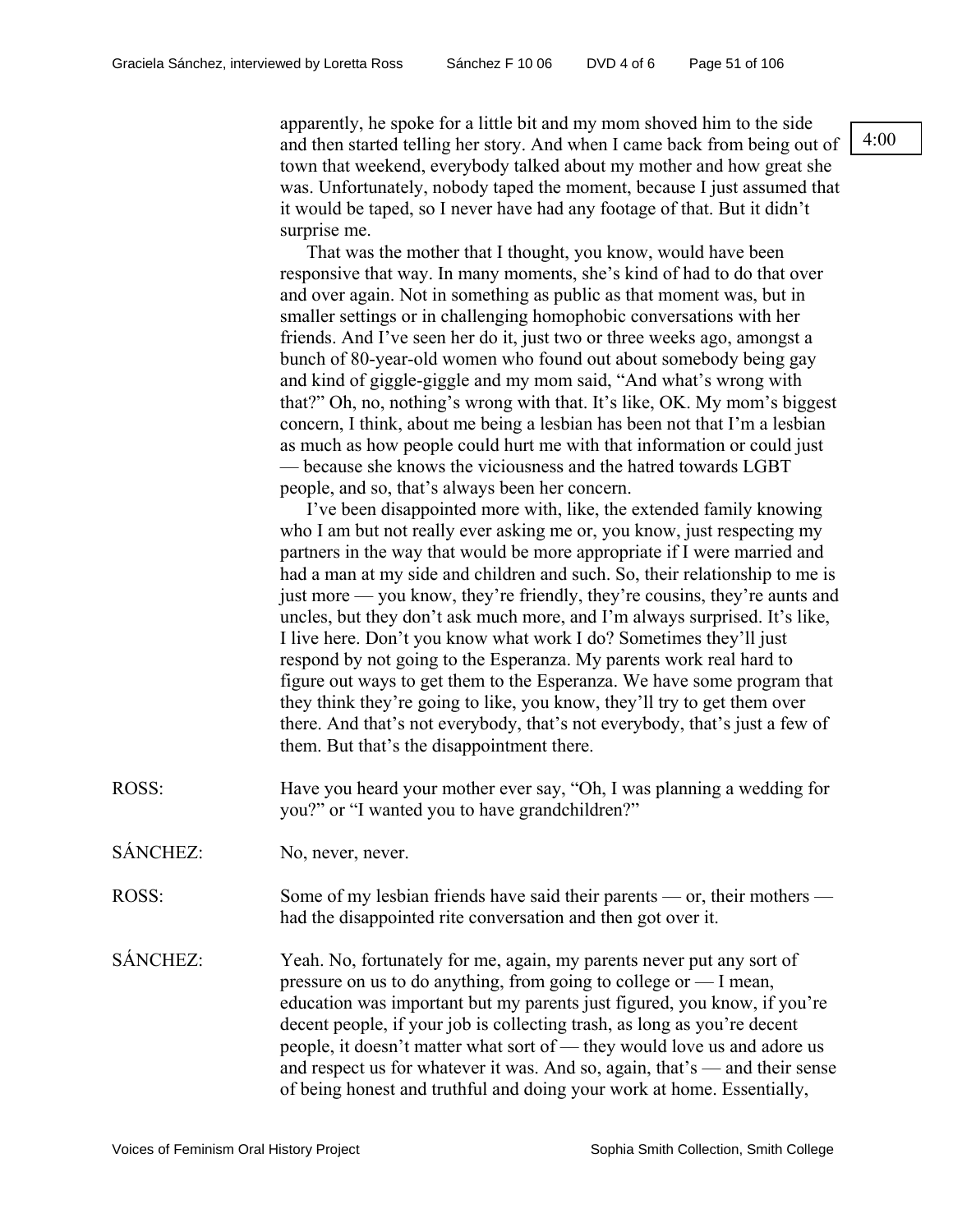when I came out to my mom, it's like, You said to be honest. You said to be truthful. You want me to come back home, so you need to be — I'm going to be an out-lesbian in San Antonio and I'm going to need your support and I'm going to need you and the rest of the family to just know it and not be traumatized or shamed by it. This is who I am, so I'm here because you've taught me that it's important to do your work at home. So, rather than coming out and living somewhere else, I'm going to do it and I'm going to need your support.

And they've been there. They've definitely — if I had come out the way I think should have been the more appropriate way, probably she would have been less traumatized. She would have been maybe nervous and maybe cried a little bit, but she would've — again, maybe I wouldn't have done it one on one with her, I would've brought my father into the picture also. But throughout the 18 years I've been working with the Esperanza, they're present.

I know a few years ago when we were doing the lesbian-gay film festival, we'd do it off and on, but we were doing it here at the Guadalupe Theater, she came in with, like, ten dozen tamales that she had made, homemade tamales, and she dropped them off. And I said, "Aren't you staying?" She goes, "Oh no. I don't like those lesbian films because there's always somebody that dies at the end, so I don't want to see that. But here's what we're giving you." So, we made \$110, you know, a dollar a tamale. And of course, to this day, everybody looks for those tamales, but that's the way she kind of supports us.

Again, once upon a time, they might have supported the Esperanza because their daughter was the director of the Esperanza, but since they know more about the Esperanza, what it does and who it represents, they feel that they are members and supporters of, you know, just because it's an organization that they believe in as well and as much. So, they're there with other straight allies they — now they talk comfortably about lesbians or gay men around and they talk about partners and they treat all the people they know pretty respectfully and stuff.

ROSS: Who's your present partner? 8:52

SÁNCHEZ: Her name's [NAME WITHHELD] and we've been together for about six years, and I hope for the rest of my life. I think I realize, or I recognize, that this was the person that I fell in love with and it was, again, a relationship that started as working relationship and her relationship with the Esperanza as well. And she ended up being the attorney for the lawsuit that we had, the case against the city of San Antonio, and I think we ended up just doing a lot of work together and I think we found out how very connected we were.

> She's a white woman, which is a surprise for me because all my other partners have been women of color. And yet, I think of all the people that I've known, she's the person that sees me the most and can reflect. And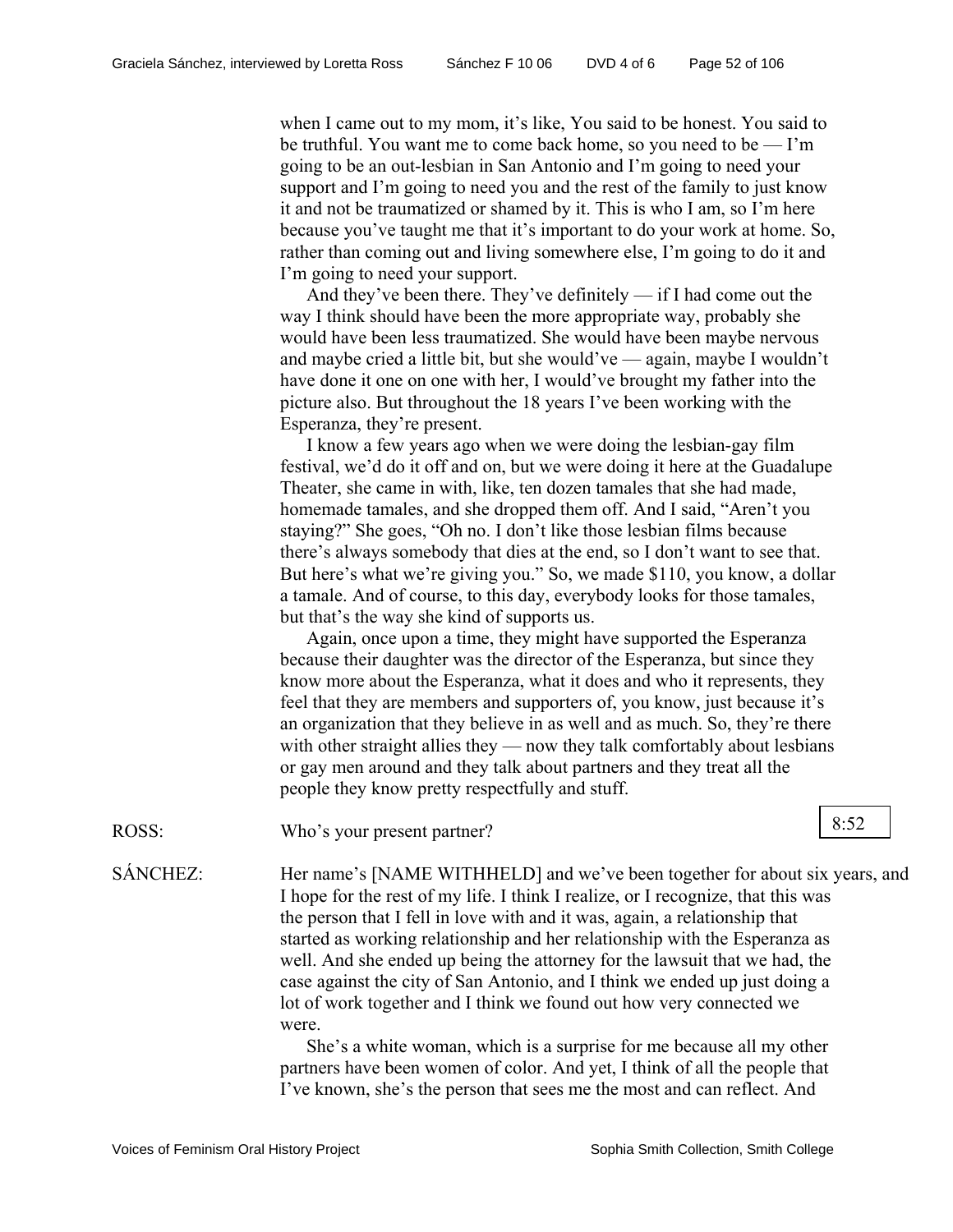it's been interesting because I know more of her story in terms of the abuse that she had growing up as a little girl [SECTION WITHHELD] and the trauma and the struggle that she had to — she struggled with drugs, she struggled with alcohol, she struggled with all those things.

And she's been able to overcome that after many years — many, many years. And, I think I met her at that moment when she had really gotten beyond that. It's not to say she doesn't wake up with nightmares and I'm not — again, having been raised in a family that had no violence, you know, from my first battering relationship, and seeing how violence works in the home, and again, being surprised by that. Because I was just really protected, and I just thank the ancestors or whoever who — for me, I was just lucky enough. I've had to deal with the abuse as an adult — and, you know, that's bad, too — but I think it's different to have it as a child and to survive it. And so, I think — but those things, you know.

And she escaped as a young girl and was a homeless girl. She ran away from home in New York City and was on the streets of New York City and got picked up and taken care of by a *puertorriqueña* who she fell in love with but never — they never acted on that. It was an older Puerto Rican woman. But always found herself from that moment on within communities of color. So, she went to Chicago. She dropped out of school, came back, went back, and all that stuff. Ultimately, was one of the first women accepted into the University of Chicago Law School and worked within the black community of Chicago, and that was who her allies were. So, she was there in the '60s. So she's more your age. She's ten years older than I am. But was part of SDS and just kind of was formed politically that way, and then learned about antiracism as  $a$  — against white supremacy, and has written a lot of documents and taught law in relationship with her understanding of white supremacy.

And [she] went to the University of Hawaii when it was opening up its law school, because she was married. She was married before she basically ran into me and — but she went with her husband at that time to Hawaii [when] they [were starting] up this law school. So she ended up helping and was there with the Asian community and the Hawaiian community, and was there for ten or eleven years until she basically found that what she was teaching and the students that she was working with were then being scapegoated, because, you know, she was working with — there was a lawsuit against that Hawaiian woman and the law school filed against the University of Hawaii. And my partner, [NAME WITHHELD] ended up being one of the main witnesses, and the discussion was about how race and gender affected this woman. 13:00

I don't know the specifics, but Amy's testimony helped make it a little more complicated because the Hawaiian — the Asian men were saying, Well, no, look. We've been able to raise, move up the system at the University because we're Hawa[iian] — because we're Asian. And then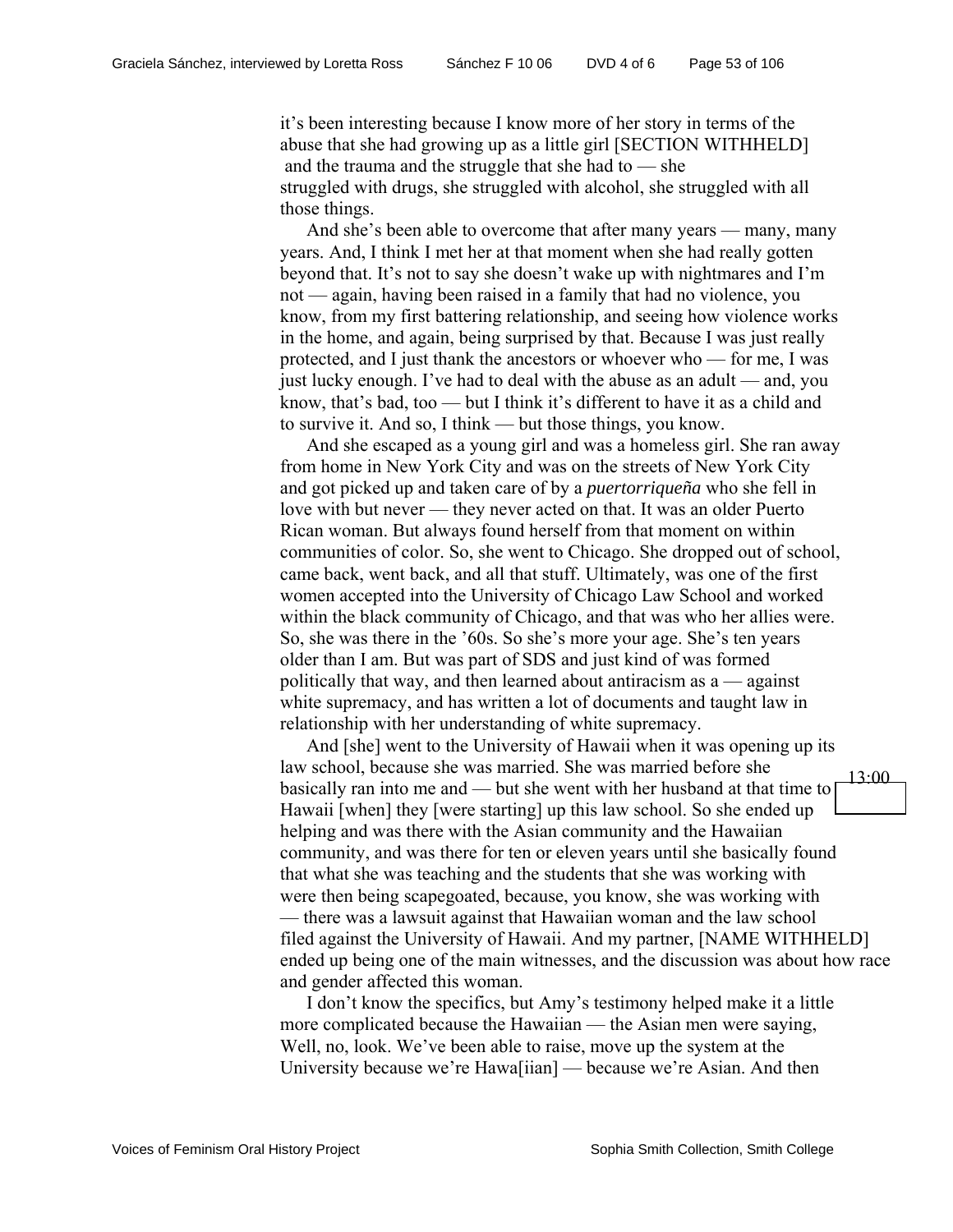the women were saying, Well, we've been able to succeed because we're women. And the case said, Well, but no, you're talking about white women and Asian men. You're not talking about a woman of color in this position and so, it's a different thing. And so that was a great case, and I think it was very traumatic for the plaintiff, and she ended up having also to leave from Hawaii. But [SHE] did a lot of work there and then, again, all her students were being targeted, so she figured that on an island, you can't stick around, so she came to San Antonio because they were looking for — and they had heard about her, and so she came here.

I think she's been able to see, again, how colonization works in a state like Hawaii and kind of see the similarities in Texas and San Antonio. Again, very military towns, also a lot of tourism and, you know, all the lost lands of the Hawaiian natives there. So she worked a lot with the sovereignty movement in Hawaii as well, she'd made all those connections, and coming here was just politically someone that way that had worked within communities of color, women of color in particular. So –

- ROSS: She sounds like a brilliant critical race theorist that intersectionality approach that you need to renovate the legal system in America that is based on white supremacist kind of stuff.
- SÁNCHEZ: Right, exactly. 15:00
- ROSS: OK. Now, I'm want to talk to you about your professional Graciela.
- SÁNCHEZ: My professional Graciela.
- ROSS: And we're going to lead into discussions of Esperanza. But I noticed that you said you came from Yale, graduated from Yale, and you came back, you immediately seemed to locate jobs in the social justice movement. How did that happen?
- SÁNCHEZ: Well, I came back to be a teacher, remember? And nobody would hire me. I was expecting that I could get hired at my high school. Again, well, I've got a Yale degree, they'll want me here, or my junior high — and they wouldn't hire me. What I was told was that I looked — you know, I didn't have any gray then and I was small, you know, five foot two, and so, they just wanted somebody  $\frac{d}{dx}$  if I had been, you know, five foot ten, they might have hired me at the same — because I saw a lot of other younger people also getting hired, but they were taller. And so, from May through August I wasn't getting hired, and September was coming along and I knew if I didn't get a job before then, then I wasn't going to get hired to be a teacher.

So, um, within the people I was talking to, I found out there was a job opening at the Southwest Voter Registration Education Project and Willie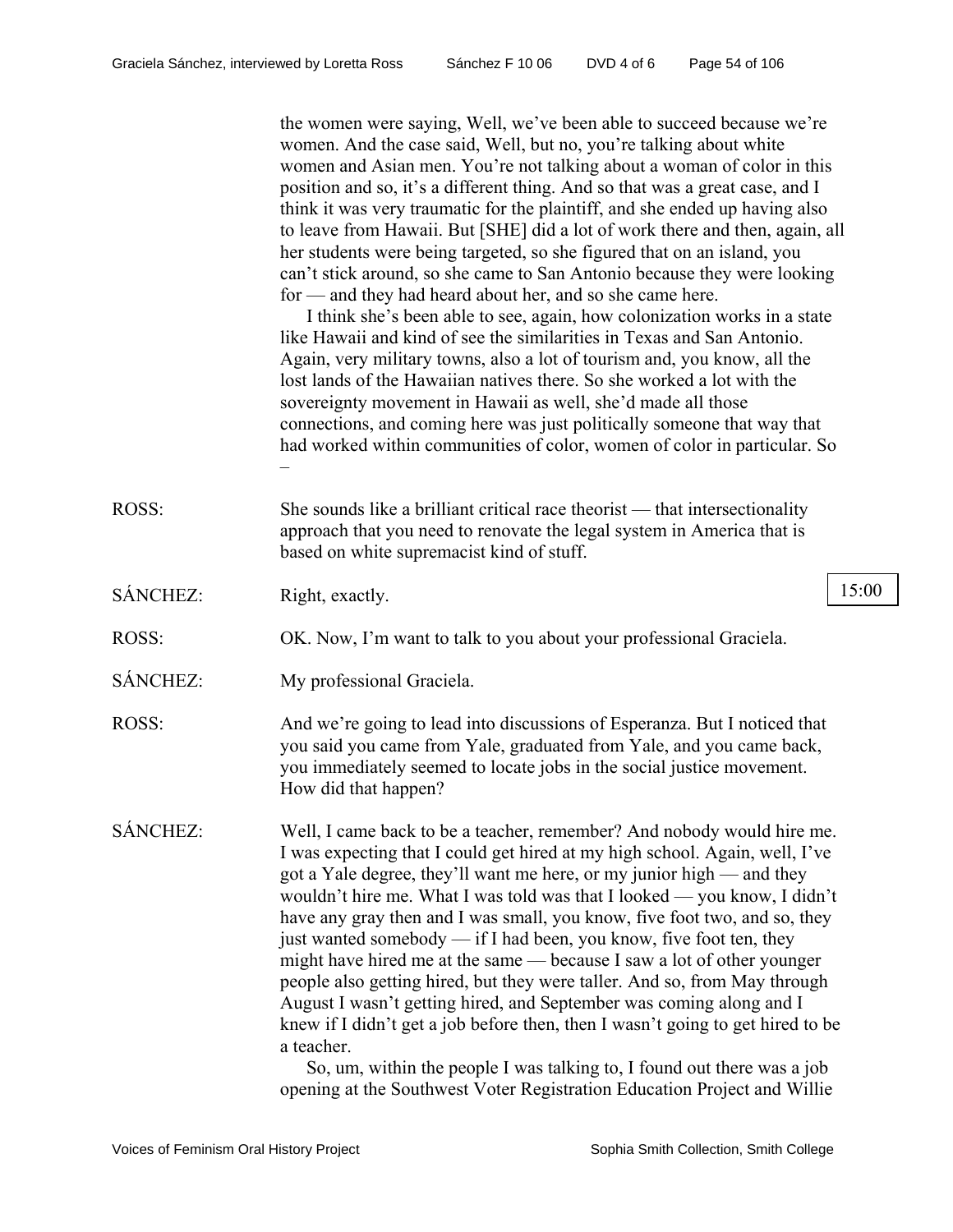Velazquez was the director and they were looking for a paralegal. And one of the things I was thinking at that time was that I would possibly become an attorney and go to law school. So, I thought, Well, this will give me the experience of working and seeing what that's all about. So I applied for that job and got that job in August and it was a month later that I got offered a job as a teacher and I said, Well, I already gave it up. I already committed to these folks for a couple of years so I'm going to move forward with it.

And so, that job was — they were doing a lot of filing of lawsuits throughout the state of Texas to create single-member districts throughout the state and offer, you know, an opportunity for people to get elected and represent their communities. So I did a lot of the research and created a lot of districts in Lubbock, Texas, Lamesa, Texas, Big Spring, Texas, and so helped to create single-member districts and helped to testify. I got to do a lot of work with the plaintiffs and make relationships with the plaintiffs and I think, ultimately, that's the reason I never became an attorney, because the lead attorney, who was my boss, wanted to win cases. And so, winning cases sometimes meant settling out of court and settling for a compromise mixed district, so it was both single-member districts and atlarge districts. And I saw that he was making these decisions without taking into consideration what the community wanted, and the community kept on telling me that they didn't want to settle. The community kept on telling me they wanted to fight and go to court for single-member districts and I had no power to change anybody's minds, because the decisions were being made without me even participating.

And so, that was really disappointing and very — it made me angry, also, and at Southwest Voter Registration Project, what I saw was a social justice organization, I mean, again, set up to get the Chicano community registered to vote, you know, getting them out to vote and getting them to elect Chicano officials so that they would represent the Chicano community. And what I was seeing was that wasn't necessarily happening. And Willie Velazquez's vision and what he put forward was that he understood that the masses looked to the leader to make decisions, and whatever [decisions] the leader made, they would follow. And that we had to educate the leaders that were getting elected, so that it could filter down to the community. Whereas my philosophy was that the masses have the understanding and the vision and we should be working to follow and work with them. So it was from the bottom up and his was from the top down kind of approach.

And what I was also seeing was people who were elected in the '80s and '90s and on, you know, weren't necessarily representing the community. They were representing personal interests, ultimately, and that's been the biggest disappointment. So we have registered lots of people, people have voted, but they're getting disappointed that their leadership doesn't represent them. So right now, we have a council, a city council in San Antonio that has for the last 30 years been, I guess, selected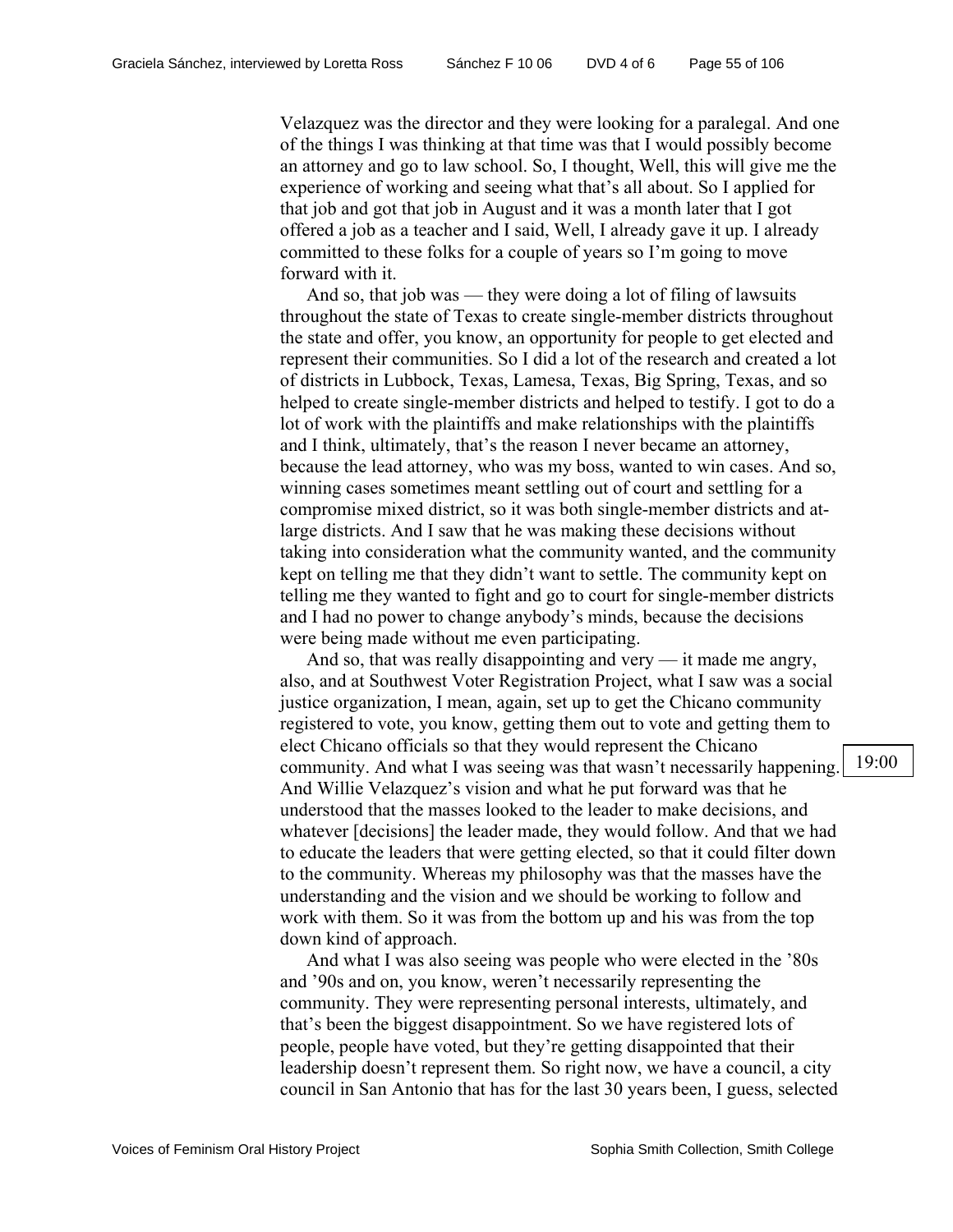— less than 30 years — been selected through single-member districts. But most of those guys, and they're mainly guys, have continued to just represent the status quo, except now they're dark-skinned people, you know, representing the masters — and so what was that all about? And I don't see a lot of women running for office. I think women see what you have to basically compromise, and so it's just young men and older men who keep on applying and being elected. But we're really very angry at who they are.

But working there made me connect with the Mexican American Legal Defense Fund, where I also worked with for a while there, and I also worked for the Chicano Health Policy Development for a while there, just as — I worked for MALDEF. I did Southwest [Voter Registration Project], I went to Nicaragua, then came back and decided that I was just not going to work anyplace else. But then I needed more money so then I worked at MALDEF for a while but then was in that abusive relationship so, stayed there for a while until the abuse was so bad that I just had to quit. And I did come out to my boss and [said,] I have to quit and it's not that I don't want to work here, it's just that I'm in an abusive relationship and I have to figure it out at home before I can be present at this work. And so, again, I don't know if anybody else would've have come out to their boss who, to this point, hadn't been sensitive, but I felt that there was some rapport and they were good about that. And then, I went to resolve that problem and worked at the Chicana Health Policy Development and then helped to start up the Esperanza.

So, those were the main jobs that I had. And in between those jobs, I was working as a consultant with the city of San Antonio, or wherever they might need me. I might get a job for a month. Just before I went to Nicaragua, I probably made \$5,000 that year, but it was like working a month, getting \$500, and then doing the work to help create the Esperanza and then going back to a consultant job.

So, I liked that because it allowed me to have access to be able to travel a lot and to make connections with funders before the Esperanza got started up and I remember knocking on doors just all over New York City, just knocking on doors. It's like, I was reading about them and I wanted to know who they were and I wanted to make those contacts. I went to the Center for Constitutional Rights, just because. I went to the Lambda Legal Defense and Education Fund, just because. I just was knocking on doors. And again, it's something that I had no fear on some level, because I didn't know you weren't supposed to. Now that I've had this position as the director of the Esperanza, I always want people to call me up and give me a couple of days' notice, you know, because I'm so busy and not having been a director, I didn't know that you don't go and look for the top dog at a national organization and say —

I mean, that's how I met Urvashi Vaid in the mid-'80s, also. I was in D.C. and just traveling and wanted to get to know people at the National Gay Lesbian Task Force. And so, I didn't get to meet the top dog but they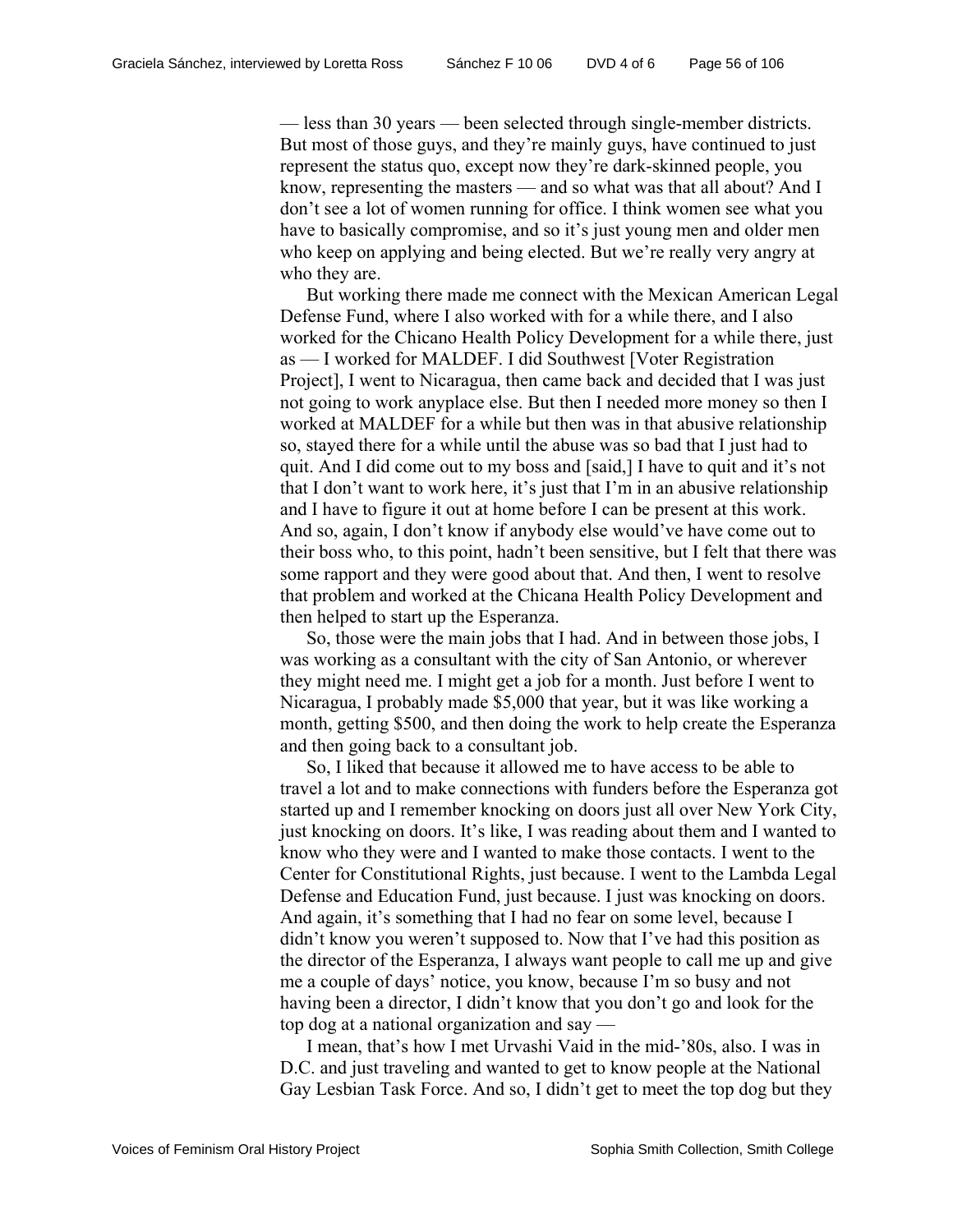introduced me [to] Urvashi Vaid, who was a press person, a media person at that time and she said, Well, there's a demonstration, come and be with us. But that's where our friendship kind of started up, before she was the head. And so that friendship has continued, you know, at a distance — but it was just knocking on doors.

That's when I first heard about — when I was at the Lambda Legal Defense, when they started to discuss gay marriage, and I saw how the men were pushing and promoting marriage but the lesbians were saying, This is not an issue that we're interested in — because they were understanding it in the form of patriarchy, and why would lesbians want to participate in a patriarchal relationship? I remember kind of saying, Yeah, I agree. But the men kind of pushed it, and here we are, 20 plus years later and gay marriage is a big issue, so obviously the guys' agenda moved forward and not the lesbian agenda.

- ROSS: Which speaks to the politics of the LGBT movement, which we may get into. So, you made the decision to found Esperanza. Tell me who was involved in the founding and why did you think Esperanza was needed?
- SÁNCHEZ: Again, when I came back to San Antonio, I was looking for the same dynamic energy and organizing and resistance that I was seeing happening in school, at Yale. And it was dead. And I was also looking for the same sort of thinking that was going on. And it took me two years, literally, to find Susan Guerra, who helped me co-found the Esperanza, and other women, principally because — and it was the women who were doing the organizing around Central America. It was women doing organizing around women's rights. It was women doing any work around the LGBT community.

And so in the first year and a half or two years, actually the first six months, I ended up going to the doctor because I was depressed. I didn't know why I was lethargic and I didn't know why it was hard to get to work. And, you know, when I talked to the doctor, it was like, You're fine, you're just depressed. And I think it was just not having like minds around my life, like I had for four years, and I didn't know how to find them. Again, I was organizing with people but, you know — so little by little, I was just kind of making those friendships, after hours with people who were interested in the same thing.

And as we started to talk, again, they were just women who were saying, Well, can't we create a space that's a central meeting place that all people working around economic, social, environmental justice, local-toglobal, sort of way to look at this, can come together and meet and not spend all their energies looking to meet with each other? One. Two, how can we use this space as a place to share our resources? Because up to that point, we were having meetings in different peoples' homes and it moved around a lot, so people would forget, people didn't remember, we were lugging everything we had in the back of our cars, you know, so, from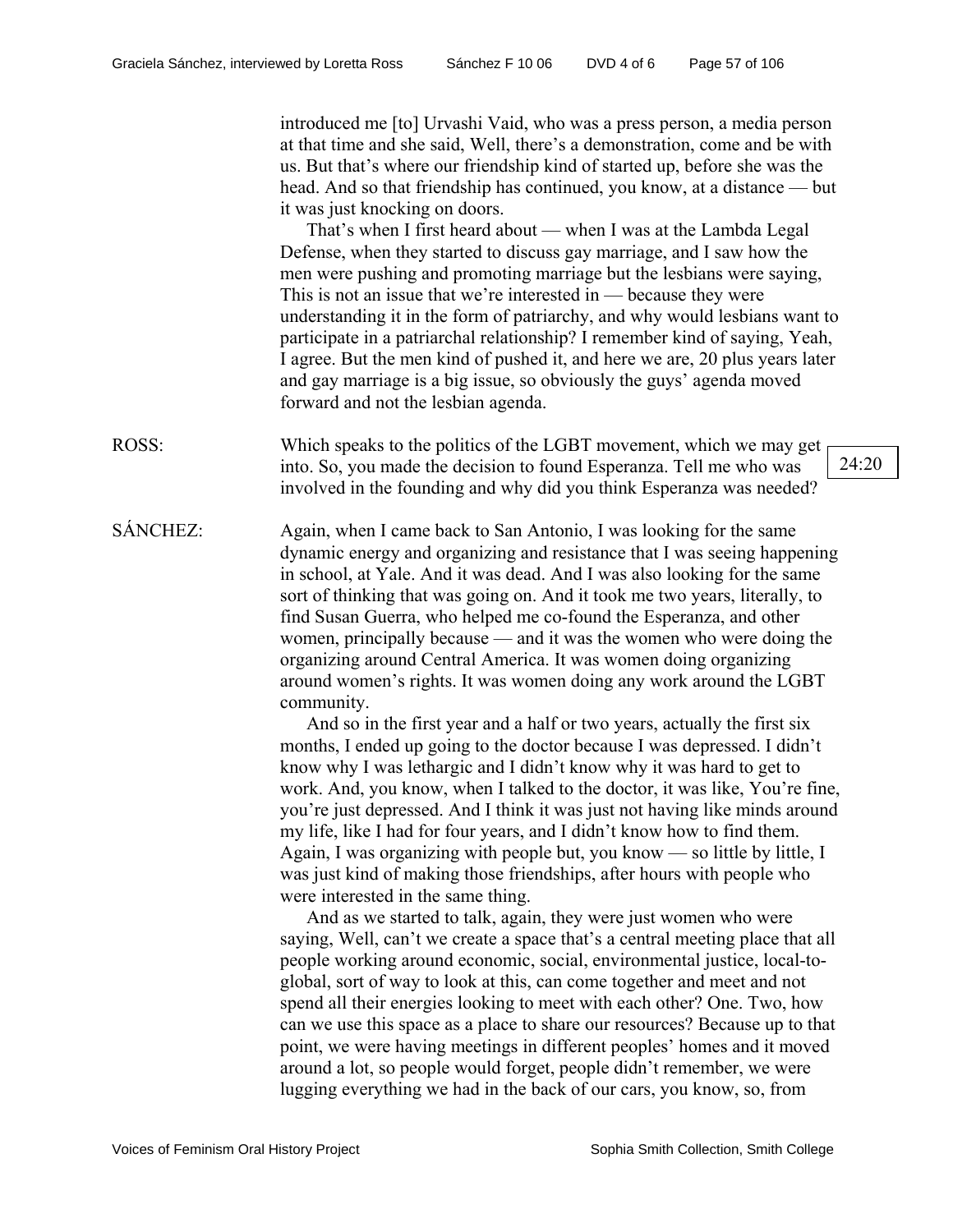selling of bumper stickers and tee-shirts and all the paraphernalia, it just sat in our cars and got lugged in and lugged out. And it's like, wouldn't it be a good place where it's just centrally located and people can come and look for this stuff? How can we create something? How do we share those resources? What are those resources?

There's the thinking of our resources, so that like-minded people can come together, but this is a time that computers are just barely new and people didn't have computers. There was just the typewriter, at least, that one person could share the electric typewriter with one another —and if there was a computer, how that computer could be shared. If there was a copier machine, how could that copier machine be shared amongst many people? How could the space itself be shared amongst many people and that different groups could pay to keep that place alive?

What was the synergy created when you had these, although progressive-minded people, they were coming at it from different places, so you were talking about black and Latino, people working around civil rights and social justice, coming together with people who were working on international issues and the struggle, and then coming together with queer people, coming together with feminists. Not everybody necessarily knew each other or liked the approaches, and they were very much singleissue approaches to the organizing. But if they all came together, they would bump into each other and they would learn from each other, and they would support each other and become allies with each other.

So, that was the vision. So we all kind of had that idea, and then nobody would move. I said, "Come on." So I found myself, when I got fired from my job, that, it's like, OK, this is a moment that I have that I can just dedicate for the researching what it means to run an organization like this, what it means to create it. As I traveled, I was picking up pamphlets and magazines and literature from other places in California and New York and just kind of saying, OK, you know, if we were to show films, if we were to do a café — we didn't know what we were going to create, we just knew that we needed a space, so once we had some of that information, it was just like, OK, let's look for a location.

And so people, these women — Carol Rodriquez, Emily Jones, just a lot of people I had been working with, you know — kind of finally just allowed, supported, the planning and the thinking. Susan and I kind of kept on moving it forward. We found an organization, the Interchange, who were a group of social justice groups that met once a year but put out a newsletter every month, and they were a 501C3, and we came to them and said, Can you umbrella this concept of a peace and justice center? And they said, Sure, why not? And so, they umbrella'd us and we started applying, just — well, we got the place. We ended up talking to that priest that I mentioned.

ROSS: The Oblate? 30:00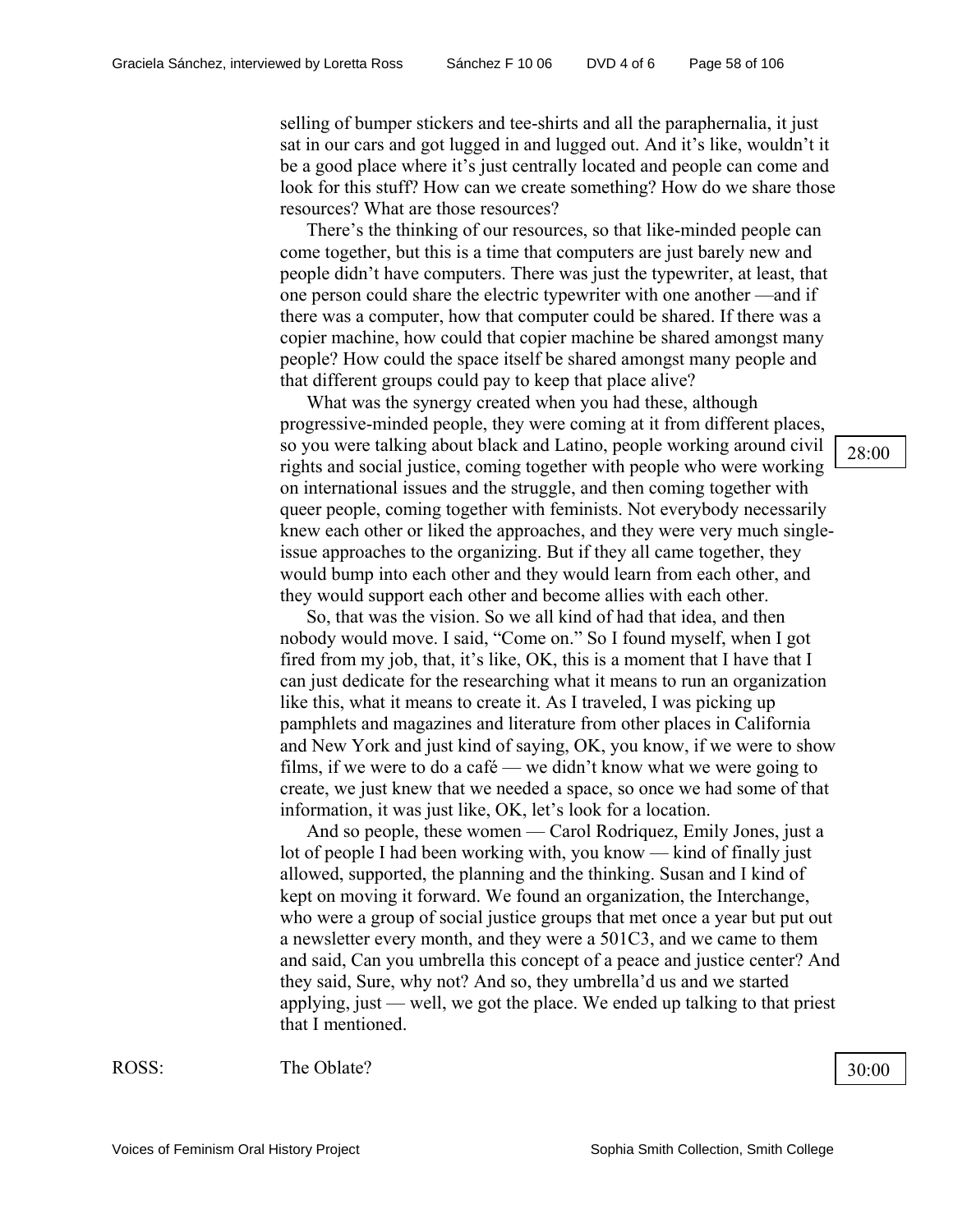SÁNCHEZ: The Oblate priest, yeah, Bill Davis, and we went to Blue Star Complex and for very cheap, they would give us something, but that cheap still was very expensive, because it was basically a shell, whereas, what we ultimately got with the Oblates was a building that was intact and all we had to do was furnish it and they gave it ultimately to us for a dollar a year, so we were able to move into that space. We cleaned it up and named it the Esperanza. Susan kind of took that on. We talked about it and as we would lie down in her living room with the hot weather in the summer, the fan blowing, just kind of dream. And she said, "Well, how about Esperanza? What do you think about it? It means hope." It's like, That sounds good.

> It's a woman's name — that's right, it's a woman's name. Esperanza brings up images of immigrant women. It brings up images of your grandmother. It brings up images of a single head of a household, teen pregnant girl, an educated woman who's a lawyer — just the complexity of all the different types of women that it represents. But it also is about hope, and it's a woman's voice. And so, I liked the idea, so we moved forward and that's how the name Esperanza came on. The Peace and Justice Center, I think somebody just kind of put it together and we didn't really think much more about it.

> And so, that's just the name that we've had. And I know that funders have challenged us to change our name, because for some of the peopleof-color funders, Peace and Justice Center meant white nuns organizing. And we're like, We're not. And as we tried to change the name, people locally in the community said, No, just keep it. That's who we know. That's how you're recognized. And so, in Spanish, we go by Centro Esperanza Para Paz y Justicia, or Centro Esperanza, but again, with all this experience, maybe we'd have kept the Esperanza and had a different name, but at that point, that's how we named ourselves.

> And again, we were also responding to, you know, by that time, four or five years of Reagan Administration and the policies that were being enacted. And as I understand now, the highest number of nonprofit organizations that were created up to this point came out of that time period because I think people just didn't know how to respond and the institutions that existed weren't responding in the way. So I think a lot of us got started that way — and with no money, no budget, we just had a building suddenly, you know. That's how it got started.

But as I mentioned, that was the year  $I -$ you know, it was December and I had to make a decision, so I ended up going to Cuba. And so Susan and Carol Rodriguez and other — and then my partner at that time, Gloria Ramirez, went ahead and just kind of took it on. So for the first year and a half it was a volunteer organization with a volunteer director who didn't get paid. And so, because it was very part-time, they really kind of didn't — there was programming that happened but it was much more limited. When I came back from Cuba, people basically said, Here, you can have it. If you still want it, you can have it.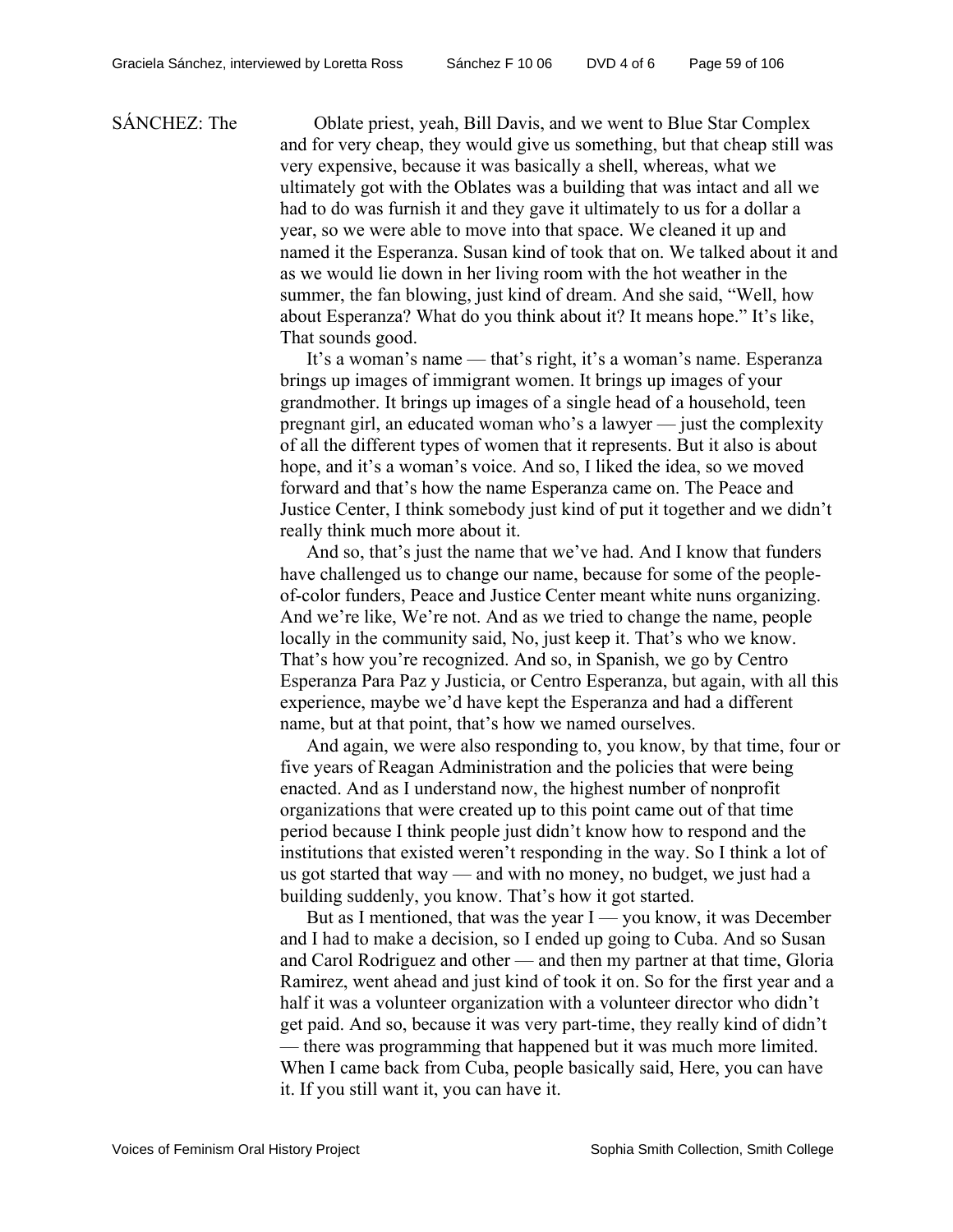|          | And by that time, Gloria had already written a grant for \$6,000 that she<br>got from Gen Vaughan with the Foundation for Compassionate Society,<br>and so that was our first \$6,000, which I used to pay myself very part-time<br>and help to do the work of the Esperanza. And from that point on I started<br>writing the grants and on some level, because of the support of Gloria,<br>financially, you know, both of us could live off of her teacher's salary.<br>And that's how we kind of moved along the initial years.                                                                                                                                                                                                                                                                                                                                                                                                                                                                                             |       |
|----------|--------------------------------------------------------------------------------------------------------------------------------------------------------------------------------------------------------------------------------------------------------------------------------------------------------------------------------------------------------------------------------------------------------------------------------------------------------------------------------------------------------------------------------------------------------------------------------------------------------------------------------------------------------------------------------------------------------------------------------------------------------------------------------------------------------------------------------------------------------------------------------------------------------------------------------------------------------------------------------------------------------------------------------|-------|
| ROSS:    | I hope that someday someone does an oral history of Genevieve Vaughan,<br>because she's had a tremendous impact on the work that was done in<br>Central America and taking women's delegations down there and<br>supporting work there as well as solidarity work here in the U.S. And that<br>was one of the ways that I originally met Luz Guerra, because she was<br>working for Gen Vaughan at the time.                                                                                                                                                                                                                                                                                                                                                                                                                                                                                                                                                                                                                   | 34:14 |
| SÁNCHEZ: | It's always an interesting story because it's also women with wealth and<br>how eccentric and strange they all are, too, so, I mean, they initially got<br>money from them and I think we probably got another \$10,000 later on<br>when we moved into the present building. But otherwise, we've never got<br>funded by them any more, because she decided to target her Austin<br>community and definitely had, you know, 20, 30 women of color working<br>for her and doing a lot of the projects that they were interested in, as she<br>was interested in. But she never looked to San Antonio. And on some<br>level, what was good about that was that I personally didn't get dependent<br>on her money, because she ultimately was pulling. If she didn't like it or<br>she got bored by it, or, you know, she would just pull money from them.<br>And I know that a lot of women just quit working for her because of that<br>power dynamic. But, I mean, again, what good came out of it is something<br>to be said. |       |
| ROSS:    | I believe her strategy was to spend down her wealth, too, so that less and<br>less became available. She literally was emptying the coffers.                                                                                                                                                                                                                                                                                                                                                                                                                                                                                                                                                                                                                                                                                                                                                                                                                                                                                   |       |
| SÁNCHEZ: | Right. And so, when everybody was losing their jobs or quitting — she<br>did say she had no more money, we weren't dependent on that, you know,<br>and we had diversified our funding since the beginning. We just knew that<br>we couldn't depend on any one source, and so, where a lot of<br>organizations don't exist anymore in Austin because they depended<br>exclusively on her money and didn't go out of their way to look for<br>everything else, I think I had understood from reading the — you know,<br>Stephanie Ross and what's-her-name, her partner, the big funding person?<br>I can't think of her name — the one that does all the work around<br>foundations and giving and –                                                                                                                                                                                                                                                                                                                            |       |

ROSS: Ki m –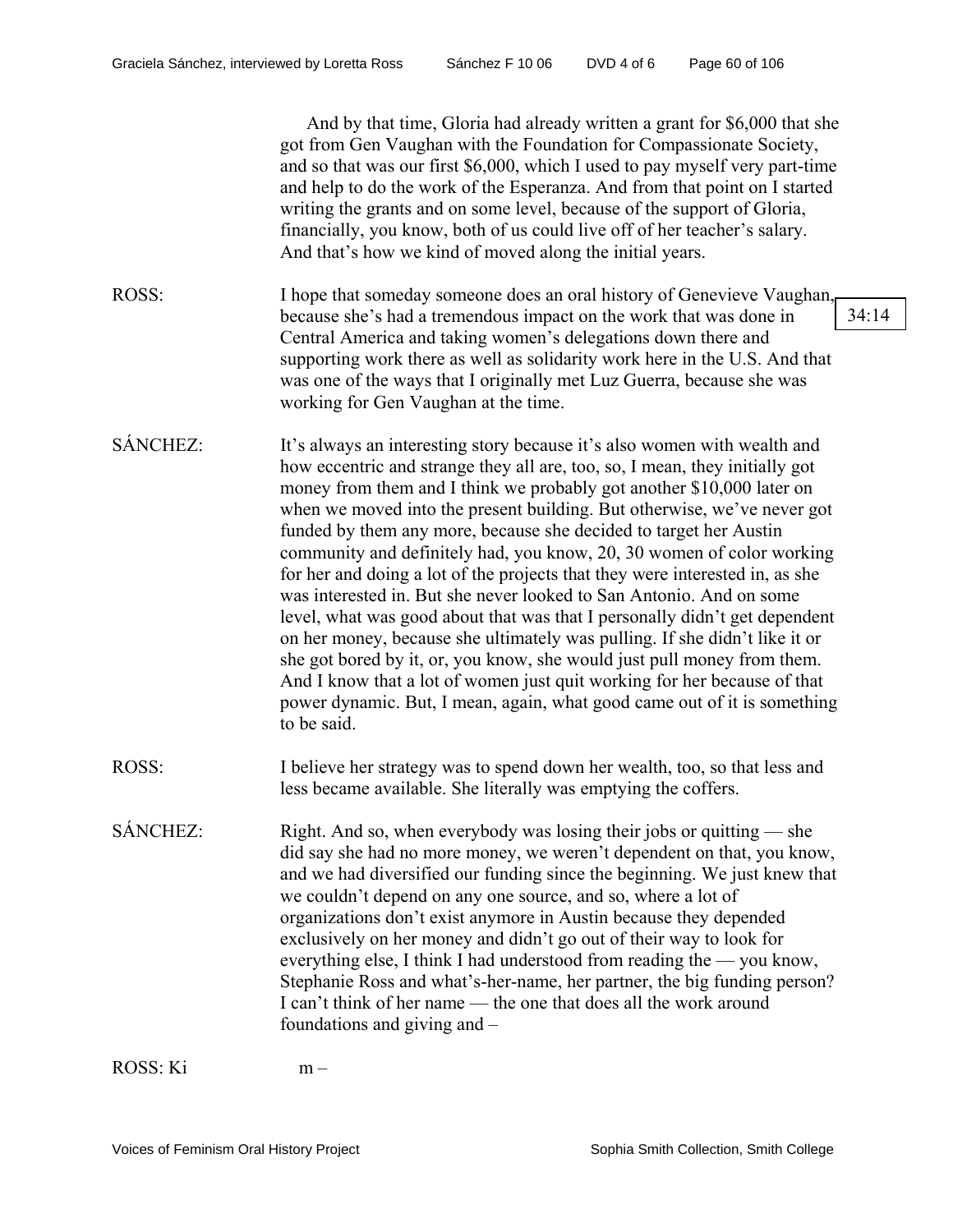| <b>SÁNCHEZ:</b> | Kim Klein, right. So, again, through — and I learned about that through,      |
|-----------------|-------------------------------------------------------------------------------|
|                 | again, the Funding Exchange and the folks at the Live Oak Fund here in        |
|                 | Texas, when they had a super fund meeting. And so I went to one of their      |
|                 | workshops and learned where you diversify. So it's get the money from         |
|                 | the local community, yes, get grant foundation money, but get it from the     |
|                 | local and make sure it's coming from different sources, so I was able to      |
|                 | learn that early on and just kind of — I think that's why we're still here 18 |
|                 | years later.                                                                  |

ROSS: I also read in my research that you were able to purchase your building through a socially conscious investment fund of nuns? (laughter) Could you tell us about that?

SÁNCHEZ: Well, we were at the old Esperanza from 1987 till almost to the end of '93. We got kicked out of that building because — this is where I think, again, how we have to challenge our local so-called social justice community to deal with issues of racism and sexism and homophobia and all of the classism and the issues that divide us even amongst ourselves, as progressives. And so within that time period, in '93, after we had our Fifth Annual Lesbian Gay Art Exhibit, the next day, I came to work and there was a letter we had received that said, You have a month to clear out, we're tired of you. And that was coming from the director of the Refugee Aid Project, and he was, you know, a macho man. He's a sexist man who was wanting control and power, and he was a new director and he had been given the —

> The Oblate priests had actually taken the — we, the Esperanza, had been the people who had got the space for a dollar a year, but after three or four years, because of their homophobia and they wanted us to follow the teachings of the Catholic Church, and we were talking about pro-choice, and LGBT issues — those they felt weren't teachings of the Catholic Church — and I challenged that because I said, Well, there are gay priests dying of AIDS and there are Catholics for choice.

> And so we did programming and that — so they got tired of that and so they pulled the power of the Esperanza to be in charge of the building and they gave it to another group, the Refugee Aid Project, who at that time was being run by a nun. She and I had a great working relationship, but once she left and they brought in this Latino man, he just clashed with me and no — and his board of directors didn't want to even speak to our board of directors. They just said it was a clash of personalities. And I said, No, let's talk about sexism, let's talk about homophobia. And they didn't want to talk about it.

So he finally gave us our walking papers and we spent the next six months trying to figure out how to get money and to look for a new building. And we asked the community, Here's a moment we're either going to close down our doors or we're going to stay alive: what do you want us to do? And the community said, We want you to survive and we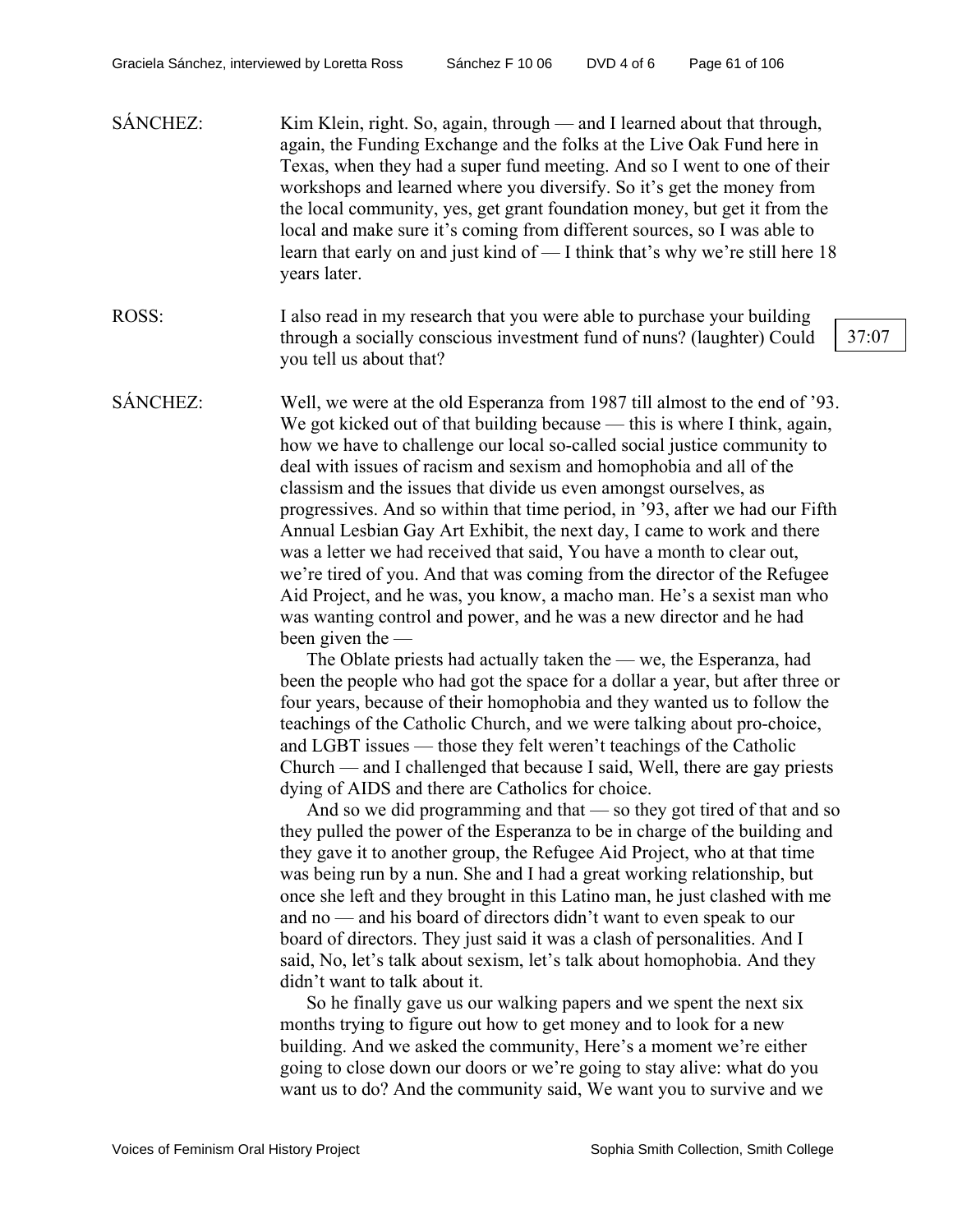think you should be centrally located in San Antonio, and we're going to help you raise the money.

And so, in three or four months, we raised \$40,000 and had a down payment for this building that we're presently at, and now this is going on our eleventh year in that building. And we worked for the first two years with an owner-financed building. But, you know, time was going to click away and here was two years coming up and I didn't know [how] we weren't going to raise the \$200,000 for the building that we needed, that were still owed, so I started calling friends around, I said, "Do you know how to get this financed?" And we were looking to banks, and banks weren't going to give us a loan because we didn't have that much, you know, we weren't going to be a good investment.

And so, in one of my conversations, I talked to a woman named Janie Barrera, who had been an ally of the Esperanza and she was with Acción Texas. And Acción Texas had gotten funded by this Partners for the Common Good 2000. And she said, "Well, why don't you call up Carol Costen and see what that means?" I called up Carol, I said, "Look, we're interested. We hear you have some money. We're interested in seeing if you will loan us some money." And so she made phone calls to all the people she knew in San Antonio to see who this Esperanza was and she traveled a lot, so she was not really — she's from San Antonio — she was living in San Antonio but had never really been involved with the organizing, because they were funding Haiti, they were funding Bolivia, they were funding other places in the world, low-income communities, but not San Antonio and not the U.S.

So, she talked to people like Maria Berriozabal, who's an ex-city council woman who's a good friend of the Esperanza, and she talked to a few other people, and we all got thumbs up as an organization. So they just made us apply in the same process that everybody else had applied. The Partners for the Common Good 2000 is a group of nuns and priests who put some of their retirement money into a fund and get a smaller investment of, like, 7 percent on putting this money, and they would lend out their investments as loans to poor communities throughout the world, mainly to create these small micro-enterprises and so they were small micro-enterprise loans.

And ours became a loan to buy this building, and part of what they thought was that we would earn income by renting the upstairs floor, or if we ever created a café, and so that was the micro-enterprise they were hoping to support. And what that allowed us to do was to have another from 1996 to the year 2000 — four years to basically pay them back their loan, because everything — it's Partners for the Common Good 2000, the loan runs out in the year 2000 so everybody that got lent a loan had to pay everything up by the year 2000. So we were able to calmly, you know, take the time to raise the moneys and pay them on a quarterly basis at a 7 percent interest rate, which is much better than 15 percent or 20 percent that banks were lending at that time.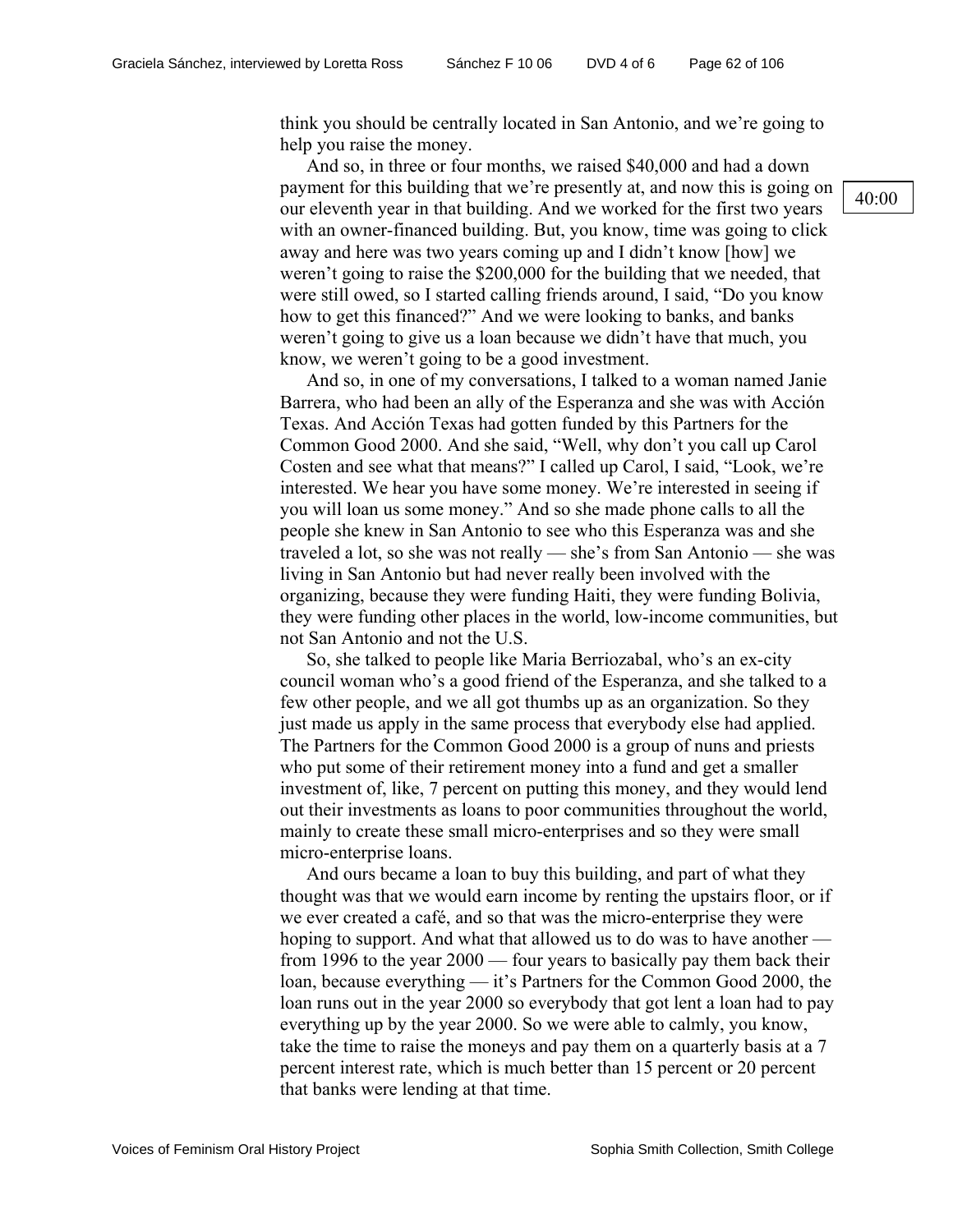| And so, it was a surprise, you know, searching around to see where to       |
|-----------------------------------------------------------------------------|
| look for it and to find it in your own home, and to be able to kind of work |
| through with them. And it was the first loan they ever lent to any          |
| organization in the United States. So they had never even considered        |
| giving moneys to women of color or poor communities in the U.S. So          |
| (unclear) we were successful for them and they liked a lot of the projects  |
| that we had, including our Women's Clay Collective. So, that's when         |
| Partners for the Common Good 2000 won an award from the Clinton             |
| Administration and so we went up with them and highlighted our              |
| Women's Clay Collective, because they really liked that as a project that   |
| we had done.                                                                |
|                                                                             |

And so, yeah, while we were kicked out of the building by the Oblate priests on some level, we were then supported by another set of progressive nuns, you know, and so, yeah, this is the radical fringe of the nuns, I think, Carol Costen and company. So it was good.

- ROSS: Well, I do want to say for the record that we are embedded on the West Side of San Antonio and the roosters and the –
- SÁNCHEZ: You are hearing them?
- ROSS: In the background. It's part of our community music.
- SÁNCHEZ: Absolutely, yeah. I'm glad they're there.
- ROSS: Tell us about the Women's Clay Collective, MujerArtes.
- SÁNCHEZ: The Esperanza has many projects, and part of what we do is a lot of we don't separate art and culture with politics. I think that understanding of the separation is very white and very U.S.-based. If you go to any other part of the world, you can have a poet that's the president of the country, right? You can have a cultural — do you want me to close the door?

ROSS: No.

# SÁNCHEZ: OK.

- ROSS: Václav Havel just came to mind.
- SÁNCHEZ: Right, exactly. But in this country, you know, art has been ruled by white European culture and it's separate and it's elitist and it's not connected to anything else. And I think in communities of color, it's always been constant, and has been the role of cultural genocide to basically come into and destroy our culture, our heritage, our traditions, our language, our values, and basically make us into zombies, you know.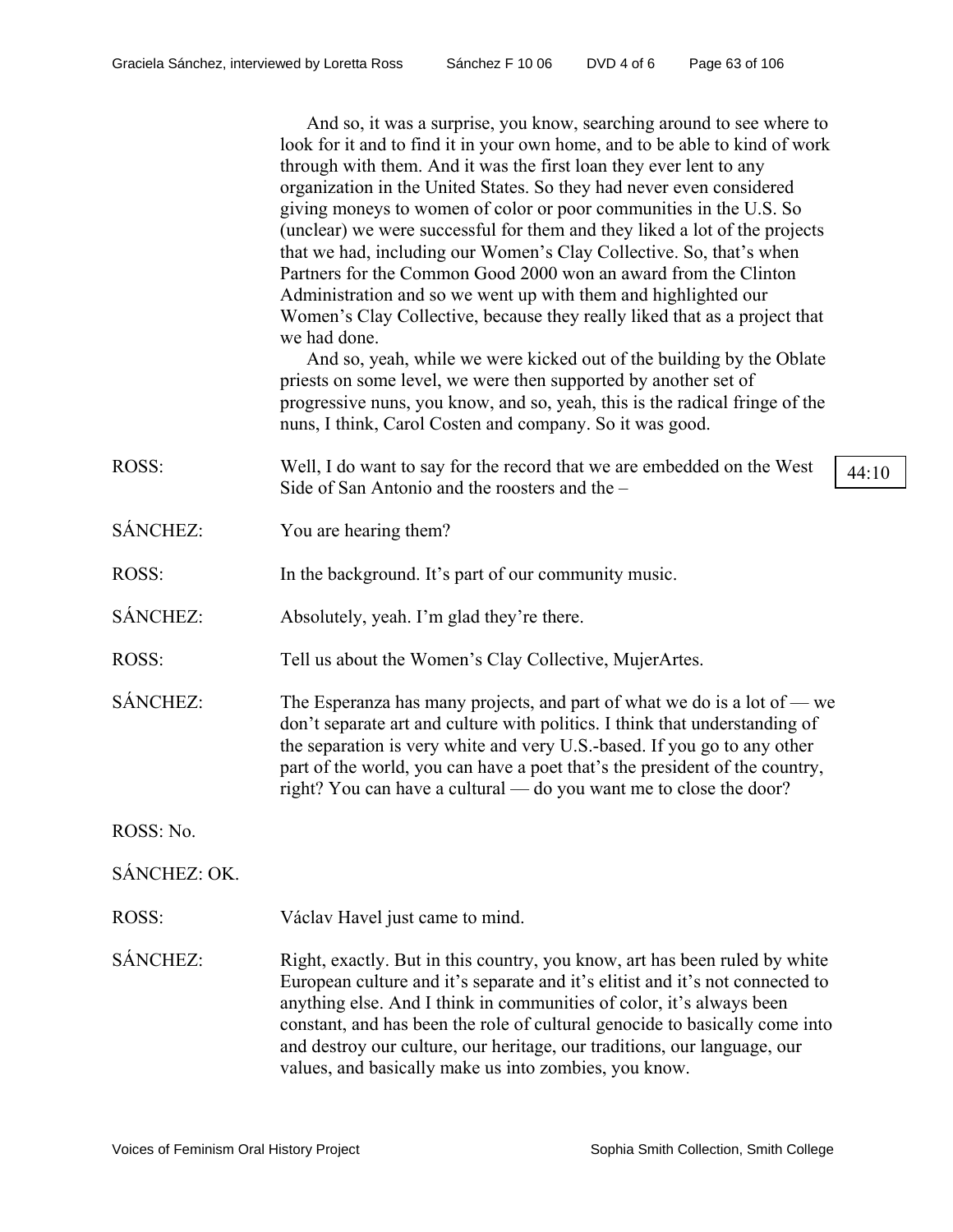And so, part of what the work of the Esperanza has — even before there was an Esperanza, when I was doing work around Central America, it's like, OK, it's a film that's going to bring people together, you know, this documentary that will bring people together, and they'll talk about it and, you know, how do we get people out to an event? Well, let's have a festival, where poets and artists and singers are performing outside in the plaza after people get out of church and they're going to want to eat, so let them come out and eat and as they're eating, they're going to listen to people and they're going to engage and then they're going to get involved.

And so it was all these cultural ways to bring community together, to break bread, to just to hang, that was at the core of the work that we did in terms of organizing. I think 18 years later we call it cultural activism and it's been central to it. And so, as I was programming — I say "I," I mean, I was working with many people, the Esperanza's not Graciela, the Esperanza is this larger community — but as I, working with others, sat down to think of what people to bring, we were trying to bring artists and activists who connected race, class, gender, sexuality, all the different issues and could speak to all of these issues and complicate things and (pause in recording)

OK. So, again, we've recognized that cultural genocide has had a profound effect on art communities as communities of color and part of what, you know, we can't get our people out onto the streets demanding justice if they can't even get themselves out of bed to live the next day because they're angry, they're frustrated, they just want to commit suicide or whatever, because they don't understand what's going on in their world and they don't love themselves because they've been taught through history books, through TV, through their interactions with the world, that as, you know, dark-skinned people of color, who are poor, working-class, aren't worth shit, you know. So, a lot of our program is to say, No, it's all worth it. Let's look at your history, let's look at your culture — you know, challenge them to see themselves and who they are in their communities.

And so, we've created programs that have allowed for that to occur. So, we'll bring a sharon bridgforth [sic], who's a black lesbian performance artist who's out of LA but now lives in Austin, and she's a poet, she's a griot, she's a genius, and can talk about race and class and gender and sexuality and violence and all of that in the poetic and beautiful way and can bring a community together, but talk about really important issues, and we can invite Lourdes Perez, who's a Puerto Rican lesbian folk singer who sings one note and you just hear it 20 miles away, because she's just so strong, but she's connecting the struggle of Puerto Rico and all that's gone on there in terms of a colonization of her community and connect[ing] it to the Palestinian struggle and connect[ing] it to her struggle as a lesbian, and make connections to all communities of all color.

And so, again, one would say one is being entertained on some level, but at the same time, is being educated. And we were creating community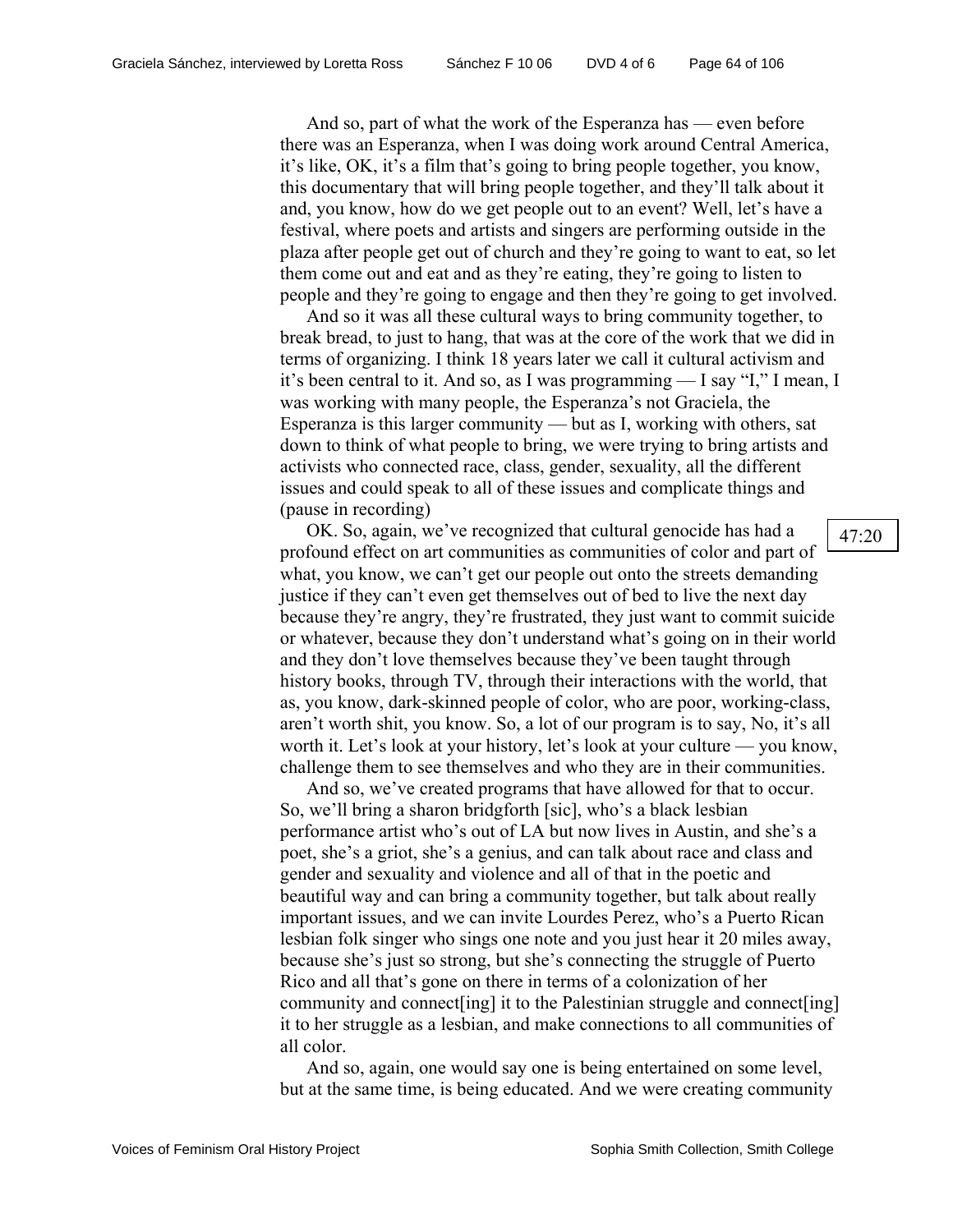also at the same time, so we were bringing people — you know, we could promote the event, saying, OK, lesbian community, this is a lesbian. Puerto Rican community or Latina community, this is a Latina. Women who are interested in feminist issues, come on over. You know, we were able to promote the event and bring diverse communities together to sit at the table together to listen to these performers, to listen to these activists, because they're also activists. It's not just someone that comes to entertain but someone who has a message that's profound and it's not just at a demonstration right before the demonstration starts, it was, you know, they were the highlight.

And so we were doing a lot of that programming. And women are always at the center at the Esperanza and women of color have always been at the center of our programming, because what, again, I had seen with the civil rights organizing that happened before, is, the women were doing the work, the men were getting all the credit, the men were getting the pay. And what we were seeing here at the Esperanza was, pay or not pay, women were the ones doing all the work and continue to be the biggest organizers. And so, we were just going to center women, because every other project we saw, locally as well as nationally, was centered around men. So we were going to just challenge that.

But what was also happening with the cultural programming was, it was a moment, also, you know, to come for two hours to hear someone, or even if we extended it and had the person come in for a week's time, it was still a limited time. So when we created MujerArtes, it was through an initiative, actually, of the city of San Antonio wanting organizations to work with homeless, with people with AIDS, with women, with underserved communities and do some sort of project. So I said, "Well, let's work with women and young people."

So we started up two projects. One was the Youth Media Program, so the film work that I had done could kind of move it forward and start training some young people to do film of the community. And then the women's program was going to be a collective, a co-op that was going to work in the form of art. And we didn't know, but we ultimately decided clay, because we figured women have always kneaded bread, kneaded tortillas, and it was a moment to kind of play off the clay. And so that's when the co-op for MujerArtes got started and the women themselves named, self-identified themselves as MujerArtes, Women Art, Women Artists. And that's now been around for ten years and many women have come and gone through that program, although right now, I would say, there's a core of about ten women who have been through that program for three or four years. So the quality of their work is also that much more transparent, because they've learned the skills and they've just continued to grow at it.

Our work has been to try to get them to learn what it means to work in a collective and a cooperative, because there are no other sorts of examples of that. You know, the way cooperatives work in this country,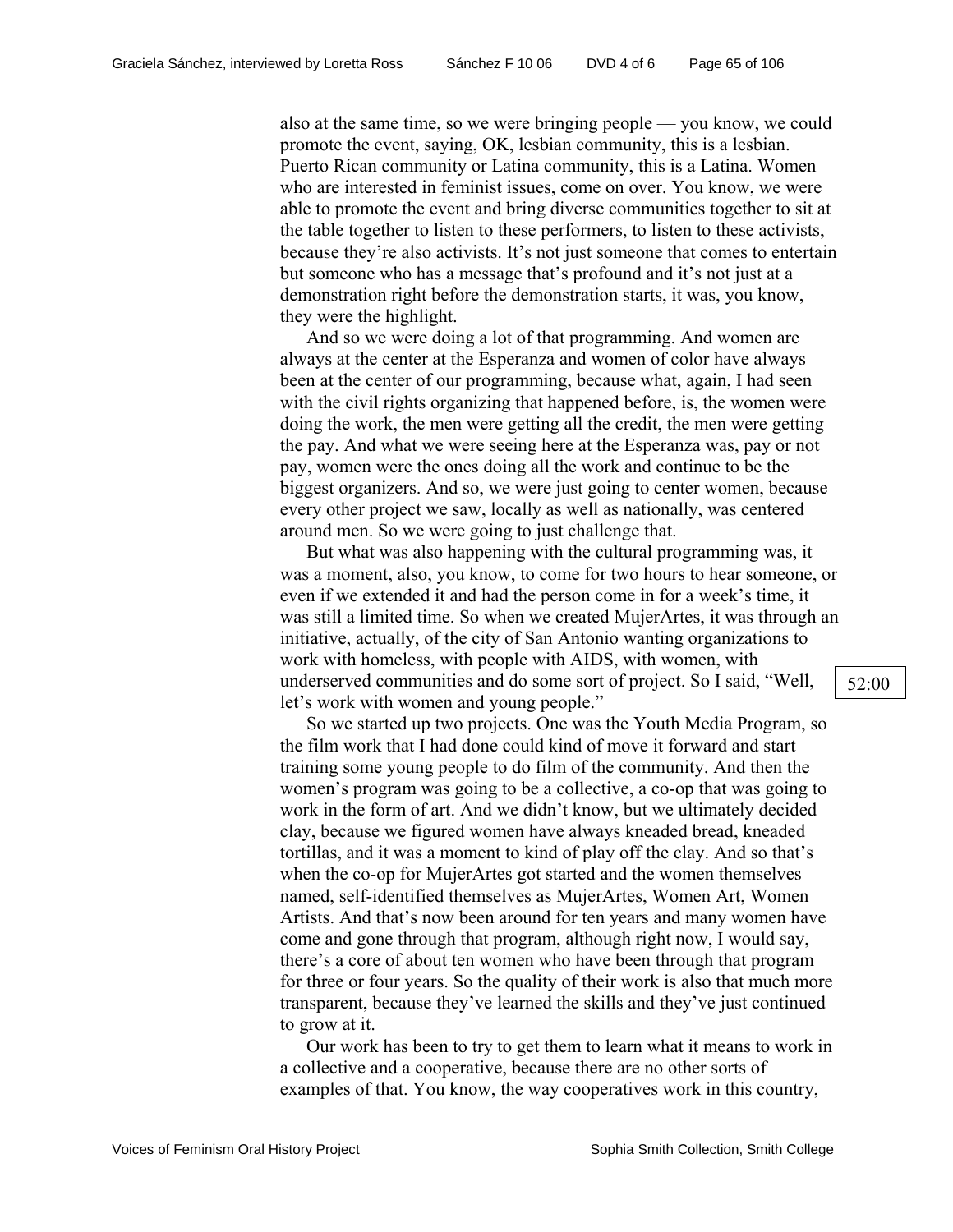again, is that a group of people will pay money to rent a space and they do their things separately, and at the end, pay. So that's the sense of cooperation, but they all kind of put in money. For us it's like, How do they design art work together and figure out how to do it together? How do they clean the space together? How do they promote themselves together? How do they start sharing the knowledge of working in clay to the kids in the community, to elders in the community? They make the decisions together and then, how do they — and our job, besides helping them kind of really struggle through that — because again, this is a capitalist structure that just says, No, that's the wrong way to do it, so we've had to fight with, say, gallery owners from the city who, you know, [say,] Oh, good, this is a new kind of idea, brown women working clay, and we could come to MujerArtes and select out the artists we like and promote them in our gallery. What that did initially, without my knowledge, you know, these gallery owners were coming to their space and self-selecting them and it caused division, because some of the women were being selected and some weren't. And so, there was competition amongst them. So what we were able to do was at least tell the women, From now on — you know, a new group of women had to come in, because the women that started off in the first and the second group that came together were basically fighting each other, not trusting each other. So we graduated them out and they're actually still working and they've gone on to find themselves in restaurants or buying their own kilns and, you know, teaching themselves. But this new group of women, we said, Don't let anybody come through. If there are people that are interested, have them come through the Esperanza and we'll negotiate things that way. So there hasn't been this division amongst the women any more. They've kind of learned.

We've had to bring artists from outside of San Antonio and from Mexico because what we found initially was there were no Latina women who worked in clay in San Antonio.

ROSS: The skills were lost. 55:50

SÁNCHEZ: Yeah. So we could find white men who were working in clay and white women, and we really wanted it to be a person of color. We initially started here in this town, on this side of town, the idea was to have cooperatives in all sections so that the next side was going to be going to the black community and saying, OK, let's figure out what we want to do. Would it be photography? Would it be sewing? What would it be? But it's been so hard to even fund this project, because nobody wants to fund women of color, and then women of color working as artists — that's just like not understood.

> The Ms. Foundation has an economic development project but they're not interested in the concept of cooperation and they've never worked with these projects that use art as a form of making economic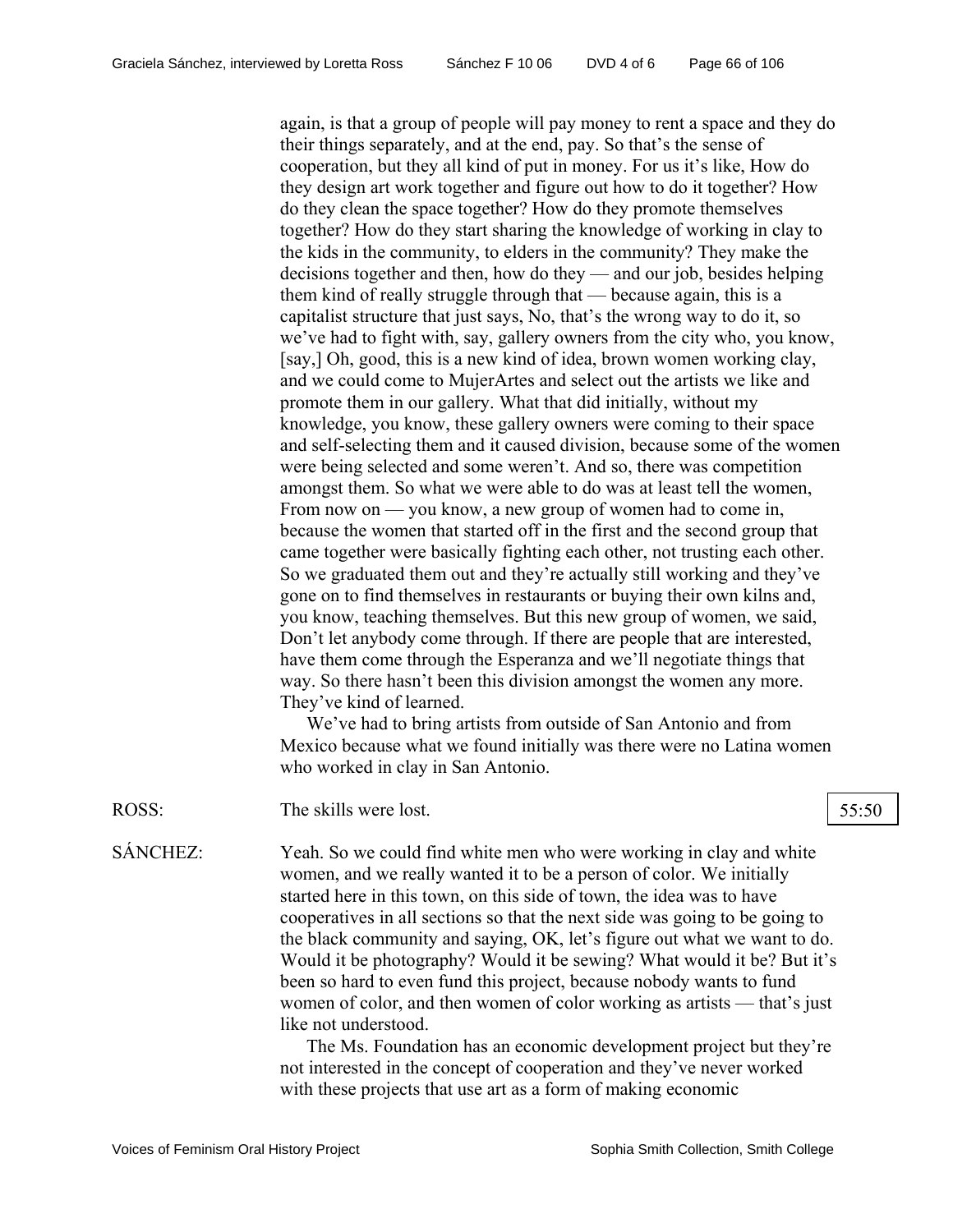development. They've done the women who become childcare workers and run their childcare center because, you know, that's what they're used to — or women as secretaries. But it was like, Well, here's a different [idea] of women making money off from the side, so, and they just never funded it.

And when we went to receive the award with the Partners for the Common Good 2000, Ms. Foundation also won an award, and I was walking around with one of the pieces that they had created and everybody was, Wow, this is beautiful. Because the women ended up giving it to Mrs. Clinton at that time, so this was something I had to deliver on behalf of the women. And so Ms. Foundation said, "What's that?" I said, "This is a project you didn't fund."

Anyway, part of what's been at the core of the thinking there, besides them working cooperatively, is also telling their stories, because our stories in San Antonio, our stories as people of color here in the world, is that it's not written. That's one form of telling the story but in our cultures, maybe it's the oral history and the tradition of telling your children and your grandchildren what the story is that keeps the history and the traditions alive, but in this culture of materialism and commercialism and individualism, we've cut out. You know, the extended family doesn't exist. It's the small nuclear family, and so, none of that is being shared any more.

So part of what we've been trying to do is bring that interaction between each other, and having the women say, OK, tell your story. What is it growing up in this neighborhood? Oh, there were chickens? Put that chicken in that image that you're creating. What else is around? What are the colors? What are the trees? Was it a grandmother? Was it a mother? Was it a father? Did they have little farms? What was it like? And so, as they've had to acknowledge that somebody's interested in their story, they put that story onto a plate, they put it onto a sculpted piece. And then, what they've seen is that people come in to buy and that they're firm, because people like the story within that piece and they're surprised. It's like, Why would anybody like the story? It's my father and my mother in the cornfields. Or, you know, picking the cotton: what's that? But five people want that same piece and there's only one. So, I see it blinking again. So, the next time you don't know.  $\Big| 59:30$ 

# END DVD 4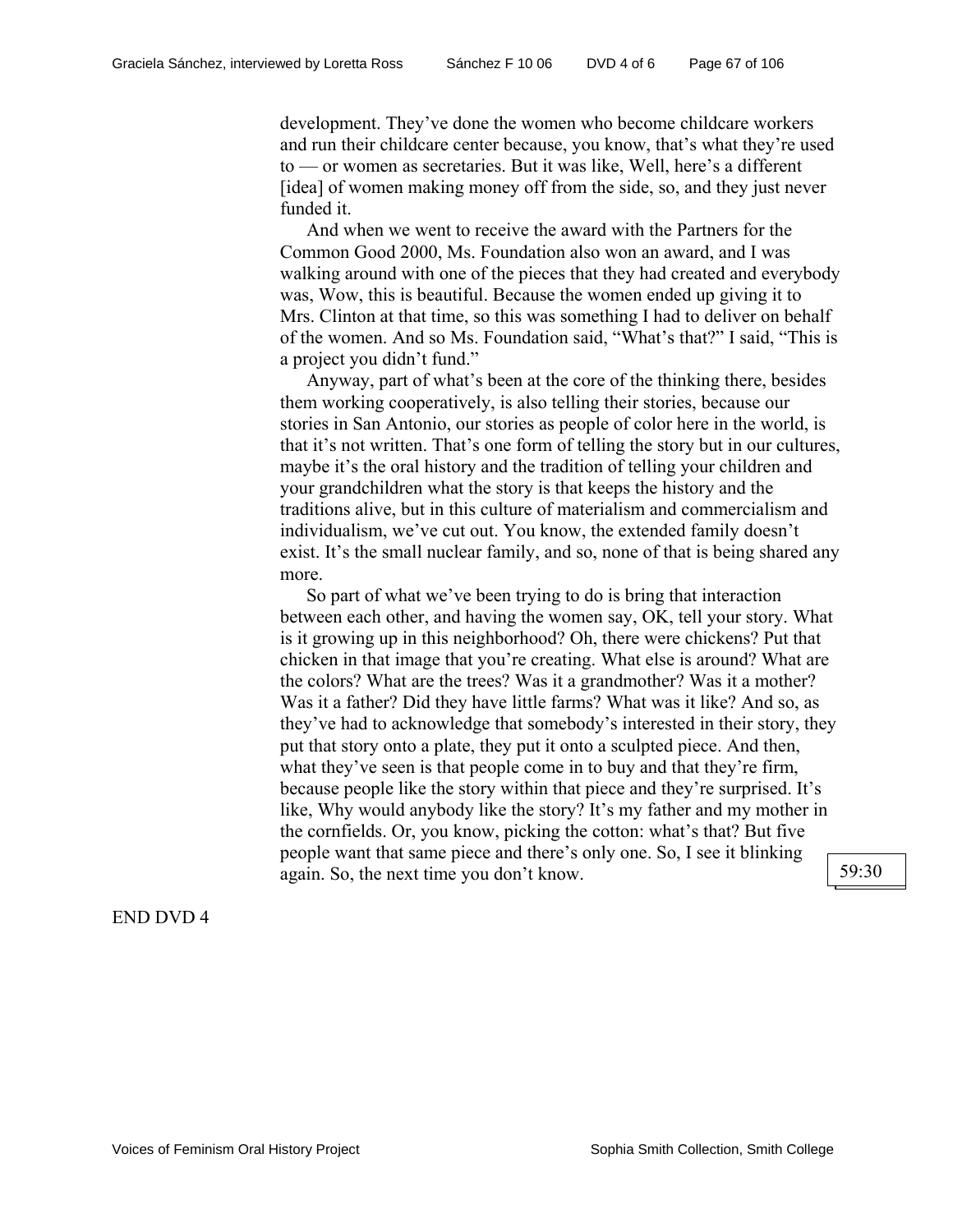DVD 5

ROSS: I wonder what are some of the other programs that Esperanza runs and manages?

SÁNCHEZ: Around the cultural arts programming, we get different funding, but we have the performance of women, so we have a thing called Mujer Canto, a celebration of women's song and thought. So, we bring together many people over more of a festival format. And we have film screenings. We had two different film programs that we've combined into one. One was called The Other America: Films by and About the Other America, so from the tip of Chile to the Inuit folks in Canada, the Caribbean. But all of the work had to be antiracist, anti-sexist, anti-homophobic. And then Out at the Movies, which is the lesbian/gay film festival. And most recently, we combined them and put Other Out and Beyond: Movement and Resistance. So then we have series around that.

> Right now, I'm working with the junior college to also do a women's focus at the end of March for women's history month, and it's going to be called Cine Mujer, Women in Cinema, or whatever — so again, with those social, economic, environmental justice platform. So they have to say something and they have to help organize, be it fiction or be it documentary, be it experimental or animation, so that's kind of the focus. And we're also trying to show those films — I mean, we participate in getting the local communities from other organizers to student groups to social workers, you know, who have never used film, to kind of promote and learn how to use it as an organizing tool for them.

> We've shown films like, from *Señorita Extraviada*, that talks about the women in Juárez getting murdered and no one has figured who's doing all the killings, to again, making connections of how globalization works, so showing films of people, women, losing their jobs in the Southeast from Levis leaving the Southeast to leaving here in San Antonio and going off to Costa Rica and, you know, kind of letting people locally see what's happening in other parts of the U.S. but also in other parts of the world.

> We've had, again, teaching workshops around writing so that, especially, women are able to write their own stories and just to be able to write. And bringing in authors like Cherríe Moraga, Gloria Anzaldúa, Barbara Smith, and not just those writers and also having them give workshops but also just as thinkers, just as activists and kind of making the connection of activists, artists, and scholars, because we believe that community members are activists, artists, and scholars and again, the way the society works is that they are all separated and we see them all kind of coming together.

> But we've tried to bring some of these people in as a way to kind of teach what they're teaching at the university level to regular common folk who haven't ever gone to college or any place like that, and this is the place that they share. But there's also an exchange, because we have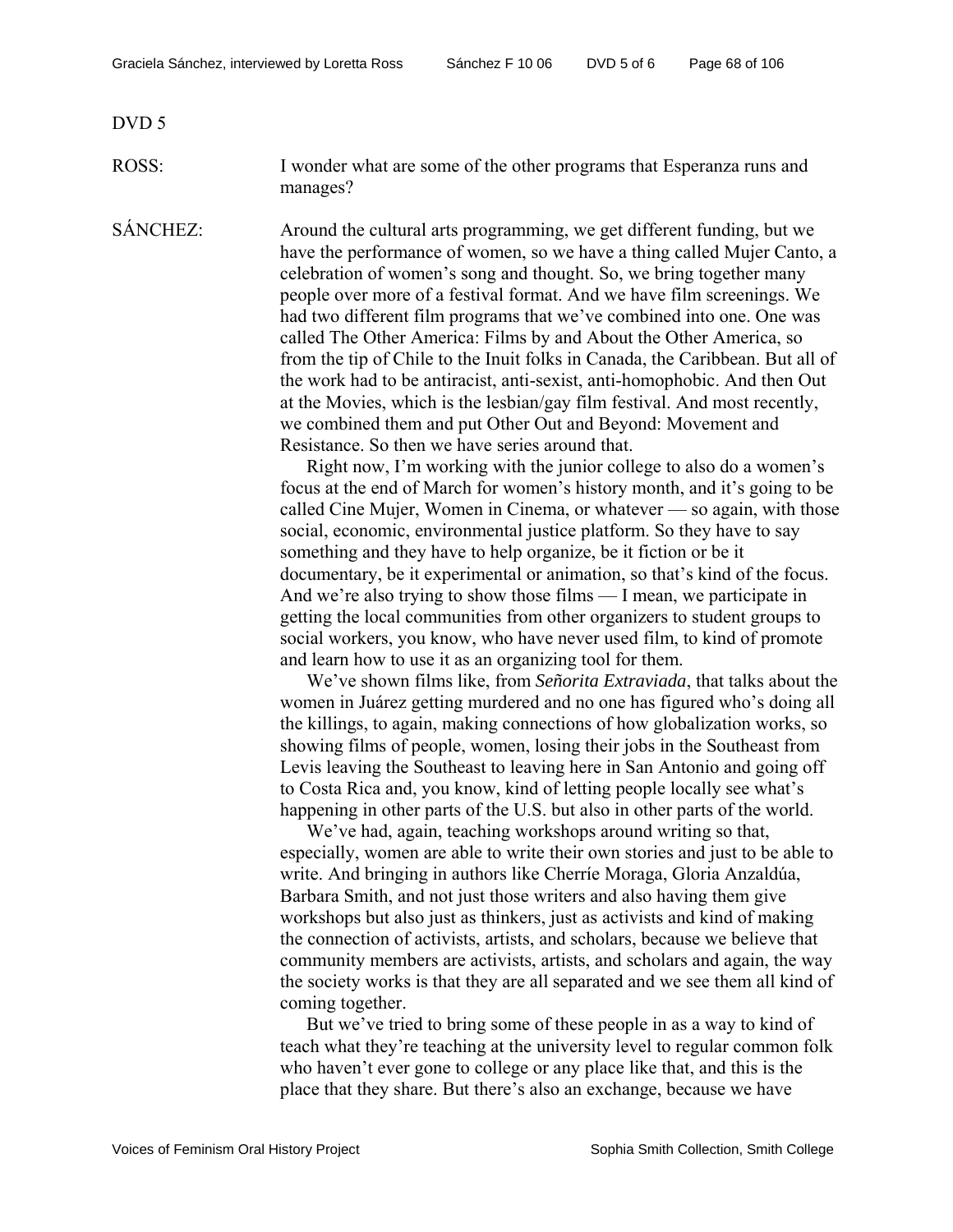things that we are able to teach them. So that's kind of, like, been Platica series, a dialogue series that goes on.

So there are many other sorts of projects like that. We've worked with youth. As I mentioned, we've started a youth media program that kind of floundered because a lot of the young people — we wanted young people to teach young people, and a lot of the young people of San Antonio wanted to not be in San Antonio teaching other people. They wanted to make their own work. So we haven't really — I mean, we did that for a few years and then we just kind of expanded it just from being media to all arts, so it's Art Escuela, Art School, and we were teaching kids to drum, to make puppet heads, to just learn about their history and culture and traditions and then connect them to the social justice organizing and help them do antiwar organizing, you know, challenging the ordinances in the city that were against youth and teaching them how to present and go before city council. And again, this council was very surprised because they hadn't seen young people at council ever. They helped make videos about the water issues, and interviewed young people as well as old people about the importance of water and then used that videotape to kind of organize as well.

But again, funding has been just hard, so we — because we're not just a youth organization, just because we're not a women's organization, just because we're not an artist organization, just because we're not a social justice, so many foundations just kind of don't — we don't fit their criteria and their criteria is very static and it's very, you know, you have to fit in that box. And we have always been about outside the box. We're always about challenging forms of organizing to be reflective of our communities who haven't been organized the same way, who, back in 1930s without any foundation support or whatever, you know, it was their hunger, it was the oppression, it was, you know, the horrible conditions that they lived and worked in that took 10,000 to 12,000 women in San Antonio to organize and march on the streets. We haven't seen that happening in years, but I think we have a pulse on what the community here is thinking, feeling. It's not us, the missionaries, you know, coming from other parts of the country to organize people of San Antonio. We are the children born and raised and bred in San Antonio who have a sense of what it means to organize here, so we've been kind of coming up with new strategies.

And we put out a news journal called *La Voz de Esperanza* that comes out ten times a year and it's free and it's given as a gift on our behalf to the community of San Antonio and we also mail out to a couple of thousand to people throughout the country as well. Again, reflecting stories, mainly on the local level but always trying to connect to what's going on nationally and internationally. It's going on its eighteenth year and it's one of the great success stories. Our mailing list has gotten so big and the cost of printing and postage keep on going up, that we're having to maybe rethink about it, because we don't want to have people subscribe, because what we've seen is communities of color aren't used to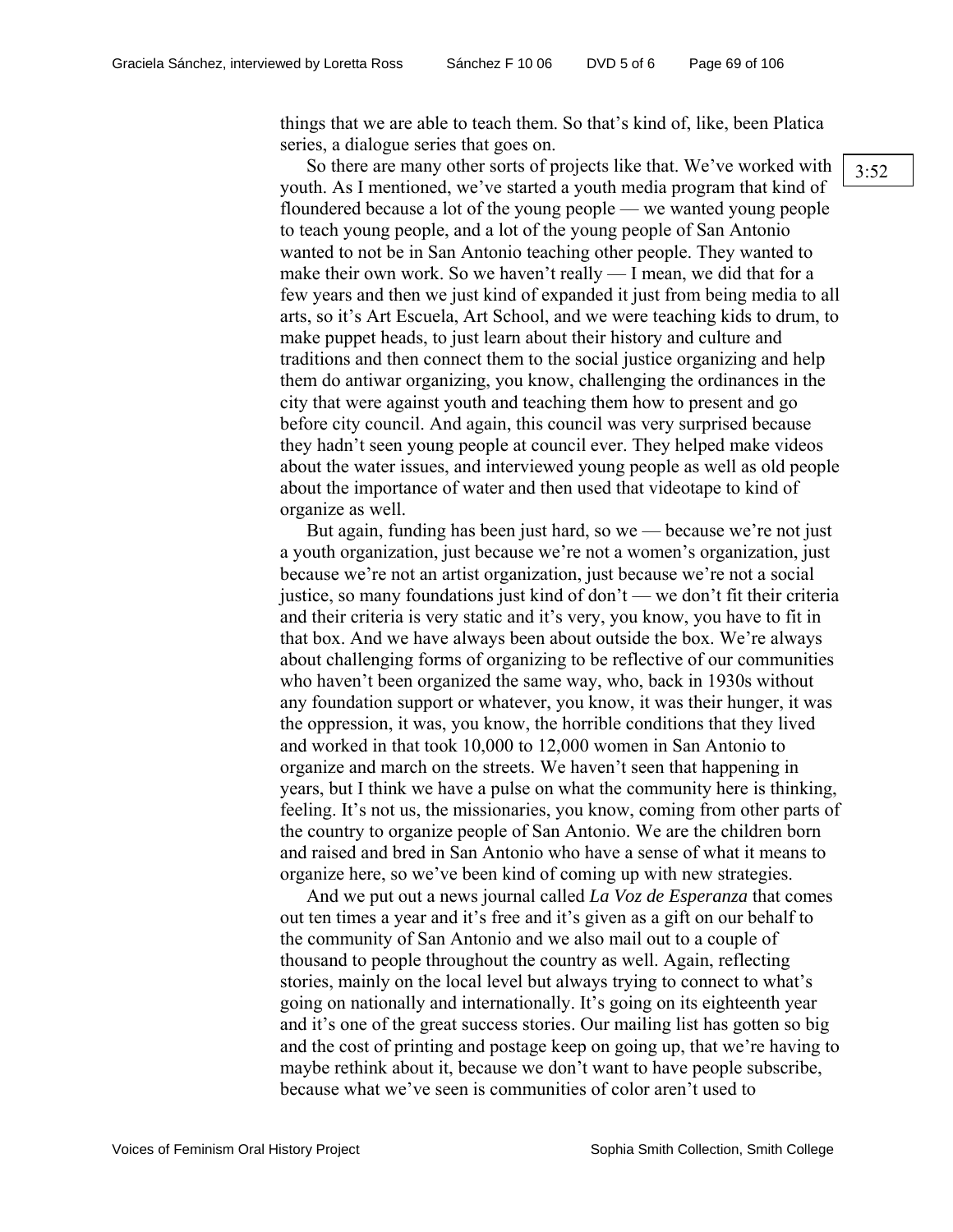subscribing and sending 15 dollars or 20 dollars. If we limit it to that, it might be a very white group of subscribers, so we don't want to just limit it. That's why we've given it away as a gift, but maybe we ought to just give more away on the streets, you know, on the corners and drop off and have other people, you know, just find it that way, rather than spending the money mailing it out. We're thinking about it. We don't know.

And then, again, just the organizing and the teaching, not just through the cultural voices and cultural warriors who have come to the Esperanza and the activists who have come, but also just long term. What is the longterm work? How do we talk about racism over years of time and how do white people understand racism? How do people of color understand racism? In this city of San Antonio that's 60 percent Latino and another 10 percent black, you know, majority people of color, you're not allowed to say the word racism. That causes a lot of friction and it doesn't allow for the tourism to be built up, because this is — our city leaders keep on saying that we all get along together, brown, black, and white, you know, and we just put our hands together and everybody's happy here.

But there's racism in this town and it's just getting worse and the policies that the city is enacting are a total counter to the working class and the poor people of this city. We just set up an ordinance two or three weeks ago on the homeless that, because they were seeing too many homeless downtown, so we're going to basically ticket them and charge them for up to five hundred dollars. And, you know, they're homeless people, they're not going to have any money, so what does that mean if they don't have money? They're just going to be put in jails, and that's all so we can safeguard and make the tourists feel comfortable in the downtown area.

The downtown area is now only set up for the tourists, you know. Local youth can't go downtown because they're usually given tickets for jaywalking and again, the same sort of thing happens to them. They're sent to juvenile centers. I remember when there was no juvenile jail at all and then, and it was part of a smaller adult jail downtown, and then all of a sudden, they had their own little space a couple of miles away. And now it's just grown into this full-blown, super-structure jail. So obviously they're just putting more and more youth there, and so, part of what we've been trying to do is work with youth, work with elders, you know, and everybody in between, to just kind of challenge the institutionalization of our young brown and black people. Again, all because they want to clear out the downtown area because they want to make money off of the jails that they're building and creating.

And so, the Esperanza gets very involved in, again, what is the culture of this city? What are we doing to create jobs and educational opportunities and health care for the community, you know, that's respective of the culture and the people here. And instead, what we're seeing is the continued growth and development to the North Side of San Antonio, which is, I mean, I think we've moved up 20, 30 miles away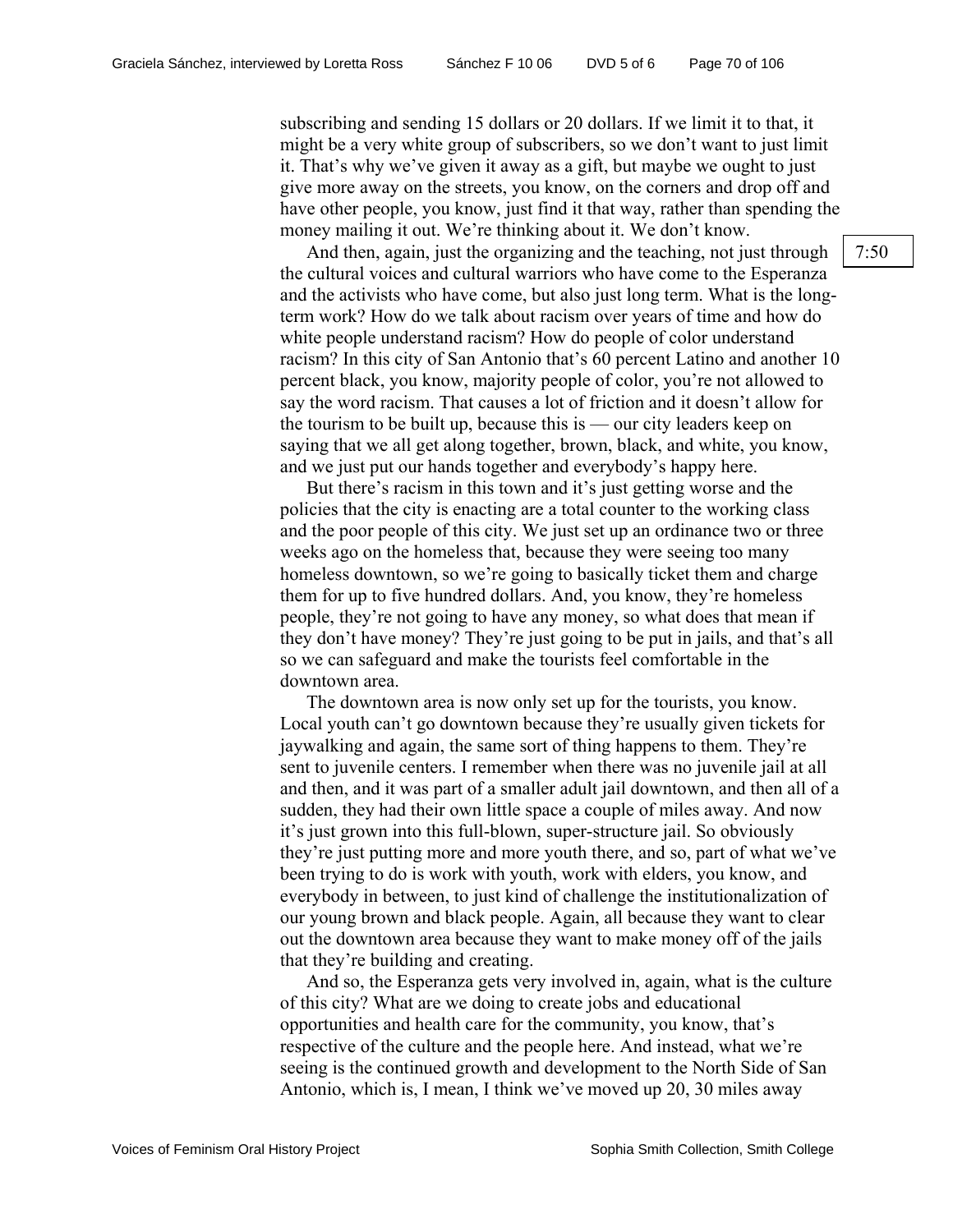from downtown San Antonio. The central part of the city of San Antonio is now called North Star Mall. That's the middle — as they look at the whole city, that is what they now see as the middle of the city. So that's really further north.

And so, again, how is that accessible for people who have — the only transportation is buses. And the bus transportation used to be pretty OK but, you know, it doesn't meet the needs for people now. And they just cut back services last year so it takes a young man or a young woman, or anybody, if you're cleaning homes and the homes are 20 miles away, it's taking people to wake up at 4 in the morning, get out on the bus at 5, 5:30, take them to child care if they can, drop them off there and then go on to work and be there by 8 o'clock in the morning. So what was an hour, hour and a half bus ride has now become almost three hours in each direction, and that's recently. That was done last year.

So the Esperanza, when a lot of the women who were cleaning houses, most of them immigrant workers and Spanish dominant, saw that these rules were kind of coming down and it was just going to change them, they started organizing. One of the women had been involved with the Esperanza, and we're right across the street from the headquarters for the Via Transportation Bus Line, so they said, Can you offer us your space? And it's like, Please join in. So we ended up helping them just kind of think how to do press, because they hadn't even thought about press. We went in and ended up translating for them, because they were, again, Spanish dominant and they didn't trust the city, the transportation people, to translate for them correctly. And then we got them really good press.

And then we also challenged them to look outside of their own group of women that were workers that were cleaning houses and said, OK, how's this also — the same transportation, these cuts, not only affect your line, but affect the lines of the people in the East Side, the South Side, you know, the people right here in this immediate vicinity who are all disabled people and elderly. So for them, it was that the lines have been moved into an area that didn't have sidewalks, or how, if they were in a wheelchair, could they move around? If it was on this very busy street, how could they, blind or with canes or with wheelchairs, move around? And it was very dangerous. So they started working with the other people who were also fighting. So we helped them kind of expand their vision.

So, that's kind of the way we also help do a lot of education for individuals that we're working with, you know. And an individual may come and say, This is happening to me. And we'll say, Let's talk to other people so a group of you all can come and we will help as a group, because it can't be just about your issue. You have to see that it's affecting more people. So, we've done a lot of that the entire time.

And, you know, we make our connections. This is a city that has essentially five military bases, although one of them apparently closed down, but that structure, Kelly Air Force Base, the people lost their jobs, but that doesn't mean that it's still — it's now called Kelly USA and it's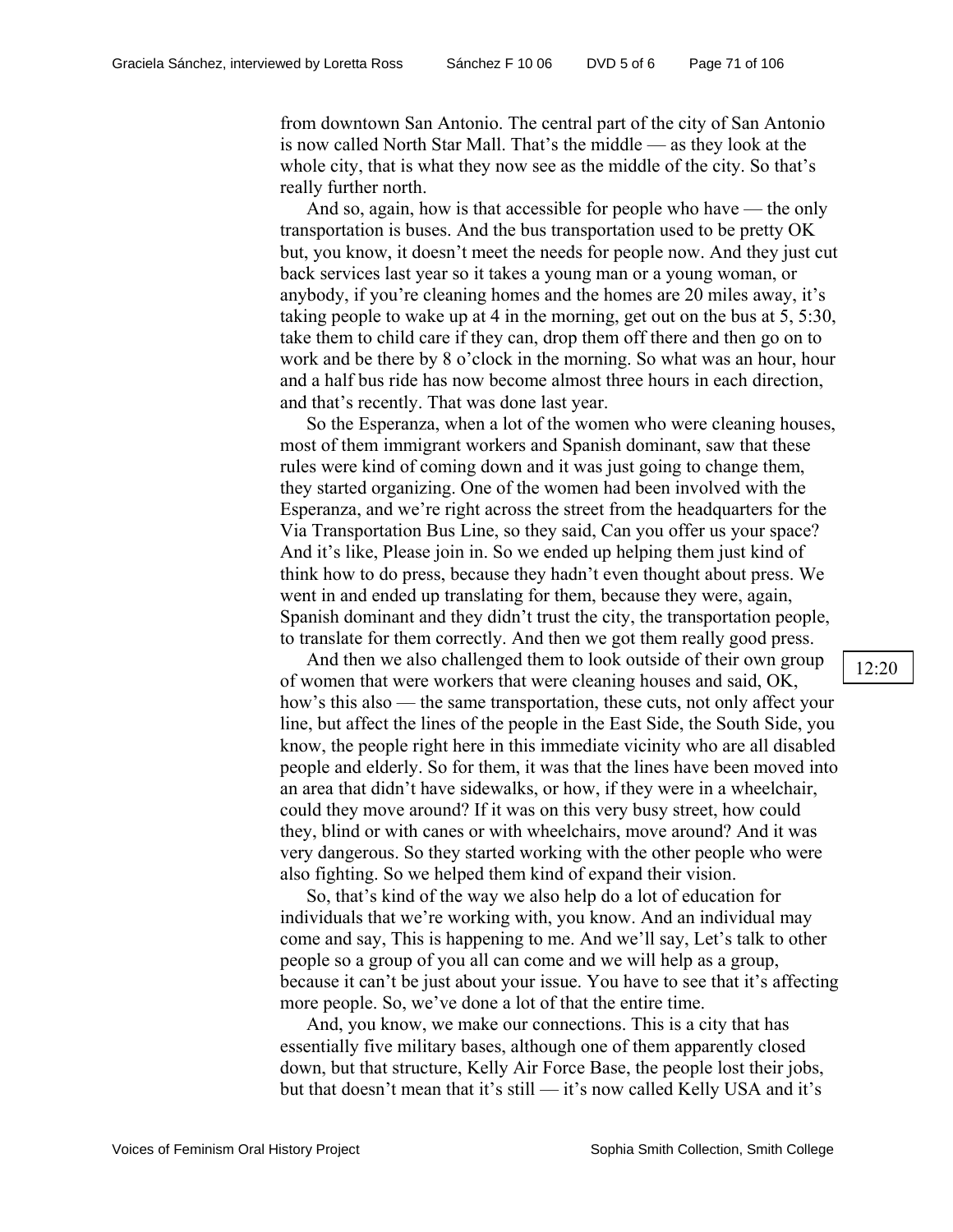just become another space where Boeing and other airplanes that are used for the military are still being built there and so the military component is still pretty much in action. It's just that the civilian workforce is no longer working for Kelly Air Force Base. It's now working for Kelly USA. This is a military town, which means it values and loves war. (laughs)

And I think when the Esperanza gets started, one of the biggest things was we were going to be against the wars in Central America, the wars in other parts of the world, and so we really value the concept, the peace and the justice, and so we've worked hard to educate the local community about what war means, both to the people that were killing in other parts of the world as well as how it's affecting their economy and their lifestyle here in the U.S. So we've always been the headquarters organizing against wars in other parts of the world and teaching people about that.

Teaching people, again, the theory behind the haves and the have nots, because what the schools do from K through 12 is just basically teach people the Horatio Alger story, raise yourself by your bootstraps and it's all up to you to do it, and if you fall, it's your fault. And what we're trying to say is, No it's not, it's institutionalized racism, sexism, and homophobia, it's all these things that are going to keep you down and keep the low-rate jobs with no benefits.

Our city leaders talk about wanting to educate our community, but everything that they do is, again, contrary to that, because, I mean, the jobs that are available here are really jobs at the hotels, which means being the maids or working at the restaurants or working at the Sea World or Fiesta Texas, again, or seasonal jobs that pay nothing and have no benefits, and we see the results. I mean, after five years or ten years, we've run into people, as we've done organizing for, say, International Workers Day, May Day, we've done some performance pieces downtown and invited people that are walking through to talk about them, so we've talked to workers who say, five years ago they were getting paid \$5.25, and here it is, it's five years later, they're making \$5.65, you know. And so, where's the justice in the type of jobs those are? And yet, that's what the city leaders continue to say: Let's keep on building the tourist industry here.

And we see that in San Antonio, like Puerto Rico, like Hawaii, like San Diego, like Miami, like communities that have a lot of people of color, there is a desire to make them tourist towns, because there's culture, there's flavor, there's exoticism, so people get excited by that and go to those places but then again, the types of jobs that are created are just horrendous. And, you know, you don't need an educated workforce to have them work in the hotels and the restaurants. You need a very docile group of people to work there, people who aren't going to challenge authority and who are just going to accept that. And based on our culture, we have been loving people and respectful people and so people come to visit San Antonio and tend to like the way they're treated and so they continue to come. But we don't have organized union people, you know, working in the hotels at all in San Antonio. It's just — it's the state of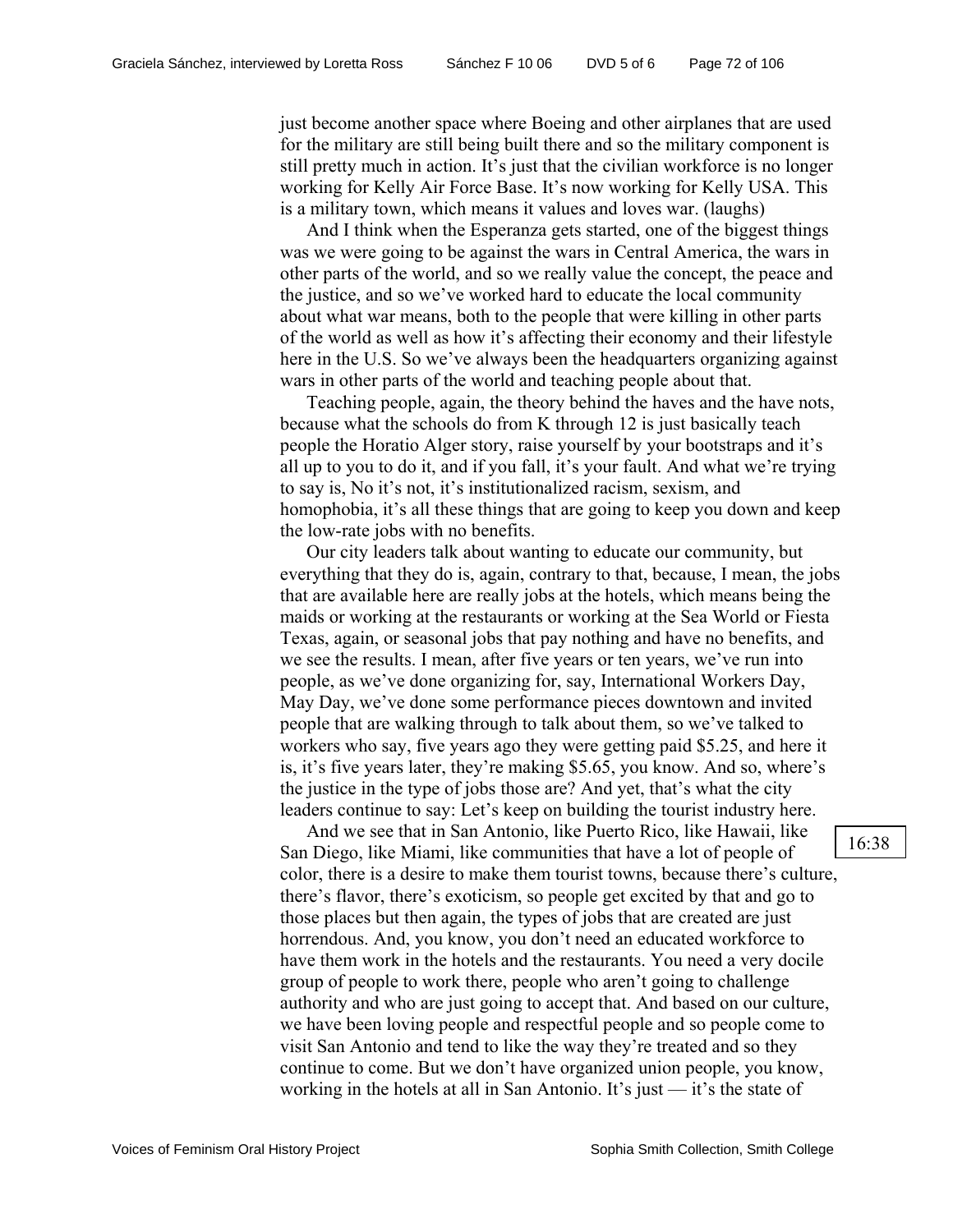Texas, like most of the South, is not unionized and it's against the law to unionize, on some level. Not that we don't have unions, but they really don't have much power in this city.

And so, Esperanza does all of that and consequently — well, starting in the early '90s, I think, we started getting — we were seen as troublemakers and pretty much, I mean, we were just being noticed. Here we were, receiving city arts funding to do cultural programs, which, for them, is just, entertain your audience, but we were organizing numbers of people. They were acting and reacting. They were going to council, and so some of the city leaders said, you know, We can't fund the Esperanza because they're political and art can't be political, so we have to do something.

We had that coming from the city leaders' point of view. We had people within the religious right, conservative folks, who knew the Esperanza was pro-choice. And there's a yearly sort of moment where the churches come together and do the Hands Across San Pedro Street. And I don't know, I think this might be a national thing that goes on, but anyway, they take over the street, and they've selected San Pedro, because San Pedro has a lot of women's clinics. And so, when we found out they were taking over San Pedro, and we are on San Pedro, we decided that we were going to break their chain. So they hold hands and, at least in front of the Esperanza, we went ahead and brought in, you know, the first year, we didn't know what we were going to do, so we had 30 Esperanza people there and holding it and broke their chain, and they were traumatized by that and they were very angry because elsewhere around the street, you know, from North Star Mall down to downtown, they were able to hold up the chain, but not in front of the Esperanza. And the next year, the Planned Parenthood joined us and so we just kind of did that. And so, they were very angry so they started saying, OK, the Esperanza has to be broken. So they started organizing within their churches to help to figure out how to hurt us.

And then, on another level, there were gay, white, conservative men who didn't like the Esperanza either, because the Esperanza's led by lesbians of color and for us, the issues of being lesbian within the gay community, the queer community, is that we look at other issues and other people. It's not just a gay agenda. Or, what the gay agenda is, is to look at immigrant issues, to look at poor people, to look at what's happening in the other parts of the world. It's this understanding the connections between all the issues. For these gay white men, it was only about being gay and being white and being male. And we had also worked within the white lesbian community to challenge them and they had become good allies. So, they saw the Esperanza as a place to use to have meetings, to organize, and to plan, and they had worked with us very well from 1990, until that point in 1994, '95.

These gay white men came from outside of the city and started to challenge us and they just started to demonize us through their local gay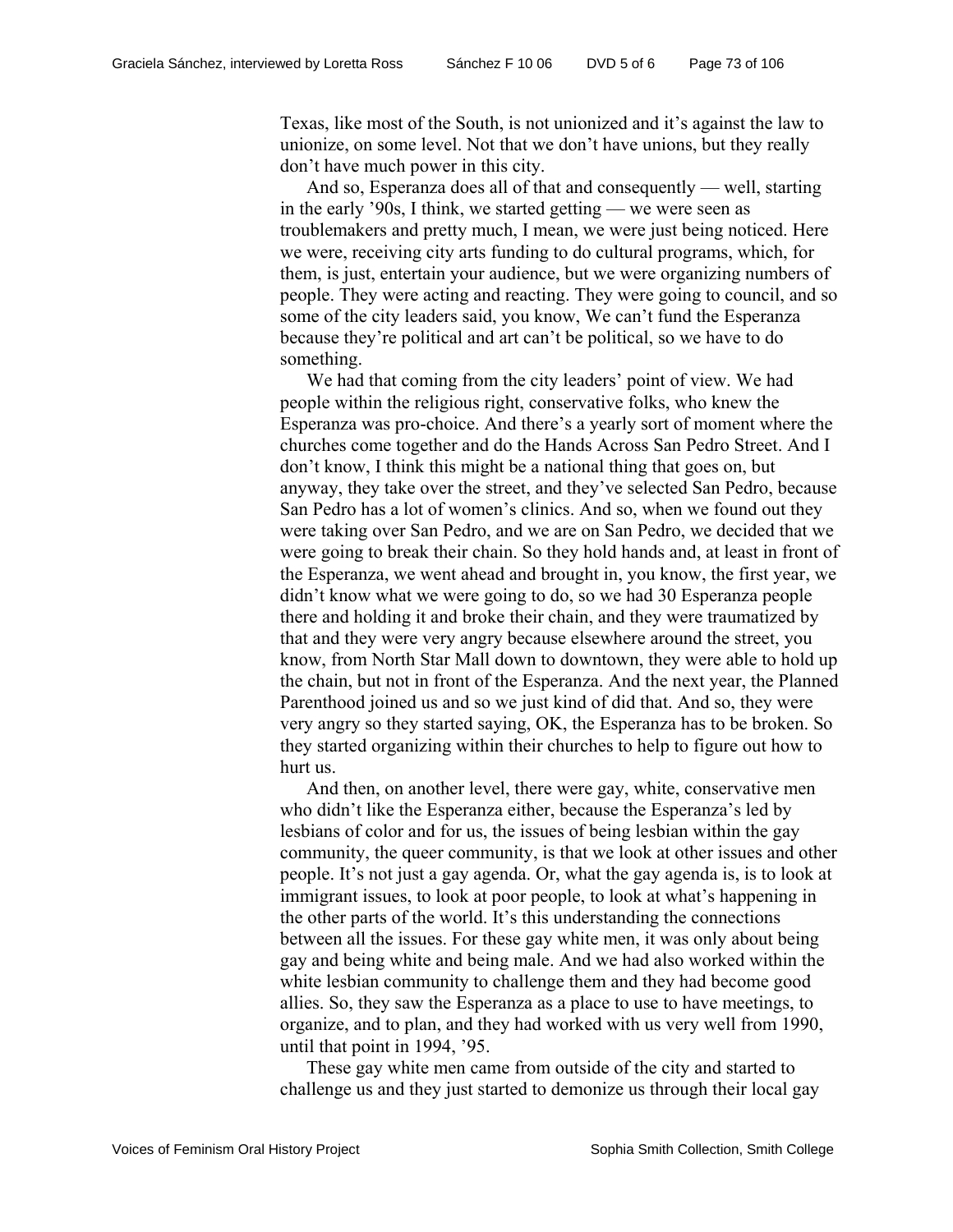newspapers, which had been supportive of us, but they bought that newspaper and then they started demonizing us and they started doing anti–affirmative action discussions, because when we were helping to create new gay organizations, we made sure that at least 50 percent, if not more, of their board of directors had to be brown or black. At least 50 percent had to be women led. And so, we were putting all these caveats into their bylaws and helping people do that. And so, that really limited them because they were so used to being white men essentially in charge, and they were very unhappy that as they worked with the Esperanza that they were having to play a secondary role. Or, that's the way they felt.

So they even started saying, We like the Esperanza. But they were talking about the building. And so they wanted to see how they could take over the Esperanza as a building, get rid of me and everybody else associated with the Esperanza and just take over the building and make that their gay community center. They also came in, saying, We need a gay community center. And everybody was saying, We don't need a gay community center. The Esperanza is the center for social justice, and we've been meeting here, so we don't need another place. We don't have money. Why should we do it? But they were insistent on doing it.

And so, there were challenges and they kept on challenging myself and many other people within the Esperanza community, so what they were dealing with is a smart, articulate, intellectual, brown and black people that were progressive and they just couldn't figure out how to do it. So they found themselves in alliance, suddenly, with this conservative religious group and they started organizing to defund the Esperanza. And then you have a city council that's seen as pressuring them on another level, so these three powers kind of coalesce, and within two weeks of us getting funded in 1997, basically defund the Esperanza.

But prior to the 1997 defunding, in 1995 — because, again, you also have to understand on the national level, Newt Gingrich is in town and is the power in 1994 and 1995 and what is he pushing? He's anti–affirmative action, he's anti-poor, his politics on a national level are filtering down to the local levels, so a lot of people hate everything that has to do with affirmative action. So, within the gay community, they're agreeing with Newt Gingrich, they're supporting him, and the Esperanza's holding firm and saying no. So in '95, the women's arts collection, MujerArtes, gets defunded, or gets cut from — when we received \$10,000 the first year, the next year we received \$5,000. The Youth Program, which had received \$20,000 in its first year, got cut back to \$10,000, because, they said, we were only working with inner-city women of color and inner-city youth, and that was wrong. So they had been able to articulate their anger about the vision that we were promoting. But that the city itself, as they wrote those guidelines to fund, they had said, We want to fund programs that are working with youth, that work in the inner city, that work with disenfranchised. So they had created the language and there we had applied, saying, We fit perfectly. And the first year, get funded, and the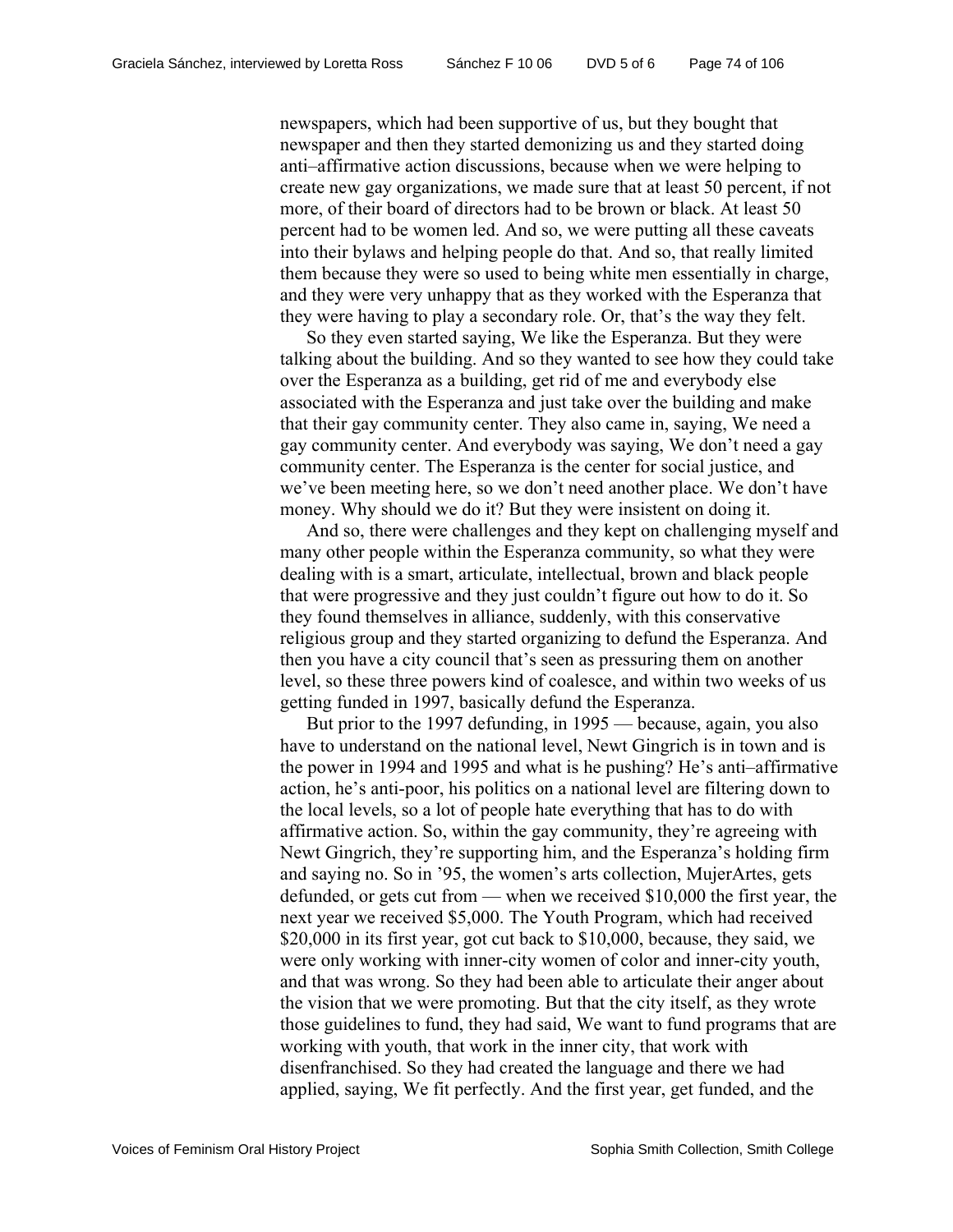next year, the same criteria, and we get cut back. And so, they were definitely targeting the Esperanza.

So that happened in '95, and they just continued to quietly send a lot of faxes to all our — all the people that didn't like us and without us even having any knowledge, they were demonizing the Esperanza in a profound way, and with support of some of our allies. Because, you know, I figure if I'm an ally and I receive faxes — because e-mail still wasn't such a big deal, you know — that trashes one of my allies, I would say, Hey, do you know that this is happening? But they were very quietly receiving them and kind of saying, Well, they're crazy. We're not going to deal with it. But they were organizing and applying that.

And so, by 1997, it had just kind of become a big thing, and I remember calling the city arts department and saying, Is everything OK? They were starting to attack the arts. They started to attack the arts. I mean, the religious right is also attacking the NEA at the national level, too. And so, we're saying, They're attacking the arts. Do we need to help you organize and support? No, everything's fine, everything's fine. Then one of our board members, who's a midwife, while she was in the hospital, received a little flyer that was being put out by the Right to Life San Antonio, that said, "The Esperanza is supporting this gay lesbian film festival and we need to organize. Call your council person today." So within two weeks, they were able to get two or three hundred people to make phone calls to city council. We were not aware until we went to council meeting to say, you know, support the arts, whatever. And then we saw all these people coming in and attacking the Esperanza. And because we were there, we were able to just go up and speak and defend ourselves.

But within a week's time, we had lost \$60,000 and we were the only organization that lost funding by the city. Again, everybody had different reasons because, you know, we were political, because we were promoting gay lifestyle, because we didn't bring in tourists, you know, all these different reasons were the reasons that council gave. But they didn't give it to us publicly. They made a decision to defund us behind closed doors. All of a sudden we just received the new budget and where two weeks before, we were in the budget to receive those \$60,000, two weeks later, we were totally disappeared. And it's like, Well, where did the decision get made? When was it made? Because we went to council meetings, so there must have been a meeting behind closed doors, which goes against the Texas Open Meetings Act.

So we got defunded. We were traumatized by it. The *New York Times*, because they had been doing stories on the arts getting defunded throughout the country, had just done a story on San Antonio in general, so when we got defunded, we called them up, and we called up our local press and we said, Look, this is what's happening. So they did a story the day we were going to get defunded, and then the local people didn't do anything about us, right? Because again, we're their enemy, too, because we've been challenging the local newspaper as well for their racist, sexist,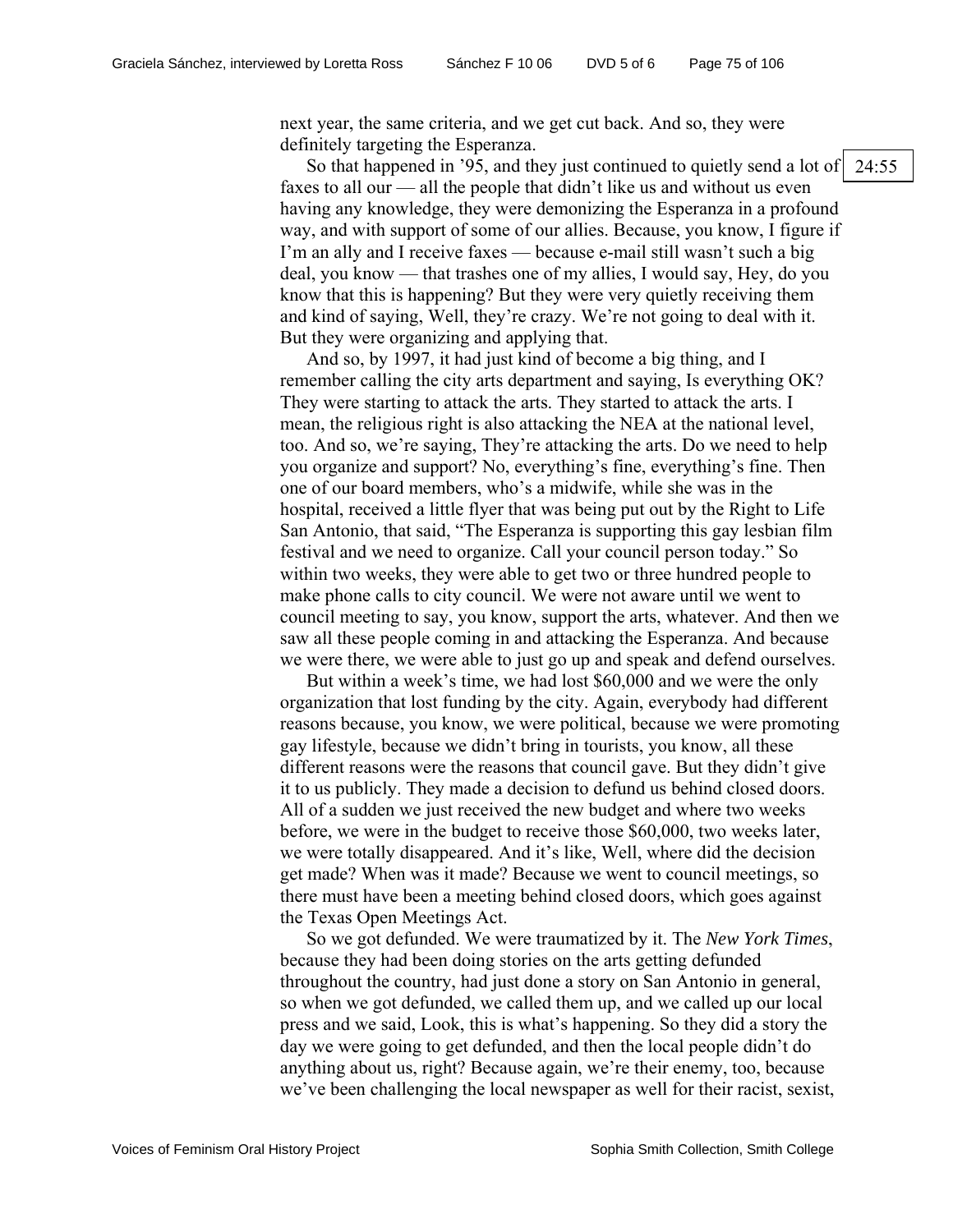homophobic, and classist newspaper reporting. So they're not our friends, so they don't even want to write about us. They only respond to us because the *New York Times* does a story, so then they have to respond. And so, that's how we kind of get national notice, because, just by chance, they were already doing stories on that.

So, I think people were just blown away. It had never happened. It allowed for people associated with us to kind of move away because we were finally the big demons, and to be associated with the Esperanza meant that they might lose their funding. So it was disappointing on that level. I mean, that's not to say everybody. There were many people that also continued to support, but as organizations, lots of organizations stopped. There was the individuals who were socially engaged and activist-based and progressive that kind of said, OK, what do we do next? Are we going to file a lawsuit? Do we have a chance?

For me, since 1995, when we were initially cut back for MujerArtes and the youth program, you know, I had been talking to lawyers and they said, You don't have a case. There's no case. But in 1997, there was — it was just so — we were just very much targeted that everybody just started coming to the Esperanza and saying, OK, what do we do? So we spent, you know, almost the year having dialogue with the community. Every Saturday or every other Saturday, just coming together, and 40 people would show up one week and we would explain things that had happened and they'd say, Well, this is what we need to do. Well, maybe there should be a lawsuit. Then Amy, who's the lawyer, started saying, Well, there might be some issues. So she started trying to see if she could find attorneys in the community who could do pro bono work. So she was kind of doing that and they were coming to meetings.

And the community, after a year's time, basically said, Yeah, we're ready to go file a lawsuit. Not to file a lawsuit to win, but to use the lawsuit as a way to organize, because we felt in the conservative city that we were living in, with the judges, even though they're federal judges and shouldn't deal with the politics of the city, we figured that we'd still get a ruling that was going to go against us, if this was a way to organize and to talk about the issues, then we should move forward. And that's [why] the community made the decision, because they had seen how in the '60s and the '70s, a lot of lawsuits that were filed kind of moved the agenda of the organization, so they became focused on the litigation and they stopped doing the organizing. And so, we didn't want to fall into that trap, so we said, But if it's a tool, even if we lose, we're still able to talk about the issue. So then that's when we said OK.

And we had to start to rethink, also, about the vision of how we were going to talk about the issue, because around arts funding, most people were talking about the Esperanza was being censored for our political points of view, or because we were promoting the gay community and that was censorship and we said, Well, as poor people, as women, as queer people, we've always been censored, so that concept of censorship doesn't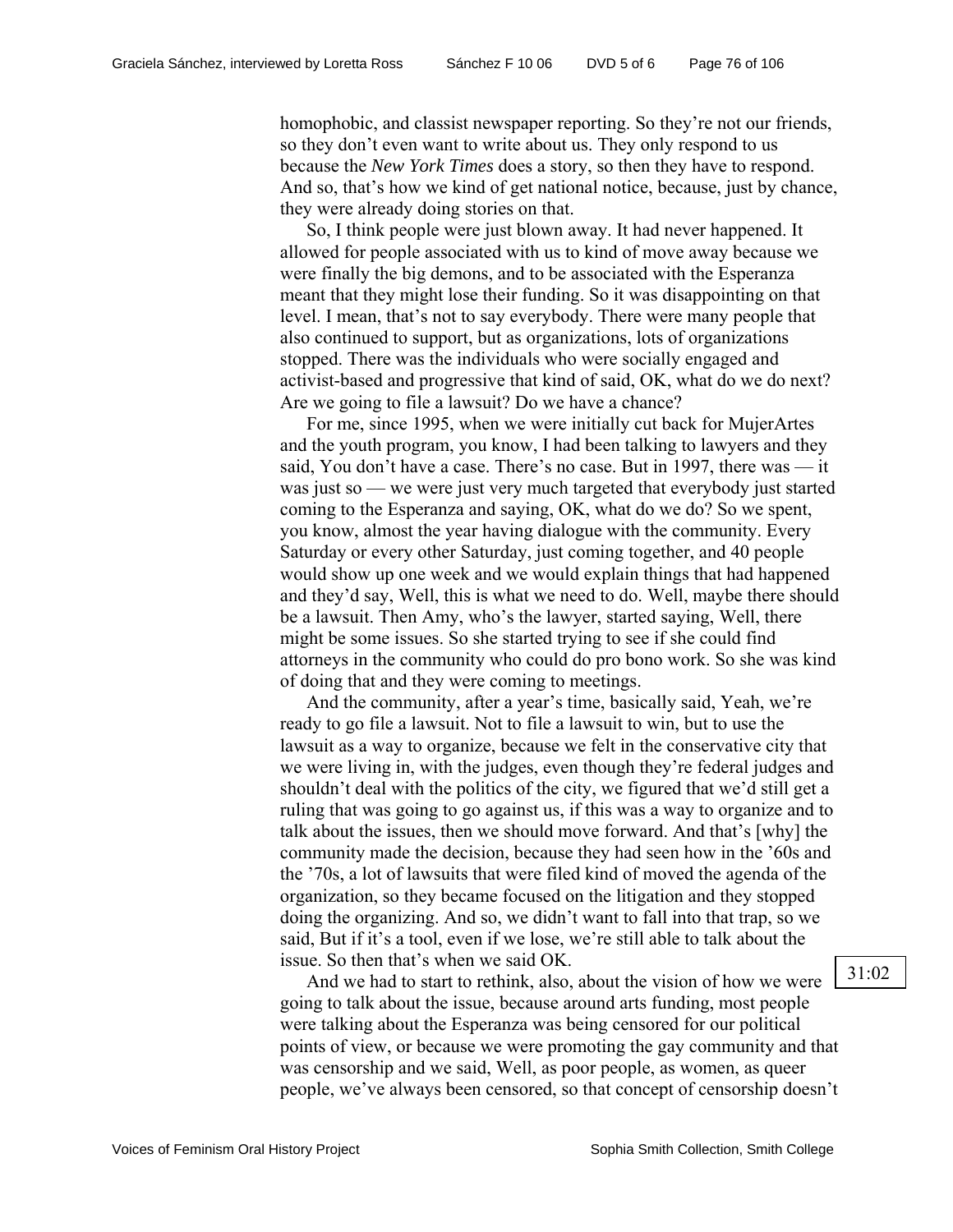make sense in our communities. So, as we talked about it, you know, the concept of *respeto*, respect, became an idea, and it's like, Yeah, you know, even if we don't agree, out of respect, you're supposed to allow people to be who they are. So we came up with the concept of *Respeto es basico*, respect is basic. And that kind of gave a bigger, more overarching concept that people just bought into. And that was our first phrase.

And then, another thing that the council people had mentioned was that poor people and people of color don't support the arts, because the arts are elitist. And so, they were going to start cutting the arts down so they would put that money into streets and drainage. Well, first of all, that pot of money can't go into streets and drainage. It's supposed to go to arts programming, historical preservation, and the convention center, so you can't use that money. But we also said, But when did you figure out that poor people and working and people of color didn't support the arts? So we started another project that talked to the community. It's like, Let's ask the community what they think about art and culture.

And so, the first moment was the 1998 MLK [Martin Luther King] March. We said, Well, let's march and let's bring up our black elders who were artists and activists, you know, who were alive and dead. And we just made big banners of the Harry Belafontes, the Zora Neale Hurstons, the Marion Andersons, and we made them big placards and they marched with us. And we had people sign postcards that said, again, The arts and the politics aren't separated in our communities and here are perfect examples. And so we had lots of people marching with us and we were very festive and we're the only ones organizing and marching within that march of, like, 50,000 people in 1998.

And then, as we were having people sign postcards, somebody wrote the concept of *Arte es vida*, art is life, and so, it's like, that's a good phrase. And then we just had people continue to sign the postcards if they support it and write little notes, and so we were able to gather in, like, six months, 9,000 postcards. And then we organized a group of people to go before city council and deliver them. And so, again, thinking through, we made sure that there were young people and old people and brown and black and white people who delivered those 9,000 postcards to city hall and dumped them onto their, you know, where they were sitting down, and we had the city council chamber filled with, like, 500 people, and they hadn't seen that. And we said, The community of color, the people of color, and the community in general of San Antonio support culture and arts and so you can't be cutting back the funding. So they didn't cut back the next year's funding and they were upset because the Esperanza was in the midst of this whole organizing. We had come with bumper stickers that said, *Arte es vida*, tee-shirts and big banners, and all of that was helping us organize around the lawsuit.

And finally, again, those meetings that were happening in the community continued to meet and they said, We have to get the word out, so how do we do it? House parties. Well, we call those house parties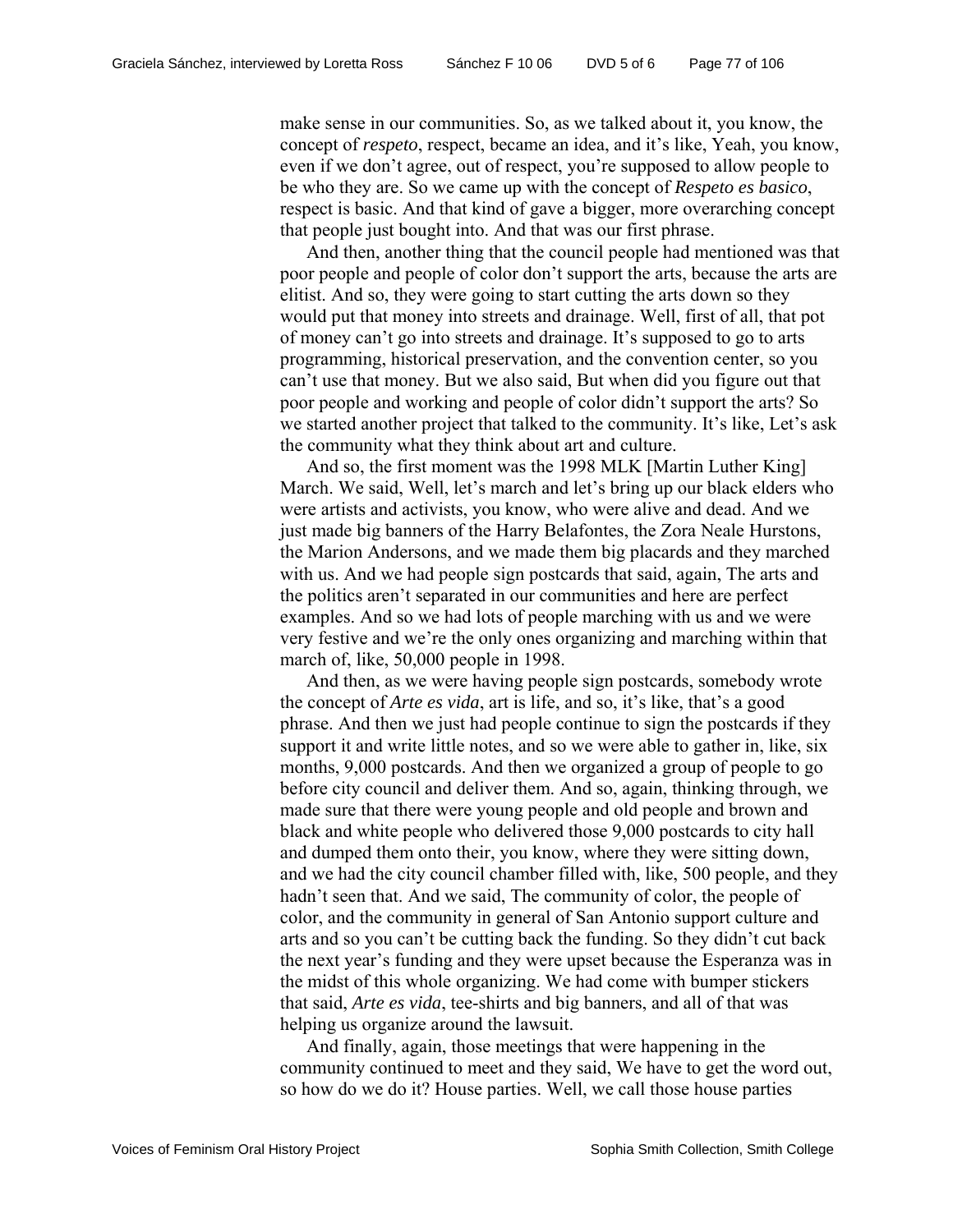*cafésitos*, where people could just have coffee, tea, and buy *pan dulce* and then bring together five people or 20 people in their own home and then we could talk about the issues.

It was a First Amendment case. It was a Fourteenth Amendment [case,] under the [equal] protection [clause], and it was the challenge of the Texas Open Meetings Act and having the decision to defund the Esperanza. And so, those were the three issues that people, as we had those Saturday meetings and talking with our attorneys, and we told the attorneys what the issues were, and so the attorneys kind of came back and said, OK, this is how we play them off. And then, so here's the language around First Amendment, Fourteenth Amendment, Texas Open Meetings Act. And then we were able to go back into communities and articulate without the attorneys what the issues were.

And then the community said, OK, we'll do those house parties. How else can we do it? Well, let's do street theater. So OK, wow, street theater. So we talked about street theater for a long time and then finally, after a year, we're starting to do street theater, because somebody was willing to take up the challenge. And we did pieces, like, instead of *Who Wants to be a Millionaire?* which had just come out, it was *Who Wants to be City-Funded Agency?* And then, just kind of played around with that and went to different parts from the churches on Sundays to just the parks and started doing that performance. And again, it was from a university professor to high school kids, to just people that wanted to do that and they just did it for free and went around planning that, and we taped it.

And then the concept of *Todos somos esperanza*, We are all hope, or We are all the Esperanza — you know, it kind of was a play on words. That came, again, with the community of people sitting there on Saturday saying, OK, what's the slogan going to be? and the slogan actually comes from what was going on in Chiapas — *Todos somos Marcos* — when they were going after Marcos. Where is Marcos? Who is Marcos? And they said, We are all Marcos. We all are the same. And so that connected our organizing and our international struggle and seeing that, too, [was] something that we could play with. And we also wrote it in Spanish. And people said, Well, should we translate? I said, No. This is San Antonio. It's a bilingual town. If they don't know, we can teach them what it is, or they can go to a dictionary and look it up. And it just kind of played around.

So again, bumper stickers, yard signs, and we finally put big banners. We were able, with \$5,000 that we got from the Andy Warhol Foundation to do — because of their First Amendment support, we thought, Well, we can hire somebody to help us to do publicity, but everybody doing publicity was going to charge \$20,000 or \$25,000 for one hit, you know, once. That was their going rate. We're like, we can't afford that. OK, we'll have to do it ourselves. So, we were able to, again, come up with the slogans and figure that all out ourselves. And then, we said, OK, so there's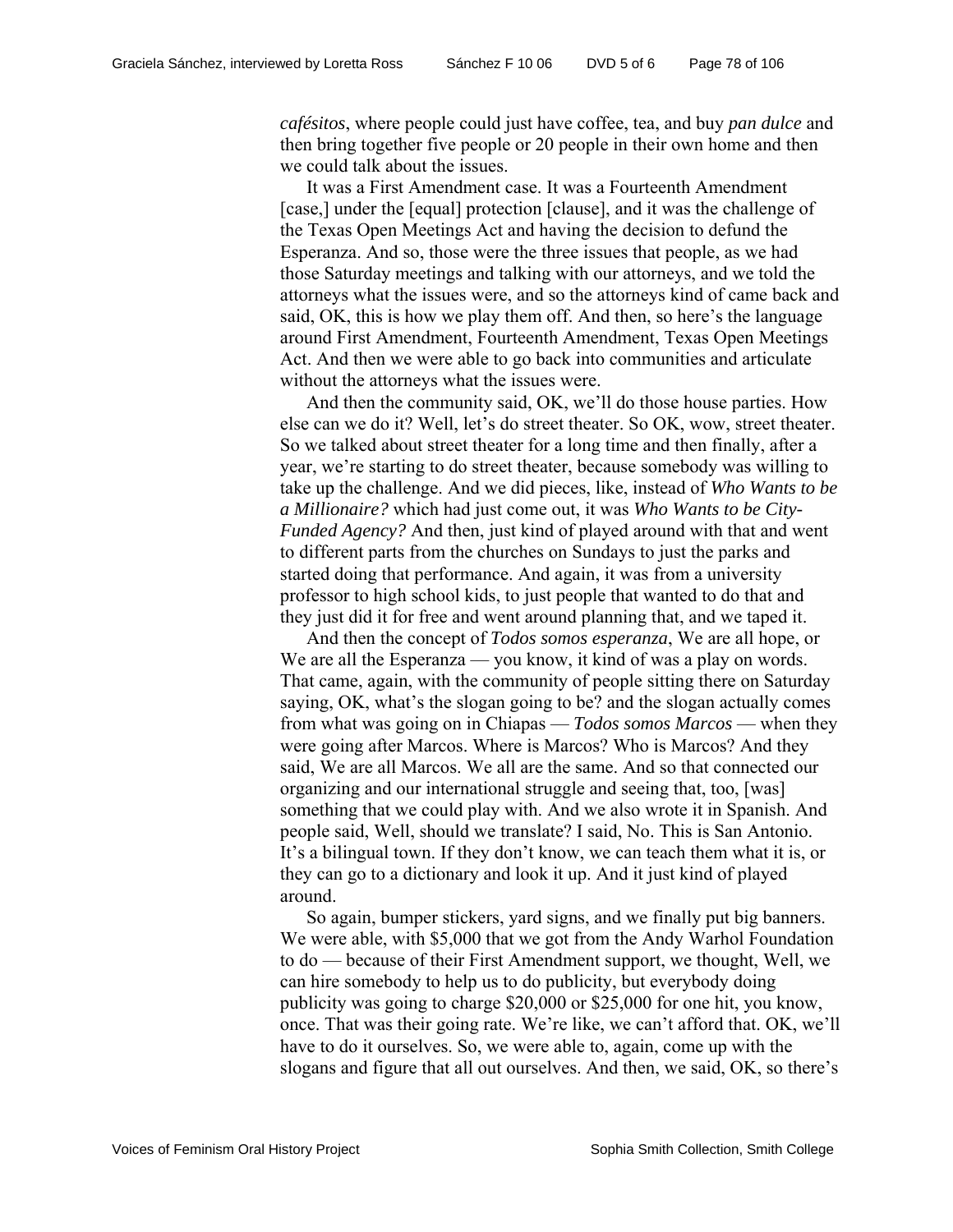money for the banners and the posters and the bumper stickers. And that's how the \$5,000 got spent.

So as we went to house parties, people willing to take those yard signs took them. People who wanted to take the bumper stickers took them. And before you knew it, by 1999 and 2000, just as we were ready to go to court, every place in the city had those yard signs. So if I'm the judge, I'm driving into Alamo Heights and there are bumper stickers and yard signs, and I'm over on the East Side of town, and, like, everywhere he went and everywhere any of us went, we were able to, have been able to, take over the whole city. So it wasn't just what they expected, that it was going to be in the West Side of town, or it was just going to be the gay community. Those yard signs were everywhere. And everybody was talking about it and we were able to get a lot of press around it and just kind of keep on telling the story. And so –

- ROSS: It sounds like a great model of community organizing to support a legal  $\begin{array}{c|c} \end{array}$  39.04 strategy instead of the legal strategy leading the organizing. So what happened in the case?
- SÁNCHEZ: Well, a couple of things. I was just about to mention, you know, initially, also, we were scared to — we didn't have money for the lawsuit. We got some moneys from foundations just to help us continue to survive, but funding for the legal strategy, even though our local attorneys were coming for free, we didn't have any money to pay for depositions. We didn't have moneys to pay for all the little extra supplies that we had to do and the copying and so, we thought we needed some national support.

And we were starting to get phone calls, from the Lambda Legal Defense in New York to the National ACLU. And so, at one point, I went along with Amy to New York to interview them and to see what we wanted and the Lambda Legal Defense said they were only going to focus on a gay agenda item and we're like, Well, it's not gays. It's people of color. It's poor people. And they were like, Well, we still want to do work with you, but this is what our strategy is. So we said no to them. And then we went to the National ACLU and they seemed to be more open. But as they started working with us, they sent in two of their attorneys and they were two women in their mid-30s without any experience. But they came with money. So, you know, we worked with them and they helped to pay a lot of those things. But at some point, their strategy was, We're the attorneys, we know better, and we're going to define that. And we're like, No, no, no, no: this is about the community. You have to come to these community meetings. You have to sit and hear what the community has to say, and you develop your legal strategy based on what the community is. And that's what our local attorneys were doing. But they were like, No, it has to be this way. And so, there was pushing and pulling and struggle with the attorneys.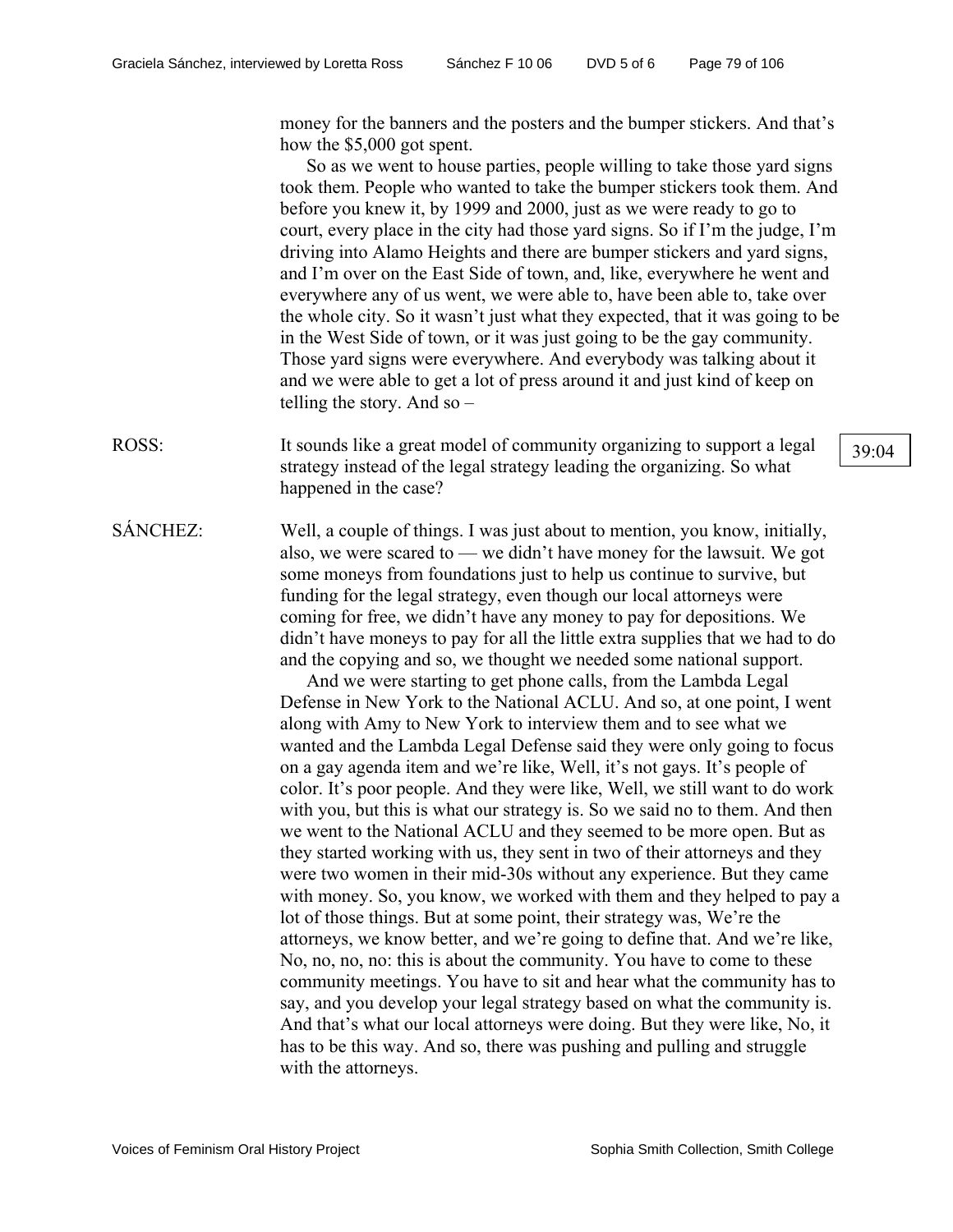And what I saw was, even though Amy and Mary Kenney and a few other white lawyers from the San Antonio community who had more experience, who were better litigators, and smarter, in my opinion, were basically being dismissed by the younger, New York City–based attorneys. So it's the national also working with the local and defining that they know better. I remember sitting with the attorneys from New York and saying, "Do you know who Cherríe Moraga is? Have you ever read Audre Lorde?" And they're like, no. So I said, "Well, before you work with the Esperanza, you need to read these books. You need to read about what they think, because that's going to make" — and they didn't want to read them. It's like, Well, we're here to do this lawsuit.

So after a point, and the legal strategy, you know, we wanted go to court and they were like, Well, maybe we cannot go to court. Let's try to see if we can get to some other place. So at that moment, when the strategy changed, we went ahead and kept to our strategy and they — they pulled out. And so, we were very scared what that would mean on the national level, that the national ACLU is pulling out of our organizing effort and we were concerned that they would talk to funders and then here was this little group of people that can't even follow what the national ACLU is doing. So, it never hurt us, fortunately, but they did pull away.

And so, we were all so scared. What would that mean for us? But it didn't affect us. What we just ended up doing was we just kept organizing on the local level. The community also said, Let's do a mock trial. And the attorneys said, Oh, that's an idea. That's good.

So that's what it means to go to court. We'll watch what you're doing. We'll act. So one person acted as the judge. Some people, you know, some of the students acted as bailiffs. We had our students videotaping and even acting as court artists. We had, some of us who were going to be presenting practice what we were going to say. We had the attorneys practice what they were going to say.

And then we had, at the end of that, we had the community saying, Well, we didn't understand this. You might have to do that. Why don't you try this? So they critiqued that process. And we invited the whole community. So it wasn't just the Esperanza people who had been organizing. It was, like, anybody. So even our enemies could've come in to see our strategy, which they didn't. And, one of our attorneys was afraid, they said, But everybody will find out. And you know, Amy just said, "No, No. Everybody needs to know what it is. It should be transparent, because what law has done and the legal community has done for their own power is to keep things hidden from you so that we're the experts. But we're not the experts, you're the experts."

So, we did that. We challenged the fact — like, when I was going to speak, I wanted to speak in English and Spanish and one of the attorneys said, "Oh, no, you have to only speak in English." I said, "No, but I feel comfortable." And so Amy was like, "They could speak whatever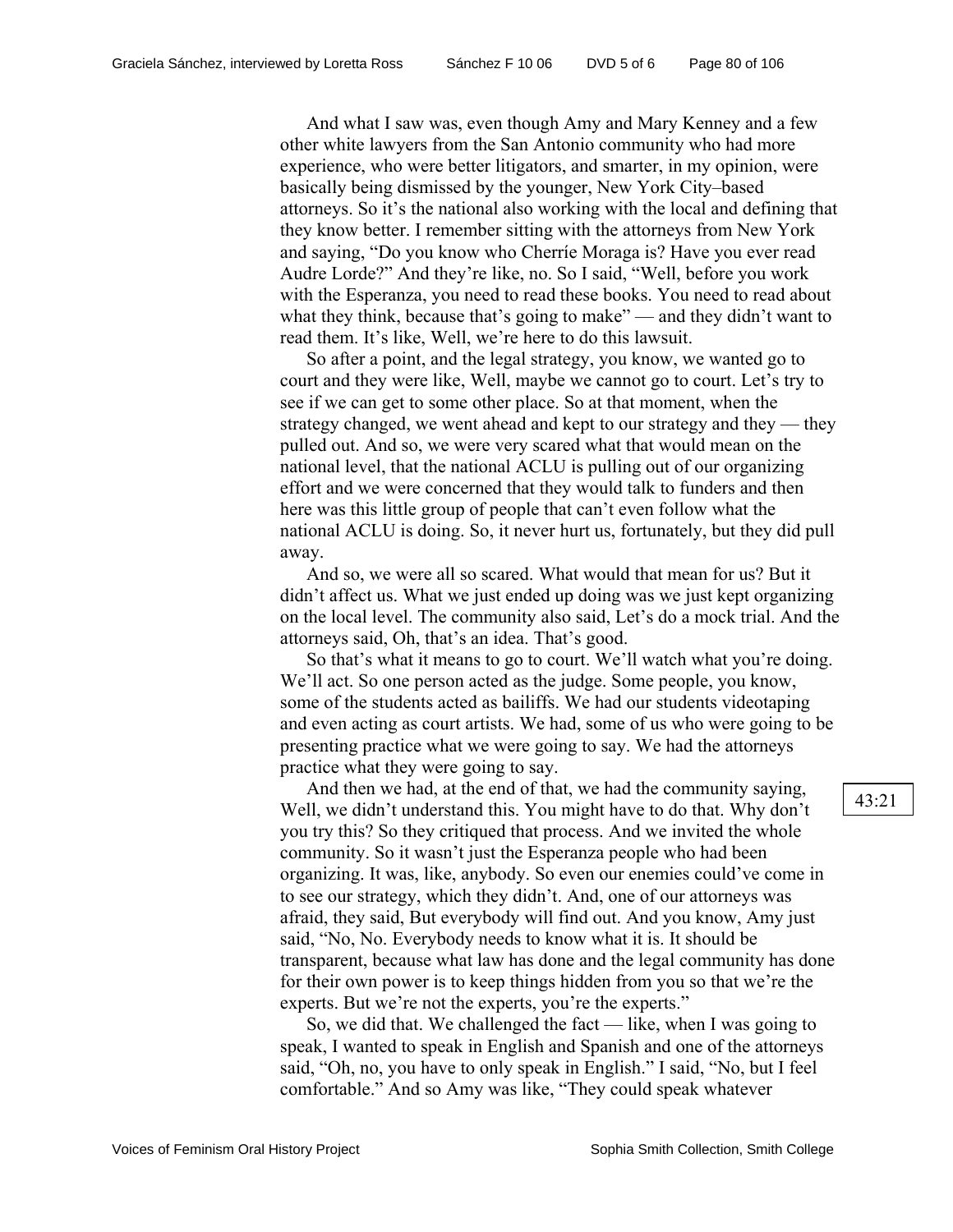language it is, because this is San Antonio." And so we were able to make all of our witnesses feel very comfortable.

And of course, we had had all these depositions so we had learned a lot of how the city council was contradicting themselves. We had found out how they had indeed done these meetings behind closed doors, where the rule is that if five or more council members meet together, that's basically a meeting. So what they were doing was having, well, I guess, six people because that's a majority, so they would have up to five people in one of their offices, the mayor's office, they were meeting, and then they would tag off and come in and meet with each other, so they never had the quorum but they were making decisions and the other ones were sitting outside and the mayor was also making phone calls to other council members who weren't present and saying, "How are you going to vote on this?"

So we were able through their depositions to find out how that meeting happened and the decision to defund us happened. And we found out, again, all the connections of who, from the right wing to the gay conservatives, and all how they were doing that. So, so all of that became part of the lawsuit .

And with the mock trial, we had vigils. We went outside the court house, it's a very round space, so we went the night before and took candles and had people, you know, the indigenous community, come in and do a prayer and then people spoke and all the candle wax fell and there were flowers. But all those moments were ways of bringing community. We had people doing quilts also, and everybody — so there were just different opportunities and we were in different places. So I think that was the key to the success of the win, because we were able to connect to the larger community. Everybody was talking about the issues. Everybody understood what the court case was about. And so, that was the buzz.

And so, we went to court in August of 2000 and we didn't hear anything for almost a year. It seems like it was nine months before we heard the ruling. And again, we had the banners flying right around the lawsuit, and then we brought them down because they charge you every time — per month, they charge you to put the banners. So we put them away and then they called us up and said, Is it time — and I thought, huh, it's May. It's got to be time. It's time for the judge to rule. So we put up the banners and, like, within two or three weeks, the judge ruled, and he ruled in our favor. And he brought us all back in.

What we also did was we made sure that the community was in court. So when we were in court in August of 2000, we filled it up, right? And parents made sure that their kids didn't go to school because they figured that was going to be an educational moment for them. And we were expecting to be in court for a whole week, but the judge kept us down to two days, which meant we had to fill it up with a lot of information.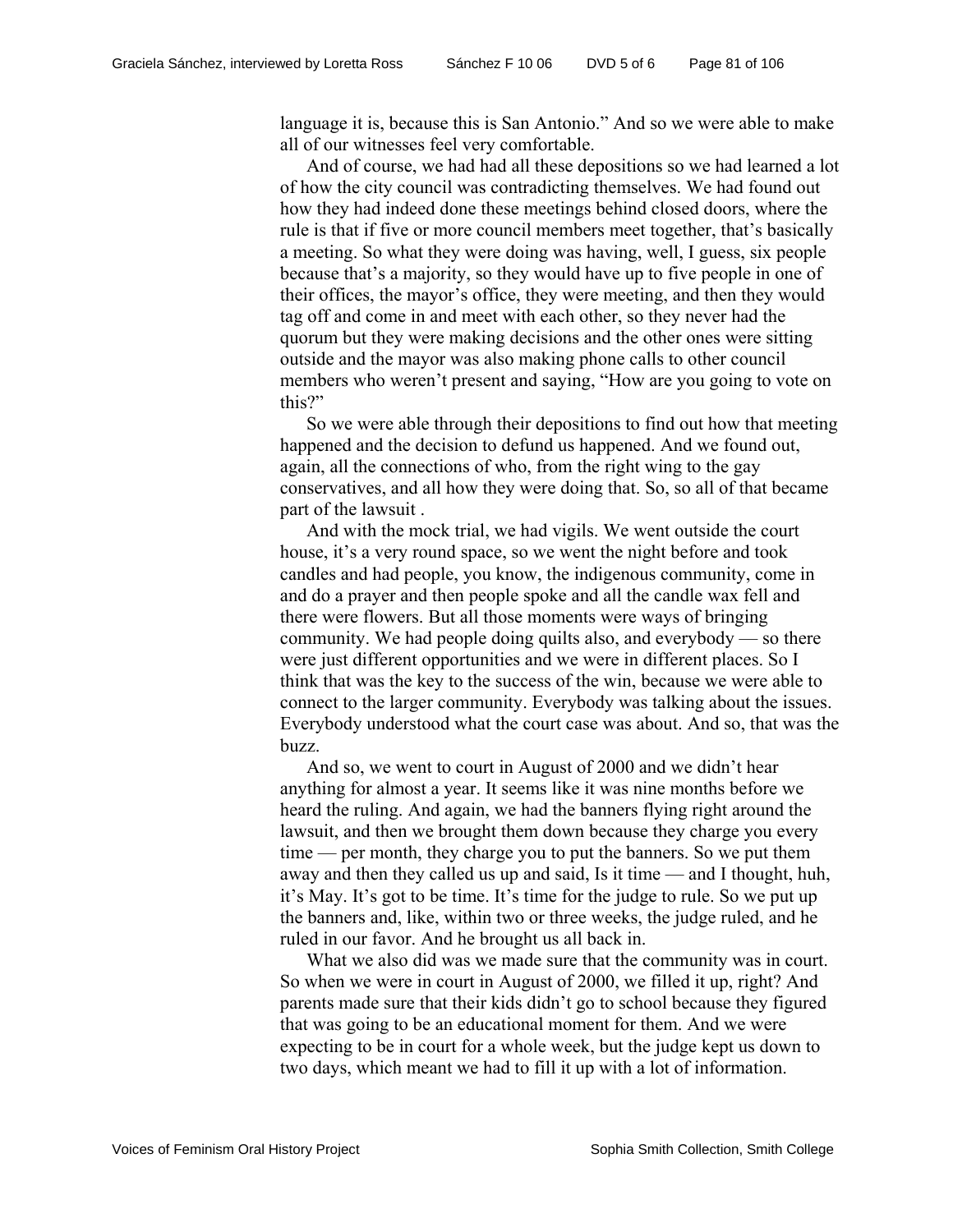And again, people like myself, you know, spoke. I said something like the word *quinceañera*, you know, actually somebody else said *quinceañera* and then translated to the judge and said, "That's the fifteenth birthday party." And the judge said, "I know. This is San Antonio. I know how to speak Spanish." (laughter) And so, when I came up, I was able to go back and forth like I expected to do and so did other people. And so, we challenged that whole notion of having to only speak in English in San Antonio.

And we talked about cultural rights as a right, because, again, as law has been played out in the U.S., First Amendment, Fourteenth Amendment, all this didn't talk about cultural rights, and that takes on that human rights perspective. And so, our lawsuit really speaks to the cultural rights of communities, and the judge supported us and so it really — I think people in communities of color, especially, can use that lawsuit to really speak to, and use it just on behalf of where they need to go, because it takes a different perspective.

ROSS: So how did the city have to compensate you once you won?  $\sqrt{48:35}$ 

SÁNCHEZ: Well, the judge decided that he didn't want to make a decision on his own about what the financial gain was, so he asked us to meet with the city attorneys and come up to some financial compensation. And so we sat with them and with one mediator and got to know where and we had to bring in another — you know, the judge brought us back together and said, OK, I'm going to have to bring in a second mediator. And so, the second mediator came in and, you know, what we were wanting was the money for the attorneys, even though the attorneys had done it pro bono, a couple of them said that if we did win, they would like to be compensated for at least a portion of that, so we wanted to pay them up. And Amy's fees were going to come to the Esperanza, so we wanted to get as much of her attorney's fees — so the attorneys' fees alone were over \$500,000 over those four years of doing the work and they had been able to write them all down. And then the other amount of money we were looking was, if we had continued to be funded, how much would we have gotten. The year we got defunded it was \$60,000, but the assumption is that we would've been making more money because we were a growing organization. Other organizations who didn't get defunded were getting more money, so we figured another \$500,000 that way. So we were asking for over a million dollars.

> We finally — the city just agreed at the \$500,000 level, \$550,000. But that was more than anybody ultimately expected. Again, we didn't even expect to win, and then that we won and we were able to get \$550,000. So we paid out our attorneys and we kept some money, and with that money we've been able to put back the money into the building of the Esperanza because, you know, it had not been — we hadn't been able to work on it and clean it up and fix it up. There was an elevator that had died and so we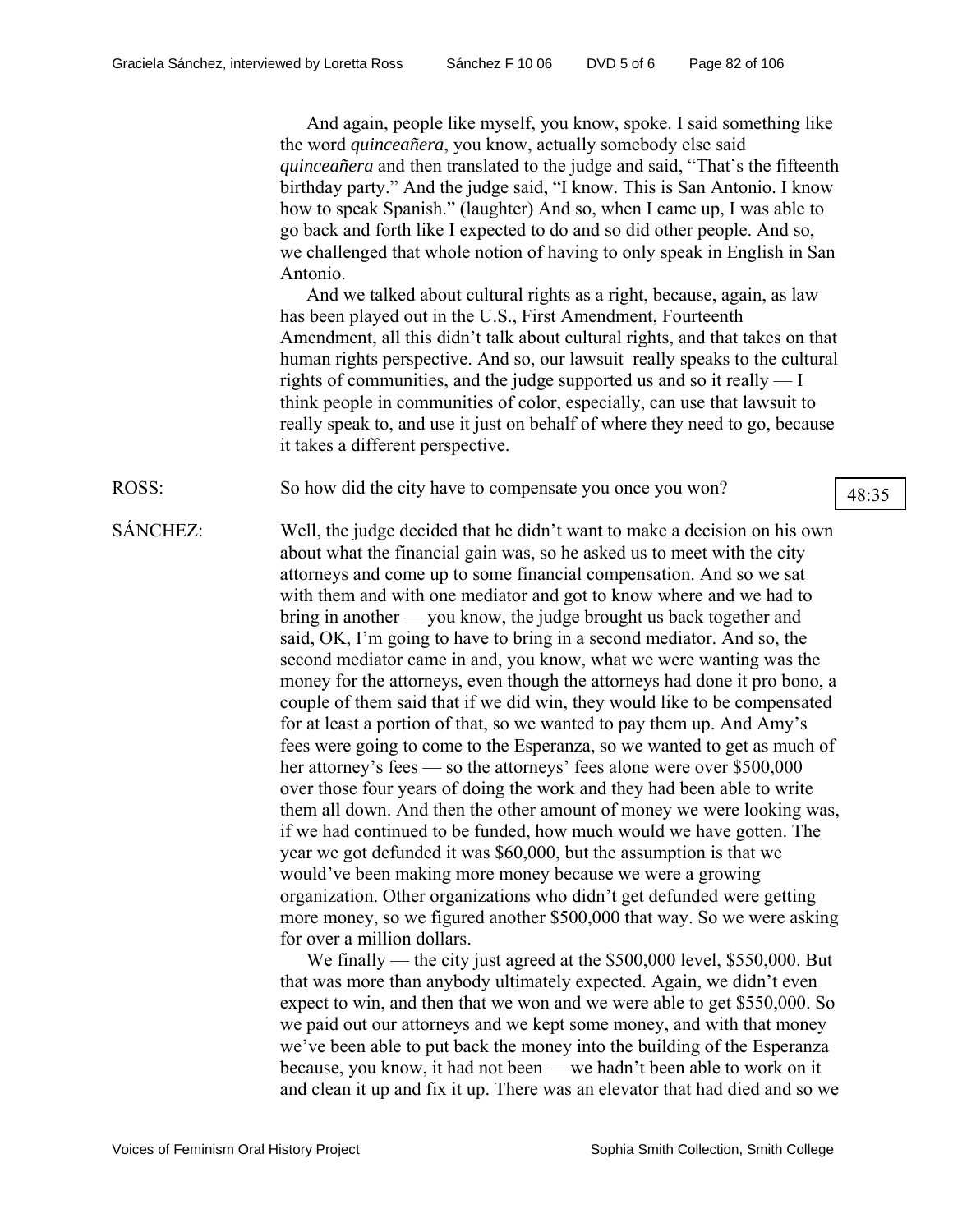had asked the community to help us pay for that but they had only raised \$50,000 and the elevator alone was going to cost \$150,000. So some of that money went right directly to the elevator.

And then we just kind of kept a little bit there for these moments, like today where the foundation world isn't funding us and we're needing to put some of that money back into the coffers. What I saw amongst the community was, you know, as we won, their expression on their faces was — hope. I finally understood what hope looked like. It was in people's faces and their eyes and their energy and the way they reacted.

And what we saw happening later on was other organizations started fighting city council and the same sort of energy, and other people started saying, Well, we can file lawsuits also. Or, we can just take over city council. And you know, some of the strategies we had used, other groups had started using as well. And there was a respect, I think, as an organization that was given to us that, up to that point, had never been given to us. So we were players at the same level. Again, we still became threats to other groups who had been used to being the only game in town, and you know, for us, we're not the only game in town, either. There are many ways to organize, or many — but we have to work together. And I think that's a strategy, because everybody wants to be the big guy, and we're saying, No, it's got to be shared, and we have to bring in more people and we have to fill that council chamber. We have to teach people how to do it and we can go into council.

I mean, now, when we — like, I've been organizing around the Pro Golf Association building a golf course on top of our only single source of water, Edwards Aquifer. You know, it makes no sense that you're going to destroy your water by putting a contaminating sort of entity like a golf course that requires pesticides and fertilizers that are going to seep through below and onto a very sensitive aquifer, which not only is drinking water for San Antonio but for New Braunfels and for Austin and for other areas, and we're going to destroy it by building. So we've been fighting that for the last two and a half years.

But one of the things we were able to do, again, is not only bring in the diverse voices but to — like I remember going before council and saying, Well, I'm going to sing in here. And I sang "La Llorona" and talked about "La Llorona." And so I sang. And they're like, You're singing — you're not supposed to sing in council. And then, within the audience, there were, like, people from the Native American community, and I had told them, "Bring your drums." They didn't bring their drums but when they heard me singing, they started singing and so all of a sudden, you had different people trying to do different ways to bring forward a message to the council.

The council still hasn't paid attention. We're very frustrated. You know, many members of the council have been kicked out of office and they're going to get kicked out again in May because, you know, people are just really dissatisfied. The frustration is that we have the most limiting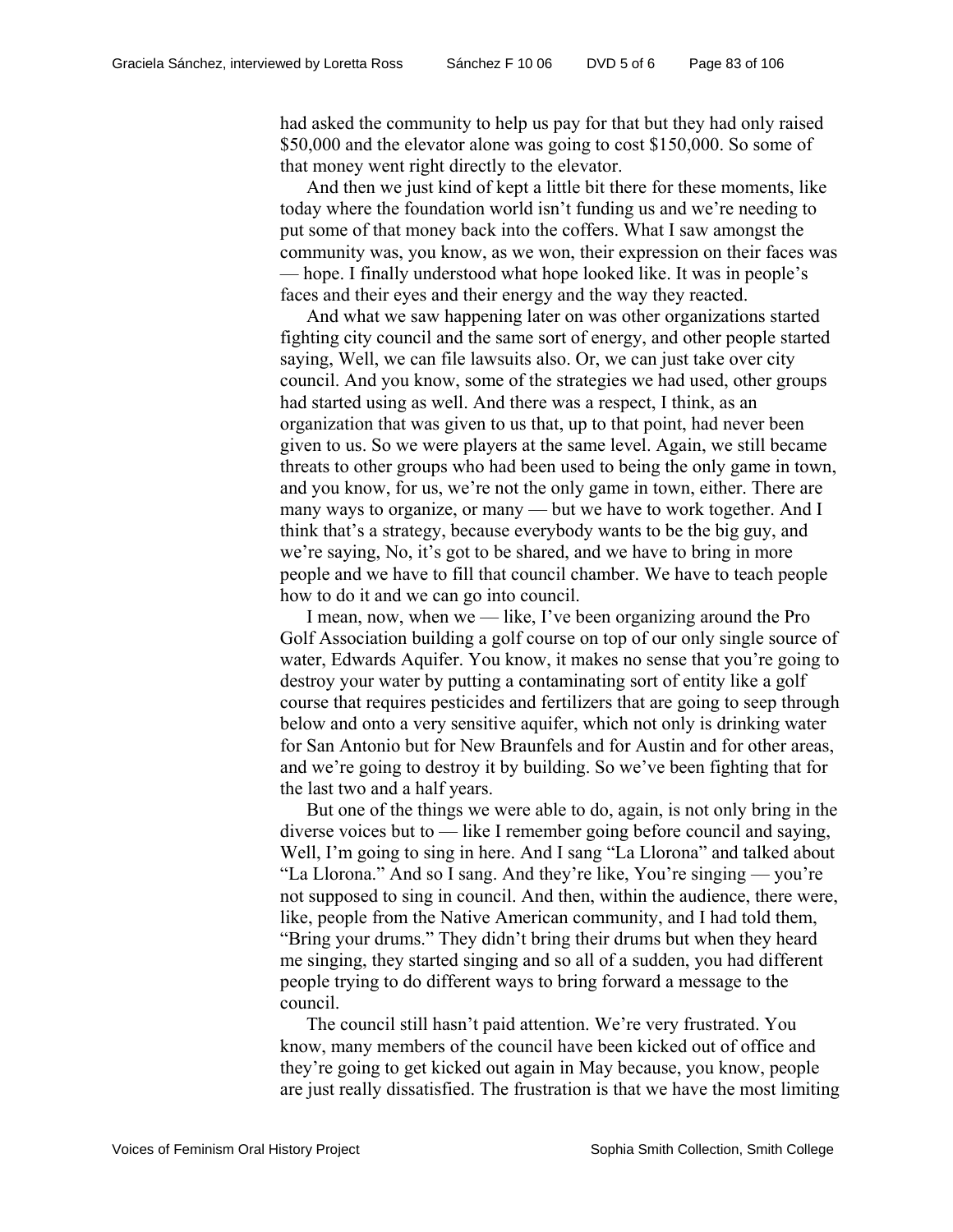term limitations in the whole country. We have two, two-year terms. So that has really caused council members to just continue to support developers and wealthy people because they're going to be gone anyway in two or four years.

ROSS: And they'll end up on the boards of directors of those corporations.  $\sqrt{\frac{54:04}{54:04}}$ 

- SÁNCHEZ: And that's exactly what they're doing. You got it right. So that's been hard, but at least, you know, when organizing around that came on, people were willing to work with the Esperanza and try different ways. We had learned again a lot how to use media to our benefit, so we helped them organize that way. But it's still a struggle because, you know, when we work with white environmentalists, they don't want to talk about racism, again. And we're saying, No, in this city, you have to — if it's about the environment, it's about the water, 100,000 petitions, signatures, were picked up. Those were majority people of color. You have to respect that. And we're running out of time.
- ROSS: We've got about ten more minutes on this tape. In terms of your vision for Esperanza, you've done something that in my mind is pretty remarkable because you've been a visionary and entrepreneurial type of leader, in terms of Esperanza. But you've also been able to put in systems and it's the systems leaders, not the entrepreneurial leader, who can actually make the institutions sustainable. So, how have you done that? Have you been intentional about it or has it just happened?
- SÁNCHEZ: Well, I think part of, like, my leadership strategy has been one coming out of being raised a woman, and raised a woman of color. And so that leadership for me has been — it's a collective. Listen to what the people say and take all that information in and maybe also have the community for the most part make a lot of those decisions. And then, my position, by myself, when I was by myself as the only staff person, but as more staff people have come in, is to have the staff — as we're the ones honored to have the money to be able to work and support the community, so we're going to try to do the best work we can, as we're getting paid to do the work for the community. So we want to honor them. So they help to develop the thinking around it and our job is to move it forward.

But because I am also in that position to have a full-time work is to read, to listen, as I travel to other parts of the country — I don't get to travel a lot to parts of the world — is to hear how other people are also doing it, and to also bring back that information and share that, so that I'm not just listening passively, either. I am definitely part of the group and hold them accountable and offer different ideas.

And I forget that people see me as a leader also and so, when we, again, were kicked out of our building, you know, yes, there was a choice of closing down this place or buying a new place. I was never really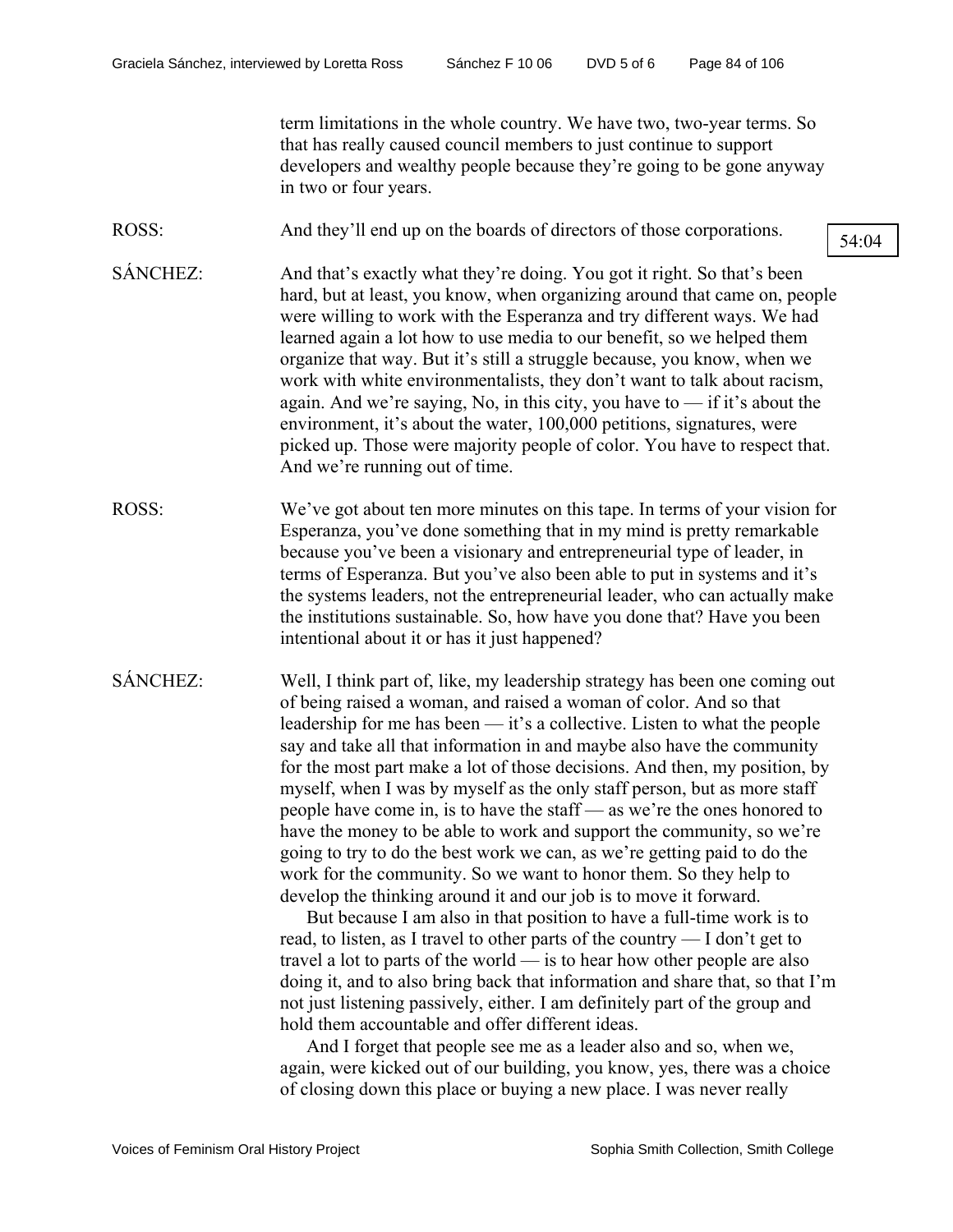believing we were going to close it down, you know. So, obviously we gave them the choices but I was moving forward to say, OK, you know, let's be serious. We're going to survive. I'm not going to close down this place. So the community agreed to that. But then I had to figure in really quickly how to raise that money. And they helped, you know. OK, we're going to have to do film screenings, we're going to have to pot lucks, we're going to have to do dances to raise all this money. But I had to make sure that at the end of the day, you know, when that \$10,000 every quarter was due, that the money was being paid for this new building and that by September 15th, 2000, we paid off that building. So, ultimately I had to figure out the multiple strategies, working with that community, and then kind of being the cheerleader to get them to, OK, hold that pot luck. You know, they walk in and it's like, How can we help? Here's how you can do this. You need to do that.

And right now, we're in that same sort of situation. The foundations have stopped giving us money. We don't take corporate moneys because of what the corporations represent and stand for, unless there's a good progressive corporation, which I think Ben & Jerry's is one of very few. So, you know, it's the community that has to figure in, when they walk in and say, What can we do? I'm saying, "Have you considered a party?" Oh, I didn't think about it. "OK, so do it." So it's kind of holding them accountable. You want to support us, don't put it all on me and the staff. You are the Esperanza. It's all of us. It's not me and it's not the staff. It's all of us and if you — we're here in the year 2005 but don't we want to be here, you know, a hundred years later? I mean, hopefully, we would be able to achieve all our goals around social, economic, and environmental justice, but the reality is such that it ain't going to happen in that time period. So, let's just assume this organization is going to be around forever. So, how do we sustain it forever?

END DVD 5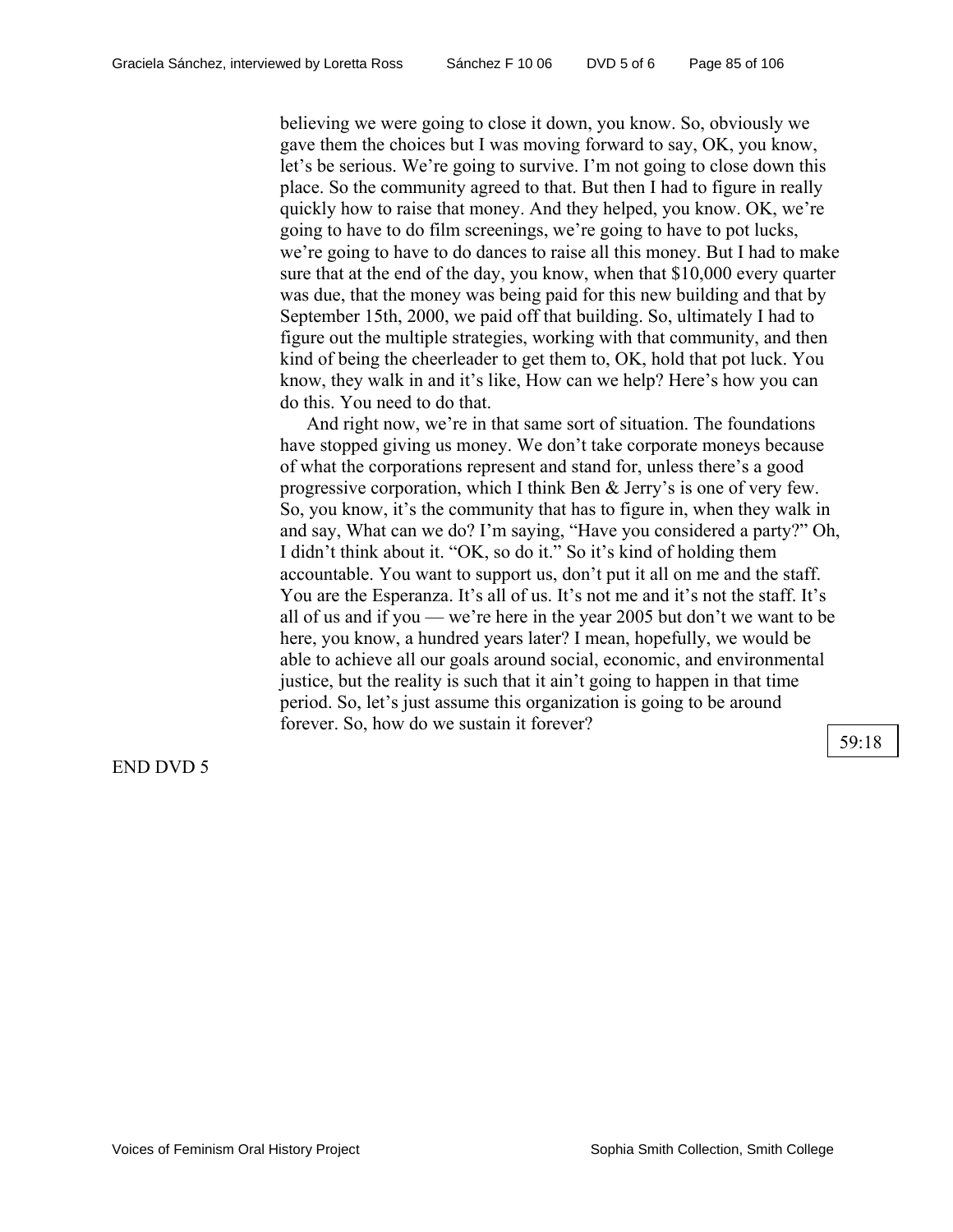## DVD 6

ROSS: So, within Esperanza, you all seem to make quite a project of documenting the histories of women. Could you tell me about that work?

SÁNCHEZ: Well, I think the documentation actually started coming from an artist who said, as artists, they've learned to document all their work, and so we needed to photograph when we were having art exhibits, you know, the work itself and in teaching young artists to start doing it. We should photograph the exhibits, we should photograph the moments that we're doing it.

> We had the cameras and started videotaping every single person, from someone like yourself, Loretta, we have you on tape and you've popped up in all our video promotions — because it's also a moment that if you're not around, that we can also — you're still teaching that to a smaller group of people. We've got students, we've got elders that — who's going to teach that human rights concept? We've got it taped. It can be reused for smaller groups of people or for anybody that's interested in it  $-$  if, of course, there's an OK by the person.

> And it's also about gathering all the people who have come through the Esperanza and again, all of our focus have been predominantly women of color, so we've basically, since the early '90s, taped almost everybody that has come through — prior to that we didn't have the infrastructure. I would've had to do it, and I, to this day, do a lot of the videotaping or audiotaping of people that come through, or photographing. I mean, it is a skill. It's not something that that's complicated, but the idea is to have other people learn how to do it as well and to respect and to honor that these voices are really important.

So we've compiled just hundreds and hundreds of interviews that, again, it started around the people who came and presented and taught us, and those exchanges. All those meetings with community or many of the meetings with community have been photographed, and audiotapes of the community, what they're thinking, how they're thinking, how these ideas get formulated.

And then, most recently, we've been doing oral histories as part of understanding how we've come to this place. We've been doing a lot of work in the West Side because, again, a lot of the history of the Chicana community in San Antonio starts here. And when I think of the theories again that have helped make the Esperanza, it has not been by people who have written any of that theory down. It has been our elders, mostly women, who have a way of — again, the concept that I've learned from them is *buena gente*, which translates into good people. And in Spanish and in Mexican culture, there's a concept of *buena gente* and *bien educado*, being well educated. Being well educated, *bien educado*, doesn't mean how much education you've gotten, how many degrees you have, but how you treat one another, how you open — you know, make sure that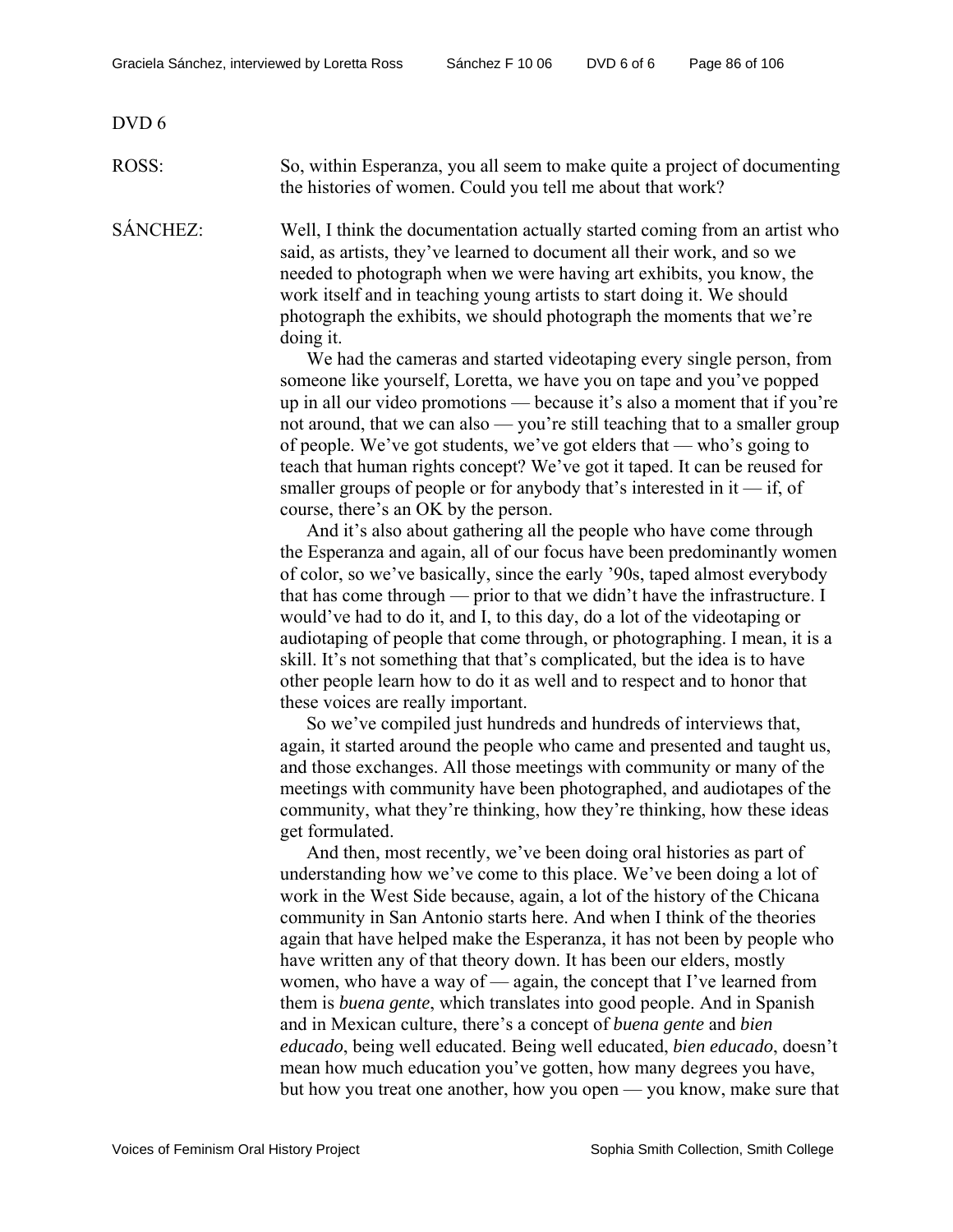you respect your elders, making sure that you're teaching young people. Making sure that there's compassion and concern and community. All those concepts, you know, where again, the other person, the community, comes first, and you yourself are — I guess as you were mentioning it are the servant, you know, servant leadership. Just taking care of the community in thinking terms and that the community isn't just this community that sits here in San Antonio but that the community is a global community. And I think those concepts come from our elders. And again, they haven't written it down, so how do you gather that understanding, those values, except in talking to them.

And so, rather than it coming from me having the opportunity to just do oral histories one on one, or as a filmmaker, it's how do we create a project that allows people from the community to start gathering those stories of the local community so that we learn from them all those values, that vision, the way community used to be. How they did take care of each other, where you didn't depend on the city coffers to bring streets and drainage and lights, and to help you build houses. You kind of did it as a community, you know. People came in and you helped build the house together. People were sharing food, you know, if you ran out of food from the Depression time, each shared the food amongst the other. You knew your community. You knew your neighbors. The cars weren't around so people walked back and forth and so you knew who your neighbor was, you talked to that neighbor. Salutations at the beginning of the day, at the end of the day. You sat down. There was no air conditioning so you went outside and you hung out at the porch to catch that breeze, or you walked up and down the neighborhood and talked to your friends. You played.

So we don't do that anymore, and I think part of understanding how we do the work around social justice, also, is in knowing one another and breaking down stereotypes, because so much of how we've created enemies of ourselves and we don't work with each other is that we do work off of the stereotypes of each other. So, you know, in San Antonio, so much of this friction has been between Latino and black communities. We haven't created it, on some level, I think. Again, the white establishment has decided to pit us against each other, as they've done on a national level, because I know we have black and brown babies, you know, that come out crying.

So people are loving each other, but, you know, and it's not to say that we haven't been raised with those bigoted prejudices that have [been] learned also. But for the most part, I think we've understood that we're friends. But until we hear each other's stories, we don't really know how similar we are and how different we are. And so, I think part of what I've learned in the organizing is to try to have people tell each other stories as part of a real concrete way to dispel those stereotypes and to see the complexities that we have.

So even though I look and sound a certain way, people will find out that I am from the West Side, that I did grow up and that I did go to public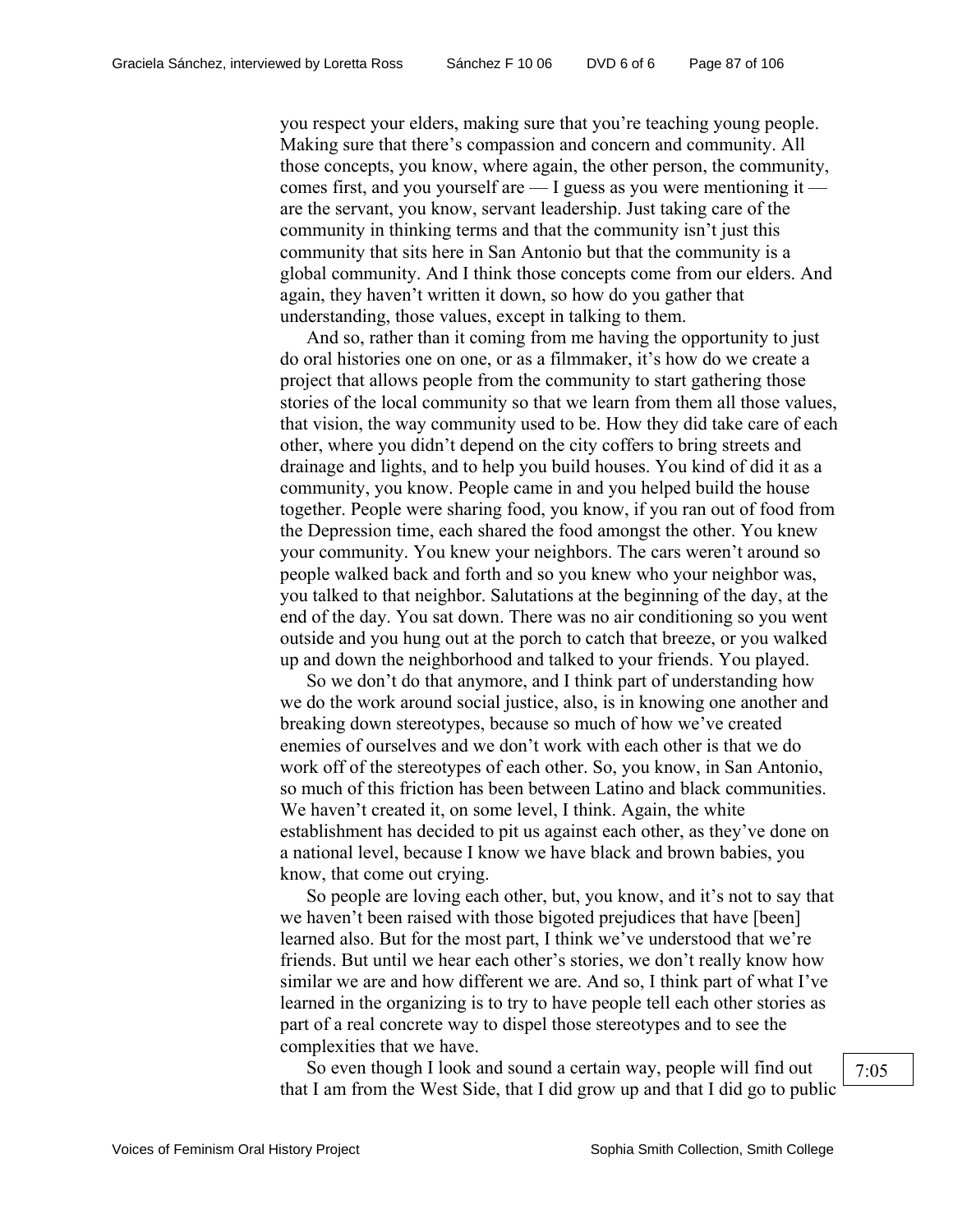schools and if they see a frown on my face, it might be because I'm concerned about funding and how I'm going to make sure people are paid rather than it's a frown that says, you know, Keep away from me. So we don't do that. That's not the style of organizing at all. And it's never been taught because it's woman-centered.

And again, a lot of organizing that's happened in this country has been very male centered, and white male, and labor based, and it doesn't talk about singing and dancing and talking to one another. It's not about building community, even amongst ourselves. We just kind of come together to build strategy and meet, but we don't even spend — and then, once the meeting's over, we go on to the next meeting, and the next meeting, and we say, How do we slow down and just kind of get to know each other?

So that storytelling was kind of critical back in the early '90s that I started seeing as a process. And then, it's now been, how do we gather those stories of the elders who have a lot of the secrets and have the magic that can help us — we can stop, we can slow down. Even though the world is a transnational, global world, we can still stop and rethink about what we're doing on a day-to-day basis for ourselves. We can still stop and say hello to the person as we cross them. That's a simple thing. We just have to be conscious and take the time to say hello. What does that mean if I start saying hello and then how do other people start saying hello and start asking each other questions and talking to each other? This past Saturday, we interviewed this elder woman who's in her mid-80s, and she said, "Well, we don't do that any more." But it's good to hear it because we can challenge ourselves to kind of take on that role of doing that.

If, once upon a time, people's houses burned down and people came together to fix up the house, how can we do that again? How do we just do those — and so, we're trying to find those secrets, which aren't secret, but it's a way of being that will challenge the globalization and just stop it and slow it down and take time to get to know each other and care of each other. And if that's how social justice at least happens on a day-to-day basis with and amongst each other, you know, maybe we'll help to change the culture of the city, the nation, and the world. I don't know. So, we're trying.

And again, it's actually honoring these people who again feel, because of the cultural genocide of our communities, they don't feel that nobody respects them, that they don't feel that they're smart about anything and that they have anything to contribute. So, we're challenging them. We're saying, No, we really want your stories. Who else can tell us about San Antonio in the 1920s and the '30s? It's not written in the books, so you're the scholar. You're the one with the Ph.D. with this information. You have to tell us the story.

And as we've had individual interviews, we've also had various members of the elders, like five and six and ten of them at one time, and then they get off and they want to continue to come back, and they're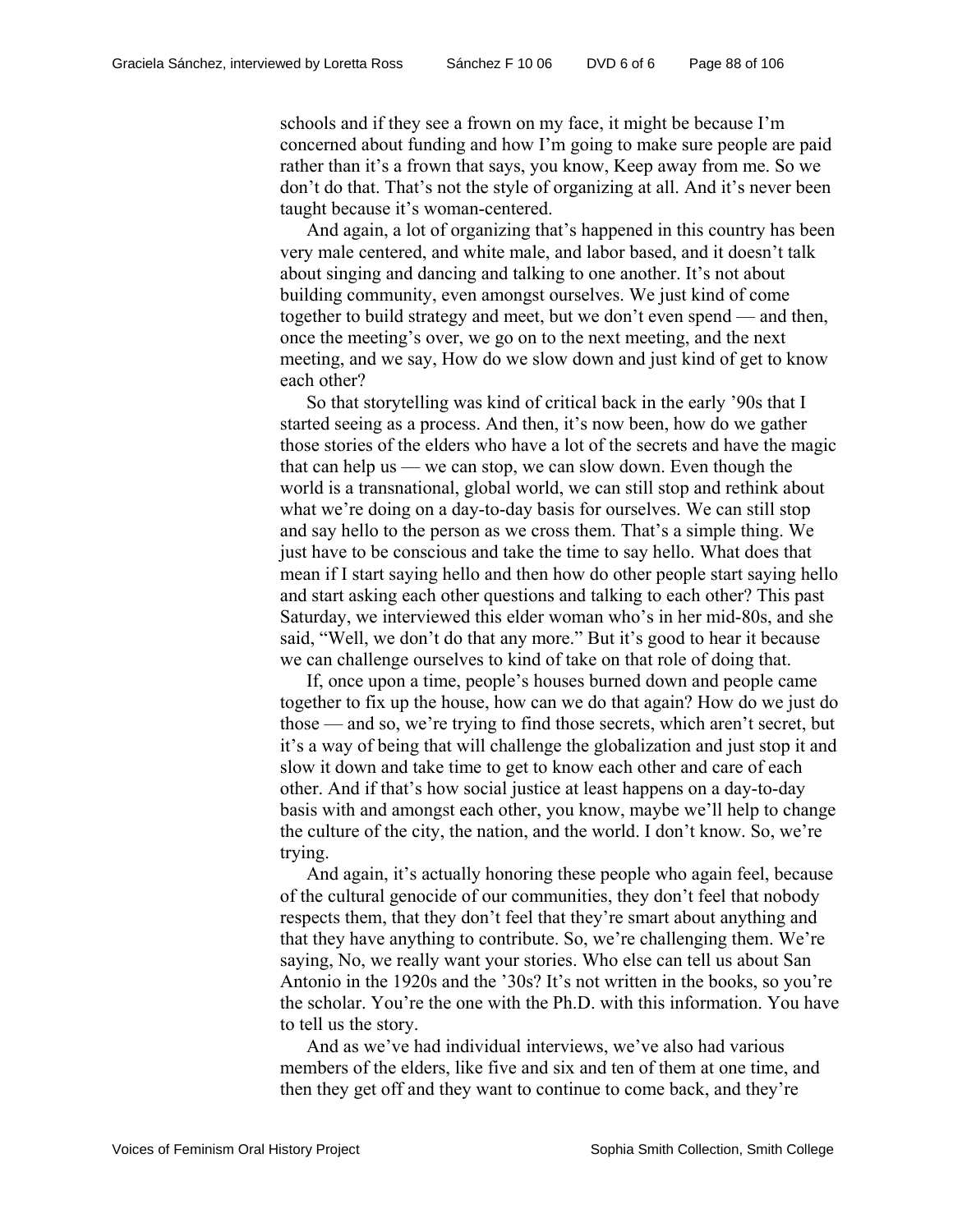feeling like they're participating. And then they're feeling a good sense of themselves and now they're kind of coming across and saying, OK, I have something that I can offer you. And I think it's the same way that we do for each other, on some levels.

ROSS: Have you had any formal training in doing oral histories? And are you providing training opportunities for others to learn how to do the oral histories?

SÁNCHEZ: I think, initially, we were just doing it, right? But this past fall, I made sure to talk to some professors at the University of Texas in San Antonio, Norma Cantú, who actually has worked with the Smithsonian and with some other entity, in the library, who does a lot of oral histories and has done some studies of people in South Texas where she was born and raised, in Laredo, Texas, and I approached her. One of the students at UTSA who just turned 20 was very interested in this project and said, How come it's just kind of come and gone? I said, Because I need staff and I don't have it, but if you're willing to volunteer — so I brought her along and we talked to Norma, and then there was another who was an archivist at the university in the library and he's a gay Latino — I don't know — anyway, this is their — Norma and Dennis are both gay. I don't know if they're out or anything like that, but both of them said, We want to help you out. Then they brought in a third professor from UTSA.

> And so, this past fall, they trained about 15 people here and the idea is that we've now got books. We've also taped their workshop. The group that's working right now can now start leading new trainings and have the books that we can replicate or we know that we can order them from the Smithsonian. And as we're getting skills, then we'll be able to do a better training for another group of people. Because what became just, again, a concept, this is how you interview, this is what you do, as we've practiced it, they're able to do it a little bit better and be able to train other people. So, yeah, we've finally formalized it this past fall, and so I think we're feeling more centered and comfortable because, again, before that, we were just doing it. But now we know that we give them pieces of paper and they have to sign over and such.

ROSS: Well, one of the things that made Esperanza in general and your story in particular so attractive to the Sophia Smith Collection was that I was able to persuade them about the great work that you all are doing in leading the way in capturing Chicana oral histories. I mean, this is way beyond the city of San Antonio. It is movement-building work to be able to integrate oral history in the community organizing you all have done. And so, I appreciate you for it. And so does the Sophia Smith Collection.

SÁNCHEZ: Even before this storytelling, again, it was just the one-on-one organizing that also happens with many people is, you know, it's seen — again, a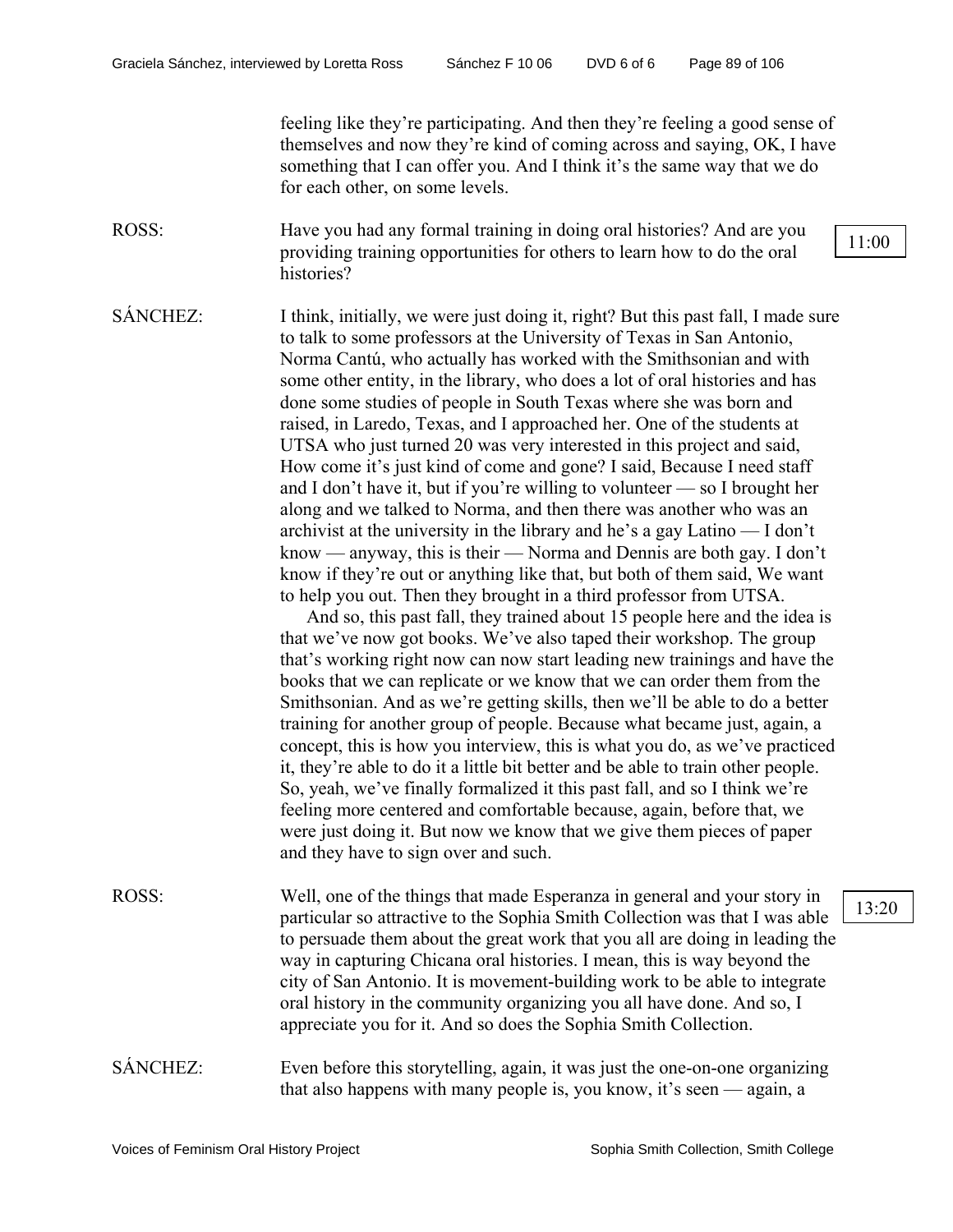Chicana who marries a white man, who takes on that white man's name, who, you know, is now an ex-board member, her name is Dolores Zapata Murff, but when I met her she was Dee Murff, and she was wearing blue contacts and she was part of MujerArtes and she had grown up in the West Side but now is living in the northwest side of town and living in suburbia and, you know, wanting to be white and, you know — but somehow, she was depressed and suicidal and she heard about the women's co-op and so we let her join in and through our friendships, and then, our confrontations around assimilation and, you know, she hated to use the word Chicana, she hated all these sorts of things but at least she continued to struggle along. Now she works — five or six years later, she works at the Guadalupe Cultural Arts Center. She's now the press person. She's a selfidentified Chicana feminist. She's discarded the blue contact lenses. Zapata, like Zapatistas and Chiapas: that's her last name, you know, so now not only is she Chicana, she's part of the legacy of revolution in Mexico.

So part of that was, again, challenging all the racist notions and the internalized oppressions that she totally accepted and took on. And we see that with individuals but then, also as a larger community, we've seen transformation. And it's profound. Can I quantitatively do that so many times? And I want to be able to have everybody that walks through the Esperanza answer a questionnaire and then give them a test a year or two later to see all that we've taught them, because they won't necessarily believe it and they'll definitely go through a moment where they're fighting us because they've learned so much that they have to be critical. And then, years later, come back and say, This is what we learned and you taught us and yes, we had to go through that teenage moment of not liking what the parent was teaching us, or whatever. And you know, for me to know that it's just part of their development and most people do come back and thank us for what we've learned.

But, yeah, it's hard. I mean, there's an image there of those two elder women who are with a goat and these are the images that come through, that people bring their photographs, and again, people hear, identify and appreciate them and we use those images and we put them on the front page of *La Voz* or we'll tell their stories and that, again, also gives people a better sense of who they are, that somebody cares about their story, that their story's important, that their story speaks to many, many other people's stories that's similar.

And again, this is what's not written. It's not in books. It's not in films. So if we're able to capture some of that, and hopefully, we're also giving people the skills to maybe write their own book, even if it's a chapbook, or even if it's so — the one story that they'll write. Or to be able to take those photographs. We've seen people take photographs and they have some skills in computer and now they've made — you know, this past Christmas, I saw one person create, with her aunt, DVDs that they gave to everybody in their family of 100 years of photographs from their family,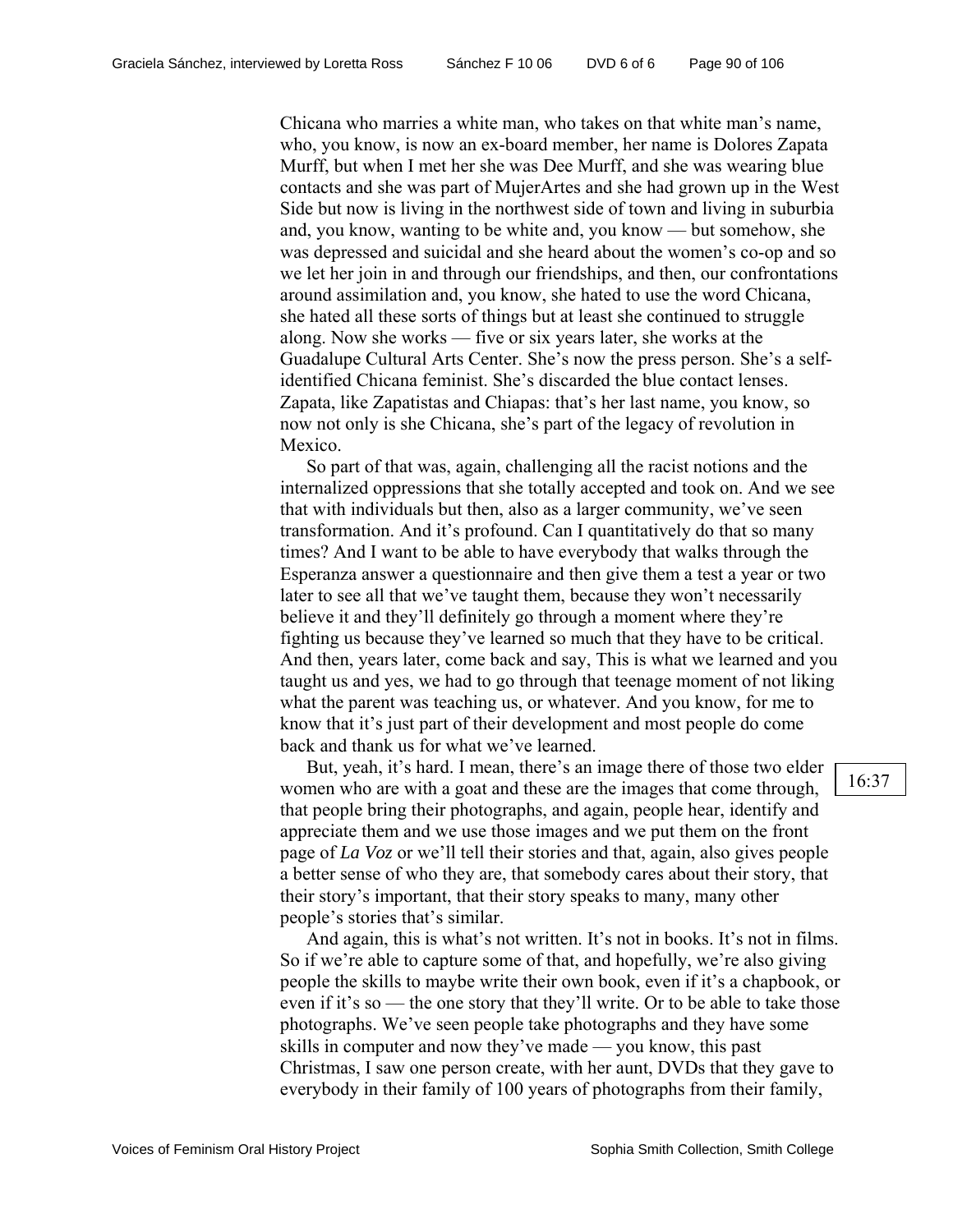and I thought, Well, you see, it wasn't forced upon them. They just have some of the skills. We've given them the right to love themselves as brown people and working-class people and oppressed people and they've just taken it on, and that's affected other people and their families who are now claiming it and it's OK to have come from this part of town. It's OK to be a social justice activist. So, it has a profound effect on lots of people, I think. ROSS: It seems that in what you describe, though, you've also successfully bridged the academy and the community, that you've created relationship with people in university settings that have come back — those relationships have come back and helped transform what's going on in the community. And often, university is very separated from community. 18:30 SÁNCHEZ: And I think we're still struggling, but I definitely — it's interesting, like the Esperanza, one year, we did our survey that the city somehow helped — we did surveys and then we handed over the paperwork to the city and the city then came back and what we saw was that the Esperanza, of cultural organizations, had the most undereducated group of people and the most educated. It was people like me and you, who might have been raised poor but then went off to college and gotten Ph.D.s and now they're at the academy, and they see that the Esperanza is doing something for the community that they at the university can't do. So they're working with a pocket of students. They might even be older students in their 20s and their 30s, but they're working with that group and they see that the Esperanza is reaching out to the larger community and yes, taking advantage of the resources that the university, including those professors, can give to us — but also how they can also send their students at the community level to participate in the work that we're doing, and to also support the movement building that seems to have stopped totally at the university level. I don't see a lot of activism, at least not in San Antonio, happening at the student level, like there might have been once upon a time, so professors are sending them to kind of get them involved, because we need so much help, right?

 But once upon a time in the initial years of the Esperanza, it was hard to get the professors involved, and I think that was homophobia playing a big role, because that's how we were perceived. Because I'm not just a woman of color, I am an open lesbian of color in this position, suddenly the whole organization becomes a lesbian organization, when it's not that at all. Again, that's not my only identity, but that's how I am kind of placed.

One of my best friends in the work of the Esperanza in San Antonio is Antonia Castañeda, and she's a professor. She came from — originally, she's from Crystal City, Texas, but her family moved up to Washington State to follow the migrant stream and to pick cherries and whatever Washington State does. But she, as a 50-something-year-old, came back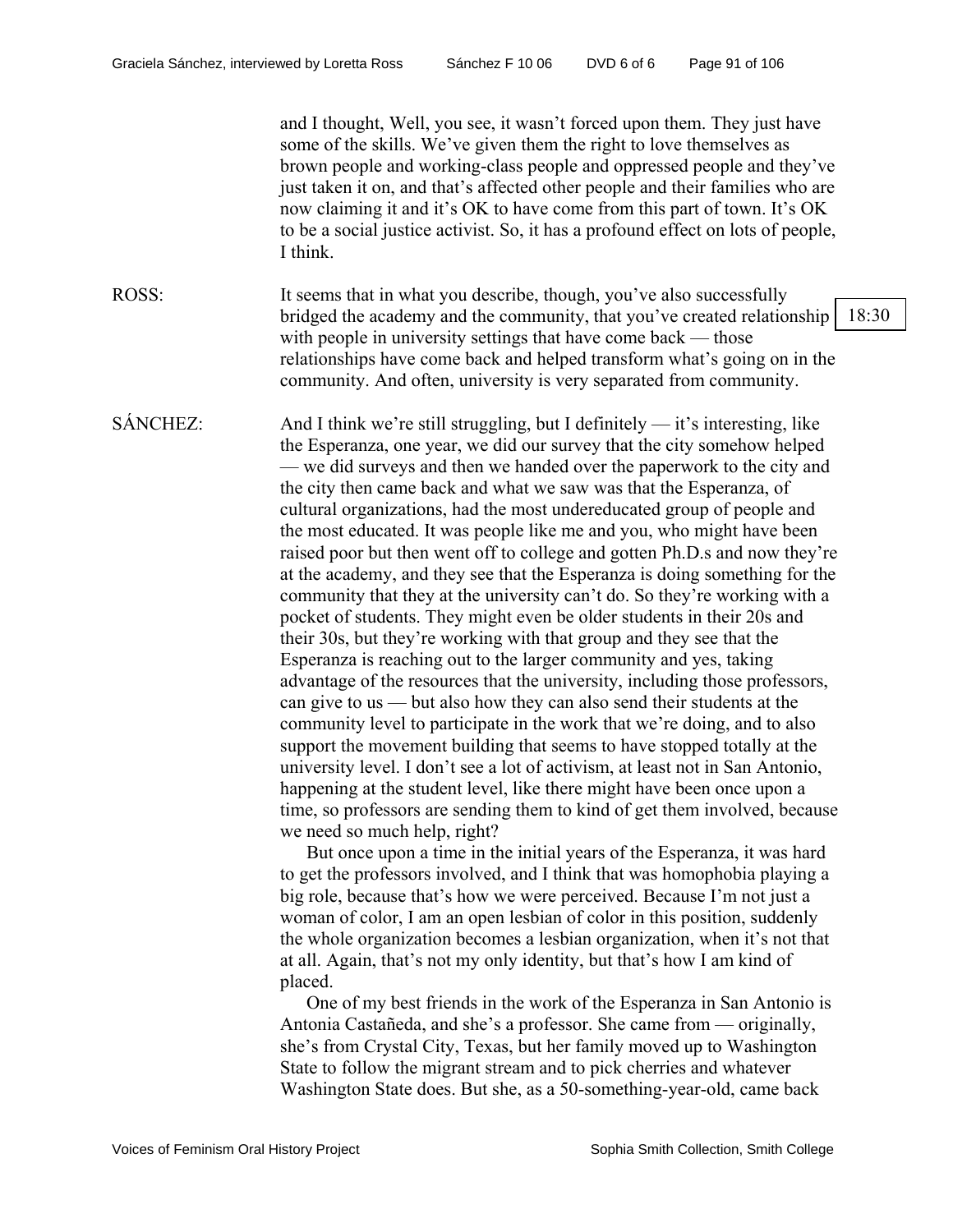with her husband, partner, who got a job at Trinity University and so she was kind of fluctuating of where to teach and so she didn't come with a job, he came with a job. But in that time, they immediately got to know the Esperanza and as a straight Chicana ally, quickly became the professor who challenged other professors at all the other universities to respect the Esperanza. And so she brought her students and she started working with the Esperanza and then she brought other people along.

And that was in 1993, so six or seven years after the Esperanza was in existence that we really see the university community, through women of color, come to the Esperanza. That makes me feel good because so many — for the first six years, I kept on saying, Well, we're doing this. And wanting the university professors to support us, to bring in interns, and what we were finding was, interns were coming through the Esperanza from professors who lived and taught at Brown, who taught at Stanford, who taught at other universities that knew about the Esperanza and were sending their Chicano students, or even their white and black students, to the Esperanza because of what we were doing. And they said, Oh, you're in San Antonio: when you go back in the summer, why don't you intern and get credit? So we were getting those students, but we weren't getting them from the local base because of the homophobia. But once this woman Antonia got involved, it changed. So we're getting both those students as well as the local students, and that really feels good.

ROSS: Have you thought about both succession and legacy? I mean, assuming that Esperanza will outlive you, outlast you, have you thought about a succession plan, the next generation of leadership for Esperanza, and what legacy would you like to be remembered for?

SÁNCHEZ: Um, I've never seen the Esperanza as mine, and I've never wanted to lead it by myself. We're actually in the process of rethinking, also, how the Esperanza looks and feels, because, you know, it's — although we've always challenged the 501C3 model and we've always challenged the hierarchy of how these institutions work, I mean, we still have kind of picked up some of those things.

> So we have a board of directors and we have staff, and then we have community. And so, again, when it was a small staff of one and then two, the staff always showed up to board meetings and we were essentially part of the board. But when we had staff member three and staff number four, all of a sudden those other people thought, well, they can go if they want but you know, they didn't necessarily feel like they had to go to the board meetings and so, when five and six showed up, none of those staff members ended up showing up to board meetings, so it was just me and the other person who had been around because we were so used to doing it and because we wanted to participate.

Those board meetings have always been open to this staff. But then I saw tensions happening between board and staff because staff started to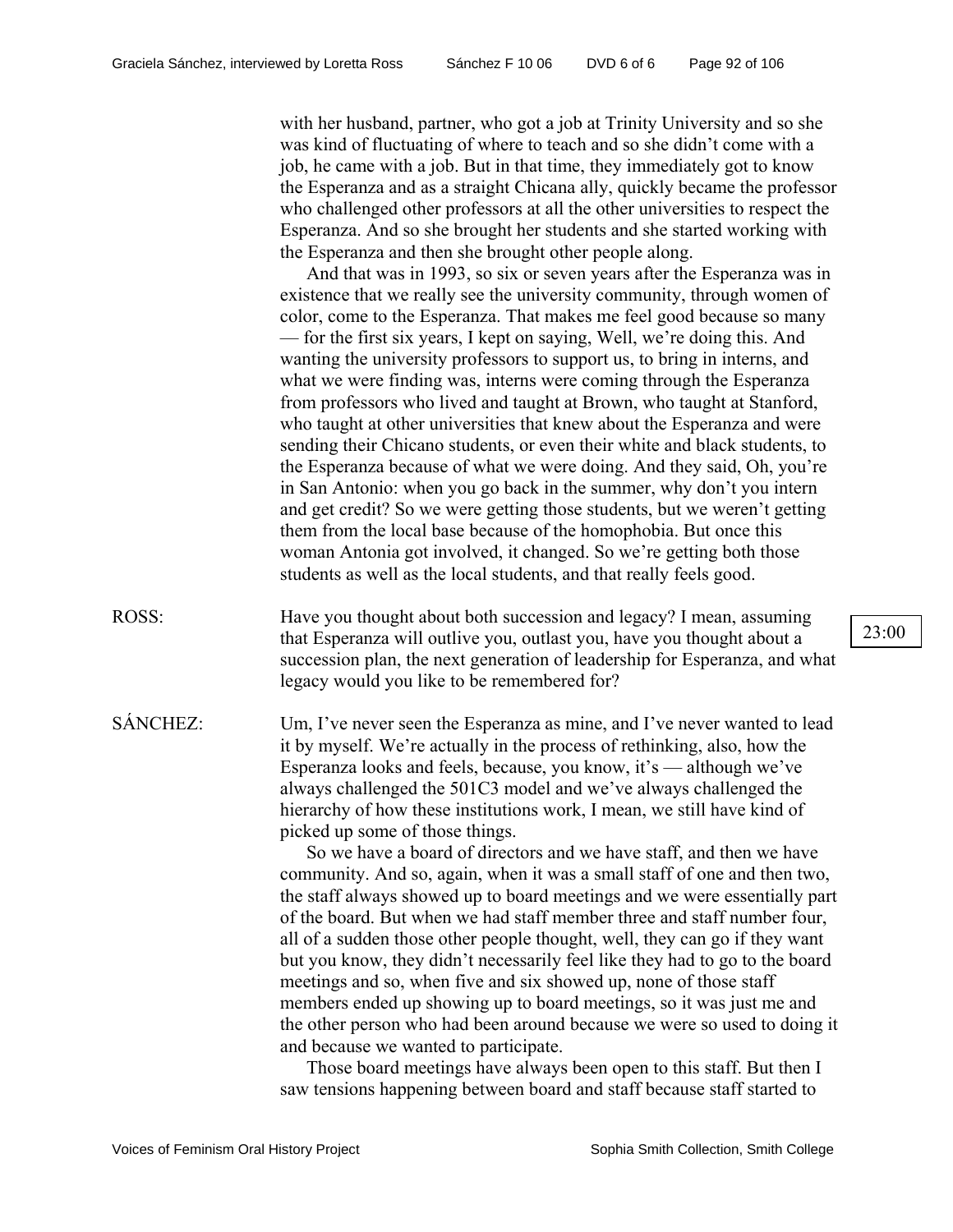take on, you know, ownership as a staff and saw the enemy as the board and the board just felt, like, Wow, we're not being invited to do the stuff that we used to. We're a working board so why is the staff in conflict? Well, part of it was because — you know, that's part of what I want what a 501C3 does is, there's division and there's community. And the community, again, in the beginning, since there were few staff, just joined in and said, What do you need, Graciela, what you do you need? And as we got bigger, they felt, Well, you don't need us anymore. There are other organizations that have no staff or have few staff. So they moved over in that direction. And we're like, No, we still need you. We still want you.

So we're rethinking, because we've come up with that concept of *buena gente*. We don't call our volunteers "volunteers" because we think if they're about social, economic, and environmental justice, they're not just regular volunteers who are just trying to, you know, be do-gooders. There's a bigger vision and it's more profound. And they're usually people who have full-time jobs and still come in and, you know, with very little energy and put all their effort and sweat and money and time into the Esperanza, so we're rethinking that.

But, you know, throughout this entire time, yeah, for me, everything I do, everything I learn, is just given to anybody that's willing to listen and participate. I mean, that's part of how I've always taught, you know, because I don't always necessarily have the time to write it all out, but you're with me and you agree to be a *buena gente*, I'm just going to everything I've learned, you know, it's yours. I'm going to tell you, you may not follow this route but I'm letting you know. And I'm also letting people make mistakes because they have to also make the mistakes to learn, because sometimes even if I tell them, they're like, Yeah, whatever. So, I have to let them falter and stumble and then come back and say, You're right.

But I've always hired young people. One, because I want them to take it on and have it be theirs, and two, initially the sort of work and what we could afford, the only people willing to take it on were young people who were in for the summer or weren't used to getting paid a certain amount and didn't care about health care benefits, you know. And we didn't have health care benefits for the first ten years, even though we kept on writing them, we just couldn't raise enough money and even though the board said, You need to give yourself health care, it's like, Yeah, well, help me raise the money. But after year ten or so, we started putting in — it was only two staff people, but as we kept on getting bigger, had to pay for everybody else.

But what's funny, again, is, as you were talking about, we mentioned second- and third-wave feminism, and this is where the academy also, the university professors, have been sometimes — as I love them, I'm also frustrated by them, because we have been able to bring the brightest minds to come to the Esperanza, again, because professors are sending them through, because on their own, they're reading about it and they want to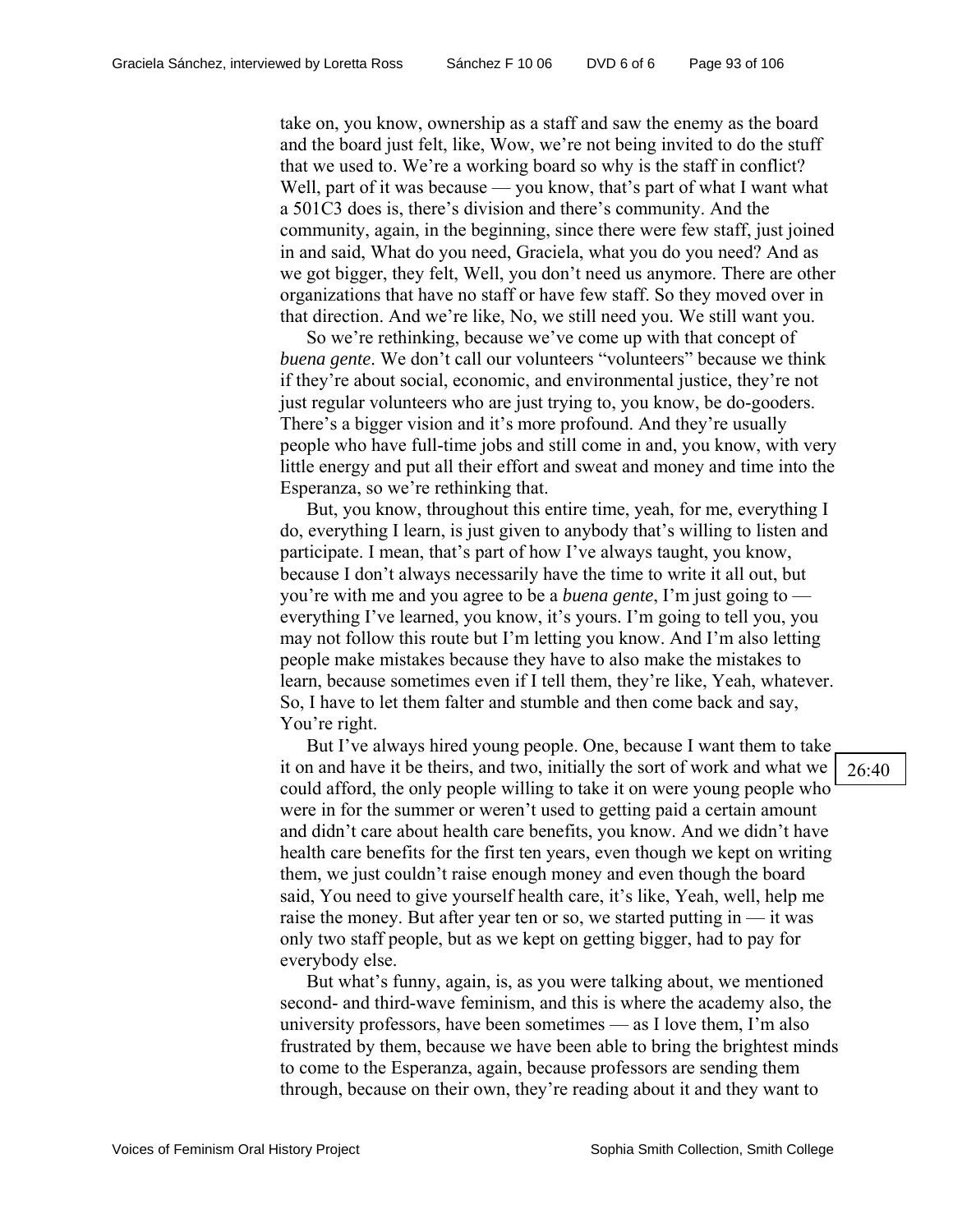come in and work at the Esperanza. I mean, I just had somebody who was at the University of Chicago who lives in Lubbock and said, I want to work here because I've read your web site and you're exactly where the art and the politics comes together and nowhere else have I seen it, and on and on and on. I said, I'm sorry, I don't have a job. But she's bright, she's exciting, I would love to hire her in a minute, and I can't right now.

But as they come into the Esperanza, then those professors come in and say, You're bright, you're smart, you're a woman of color. What are you doing wasting your time at the Esperanza? You can't stay here. You need to move on and do something. Why don't you become a professor? Why don't you do something? You can't just stay here because this is, you know, this is activism. There's nothing in it. You're brighter than that. You're going to get caught up and we don't need to waste your time here.

And I'm like, Stop it. You can't do that. And they're like, Well, I have to have somebody that follows in my end. Who's going to take over my position as a professor in history or whatever. And I said, Well, what about me? I need somebody to take over here, too, and there should be many people who want to take over.

And that's happened to a lot of people. So what's been good is people who haven't finished up college or never even thought about going to college and have worked at the Esperanza — because I don't require any formal education, you know — have moved on and finished up college or started college. And so they leave the Esperanza.

Another group of people who were writing and interested in the cultural work that we were doing have also said, What am I doing wasting my time? I could be this important artist. I could be performing. So another group of people has gone on and ventured in that direction, because what they also see is, again, this is a younger, third wave, says, Graciela works all the time here. There's [more] status in being either an academic or being a starving artist even, than there is being this activist who, even though I can make more films, I'm stuck doing the administrative stuff. So they would rather write, make the film or they would rather write the performance that takes them out in the world, write the book, so that's where I've seen them go.

And so that's been the struggle. Because, again, I mean, I think, Oh, here's this 18-year-old. We're going to see her go through college and then she says she's going to come back and that's who — she's got it. She's perfect. And then, you know, now they're going off to graduate school. And I, just, again, this one young woman, Fabiola, who came last year as an 18-year-old and said, I hate school. I'm bored. My professor told me to come here. I don't want to be an academic. And a year later, she's saying, I'm going to go to graduate school, and this and that. So, something happens, and that's OK.

So we're rethinking a lot, because what's been good about me being at the Esperanza for so many years, where you get bored and move on and give people a chance to take it on and the organizations you helped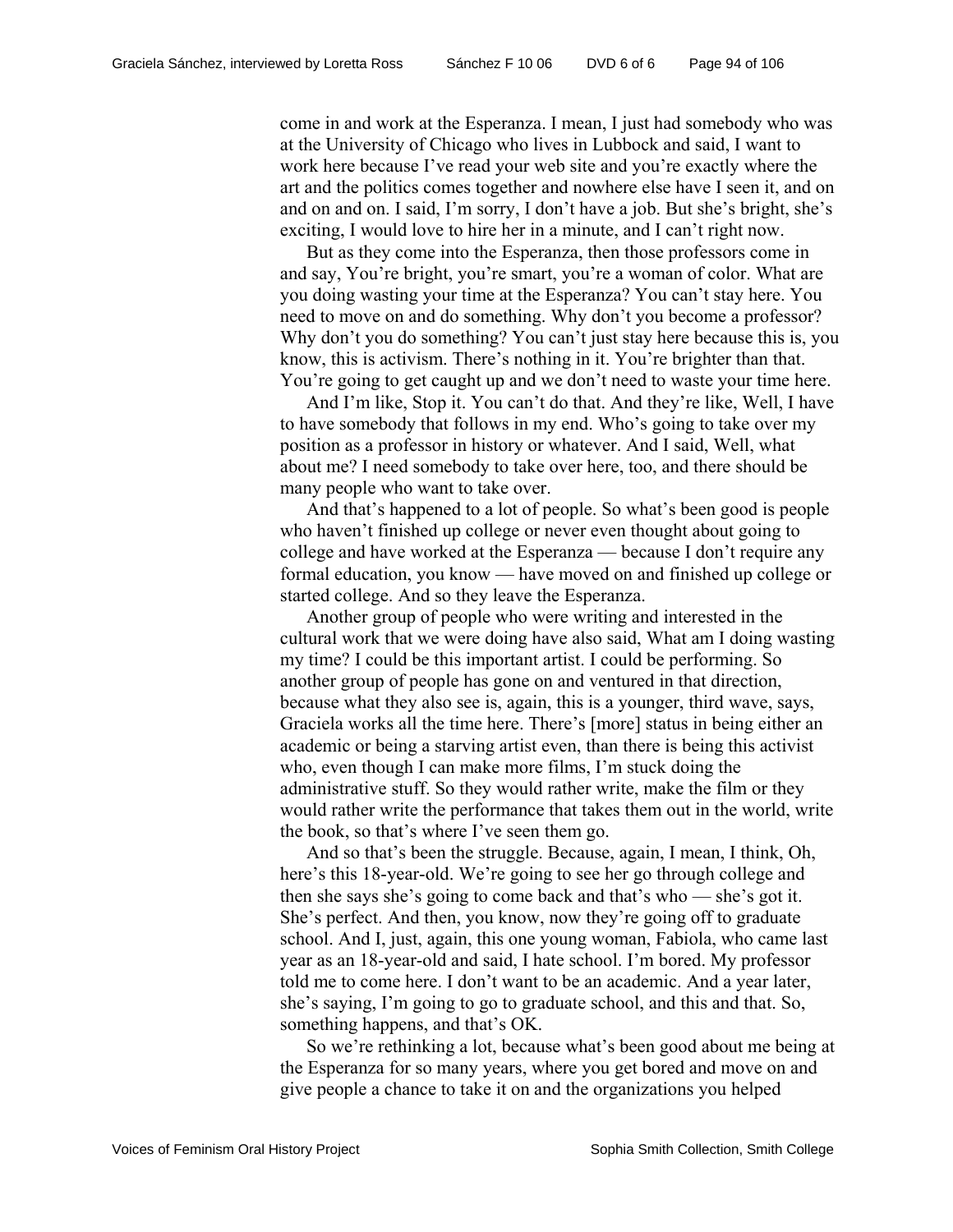envision continue but maybe with different visions — for me, what's been good is I continue to learn and create better understanding of how to do the organizing here and come up with different ways to do it, different strategies.

Again, this whole cultural activism piece is something I don't think too many other organizations in the country are doing, and it's not easy enough just to explain it in two hours or — it's profound because, you know, when I first wrote the grant to get funding, and I did talk about art as a tool for social change. [Now] I don't see art as a tool for social change. Again, it's not separated. But I didn't know that in 1989 when I wrote that first grant. I did see them as separate. I don't see that any more. I've learned.

I didn't understand how important cultural grounding was, but I've worked with communities and I've seen how much they hate themselves and how they've internalized this racism, sexism, homophobia, how they're not, you know — and I've seen people transform. So, I've learned a lot because I've been around, and I think a lot of people who have been with the Esperanza from the beginning to now have also come along with me. Of course, you know, they might've been — and I've seen, like, I've got a board member who was a 16-year-old and she's here ten years later, so she came into the Esperanza as a high school student and now is a board member — see how she transformed and now how she's working with all these young students and bringing them all into the Esperanza and see — you know, so we see these generations coming through. So, as a 27-year-old woman, she's grown old with the Esperanza.

And so, I think that succession is part of the discussion that we're dealing with because I don't know if I need to leave, but I definitely don't like the pressure of being the only one that has to constantly figure out how to raise the money, because that's very stressful in a very profound way. And I know that my bones are aching and I can't stay up as late any more, and I don't want to die early, because I do love life. I just want to live as many years as I can and to be able to share what I've learned also. And I think it's those elements of organizing and working in and with for community that are — I hope I'm able to articulate or write or figure out ways to share that learning, because it's different than most of the organizing that has happened in this country. And I think people like yourself and myself and other women of color have something that we can teach to our communities of color that may have profound changes and differences.

Again, we are frustrated that the foundation world doesn't get what we're doing, doesn't understand it, wants to limit us to identity-based organizations that have to be women-centered and that's it — or have to be people of color–centered, which means male and that's it, or have to be gay-centered, and that's it, or have to look at local but not global. And we're like, Well, wait a minute. Our lives are all those things. And even though, again, Audre Lorde and Anzaldúa and Moraga and Barbara Smith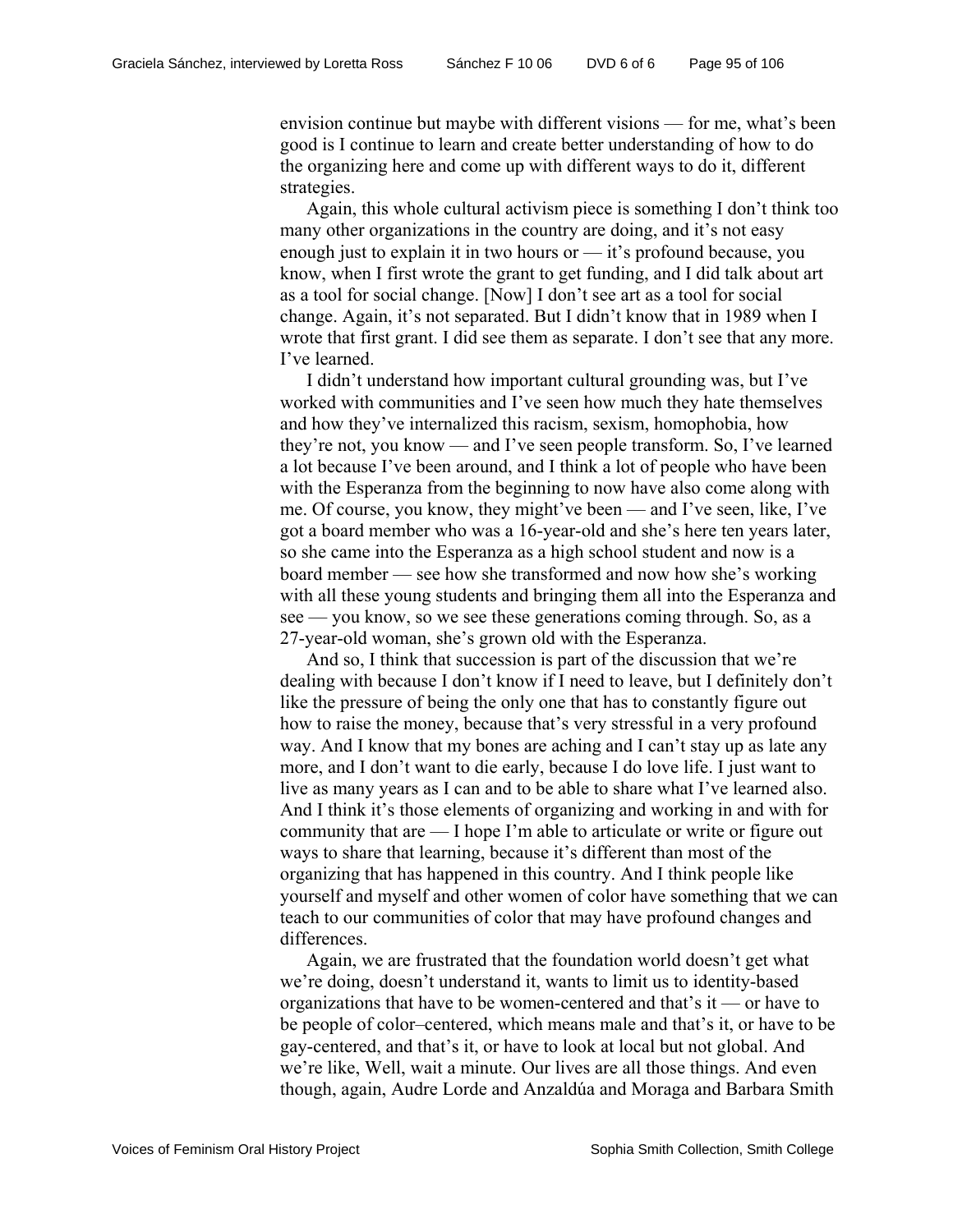all wrote about those things almost 30 years ago and we've kind of acted and done the praxis part of it all, I find myself, you know, people haven't read those people 30 years later. Where I'm having to reintroduce those concepts and thinking to the younger generation, because the professors aren't teaching them anymore. And yet, nothing new is coming out, and the new stuff that is coming out of the academic community is unaccessible, so I can't read their stuff.

ROSS: Postmodernism has done a job on the women's movement and probably  $\frac{35:35}{35:35}$ 

SÁNCHEZ: Absolutely. Right. I mean, I remember when the twentieth anniversary of *This Bridge Called My Back* came out, they had a conference at Berkeley and I went. Nobody paid, I just got myself over there because I thought it was a historic moment. And Cherríe Moraga got up at some point and she said, You know, *This Bridge Called My Back*, what was good about it was that you saw women in the fields reading that book, and everything that's being written, nobody can read any more. And it's true. It's not like I'm picking up new books, because I can't read them. I don't understand them. But I think we have learned from them and yet we're creating something new.

> And so, how is it that we can share that new learned wisdom to people coming along? And how do we challenge the funders and how do we challenge other organizers to look at things? I think a lot of organizing is still coming from this white perspective. You know, it has to be written, it has to have one through ten, this is how you do things, and here are the results. And it's like, No, process is more complex than that, and the result may be, again, that you don't see something happen for ten, 15 years. Again, funders want to — and within a year's time — to tell qualitatively, quantitatively, how many numbers of people you affected, how many people you got off the welfare rolls. And it's like, It's not that easy. It takes a long time and you're not willing to fund us for 20 years at a time, you know, and the right wing is funding their organizers for 20 years at a time, at much more money, and they're creating whole institutions and we have to keep up with them.

ROSS: I had a women's foundation that gave us a \$15,000 grant to organize around welfare reform not fund us in the second year, because they weren't sure, in 1997 — now, welfare reform happened in 1996 — they said that we could not prove that we'd made a difference in overturning the legislation.

SÁNCHEZ: Uh-hm. And that's –

ROSS: They thought that was a legitimate reason.  $\sqrt{\frac{38:08}{38:08}}$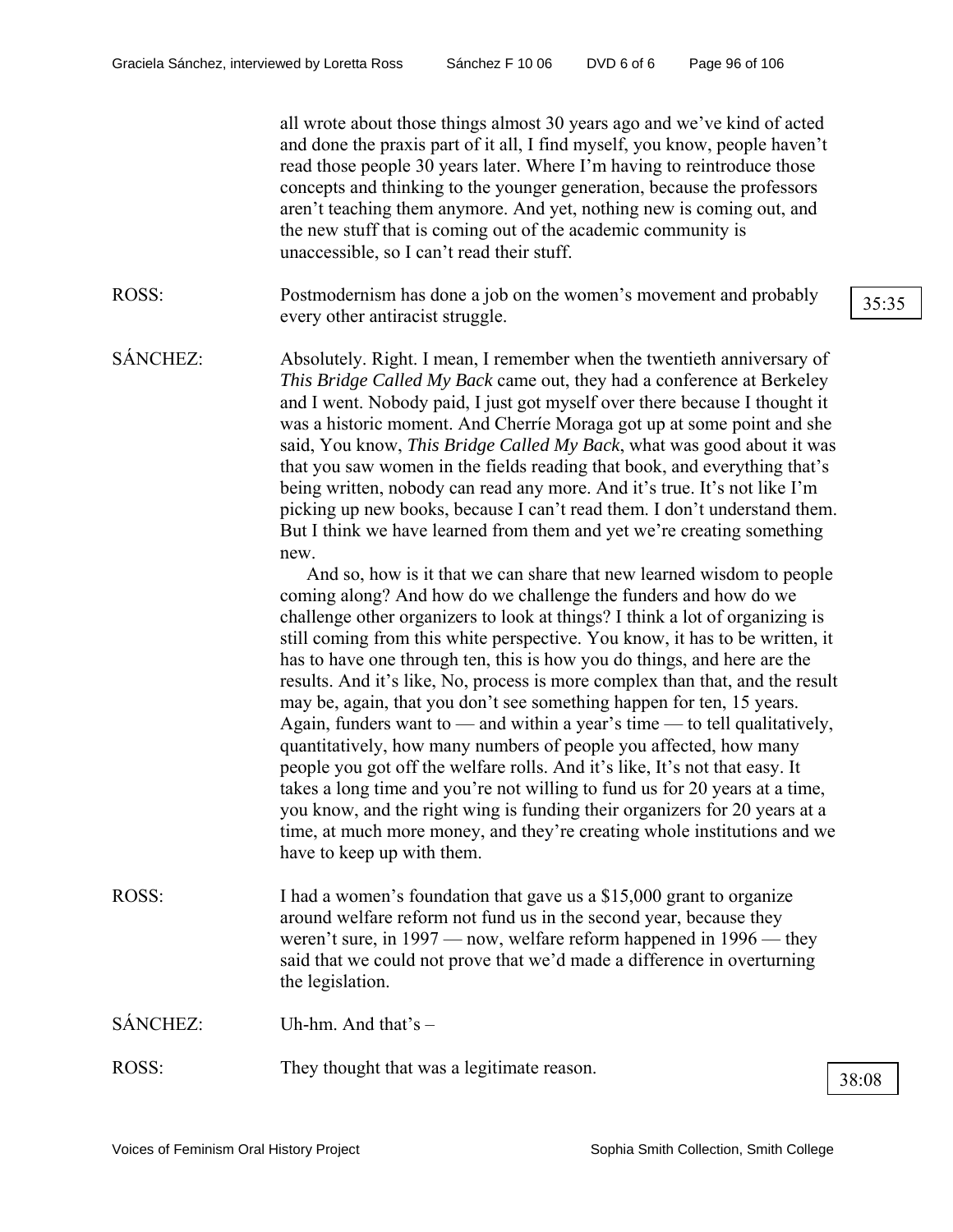SÁNCHEZ: Right. And they're not –

ROSS:  $-$  for \$15,000.

SÁNCHEZ: Right, \$15,000. And this whole thing of, you know, quantitatively being able to ask all of us, Give us numbers, show us, and do it all within a year's time — or, if you're lucky, two years' time. You know, all those number-crunching things. As if we have the time to, one, write the grants, two, do the analysis and reflection and give numbers of how we've changed people's lives and changed policy within a year's time, when it took the right wing 30 years to plan it and organize and institute it in such a way that's going to affect us for hundreds of years, you know, just blows me away.

> Do the people at the foundation world challenge themselves and reflect on how wrong — you know, I mean, it would be just nice for them to say, you know, Here, we've identified X number of, you know, a hundred groups that are doing the work and we're going to fund them and we're going to fund them very well and let's see what they do in ten years. We'll watch them, but — but instead, we're just spending most time just doing that administrative bullshit work instead of really doing the work, because we're always having to worry about usually paying the rest of the staff. We're paying the bills rather than even paying ourselves. So we have to challenge that, but I do hope that what we have learned, especially as women of color, where people start learning to respect the work that we do and see us as the leaders, not just of our own institutions but of community organizing of the latter part of the last century and the beginning of this century as the way to do the work, and I think we've all come up with different strategies of doing it.

> And what works here may not necessarily work in Atlanta. It may not work in Boston. And that's part of it, because again, everybody wants one size fits all, but there's no way that one size fits all. I think, again, for the Esperanza, people say, How can we create one in San Diego, and how can we create one in LA? And I say, "Well, part of it was the people in San Antonio came, brought it together, so you'll have to work with people born and raised in San Diego, or LA, or whatever, and see — or people, even if they weren't born there, who have just said, This is my city and this is where I'm going to live and stand and die." Because then you have a different sense of ownership of that community that you're working in. If you're just going to be in and out, after a while, you don't care how you come in and damage relationships and you leave, so you don't care about how that's affected the community. You have to care. You have to care. And yeah, you have to love and care and respect the people that are there year round, and honor that history and legacy that came before you.

> I still work with women and men who are older than I am. When I was a 20-something and came in, I looked to my elders to teach me, to learn from them, to honor and to then say, OK, how can I learn from them and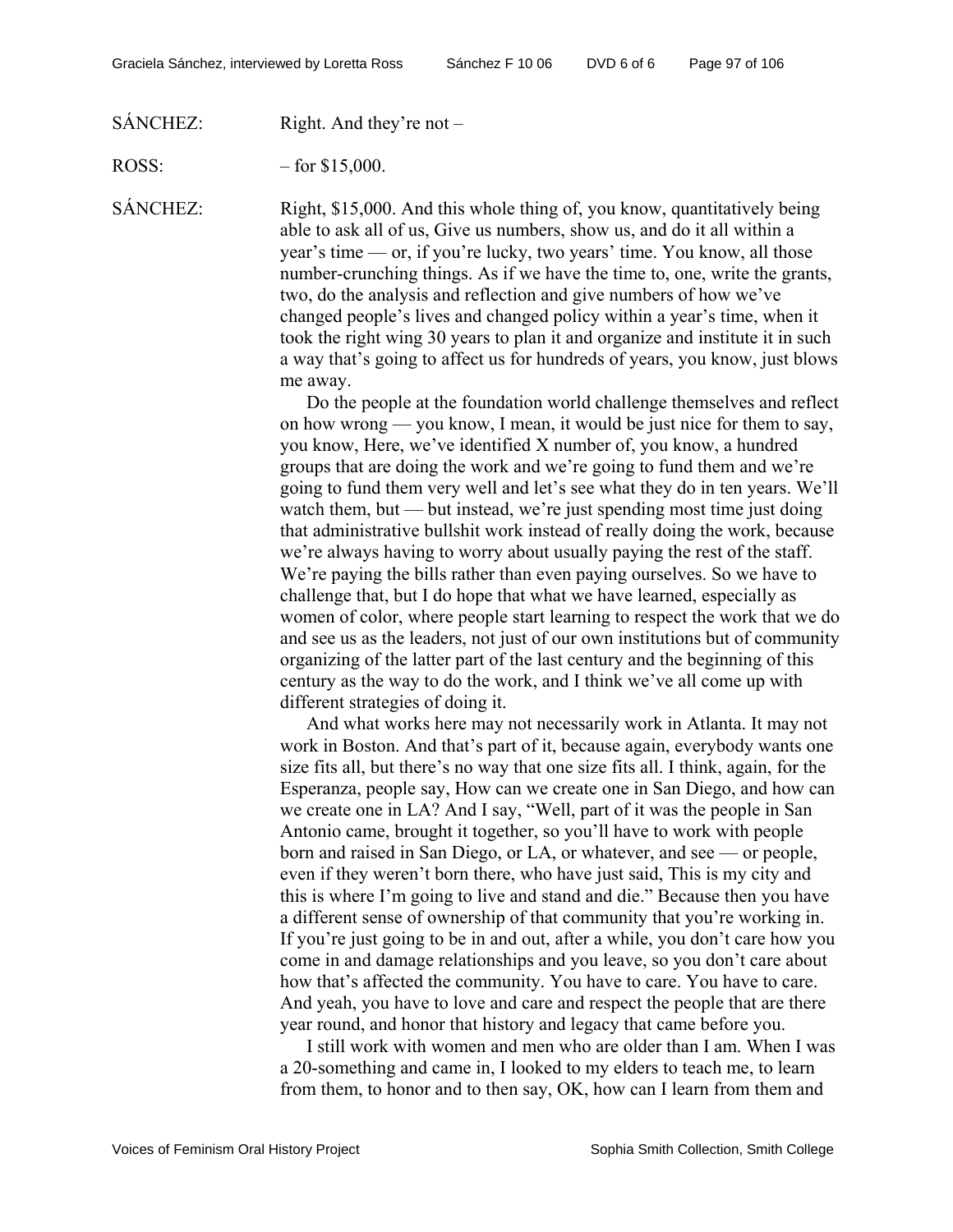|          | say, OK, but here are the problems with it, but I'm going to take what I've<br>learned and try something new, rather than say, Fuck you all. You don't<br>know what you're doing. I'm young, I know better. No. And I've always<br>had them around me. And I've always been that bridge. It's like, my<br>generation was in between. I was too young to be part of the '70s<br>movement and out there, and just right underneath, you know. And yet,<br>I'm too old to be part of this new wave, but I think –                                                                                                                                                                                                                                                                                                                                                                                                                                                                                                             |
|----------|----------------------------------------------------------------------------------------------------------------------------------------------------------------------------------------------------------------------------------------------------------------------------------------------------------------------------------------------------------------------------------------------------------------------------------------------------------------------------------------------------------------------------------------------------------------------------------------------------------------------------------------------------------------------------------------------------------------------------------------------------------------------------------------------------------------------------------------------------------------------------------------------------------------------------------------------------------------------------------------------------------------------------|
| ROSS:    | Well, many of us have sat around who were in the '60s and '70s in that<br>bridge-building role that they talk about in This Bridge Called My Back<br>and we've decided that we're going to write the sequel to the Bridge<br>Called My Back. We're going to call it The Bridge That Never Ends.<br>Because sometimes that's the way if feels.<br>So in concluding this interview, I need to ask you, have [there been]<br>previous oral histories or interviews that have been done of you, with you,<br>that you know about, and could you tell us about them?                                                                                                                                                                                                                                                                                                                                                                                                                                                            |
| SÁNCHEZ: | Well, I do know last year, I did have a short interview with some people<br>with the Smithsonian who were doing something specific, looking at me<br>as an artist, and I've never self-identified just as an artist, so I'm not really<br>sure how that happened.<br>And there's been this Ph.D. student who is looking at — who didn't do<br>it as an oral history, but did it as part of her dissertation to look at myself<br>and two other Chicana women born and raised here in San Antonio, as<br>part of her dissertation to look at social activism as part of curriculum that<br>can be created for teachers. And so, that's a different thing but that's been<br>something that's been ongoing for her for about a year, and it's been<br>different questions and — because she's wanting to look at that element.<br>So, her name is Graciela Garcia, so another Graciela. So, if you're looking<br>for that, I'm sure — I mean, I'm not sure. She audiotaped, so it wasn't<br>videotaped. It was on audiotape. |
| ROSS:    | Did she ever transcribe it? Is there a transcript?                                                                                                                                                                                                                                                                                                                                                                                                                                                                                                                                                                                                                                                                                                                                                                                                                                                                                                                                                                         |
| SÁNCHEZ: | She's transcribed some stuff. I'm not sure what all she's done. I don't<br>know if she's done a whole 100 percent and she is pulling excerpts of all<br>of our words to support her thesis and her dissertation. I know that I read<br>something recently here, because she had the meeting here and I saw, oh, I<br>only got quoted once or twice, and the other women were quoted more.<br>I'm like, Wait a minute, you said you liked what I had to say and how<br>come I'm not being used in the way. She told me that she liked what I had<br>to say but, you know, again. And then questioned, like, how do I speak?<br>Do I run around in circles and don't have a good quote here or there? But<br>I'm sure I haven't seen the final piece.                                                                                                                                                                                                                                                                        |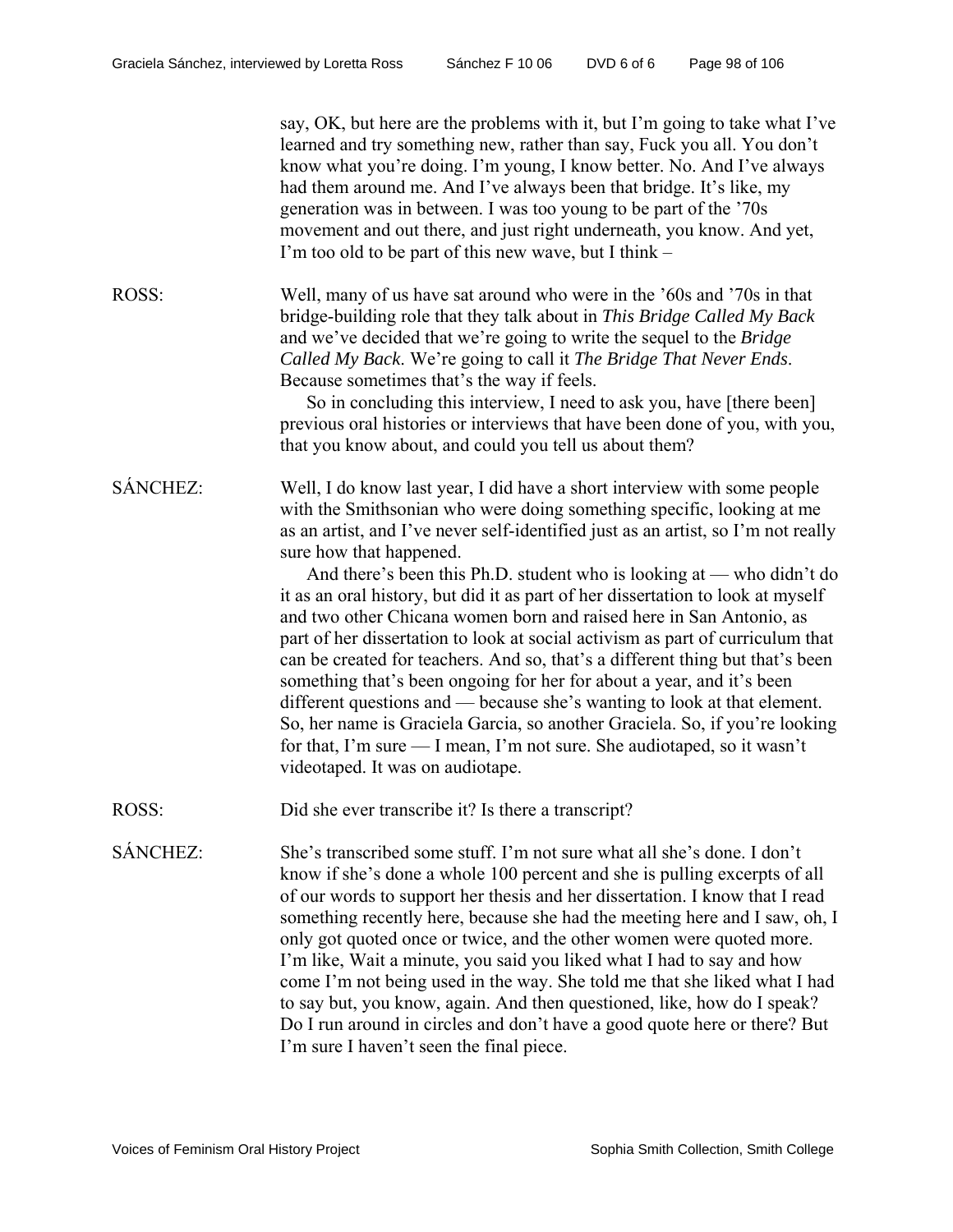ROSS: Would you consider donating your papers, your files, your photos, your memorabilia to a collection like the Sophia Smith Collection at Smith College? Number one. That's the first question. And second, talk about your thoughts of putting your papers, your files, your photos, your memorabilia at an institution like Smith College. What does that represent to you, and how do you perceive that could benefit the community?

SÁNCHEZ: Well, it's only been because you've mentioned it before that this was a possibility. It has made me, again, think about it. I mean, because I'm actually working with folks around Gloria Anzaldúa's papers and what it means for her papers and where are they going to be. And, you know, her papers not only will be taken somewhere, but people will probably pay to have her work and papers, and maybe a lot of money, so — which is different from what I'm [hearing] — so, nobody is saying that people will pay, you know, which is the question.

> But when we think of Anzaldúa, from someone like myself, a Chicanita from the sticks, as she would call herself, in South Texas, I want to be able to access her papers and her words. I mean, she talked to me about all the stuff she was still writing that we never have gotten to see. And then, there are people from the academy that were saying, Well, she could be at Harvard. I'm sure Harvard would pay a lot of money and Stanford would pay a lot of money. At least at Stanford, there's a bigger community of people of color there than, say, at Harvard, although there's Boston and all that stuff. But say, Chicanas and Chicanos who may be more interested, so, how do people access? Yes, internet is more accessible now, but you have to also pay to participate in some of those and be a member or something like that.

> So I think it has become a question for myself, also, what does that mean? What does that mean to be at Smith? You know, on the one level, it's a world-recognized institution. On the other hand, it is, you know, a couple of thousand miles away from people where I grew up in. On the other hand, as you mentioned, these oral histories and the work that Smith and the Sophia Smith Collection is putting into it is economically — is putting down the money that is required to do a good and thorough collection of women. I think a question would be, like, I mean, the way you have done, Loretta, of making sure other women of color are participating, I would almost wish to make sure that if, you know, I gave up my papers, that in return, I want to make sure that even more women of color come along, that their money just doesn't run out once they finish this.

And again, how to maybe collaborate with other people-of-color institutions. You know, you were saying that there maybe will never be black colleges and universities that have the money and the infrastructure to do that. Well, how do they collaborate with black and Chicano institutions to be able to somehow be sister institutions to share that information? And I think that makes me feel more comfortable, that they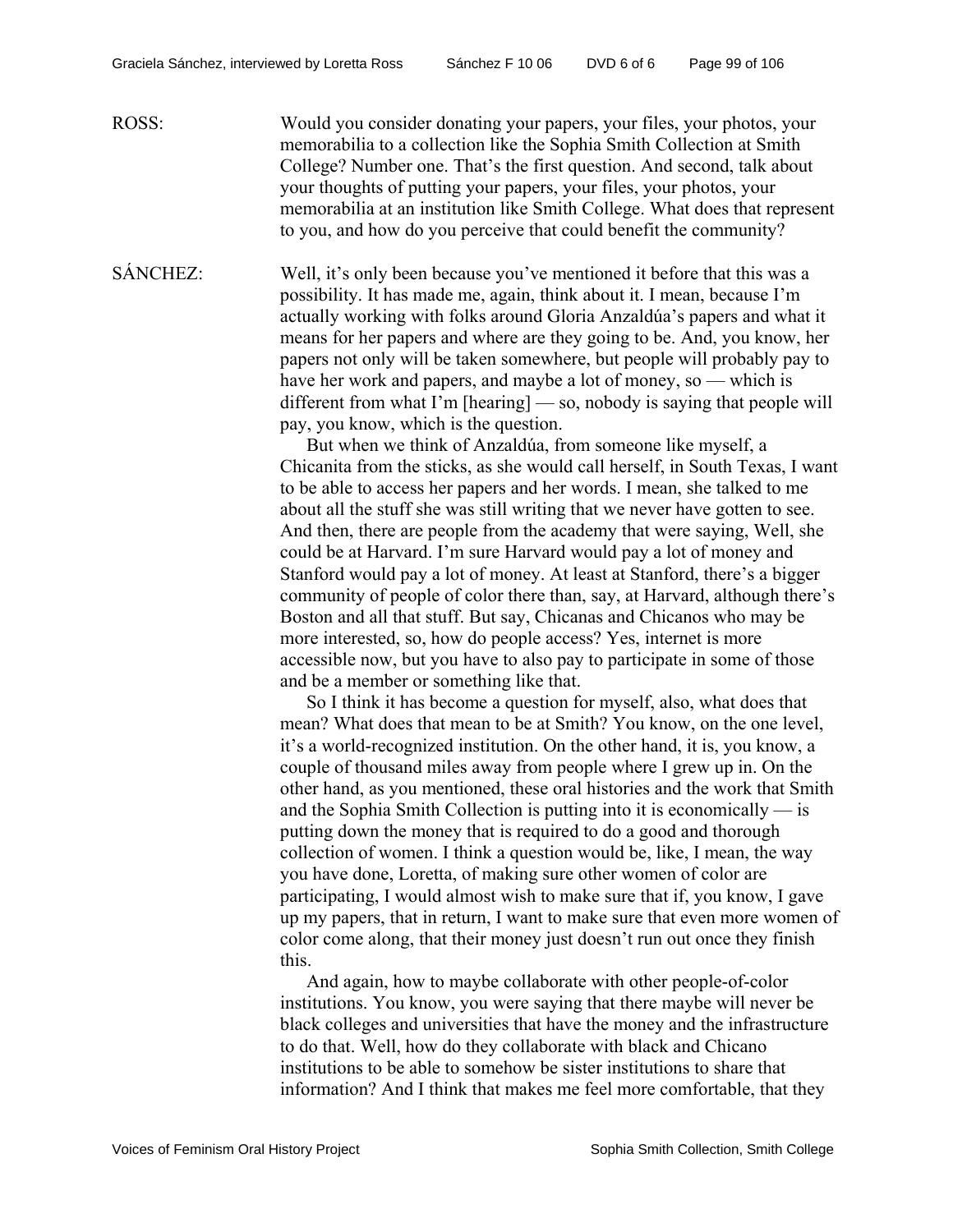not just raise the moneys for their institution but then put it into Howard, and then put it to UT San Antonio or, you know, places like that, so that there's this collaboration, because I think, on some level, this Casa de Cuentos that we sit in, you know — I want to make sure that as we're getting the oral histories of this community, that it, at least for the moment, is here, so that people in the neighborhood can walk in and walk out. There's an Institute of Texan Culture that has some of our photos of Chicanos, but nobody goes there, and the institution is very white and very racist and people don't feel comfortable going into that place, and they don't even hire Chicano or black professors and historians to work there, and if they do hire them, they quit after three or four months because of the racism. So I don't want the Casa de Cuentos to collect and not then be accessible to communities.

So I think those are questions that I have and I think that's a challenge that I would offer as we continue to converse. Because I do think it's important, and I appreciate that they're looking at women of color activists and honoring the work that we do, because I think we're not honored. I see, again, if I had been a writer, where I have continued as a filmmaker, a lot more would have been written about me. If I had been a visual artist, and I kind of ask, Well, why do visual artists get all this stuff written about them? And somebody said, Well, because collectors who pay money want to have their art work valued, so they have to have people create catalogs around them and write about the artists, so that the value of the work gets up. Well, nobody values our work.

ROSS: The people with money actually dislike our work. 50:27

SÁNCHEZ: Exactly.

ROSS: Because we're the ones that make them a bit uncomfortable.

SÁNCHEZ: Right, so, to fund our work and the work of our organizing and all the time and trouble that we've put — you know, our voices haven't been heard. The voices of the women who have come before us aren't written anywhere else, and if anybody's going to do it, it's us that are doing it, if they're not already dead. And so, that's sad. I think, again, of my mom as a big organizer and I'm the only one that's going to do her story because nobody else kind of respects who she is, but I see how amazing of a leader she has been, and so, I guess I'm the only one. But what about all these other women as well? Who's writing their books? Who's telling documentaries about their stories, or who's fictionalizing and making a wonderful narrative piece of, Emma Tenayuca or the other pecan shellers of this city who, again, led the largest demonstration in South Texas in the 1930? So I'm glad that it's being done and I would hope to be able to have a dialogue, to make sure, because it's important.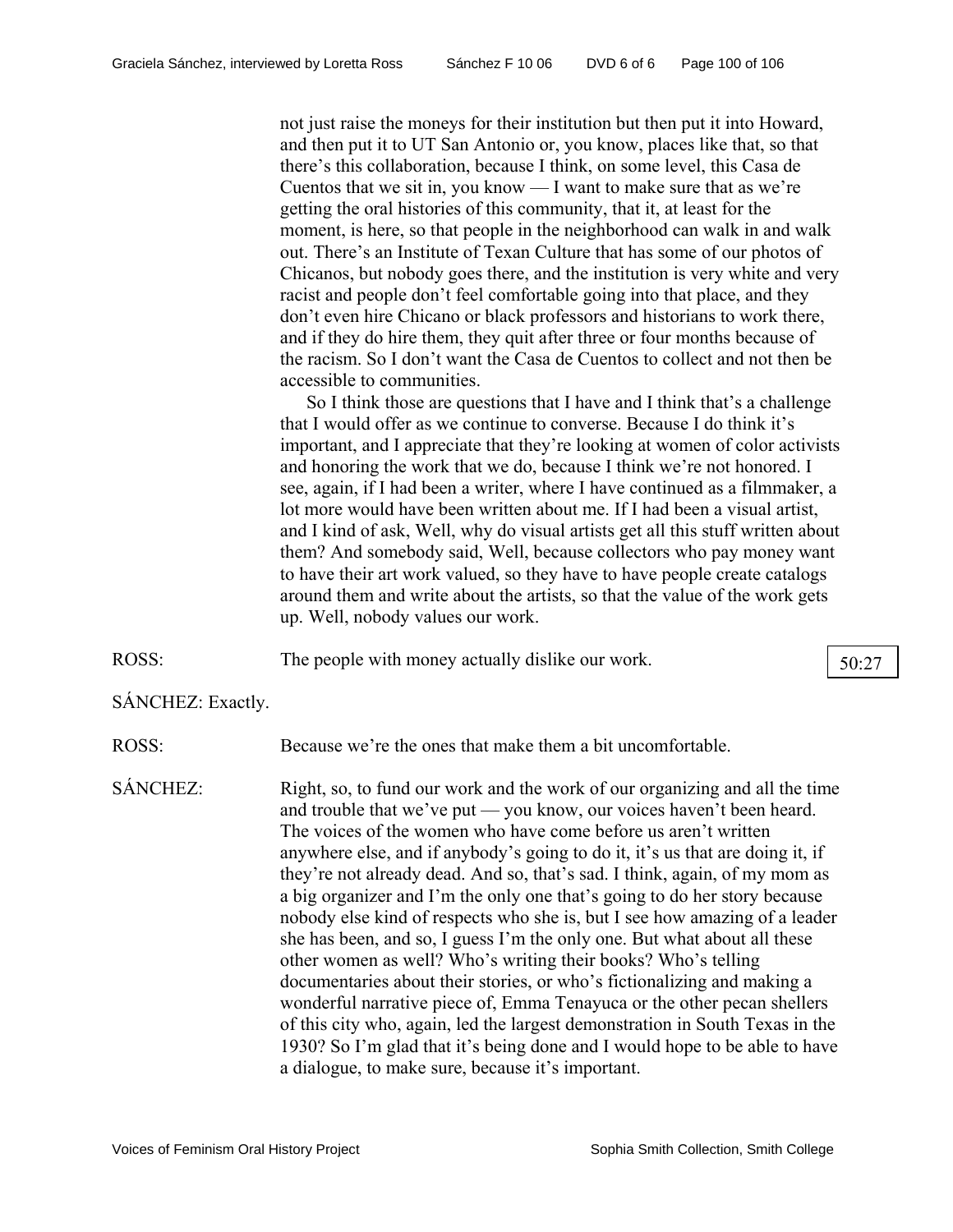| ROSS:           | I think that, with this Voices of Feminism Project, that we're going to see<br>some paradigm shifting, that it's not just the competition between<br>collections, who has this celebrity or who has this person, but frankly, how<br>can we push the whole field of oral history archiving and collections to be<br>user-friendly, not just to people working on Ph.D.s but the people whose<br>living history is in those collections, who need them to animate<br>community change. That's something that has not, as far as I'm aware of,<br>really been taken up as a serious need, again, the bridging of the<br>community and the academy. |
|-----------------|--------------------------------------------------------------------------------------------------------------------------------------------------------------------------------------------------------------------------------------------------------------------------------------------------------------------------------------------------------------------------------------------------------------------------------------------------------------------------------------------------------------------------------------------------------------------------------------------------------------------------------------------------|
| SÁNCHEZ:        | No. I mean, again, Emma Tenayuca, who's here as an 18- or 19-year-old<br>with her fist up in the air, her collection, I think, is close to Dallas, at<br>North Texas State Women's University. That's five hours' worth of<br>driving if you're going to drive. And yet people have been trying to do a<br>theater piece around her, have been trying to do film around her, and<br>nobody has access to that collection, so it has to be accessible to those of<br>us who want to do something with it. So, yeah, for sure, and I appreciate<br>that you're there challenging them, too.                                                        |
| ROSS:           | Well, we're going to try. As I say, it's going to be when I've turned over<br>my 37 boxes to find out that now I've got to apply for a scholarship to get<br>up there to see my own papers, because I don't have the financial<br>resources to do that.                                                                                                                                                                                                                                                                                                                                                                                          |
| SÁNCHEZ: Right. |                                                                                                                                                                                                                                                                                                                                                                                                                                                                                                                                                                                                                                                  |
| ROSS:           | And so that is an issue. But at the same time, I also appreciated it that<br>nobody had access to them, even me, while they were moldering in my<br>basement and attic.<br>Now, we're going to provide you with a copy of this interview. Would<br>you prefer it be on VHS or DVD?                                                                                                                                                                                                                                                                                                                                                               |
| SÁNCHEZ:        | The DVD would be good, as long as it works.                                                                                                                                                                                                                                                                                                                                                                                                                                                                                                                                                                                                      |
| ROSS:           | OK. And so that concludes the interview, or at least my questions. Do you<br>have any final thoughts that you wanted to say about what you said about<br>your own oral history or even the process of getting interviewed?                                                                                                                                                                                                                                                                                                                                                                                                                       |
| SÁNCHEZ:        | Well, one thing, um, that I would also ask. I mean, I don't know that<br>they've done this before. I saw this in an interview that became a movie<br>last year or two years ago about this German woman who worked as the<br>secretary for Adolph Hitler, and they were interviewing her as an 80- or<br>90-year-old. And what the filmmaker was able to do was to take her and<br>then come back and show her some of the tapes. And then based off of the<br>tapes, more questions and more issues became — and so that it became<br>more complex even then.                                                                                   |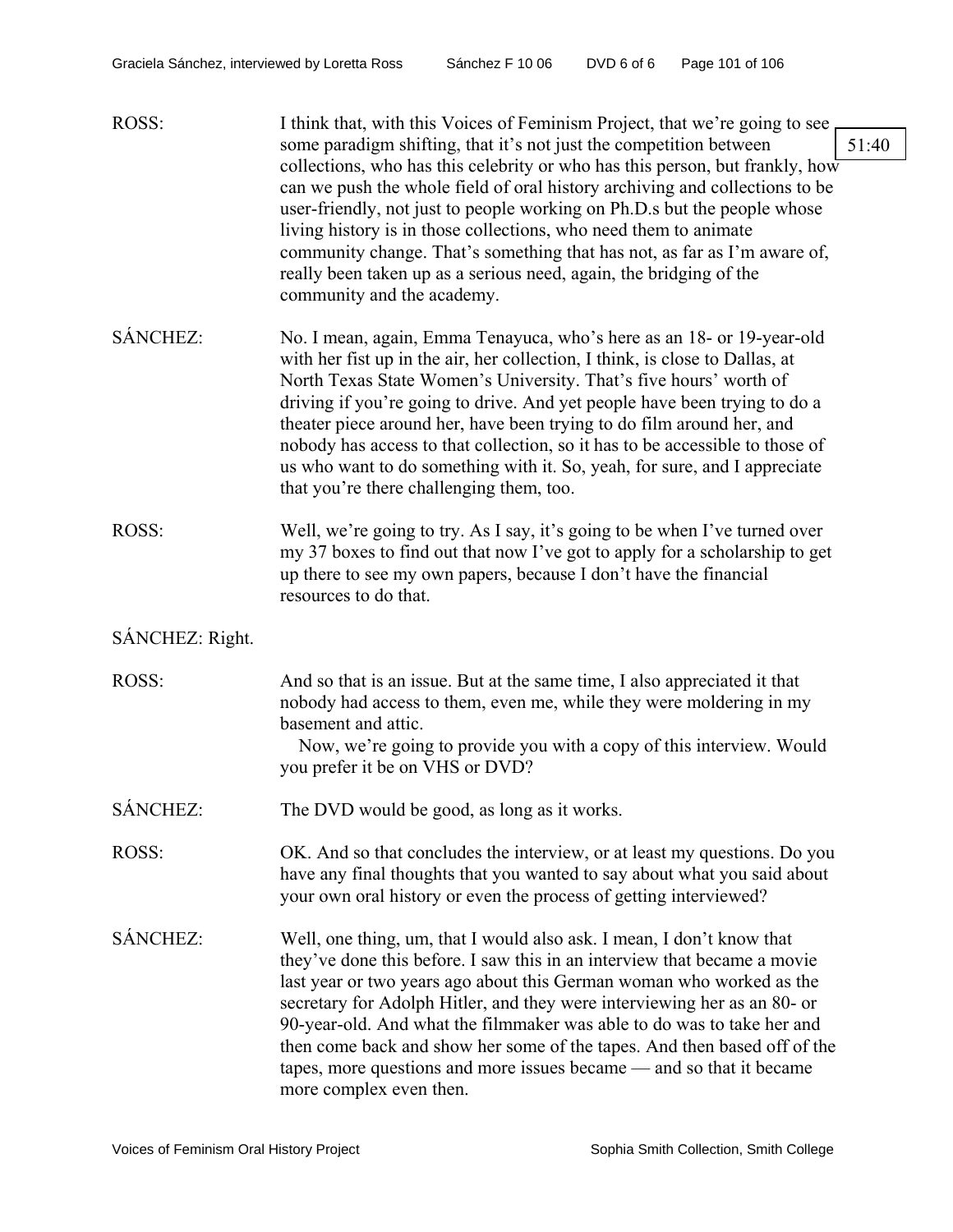So, if that's a possibility, not just for Graciela's interview but yours and other people, because I think, you know, like going back home last night brought up all these things I didn't answer for you, and I thought, well, I could have been more profound here and said that, or I came up with an example of — here, I mean, I appreciated, like, your question of, your being able to reflect back to me this thing about having gone after Henry Cisneros and the president of Yale University and then, when I sat with my partner, she said, "Well, did you tell them about Fidel Castro?" Oh, that's right. I also went after Fidel Castro, and I didn't say that to you.

So, in that case, it was, he had come to the film school, and this was like a month after the school had gotten started and he just wanted to hear, and he kept on saying, "I want to hear criticism about the film school. I want to know what's wrong. I want to make sure that it's going well. And so, are there any changes?" And everybody kept on, you know, there were a hundred students, and so, only ten or 12 people were going to be selected to answer questions because he didn't have that much time, and everybody that did raise their hand said, Oh, we love it. We love it.

And he said, "No, no. I want to hear some criticism." And so I raised my hand, and I was still stumbling in my Spanish and I said, "Well, my criticism is that of the selection of the students, there's a third world amongst the third world. And the first world students are people from Argentina, Venezuela — all those students that were selected. They're light skinned, wealthy, and apolitical at best, and they're oppressing people from Ecuador, Bolivia, the Chiapanecos, the Oaxacenos from Mexico, and they're mistreating the workers of Cuba. They're treating them like servants." And so I kind of offered that critique and I stumbled through every single word, because I wasn't as strong as I am today. And his response was not to respond. He was dumbfounded. And I felt, Fidel Castro, who will speak for three and four hours at a time — for me to be able to say that I held his tongue (both voices) that I silenced Fidel. He just kind of accepted it.

So that was another moment that I, you know, nervously, but it was important to put out because I was basically challenging, not him, but the creators of this film school to really make sure that the people that they were selecting in coming years really focused on the vision of the institution, and not just to select the best kids because they scored well, or because they were connected well, but the students who were going to do something with that vision of — and to be able to put that out to support social economic and environmental justice in those respective communities, be that Asia, Africa, or Latin America.

And so, Gabriel Garcia Márquez is also there and I also challenged him, because he saw how I stumbled and he said, "Well, it's good that you're practicing your Spanish." That's what he said to me. And then a year and a half — every time he ran into me at the film school, it was, How's your Spanish? I said, "Getting better." How's your Spanish? "It's getting better." And then after a year, he said, "How's your Spanish?" I